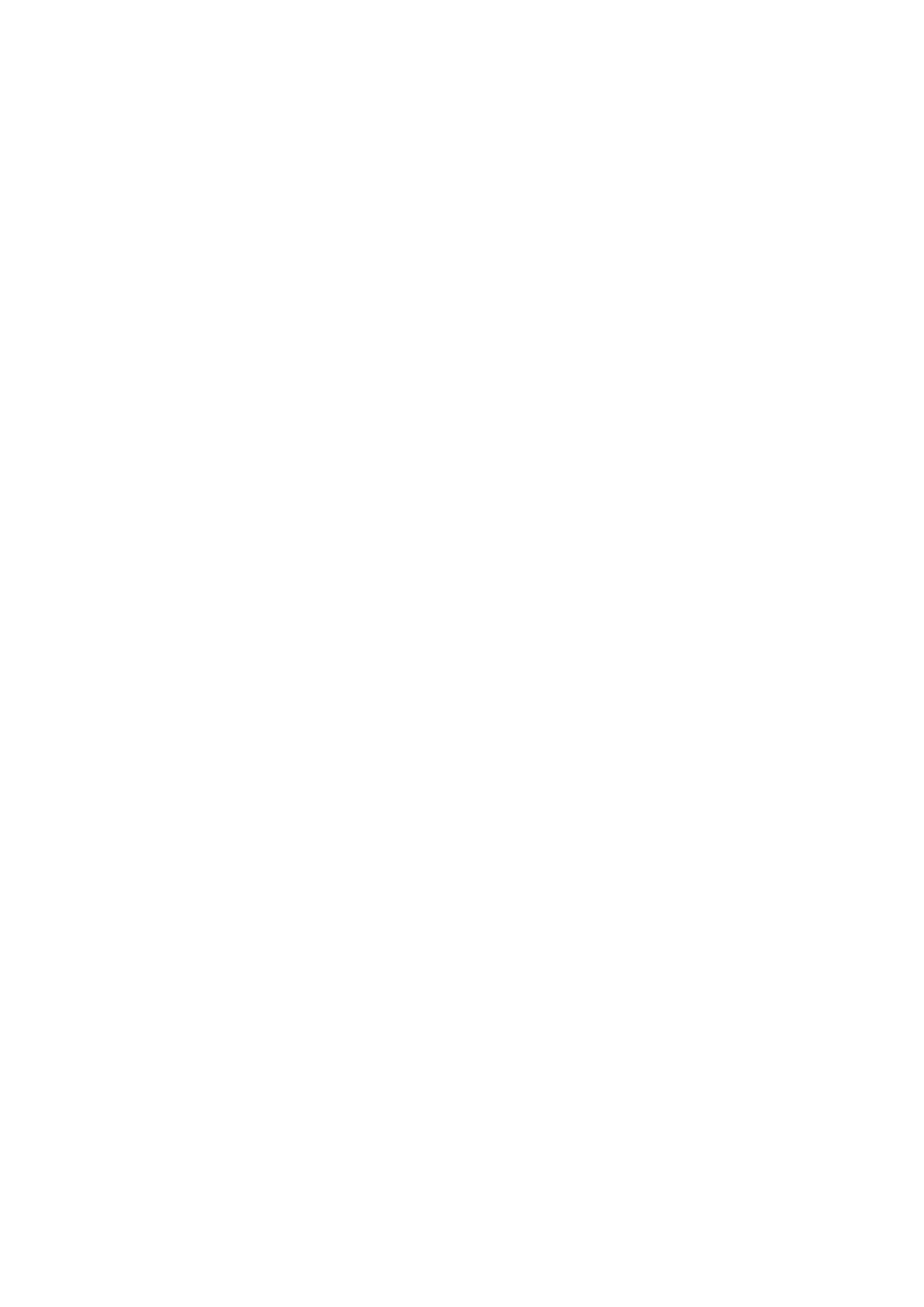# Contents

|                         |                                                             | List of acronyms                                                                                                                                                                                                                                                                                                                                                                                                                                                                                                                                                                                                                                                                                                                                                                                                  | x                                                                                                                                   |
|-------------------------|-------------------------------------------------------------|-------------------------------------------------------------------------------------------------------------------------------------------------------------------------------------------------------------------------------------------------------------------------------------------------------------------------------------------------------------------------------------------------------------------------------------------------------------------------------------------------------------------------------------------------------------------------------------------------------------------------------------------------------------------------------------------------------------------------------------------------------------------------------------------------------------------|-------------------------------------------------------------------------------------------------------------------------------------|
| $\mathbf{1}$            |                                                             | <b>Purpose of this Document</b>                                                                                                                                                                                                                                                                                                                                                                                                                                                                                                                                                                                                                                                                                                                                                                                   | 1                                                                                                                                   |
| $\overline{\mathbf{2}}$ | 2.1<br>2.2<br>2.3                                           | Introduction<br>Data Format                                                                                                                                                                                                                                                                                                                                                                                                                                                                                                                                                                                                                                                                                                                                                                                       | $\boldsymbol{2}$<br>$\overline{2}$<br>$\overline{2}$<br>$\overline{2}$<br>$\overline{2}$                                            |
| $\bf{3}$                | 2.4<br>3.1<br>3.2<br>3.3                                    | <b>RMIB GERB Products Files</b><br>3.3.1<br>3.3.2<br>3.3.3<br>" <gerb>_<imager>L20_HR_TH_EUROPE_<date>_<version>.hdf"<br/>3.3.4<br/>"<gerb>_<imager>L20_HR_SOL_EUROPE_<date>_<version>.hdf"<br/>3.3.5<br/>"<gerb>_<imager>L20_HR_GEO_EUROPE_<date>_<version>.hdf"<br/>3.3.6<br/>3.3.7<br/>3.3.8<br/>"<gerb>_<imager>L20_BARG_SOL_M15_R50_<date>_<version>.hdf"<br/>"<gerb>_<imager>L20_BARG_GEO_M15_R50_<date>_<version>.hdf"<br/>3.3.9<br/>3.3.10<br/><math>``SCERB&gt;_{11112211222112222211222222222222222<!--</math--><br/>3.3.11<br/>"<gerb>_<imager>L15_GEO_SW<date>_<version>.hdf"<br/>3.3.12</version></date></imager></gerb></math></version></date></imager></gerb></version></date></imager></gerb></version></date></imager></gerb></version></date></imager></gerb></version></date></imager></gerb> | $\bf{3}$<br>3<br>3<br>$\overline{4}$<br>$\overline{5}$<br>$\overline{7}$<br>9<br>10<br>11<br>13<br>14<br>15<br>17<br>18<br>20<br>21 |
| 4                       |                                                             | $``GERB>_{1 and GER_{1 = 15_GEO_TW1 and GEQ = 10_GEO_TW1 = 10_GBO_SW2 = 10_GBO_SW1 and GEQ = 10_GBO_SW2 = 10_GBO_SW2 = 10_GBO_SW1 = 10_GBO_SW2 = 10_GBO_SW2 = 10_GBO_SW2 = 10_GBO_SW2 = 1$<br>3.3.13<br><b>RMIB GERB Products Contents</b>                                                                                                                                                                                                                                                                                                                                                                                                                                                                                                                                                                        | 22<br>23                                                                                                                            |
|                         | 4.1<br>4.2<br>4.3<br>4.4<br>4.5<br>4.6<br>4.7<br>4.8<br>4.9 | 4.16 GERB [Group]                                                                                                                                                                                                                                                                                                                                                                                                                                                                                                                                                                                                                                                                                                                                                                                                 | 28<br>28<br>28<br>28<br>29<br>$\,29$<br>30<br>$30\,$<br>$33\,$<br>34<br>34<br>34<br>35<br>35<br>35<br>35                            |
|                         |                                                             |                                                                                                                                                                                                                                                                                                                                                                                                                                                                                                                                                                                                                                                                                                                                                                                                                   | 36<br>36<br>36<br>36<br>37<br>37<br>37                                                                                              |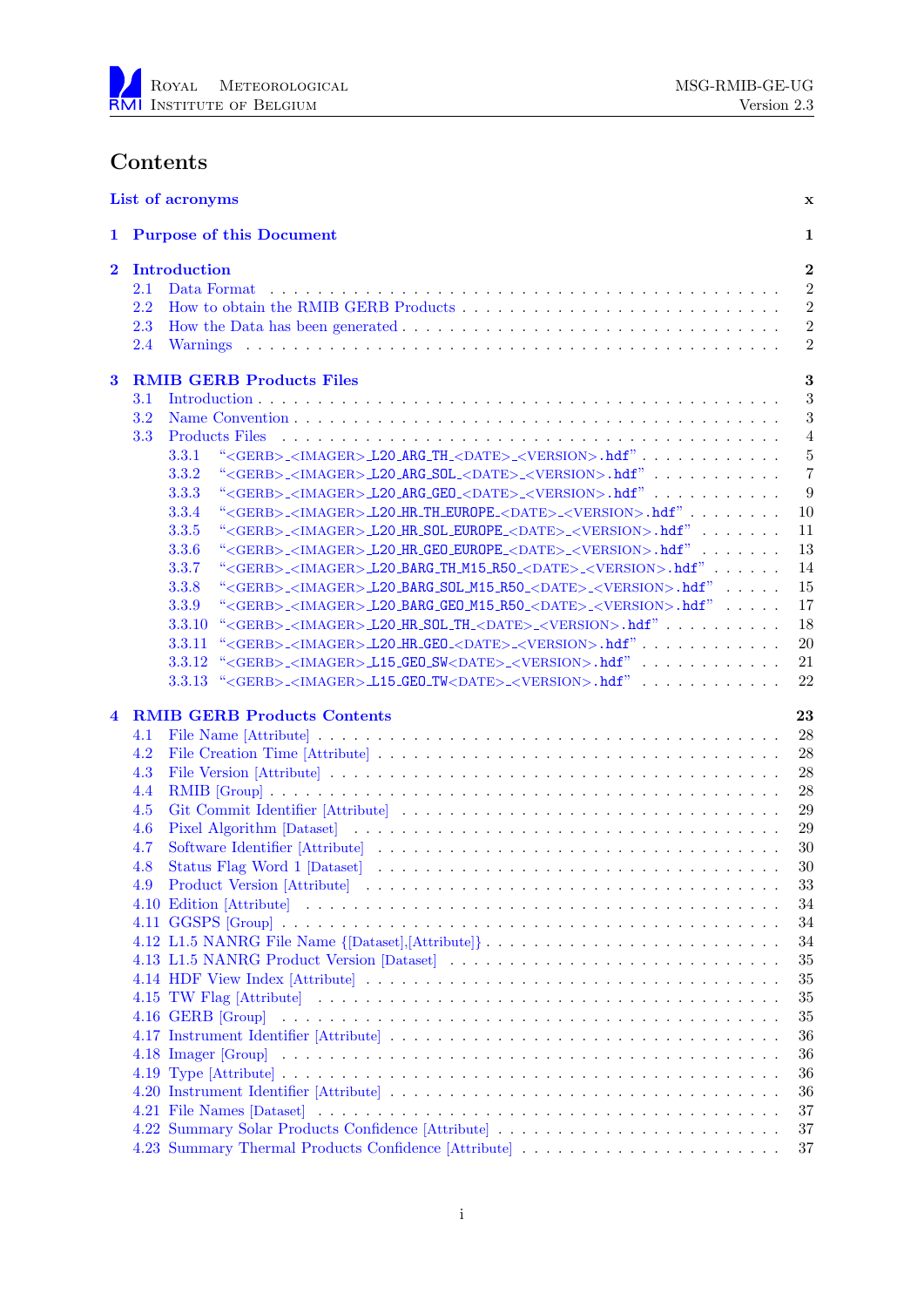| 4.24 Extra {Thermal,Solar} Product Confidence Information [Group] | 37     |
|-------------------------------------------------------------------|--------|
|                                                                   | 38     |
|                                                                   | 38     |
|                                                                   | 38     |
|                                                                   | 39     |
|                                                                   | 39     |
|                                                                   | 40     |
|                                                                   | 40     |
|                                                                   | 40     |
|                                                                   | 41     |
|                                                                   | 41     |
|                                                                   | 42     |
|                                                                   | 42     |
|                                                                   | 43     |
|                                                                   |        |
|                                                                   | 43     |
| 4.39 Shortwave Minimum Correction Value[Attribute]                | 43     |
| 4.40 Shortwave Maximum Correction Value [Attribute]               | 43     |
|                                                                   | 44     |
|                                                                   | 44     |
|                                                                   | 44     |
| 4.44 Longwave Maximum Correction Value[Attribute]                 | 45     |
|                                                                   | 45     |
|                                                                   | 45     |
|                                                                   | 46     |
|                                                                   | 46     |
|                                                                   | 47     |
|                                                                   | 47     |
|                                                                   | 48     |
|                                                                   | 48     |
| 4.53 Nominal Satellite Longitude (degrees) [Attribute]            | 49     |
|                                                                   | 49     |
|                                                                   | $50\,$ |
| 4.56 Line of Sight North-South Speed [Attribute]                  | 50     |
|                                                                   | 51     |
|                                                                   | 51     |
|                                                                   | 51     |
|                                                                   | 51     |
|                                                                   | $52\,$ |
|                                                                   | 52     |
|                                                                   | 52     |
|                                                                   | 52     |
|                                                                   |        |
|                                                                   | 53     |
|                                                                   | 53     |
|                                                                   | 53     |
|                                                                   | 53     |
|                                                                   | 54     |
|                                                                   | 54     |
|                                                                   | 54     |
|                                                                   | 55     |
|                                                                   | 55     |
|                                                                   | 55     |
|                                                                   | 55     |
|                                                                   | 56     |
|                                                                   | 56     |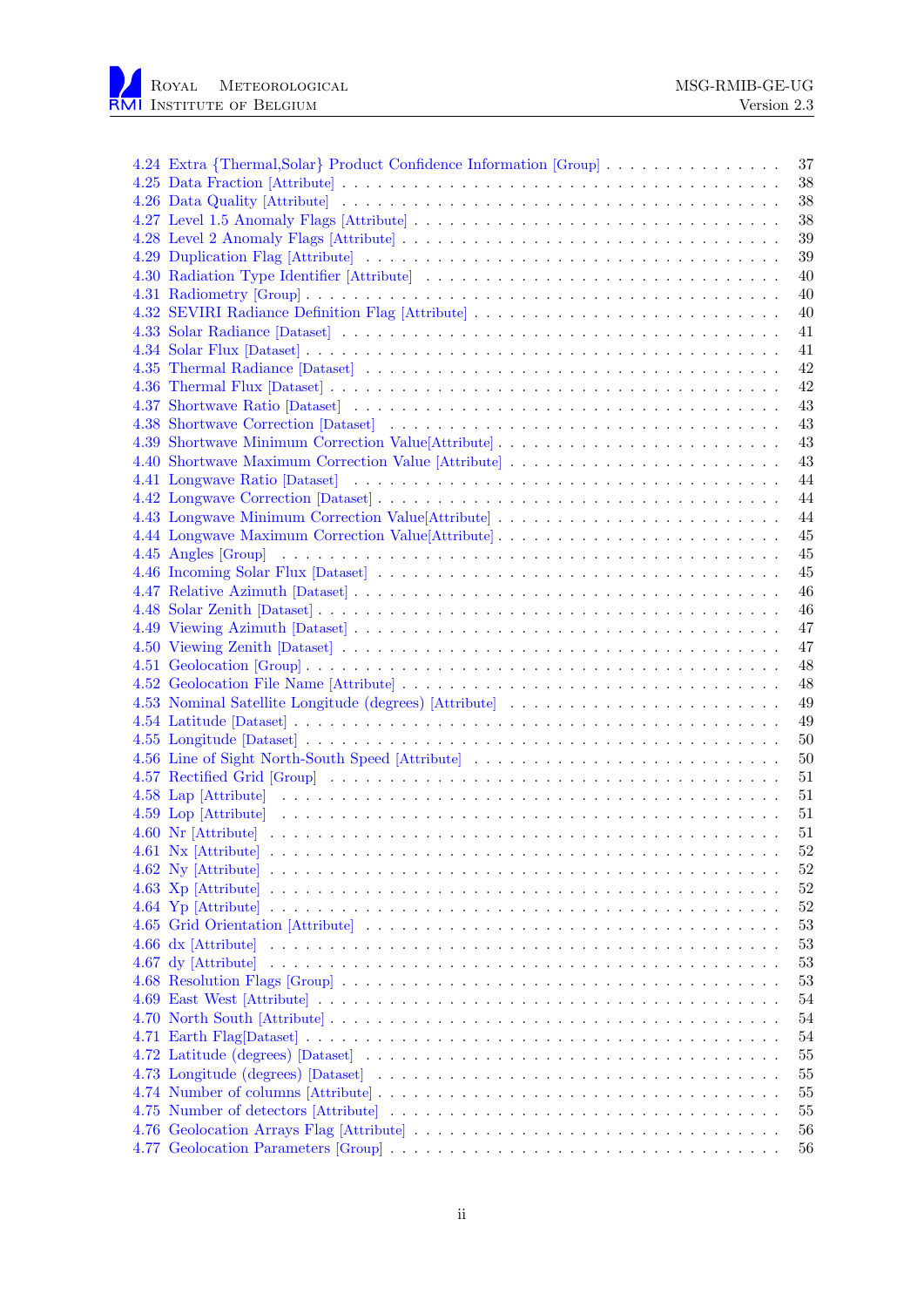|   |     | 56                                                                   |  |
|---|-----|----------------------------------------------------------------------|--|
|   |     | 57                                                                   |  |
|   |     | 57                                                                   |  |
|   |     | 4.81 Histogram of Line of Sight East-West Positions [Dataset]<br>57  |  |
|   |     | 58                                                                   |  |
|   |     | 58                                                                   |  |
|   |     | 4.84 Spectral Regression Parameters [Group]<br>58                    |  |
|   |     | 59                                                                   |  |
|   |     | 59                                                                   |  |
|   |     | 59                                                                   |  |
|   |     | 59                                                                   |  |
|   |     | 60                                                                   |  |
|   |     | 60                                                                   |  |
|   |     | 60                                                                   |  |
|   |     |                                                                      |  |
|   |     | 61                                                                   |  |
|   |     | 61                                                                   |  |
|   |     | 4.94 Cloud Optical Depth (logarithm) [Dataset]<br>61                 |  |
|   |     | 62                                                                   |  |
|   |     | 62                                                                   |  |
|   |     | 63                                                                   |  |
|   |     | 63                                                                   |  |
|   |     | 64                                                                   |  |
|   |     | 64                                                                   |  |
|   |     | 64                                                                   |  |
|   |     | 65                                                                   |  |
|   |     | 4.103Solar Angular Dependency Models Set Version [Attribute]<br>65   |  |
|   |     | 4.104Thermal Angular Dependency Models Set Version [Attribute]<br>65 |  |
|   |     | 66                                                                   |  |
|   |     | 66                                                                   |  |
|   |     | 66                                                                   |  |
|   |     | 67                                                                   |  |
|   |     | 67                                                                   |  |
|   |     | 67                                                                   |  |
|   |     | 67                                                                   |  |
|   |     | 4.112End of Integration (per column) [Dataset]<br>68                 |  |
|   |     | 68                                                                   |  |
|   |     | 68                                                                   |  |
|   |     | 69                                                                   |  |
|   |     |                                                                      |  |
| 5 |     | <b>RMIB GERB Products Data Access</b><br>70                          |  |
|   | 5.1 | 70                                                                   |  |
|   | 5.2 | 70                                                                   |  |
|   | 5.3 | 70                                                                   |  |
|   |     | 70<br>5.3.1                                                          |  |
|   |     | 5.3.2<br>70                                                          |  |
|   |     | 5.3.3<br>API<br>71                                                   |  |
|   |     | 5.3.4<br>71                                                          |  |
|   | 5.4 | 71                                                                   |  |
|   |     | 72<br>5.4.1                                                          |  |
|   |     | 5.4.2<br>72                                                          |  |
|   |     | 5.4.3<br>72                                                          |  |
|   |     | 73<br>5.4.4                                                          |  |
|   |     | 5.4.5<br>74                                                          |  |
|   | 5.5 | 78                                                                   |  |
|   |     |                                                                      |  |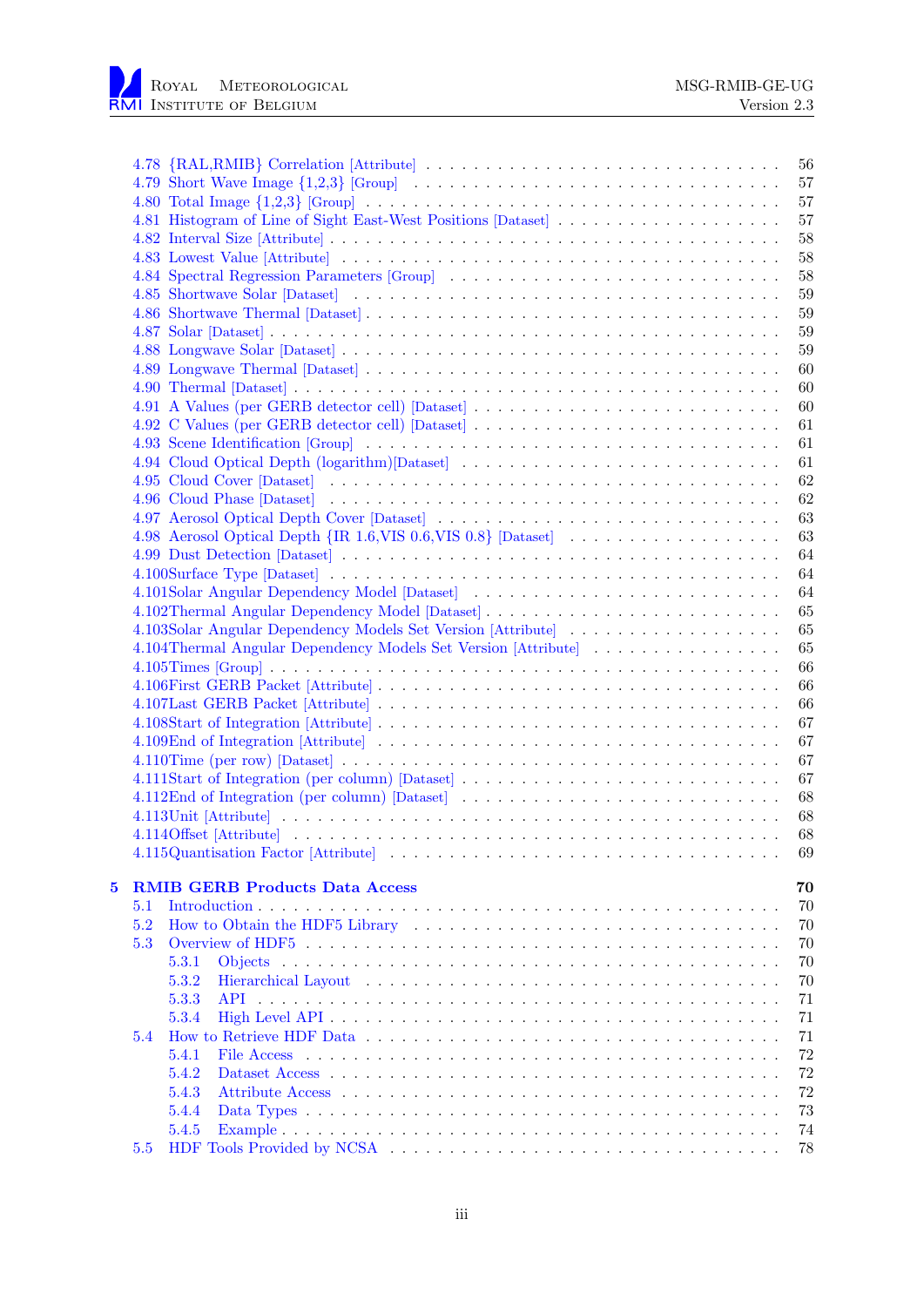|  | <b>A</b> Sample Code | 80 |
|--|----------------------|----|
|  |                      |    |
|  |                      |    |
|  |                      |    |
|  |                      |    |

#### **[Index](#page-98-0) 85 (2008)** 2014 2022 2023 2024 2022 2023 2024 2022 2023 2024 2022 2023 2024 2022 2023 2024 2022 2023 2024 20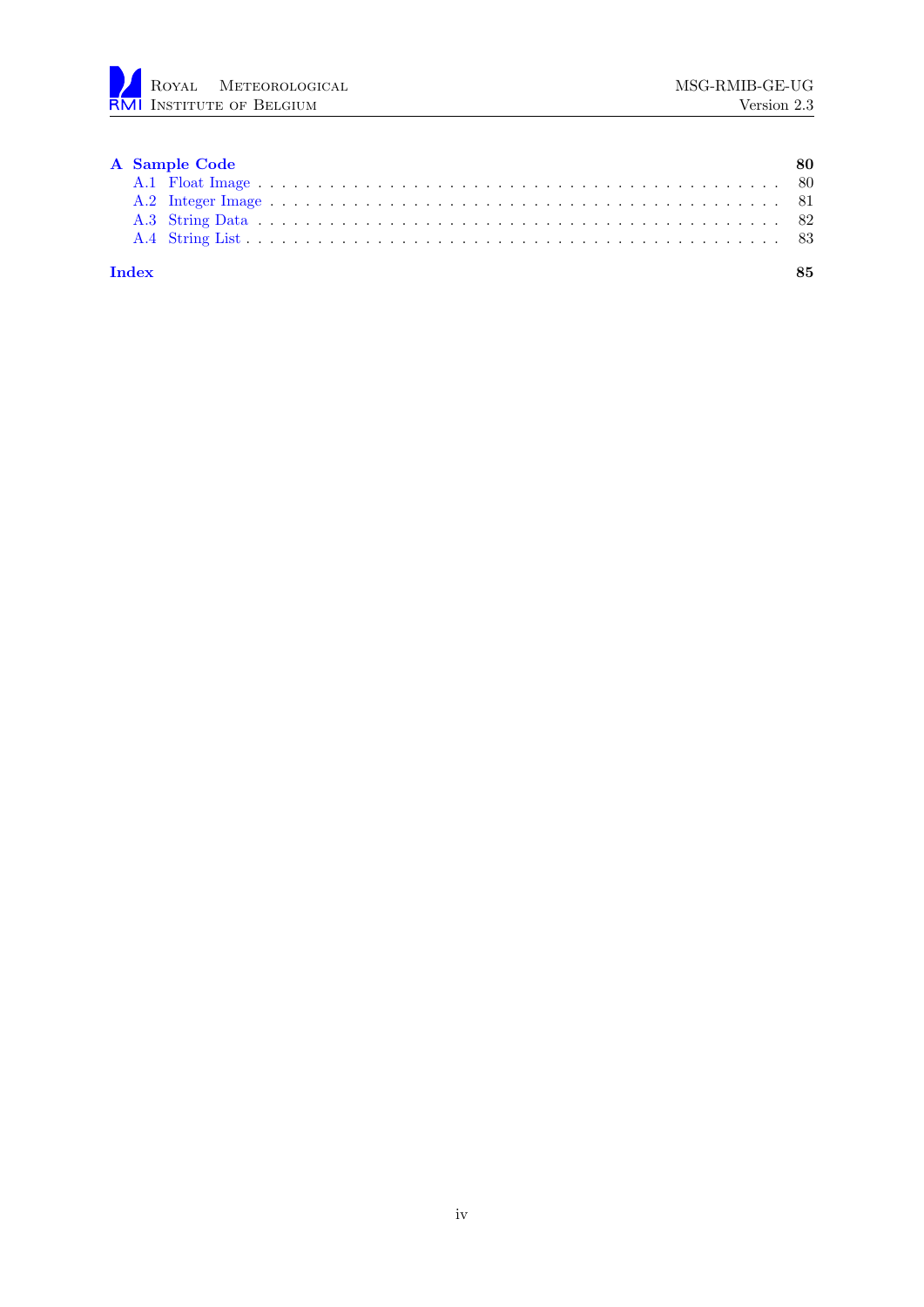

# List of Tables

| $\mathbf{1}$   | $\overline{4}$<br>File name convention $\ldots$ , $\ldots$ , $\ldots$ , $\ldots$ , $\ldots$ , $\ldots$ , $\ldots$ , $\ldots$ , $\ldots$ , $\ldots$ , $\ldots$ , $\ldots$ |
|----------------|--------------------------------------------------------------------------------------------------------------------------------------------------------------------------|
| $\overline{2}$ | $\overline{4}$                                                                                                                                                           |
| 3              | Hierarchical structure of the product "L20_ARG_TH"<br>5                                                                                                                  |
| $\overline{4}$ | $\overline{7}$<br>Hierarchical structure of the product "L20_ARG_SOL"                                                                                                    |
| $5^{\circ}$    | Hierarchical structure of the product "L20_ARG_GEO"<br>-9                                                                                                                |
| 6              | Hierarchical structure of the product "L20_HR_TH_EUROPE"<br>10                                                                                                           |
| $\overline{7}$ | Hierarchical structure of the product "L20_HR_SOL_EUROPE"<br>11<br>.                                                                                                     |
| 8              | Hierarchical structure of the product "L20_HR_GEO_EUROPE"<br>13<br>.                                                                                                     |
| 9              | Hierarchical structure of the product "L20_BARG_TH_M15_R50"<br>14<br>.                                                                                                   |
| 10             | Hierarchical structure of the product "L20_BARG_SOL_M15_R50"<br>15<br>.                                                                                                  |
| -11            | Hierarchical structure of the product "L20_BARG_GEO_M15_R50"<br>17<br>.                                                                                                  |
| 12             | 18<br>Hierarchical structure of the product "L20_HR_SOL_TH"                                                                                                              |
| <b>13</b>      | 20<br>Hierarchical structure of the product "L20_HR_GEO"                                                                                                                 |
| 14             | Hierarchical structure of the product "L15_GEO_SW"<br>21                                                                                                                 |
| 15             | 22<br>Hierarchical structure of the product "L15_GEO_TW"                                                                                                                 |
| 16             | 23                                                                                                                                                                       |
| 17             | 32                                                                                                                                                                       |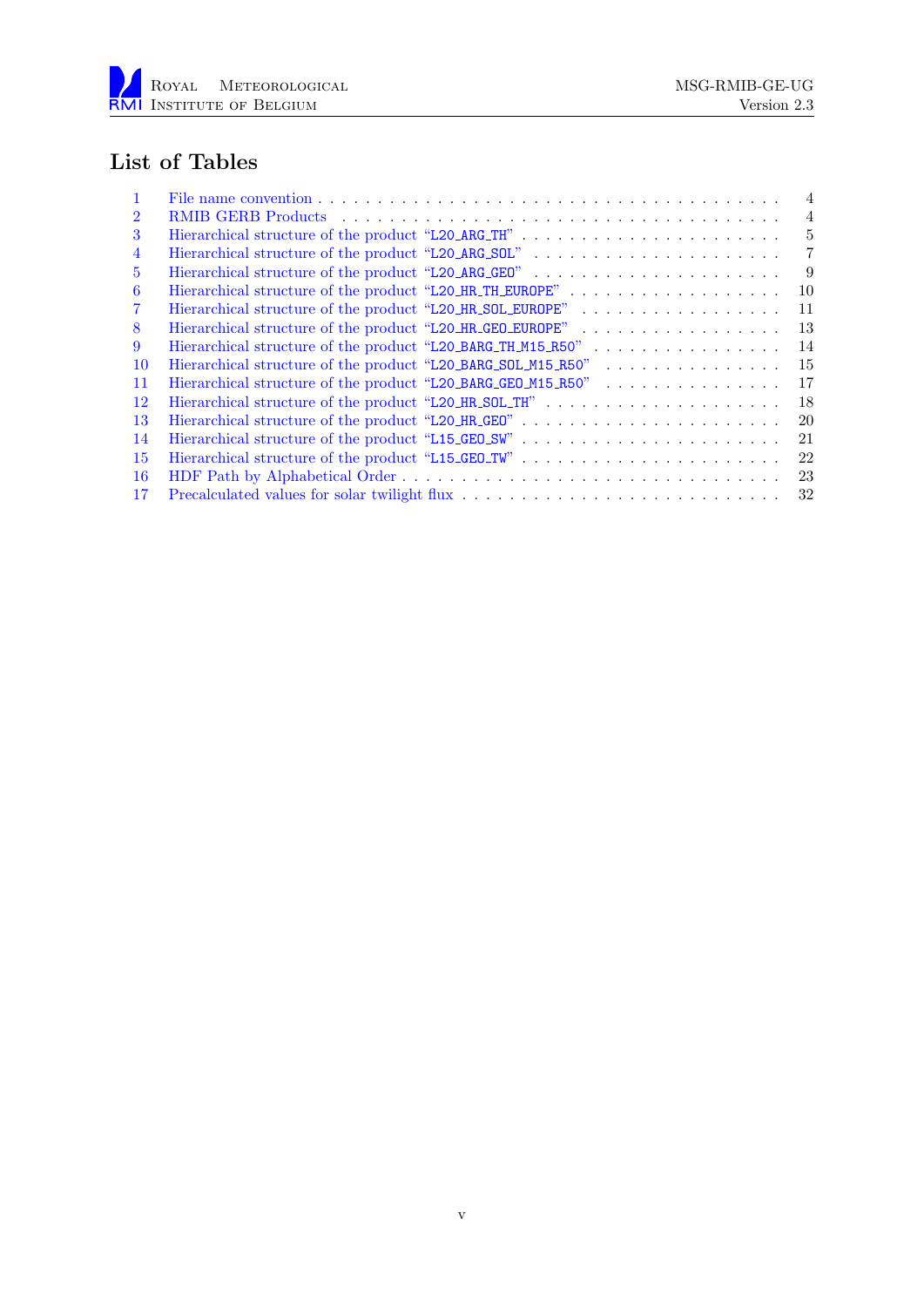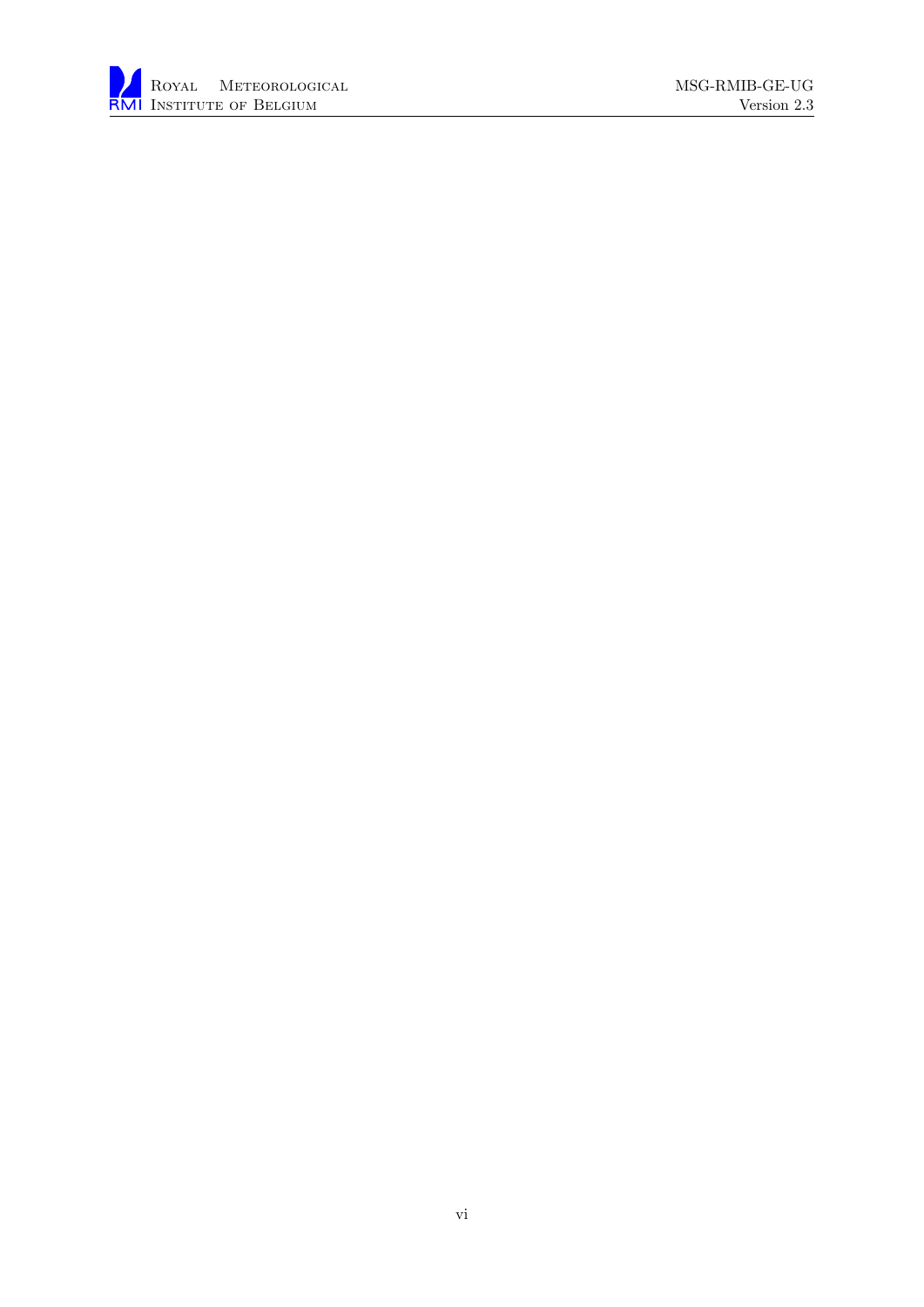

# List of Figures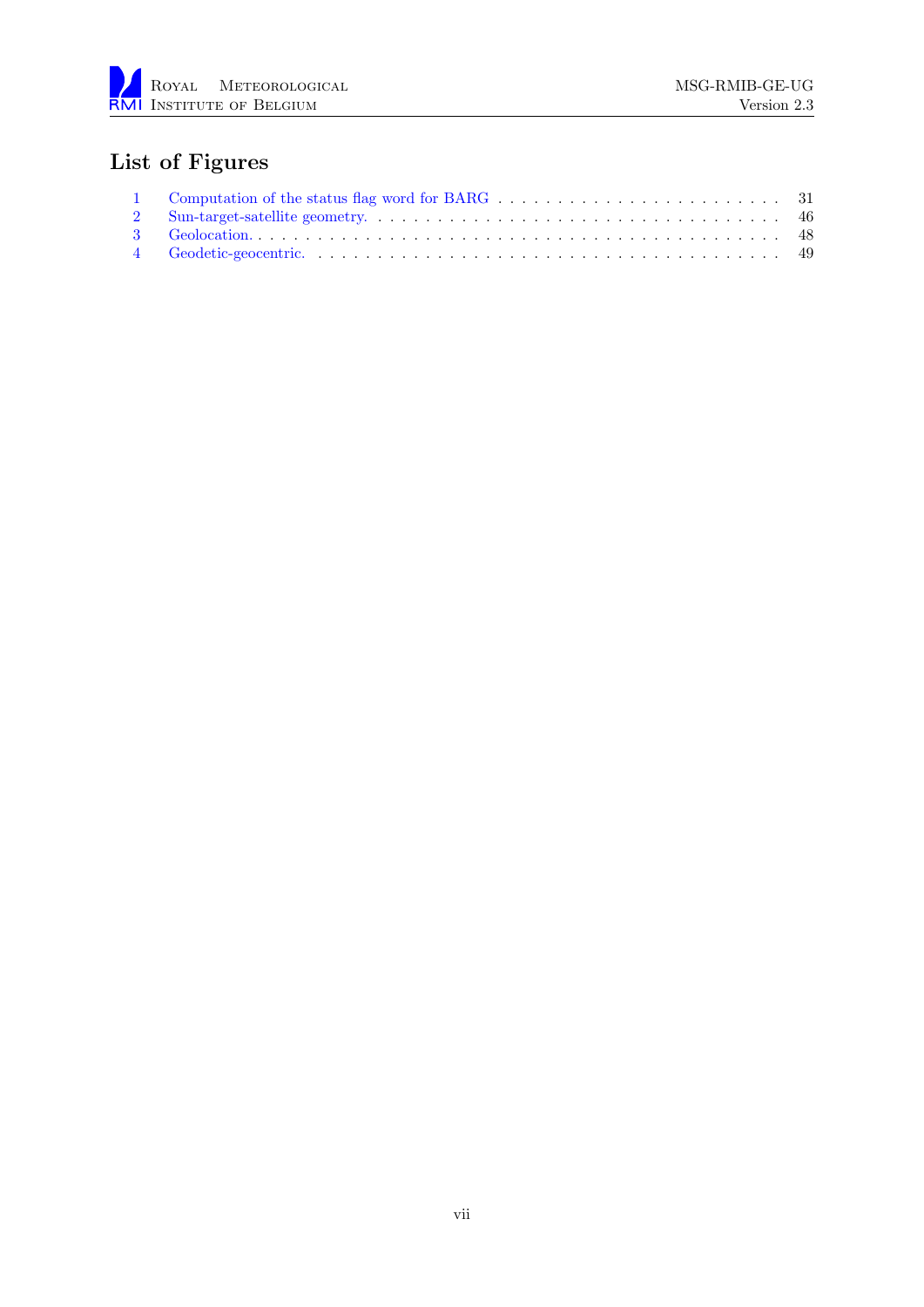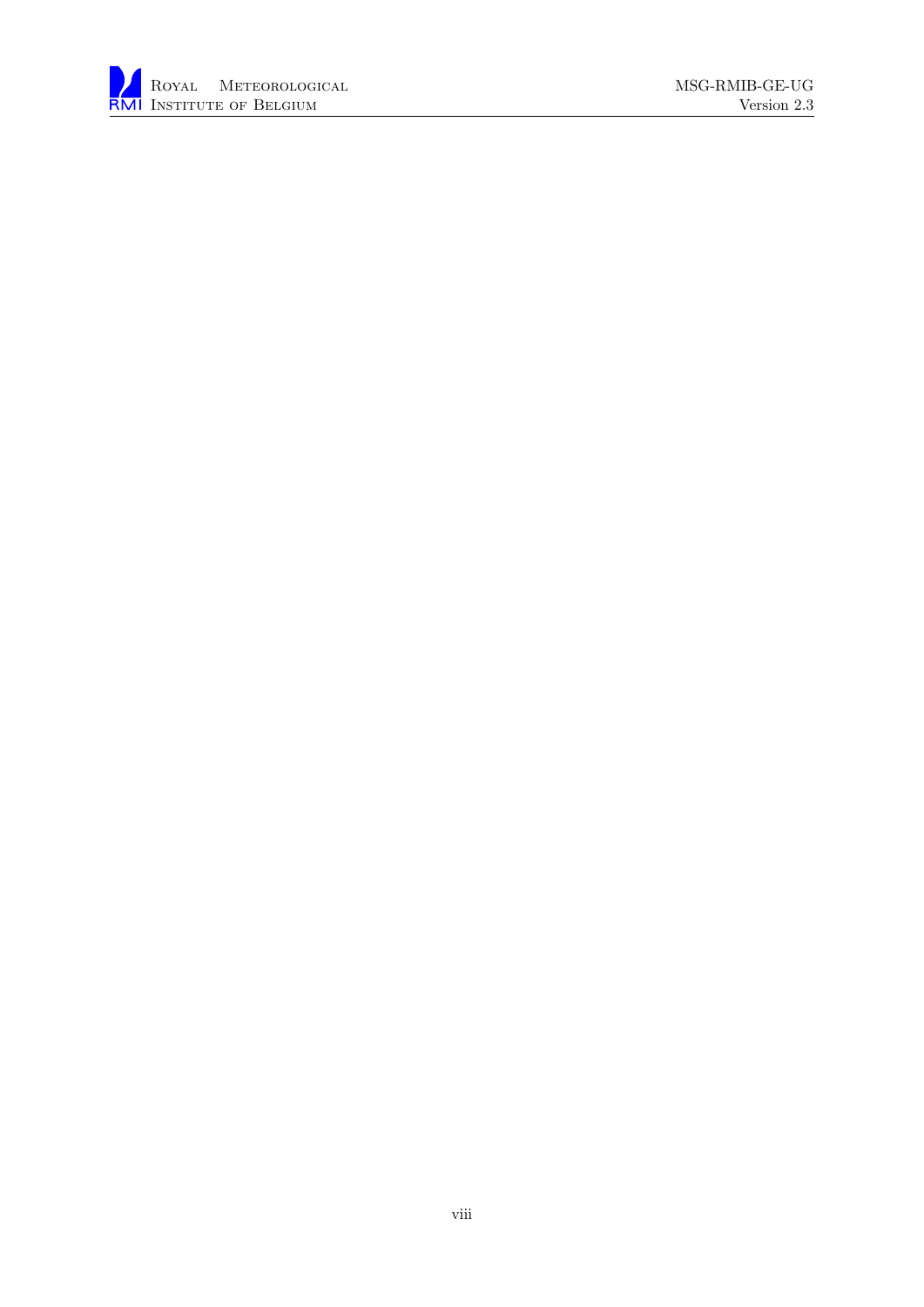# CHANGE RECORD

| <b>Issue</b>                    | Date<br>$(DD-$   | Changed by           | Reason for change                                  |
|---------------------------------|------------------|----------------------|----------------------------------------------------|
|                                 | MM-YYYY)         |                      |                                                    |
| $\overline{\text{Version 1}}$   | 07-6-2000        |                      | New document by S. Dewitte and G. Sad-             |
|                                 |                  |                      | owski                                              |
| $\overline{\text{Version 1.1}}$ | $08 - 9 - 2000$  | G. Sadowski          | Corrections and additions following the rec-       |
|                                 |                  |                      | ommendations of the review board ( $\delta$ Review |
|                                 |                  |                      | $06 - 9 - 2000$                                    |
| Version 1.2                     | 03-6-2002        | L. Gonzalez Sotelino | Radiance and flux on same file except for ARG      |
|                                 | 25-11-2002       | L. Gonzalez Sotelino | Rewriting of chapter "L2 RMIB GERB Prod-           |
|                                 |                  |                      | ucts Data Acess" using HDF5 Lite API               |
|                                 | 25-11-2002       | L. Gonzalez Sotelino | introduction of MSG7 as possible imager            |
|                                 | $25 - 11 - 2002$ | L. Gonzalez Sotelino | addition of "Summary Thermal Products              |
|                                 |                  |                      | Confidence", "Summary Solar Products Con-          |
|                                 |                  |                      | fidence", "/Radiometry/Longwave Correc-            |
|                                 |                  |                      | tion/Minimum Correction Value", "/Radiom-          |
|                                 |                  |                      | etry/Shortwave Correction/Minimum Correc-          |
|                                 |                  |                      | tion Value", "/Radiometry/Longwave Correc-         |
|                                 |                  |                      | tion/Maximum Correction Value", "/Radiom-          |
|                                 |                  |                      | etry/Shortwave Correction/Maximum Cor-             |
|                                 |                  |                      | rection Value"                                     |
|                                 | $25 - 11 - 2002$ | L. Gonzalez Sotelino | "Mapped range" has been splitted on "Range"        |
|                                 |                  |                      | and "Offset"                                       |
|                                 | $25 - 11 - 2002$ | L. Gonzalez Sotelino | "Surface Type" has been modified                   |
| Version 1.21                    | 23-04-2003       | L. Gonzalez Sotelino | $L_{ov}$ changed by $L_{thick}$ in 3.72            |
|                                 | 23-04-2003       | L. Gonzalez Sotelino | "Viewing Azimuth" in place of "Realtive Az-        |
|                                 |                  |                      | imuth" for thermal files                           |
| Version 1.22                    | 03-06-2002       | L. Gonzalez Sotelino | XXM <sub>-50</sub> changed to MXX <sub>-R50</sub>  |
|                                 | 03-06-2002       | L. Gonzalez Sotelino | longitude and latitude removed from archive        |
| $\overline{\text{Version 2.0}}$ | 03-05-2006       | L. Gonzalez Sotelino | major revision for Edition 1 - only major          |
|                                 |                  |                      | changes are listed                                 |
|                                 | $03-05-2006$     | L. Gonzalez Sotelino | file naming convention changed                     |
|                                 | 03-05-2006       | L. Gonzalez Sotelino | L15 geolocation files added                        |
| $\overline{\text{Version 2.1}}$ | 08-06-2006       | L. Gonzalez Sotelino | Split of first chapter (Purpose of this docu-      |
|                                 |                  |                      | ment) in two chapters (Introduction added),        |
|                                 |                  |                      | warnings added about HDF and IDL version,          |
|                                 |                  |                      | chapter 4.2 moved to Introduction                  |
| Version 2.2                     | $03 - 10 - 2006$ | L. Gonzalez Sotelino | Added range in description of "Cloud Optical       |
|                                 |                  |                      | Depth (logarithm)"                                 |
|                                 |                  | L. Gonzalez Sotelino | Definition of "Longwave Correction" cor-           |
|                                 |                  |                      | rected                                             |
| Version 2.2.1                   | 10-04-2008       | L. Gonzalez Sotelino | Added "SEVIRI Radiance Definition Flag"            |
|                                 | 12-08-2016       | E. Baudrez           | Updated URLs to websites                           |
|                                 | 31-08-2016       | E. Baudrez           | Added note that incoming solar flux is missing     |
|                                 |                  |                      | from HR products                                   |
|                                 | 07-09-2016       | E. Baudrez           | Added note for attributes whose value may          |
|                                 |                  |                      | not correctly reflect the correct value in         |
|                                 |                  |                      | "File Name", "File Creation<br>Edition-1:          |
|                                 |                  |                      | Time", "Software Identifier", "Product Ver-        |
|                                 |                  |                      | sion", and "Edition"                               |
|                                 | 07-09-2016       | E. Baudrez           | Added documentation for attributes and             |
|                                 |                  |                      | datasets that have been introduced with            |
|                                 |                  |                      | Edition-1: "Git Commit Identifier", "Pixel         |
|                                 |                  |                      | Algorithm", and "Status Flag Word 1"               |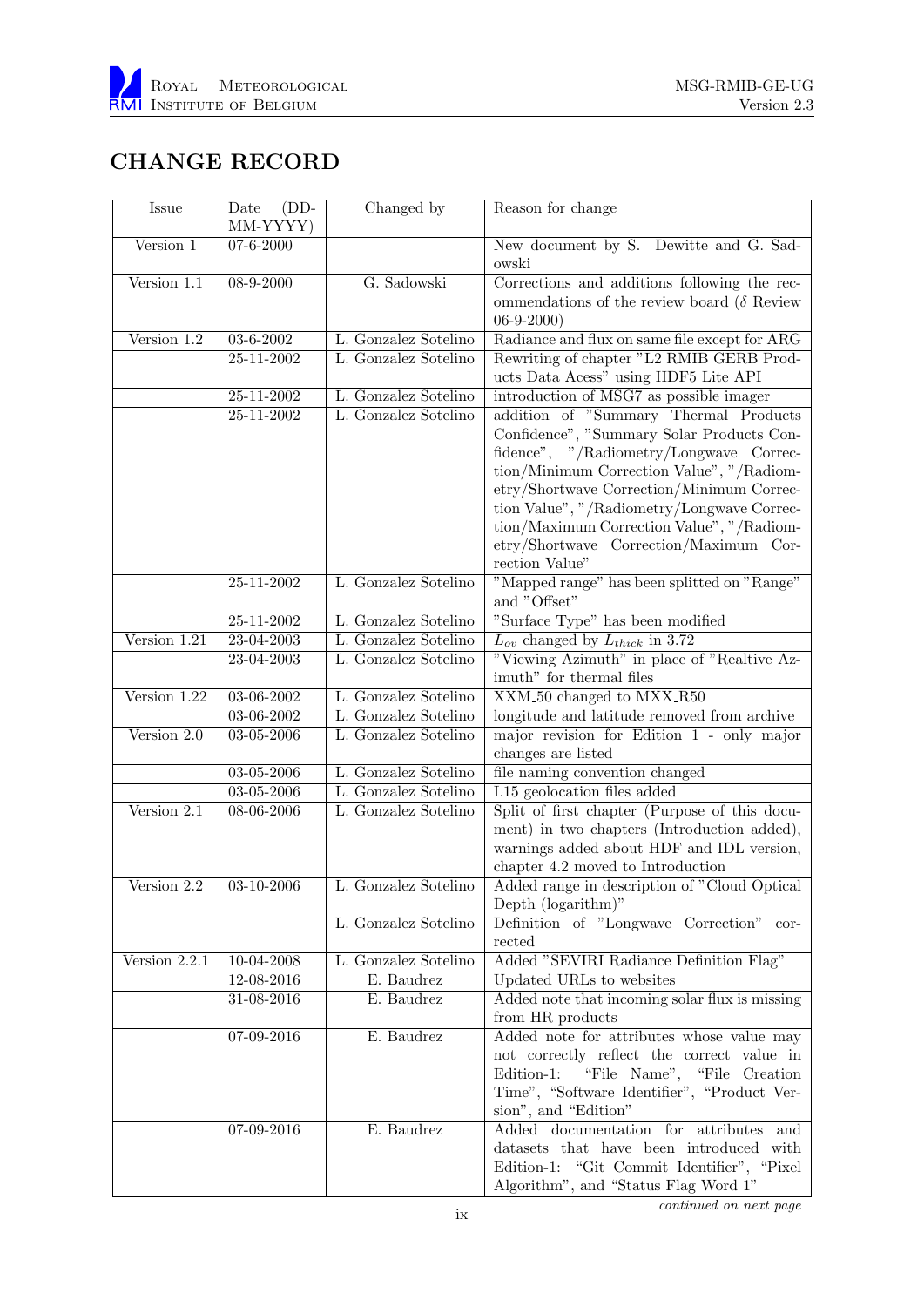| continued from previous page |  |  |  |  |
|------------------------------|--|--|--|--|
|------------------------------|--|--|--|--|

| Issue         | $(DD-$<br>Date   | Changed by | Reason for change                              |
|---------------|------------------|------------|------------------------------------------------|
|               | MM-YYYY)         |            |                                                |
|               | $07-09-2016$     | E. Baudrez | Added note to datasets whose accuracy may      |
|               |                  |            | be affected when time extrapolation of the     |
|               |                  |            | scene ID is in effect, or when a model has     |
|               |                  |            | been used to calculate the flux: "Solar Flux", |
|               |                  |            | "Cloud Optical Depth (logarithm)", "Cloud      |
|               |                  |            | Cover", and "Cloud Phase"                      |
|               | 26-09-2016       | E. Baudrez | Clarified the documentation of the time aver-  |
|               |                  |            | age in the Binned Averaged Rectified Geolo-    |
|               |                  |            | cated (BARG) product, and the timing of the    |
|               |                  |            | following datasets in the BARG product: "In-   |
|               |                  |            | coming Solar Flux", "Relative Azimuth An-      |
|               |                  |            | gle", "Solar Zenith Angle", "Viewing Azimuth"  |
|               |                  |            | Angle", and "Viewing Zenith Angle".            |
|               | 03-10-2016       | E. Baudrez | Dropped section "Resolution Enhancement        |
|               |                  |            | Parameters"                                    |
|               | $30 - 11 - 2017$ | E. Baudrez | Clarified the origin of the datasets "A Val-   |
|               |                  |            | ues (per GERB detector cell)", and "C Values   |
|               |                  |            | (per GERB detector cell)"                      |
|               | $30 - 11 - 2017$ | E. Baudrez | Updated overview of hierarchical structure of  |
|               |                  |            | BARG and HR products to remove datasets        |
|               |                  |            | that are not present in those products         |
|               | $01 - 12 - 2017$ | E. Baudrez | Added link to the GGSPS Products User          |
|               |                  |            | Guide for Level 1.5 products                   |
|               | $01 - 12 - 2017$ | E. Baudrez | Removed documentation for group "PSF Pa-       |
|               |                  |            | rameters"                                      |
|               | 01-12-2017       | E. Baudrez | Added note that group "Spectral Regression     |
|               |                  |            | Parameters" and its datasets are only present  |
|               |                  |            | in products for GERB-2                         |
| $Version$ 2.3 | 01-12-2017       | E. Baudrez | Removed documentation for dataset "Cloud       |
|               |                  |            | Amount"                                        |

# <span id="page-11-0"></span>List of acronyms

- ADM Angular Dependency Model
- AOD Aerosol Optical Depth
- API Application Programming Interface
- ARG Averaged Rectified Geolocated
- BARG Binned Averaged Rectified Geolocated
- BRDF Bidirectional Reflectance Distribution Function
- ED01 Edition 1
- FTP File Transfer Protocol
- GERB Geostationary Earth Radiation Budget
- GGSPS GERB Ground Segment Processing System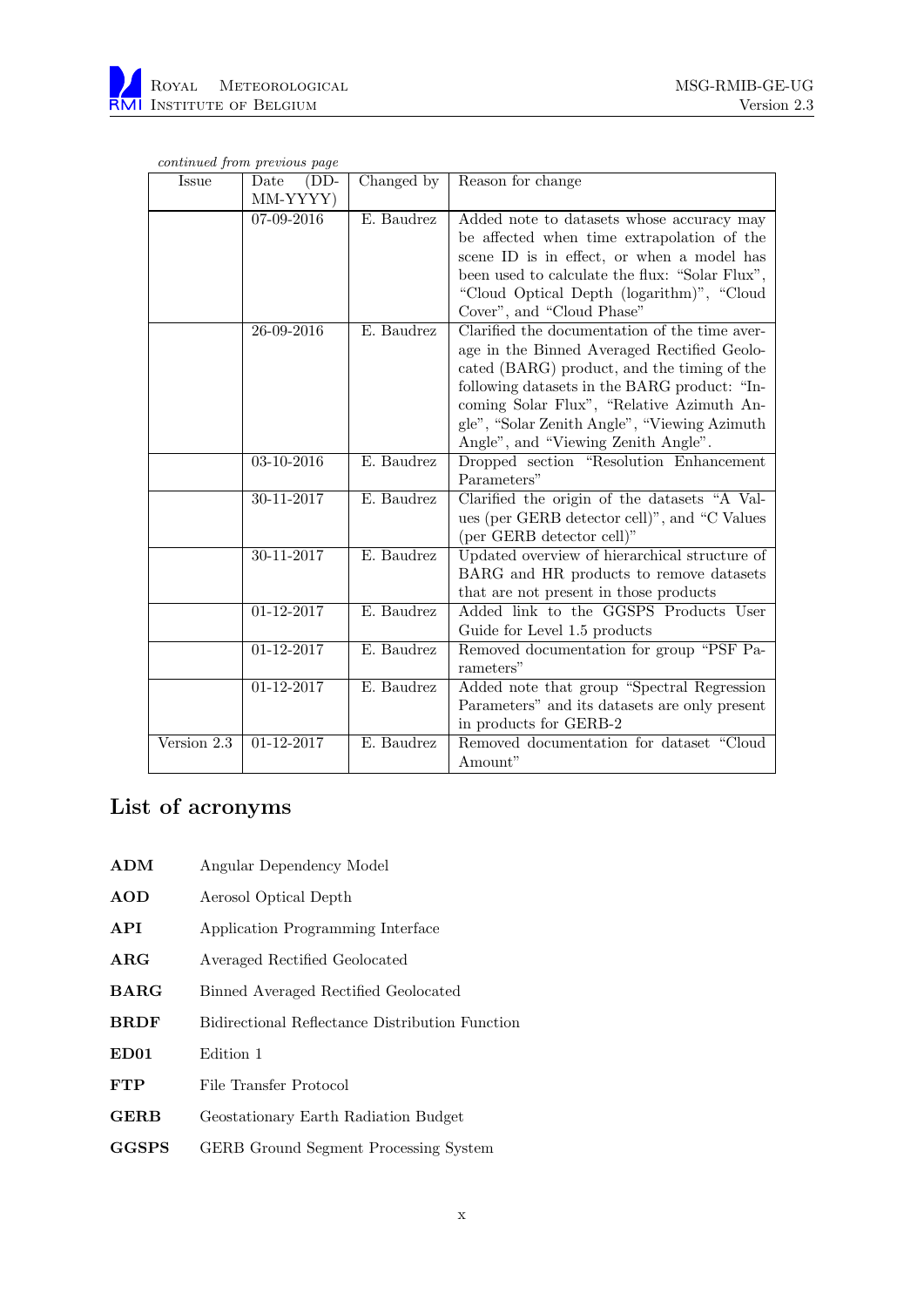| HDF<br>Hierarchical Data Format                          |                                                  |
|----------------------------------------------------------|--------------------------------------------------|
| <b>HTTP</b><br>Hypertext Transfer Protocol               |                                                  |
| L1.5<br>Level $1.5$                                      |                                                  |
| L1.5G<br>Geolocation of Level 1.5                        |                                                  |
| L2                                                       | Level 2                                          |
| $_{\rm{MSG}}$<br>Meteosat Second Generation              |                                                  |
| <b>NANRG</b><br>Non Averaged Non Rectified Geolocated    |                                                  |
| <b>NCSA</b>                                              | National Center for Super-Computing Applications |
| $\overline{\text{NRT}}$                                  | Near Real Time                                   |
| $\mathbf{RAL}$                                           | Rutherford-Appleton Laboratory                   |
| RGP                                                      | RMIB GERB Processing                             |
| <b>RMIB</b><br>Royal Meteorological Institute of Belgium |                                                  |
| <b>ROLSS</b>                                             | RMIB On-Line Short-Term Services                 |
| <b>SEVIRI</b>                                            | Spinning Enhanced Visible and InfraRed Imager    |
| SHI                                                      | Snapshot High Resolution Image                   |
| <b>WWW</b><br>World Wide Web                             |                                                  |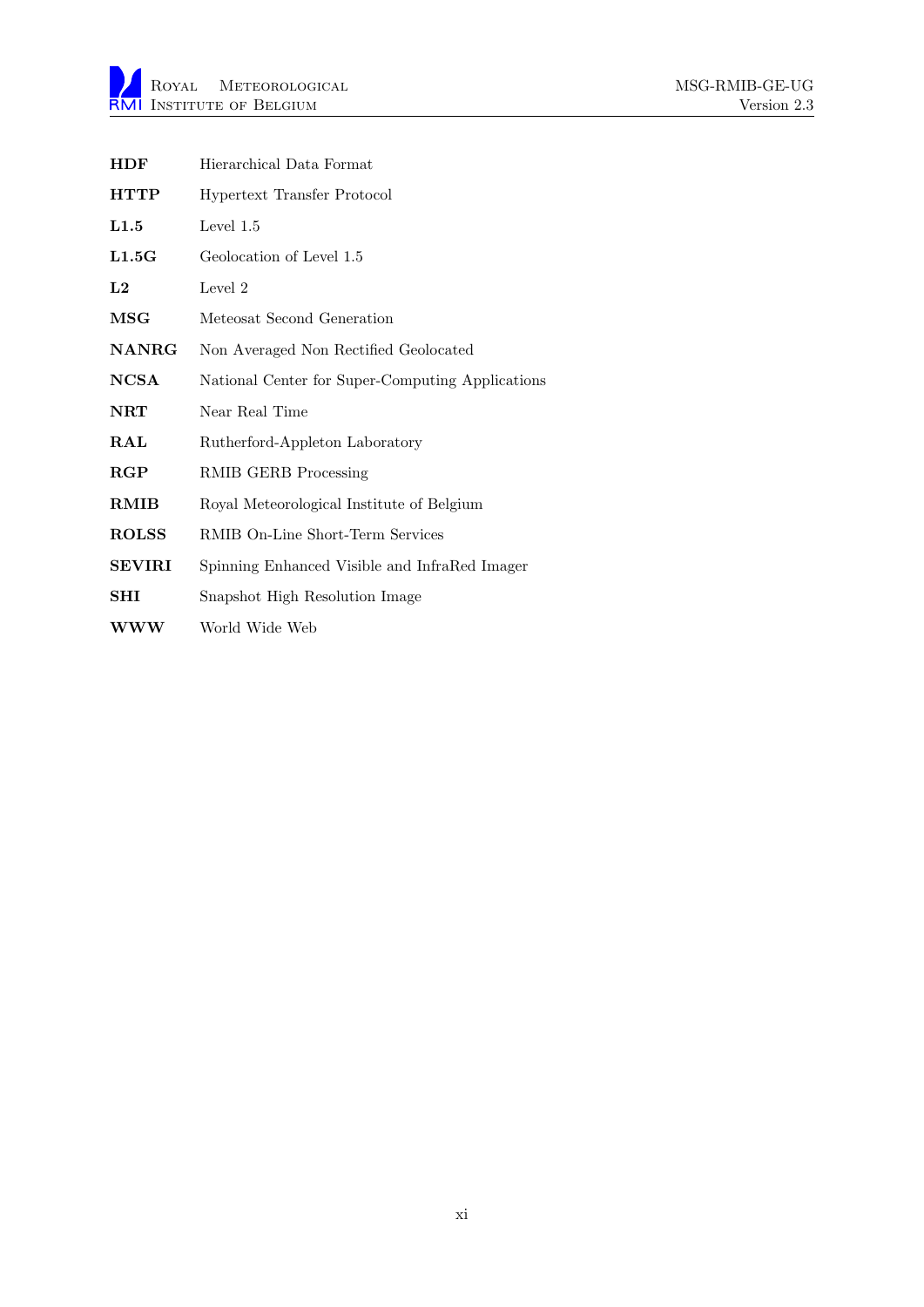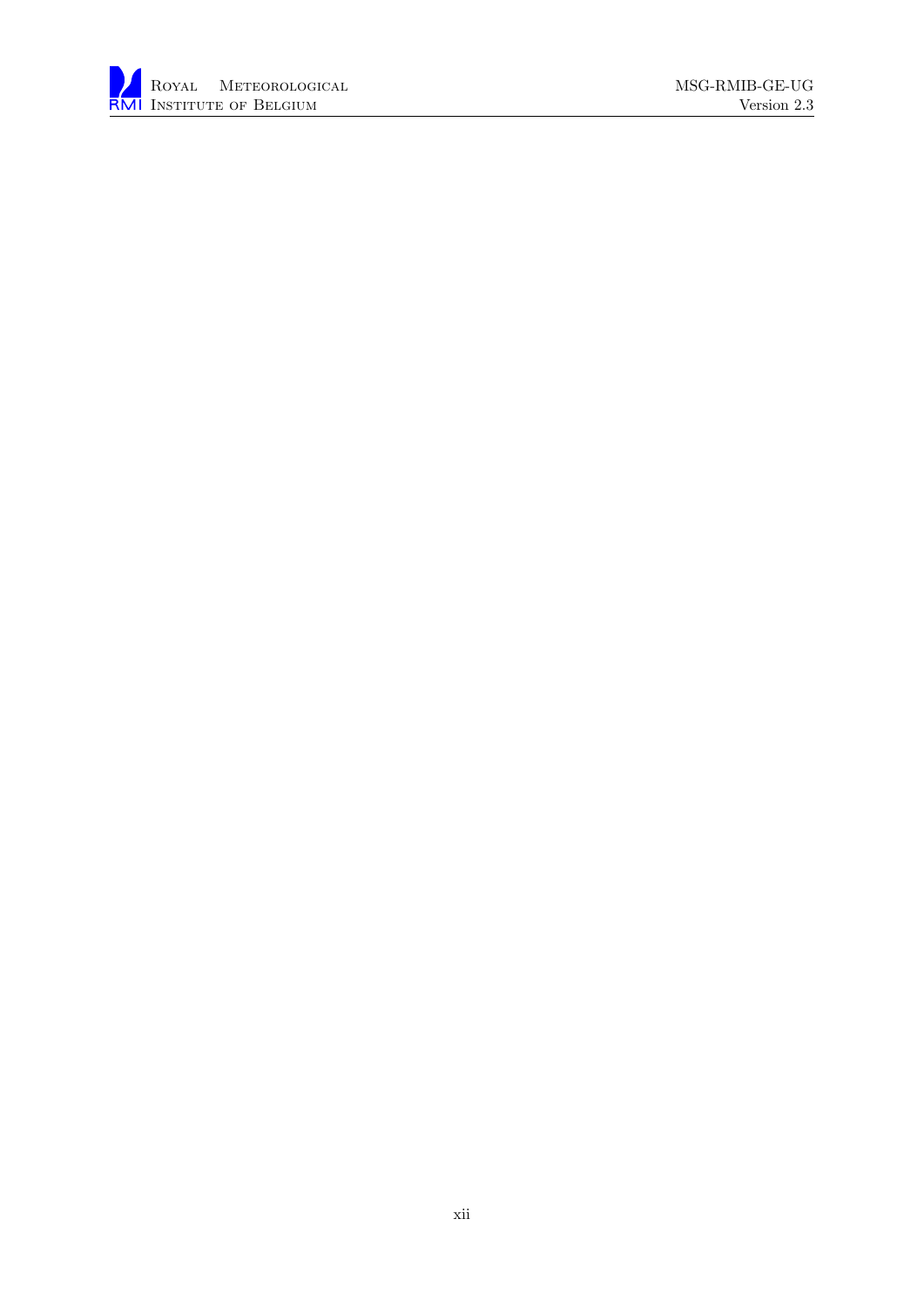### <span id="page-14-0"></span>1 Purpose of this Document

This guide is intended to assist users of the Level 2 (L2) products derived from the Geostationary Earth Radiation Budget (GERB) instrument data. These L2 products are computed at the Royal Meteorological Institute of Belgium (RMIB). The L2 RMIB GERB Products consist of images of unfiltered radiances and radiative fluxes at the top of the atmosphere, together with some auxiliary information. Unfiltered radiances and radiative fluxes are available for reflected solar radiation and for emitted thermal radiation. In addition to the L2 products, this guide will also assist the user in the Level 1.5 geolocation (L1.5G) products derived at RMIB.

This document is organised as follows:

- Section [3](#page-16-0) gives an overview of each of the various RMIB GERB Products.
- Section [4](#page-36-0) provides a detailed description of the logical contents of the products.
- Section [5](#page-83-0) describes how a user can write an application to read the RMIB GERB Products.
- Appendix [A](#page-93-0) contains sample code that can help users devise their own reading programs for the RMIB GERB Products.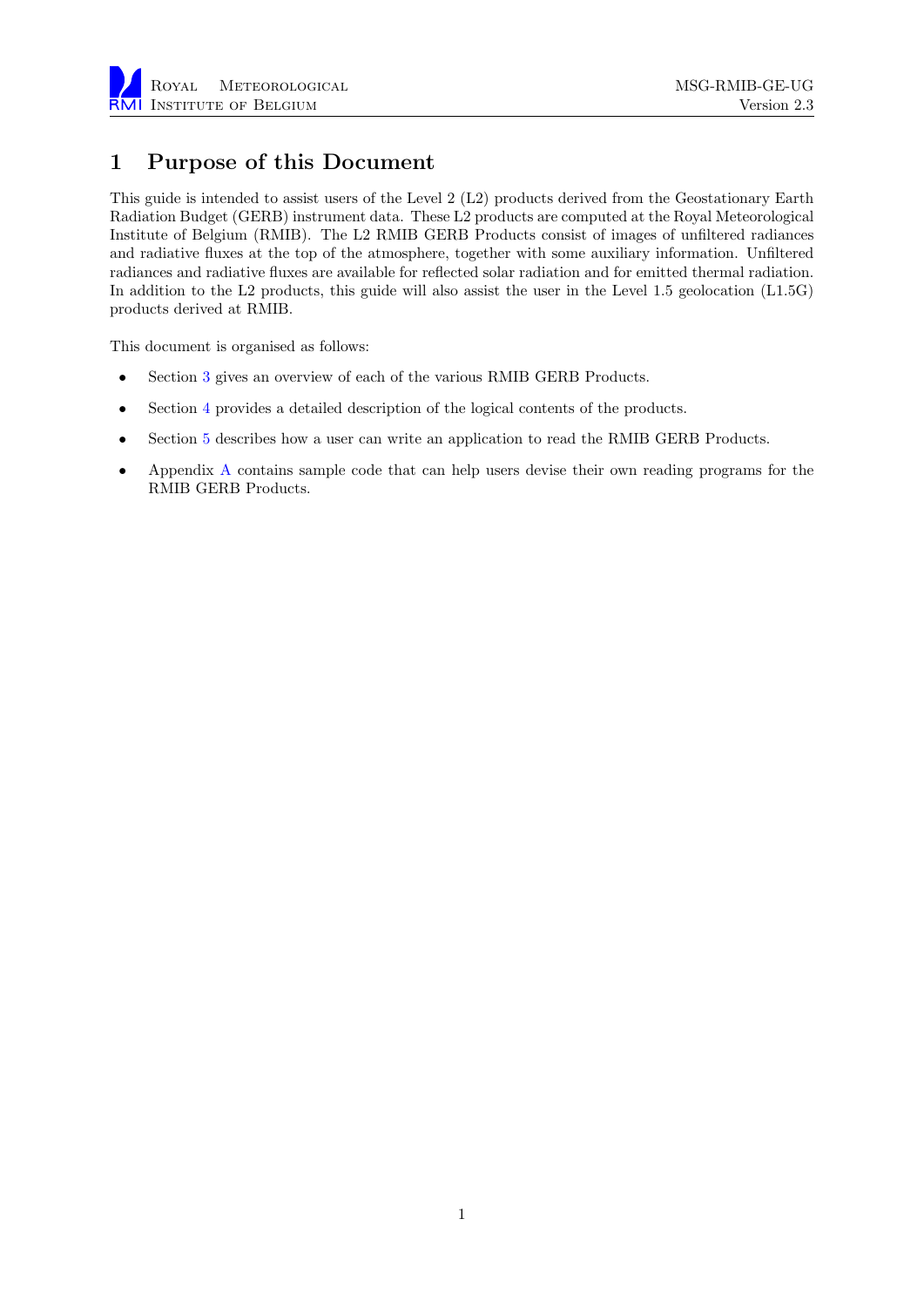## <span id="page-15-0"></span>2 Introduction

#### <span id="page-15-1"></span>2.1 Data Format

The data format chosen for the RMIB GERB Products is the Hierarchical Data Format (HDF) version 5. HDF is not a straightforward data file format in which data items are accessed from byte location. Instead data items in an HDF file format are accessed by name, using HDF library functions. See section [5.](#page-83-0)

#### <span id="page-15-2"></span>2.2 How to obtain the RMIB GERB Products

A user who wishes to have access to the RMIB GERB Products must register at the RMIB GERB web site:

[http://gerb.oma.be/doku.php?id=data\\_access#data\\_access](http://gerb.oma.be/doku.php?id=data_access#data_access) (click on Register to the ROLSS mailing list)

After the registration has been accepted, the user will be able to log on to the RMIB GERB File Transfer protocol (FTP) site with his or her registered email address as username and password:

<ftp://gerb.oma.be>

where the HDF files of the RMIB GERB Products are stored.

#### <span id="page-15-3"></span>2.3 How the Data has been generated

Documents detailing the scientific assumptions and algorithms used to derive the L2 RMIB GERB Products are available from our web site:

<http://gerb.oma.be>

#### <span id="page-15-4"></span>2.4 Warnings

• Before using GERB data you are required to read the data policy and the quality summary available at

[http://gerb.oma.be/doku.php?id=data\\_access#data\\_access](http://gerb.oma.be/doku.php?id=data_access#data_access)

• History changes to L2 data can be found at

[http://gerb.oma.be/doku.php?id=product\\_version](http://gerb.oma.be/doku.php?id=product_version)

No processing changes will be made to affect the edition products, and changes listed are only of relevance to users of the Near Real Time (NRT) products.

• To have access to data you should use HDF5 library version 1.6.1 or higher (which is supported by IDL version 6.1 and above)

Any suggestion, information or correction can be sent to:

gerb@meteo.be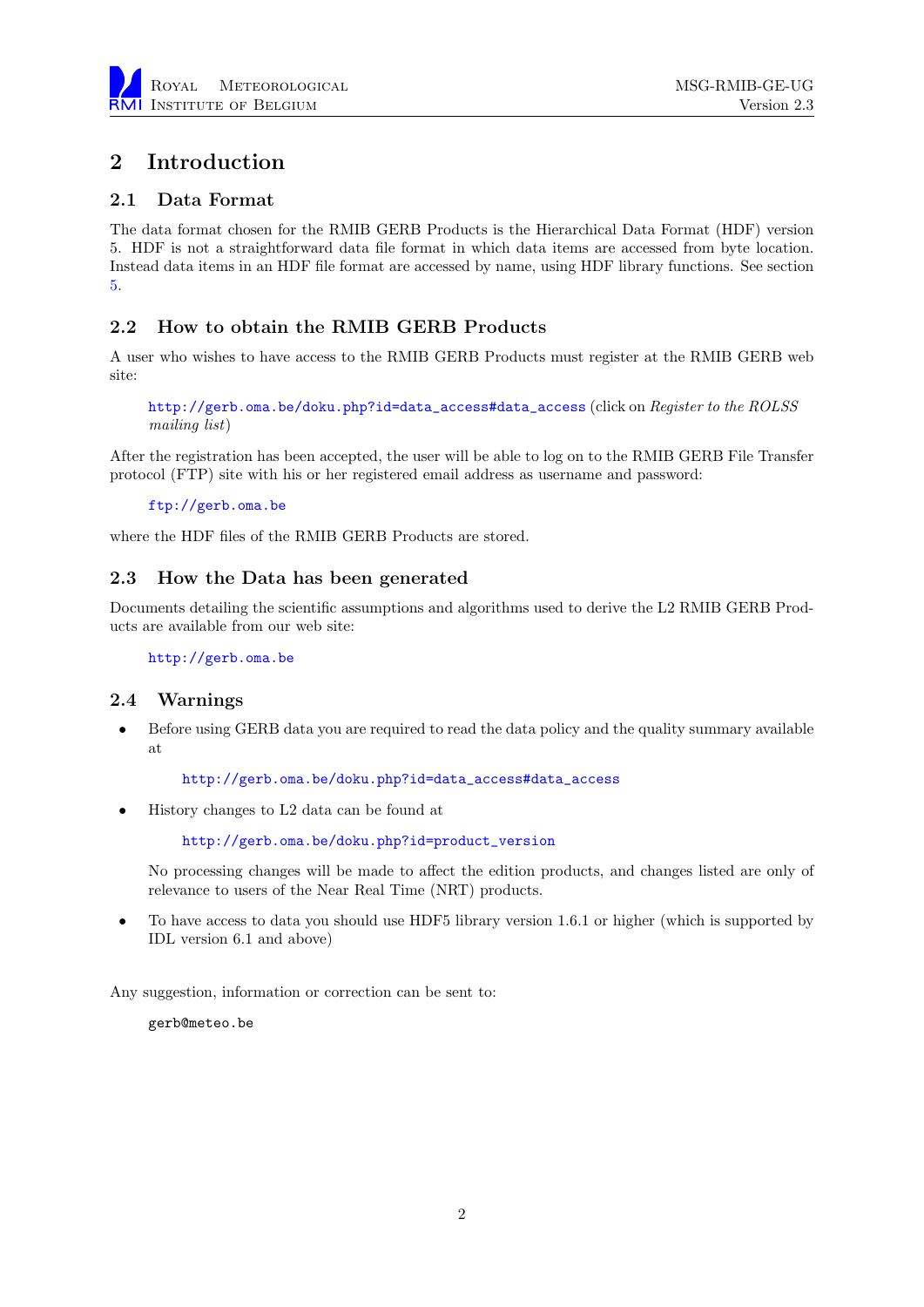# <span id="page-16-0"></span>3 RMIB GERB Products Files

#### <span id="page-16-1"></span>3.1 Introduction

This section introduces the various RMIB GERB Products. There are 13 of them, differing in contents and/or resolution. Each product is stored in a separate HDF file.

The products are divided in three main types. A product type is defined by a given temporal sampling and spatial resolution.

- An Averaged Rectified Geolocated (ARG) product is defined as a 3 GERB scan average ( approx. 15 min). The product has GERB spatial resolution and is geolocated on the Rectified Grid (256x256) computed by Rutherford-Appleton Laboratory (RAL) (cf. L1.5 ARG product). The spatial shape of one pixel is the average of the GERB footprints that have contributed to it.
- A *snapshot High Resolution image* (HR or SHI) product is defined as a snapshot at imager acquisition times. The product has  $3x3$  raw data pixels spatial resolution (1237x1237 for Spinning Enhanced Visible and InfraRed Imager (SEVIRI) and 833x833 for Meteosat).
- A Binned Averaged Rectified Geolocated (BARG) product is defined as an average over a time period. The period is an exact imager complete scan period  $<sup>1</sup>$  $<sup>1</sup>$  $<sup>1</sup>$ . The first average is computed centered on the</sup> midpoint between 00:00 UTC and 00:15 UTC. The product has roughly GERB spatial resolution, i.e. the pixels are geolocated on a rectified grid and are an average of HR pixels  $^2$  $^2$  from a high resolution image; the grid resolution is 247x247 for SEVIRI and 277x277 for Meteosat 7 imager. The spatial shape of one pixel is an exact square at nadir. The dimension of this square is the GERB sampling distance, i.e. close to 50 km.
- A Non Averaged Non Rectified Geolocated (NANRG) defines the Level 1.5 (L1.5) data from GERB instrument. We do not produce this data. RMIB products at L1.5 are limited to an alternate geolocation based on matching with SEVIRI of Non Averaged Non Rectified Geolocated (NANRG) L1.5 files available from RAL. There is one file by Earth view. For each NANRG L1.5 complete file there are six GEO files. The image size is the same as the size of the corresponding view from NANRG L1.5 file. The spatial and time resolution are the ones of the GERB instrument.

#### <span id="page-16-2"></span>3.2 Name Convention

The file names of the RMIB GERB products are made up of several parts, separated by underscore characters, and an extension.

The name follows the convention:

<GERB> <IMAGER> <LEVEL> <RES> <DATA> [<REGION> ][<SUBRES> ]<DATE> <VERSION>.<SUFFIX>

where brackets stands for an optional field. The possible values for each field are summarize in Table [1.](#page-16-3)

<span id="page-16-3"></span>

| Field Id       | Possible values                | Description                                                                                                                                     |
|----------------|--------------------------------|-------------------------------------------------------------------------------------------------------------------------------------------------|
| $<$ GERB $>$   | G1, G2, G3, G4                 | indicates which GERB instrument produced the<br>original raw data. The GERB 1 instrument is iden-<br>tified by G1, etc                          |
| $<$ IMAGER $>$ | MS7, SEV1, SEV2, SEV3,<br>SEV4 | indicates which imager instrument produced the<br>original raw data. MS7 is for Meteosat 7 imager,<br>SEV1 for SEVIRI imager on Meteosat 8, etc |
|                |                                | continued on next page                                                                                                                          |

<span id="page-16-4"></span> $115'$  for SEVIRI and 30' for Meteosat 7

<span id="page-16-5"></span> $^2 5 \mathrm{x} 5$  for SEVIRI and 3x3 Meteosat  $7$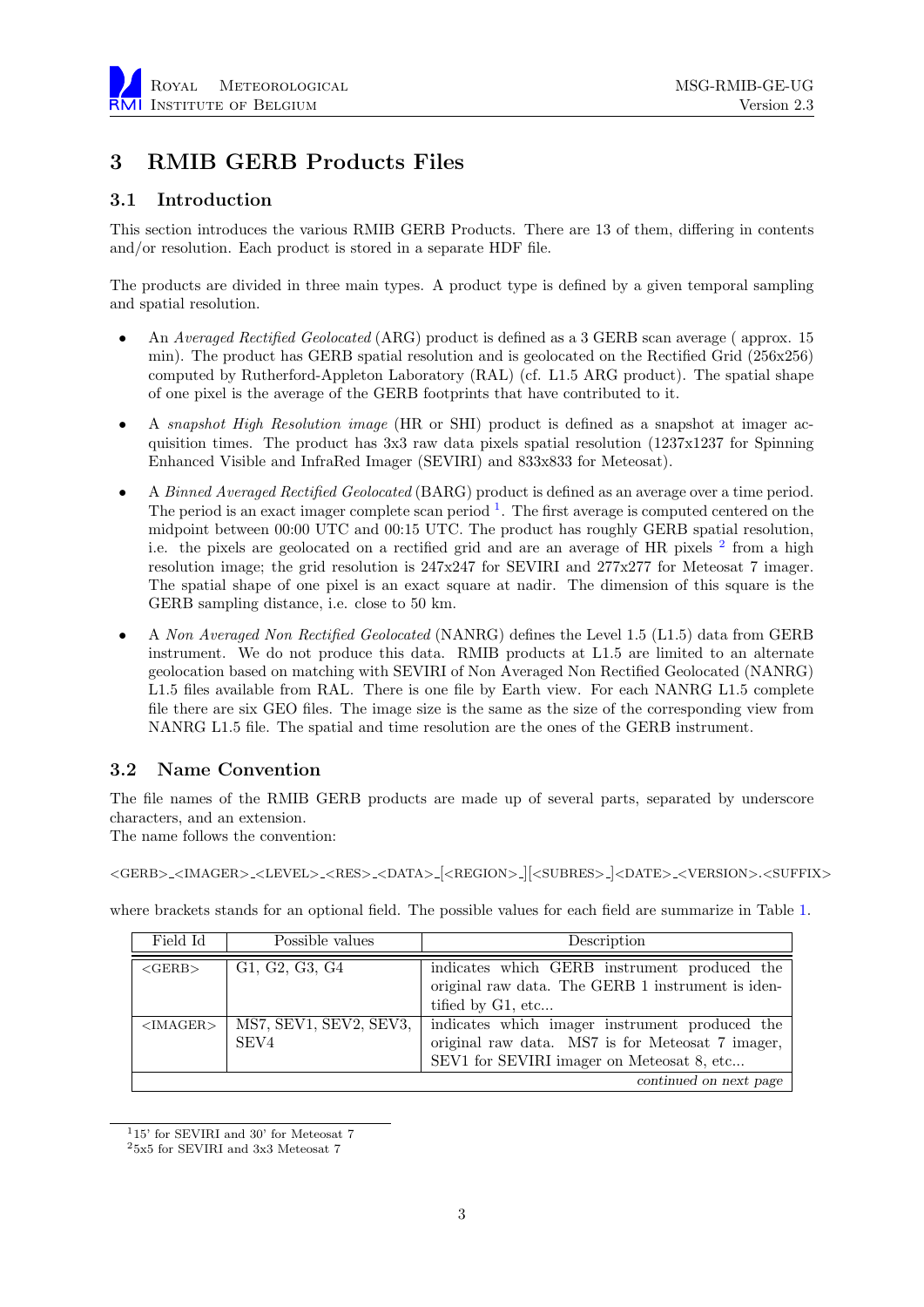|                                      |                                     | continued from previous page                            |
|--------------------------------------|-------------------------------------|---------------------------------------------------------|
| $<$ LEVEL $>$                        | L15, L20                            | L20 is for geolocated, calibrated and corrected raw     |
|                                      |                                     | data and L15 for geophysical parameters extracted       |
|                                      |                                     | from level L15.                                         |
| $<$ RES $>$                          | $\rm{ARG.}$<br>BARG,<br>HR,         | specifies the product spatial and temporal resolution.  |
|                                      | <b>NANRG</b>                        | See Section 3.1.                                        |
| SOL, TH, SOL_TH, GEO<br>$<$ DATA $>$ |                                     | indicates that the product is concerned with either     |
|                                      |                                     | solar radiation "SOL", thermal radiation "TH" or both   |
|                                      |                                     | "SOL_TH" or geolocation information "GEO"               |
| $<$ REGION $>$                       | <b>EUROPE</b>                       | indicates if the geographic region covered is different |
|                                      |                                     | from the full Earth disk                                |
| $<$ SUBRES $>$                       | M15_R50, M30_R50                    | specifies time and spatial resolution. "M15" ("M30")    |
|                                      |                                     | stands for exact $15(30)$ -minute bins average, "R50"   |
|                                      |                                     | for GERB 50 km resolution,                              |
| $<$ DATE $>$                         | <yyyymmdd_hhmmss></yyyymmdd_hhmmss> | reference time in format: four-digit year, two-digit    |
|                                      |                                     | month, two-digit day, an underscore character, two-     |
|                                      |                                     | digit hour, two-digit minute and two-digit second.      |
| $<$ VERSION $>$                      | V001, V002,<br>$ED01$ ,             | indicates the data version or edition. Versions are     |
|                                      | ED02,                               | intend for (unreleased) real-time data, editions are    |
|                                      |                                     | intend for released data                                |
| $<$ SUFFIX $>$                       | hdf[.gz]                            | The file format is HDF 5 with optionnal gzip com-       |
|                                      |                                     | pression                                                |

Table 1: File name convention

#### <span id="page-17-0"></span>3.3 Products Files

Table [2](#page-17-1) lists the name and product type of the eleven L2 and the two L1.5G RMIB GERB products files (see section [3.2](#page-16-2) about the file naming convention).

| Page | File Name                                                                                  | Type        |
|------|--------------------------------------------------------------------------------------------|-------------|
| 5    | <gerb>_<imager>L20_ARG_TH_<date>_<version>.hdf</version></date></imager></gerb>            | ARG         |
| 7    | <gerb>_<imager>_L20_ARG_SOL_<date>_<version>.hdf</version></date></imager></gerb>          | ARG         |
| 9    | <gerb>_<imager>L20_ARG_GEO_<date>_<version>.hdf</version></date></imager></gerb>           | ARG         |
| 10   | <gerb>_<imager>_L20_HR_TH_EUROPE_<date>_<version>.hdf</version></date></imager></gerb>     | HR.         |
| 11   | <gerb>_<imager>_L20_HR_SOL_EUROPE_<date>_<version>.hdf</version></date></imager></gerb>    | HR.         |
| 13   | $\langle$ GERB> $\langle$ IMAGER> L20 HR GEO EUROPE $\langle$ DATE> $\langle$ VERSION>.hdf | HR.         |
| 14   | <gerb>_<imager>_L20_BARG_TH_M15_R50_<date>_<version>.hdf</version></date></imager></gerb>  | <b>BARG</b> |
| 15   | <gerb>_<imager>L20_BARG_SOL_M15_R50_<date>_<version>.hdf</version></date></imager></gerb>  | <b>BARG</b> |
| 17   | <gerb>_<imager>L20_BARG_GEO_M15_R50_<date>_<version>.hdf</version></date></imager></gerb>  | <b>BARG</b> |
| 18   | <gerb>_<imager>L20_HR_SOL_TH_<date>_<version>.hdf</version></date></imager></gerb>         | HR.         |
| 20   | <gerb>_<imager>L20_HR_GEO_<date>_<version>.hdf</version></date></imager></gerb>            | HR.         |
| 22   | <gerb>_<imager>_L15_GEO_TW_<date>_<version>.hdf</version></date></imager></gerb>           | NANRG       |
| 21   | <gerb>_<imager>_L15_GEO_SW_<date>_<version>.hdf</version></date></imager></gerb>           | NANRG       |

<span id="page-17-1"></span>Table 2: RMIB GERB Products

Each of the following sections is devoted to one specific RMIB GERB product. The section title indicate the product file name as described in section [3.2.](#page-16-2) For each product, a table presents the logical structure of the data it contains. The number in the first column is the page of this document where the user can find a complete description of the data. The number in the second column is the section of this document where the user can find a complete description of the data. The third column of the table gives the name of the data (see section [5](#page-83-0) on how to use that name to access the data).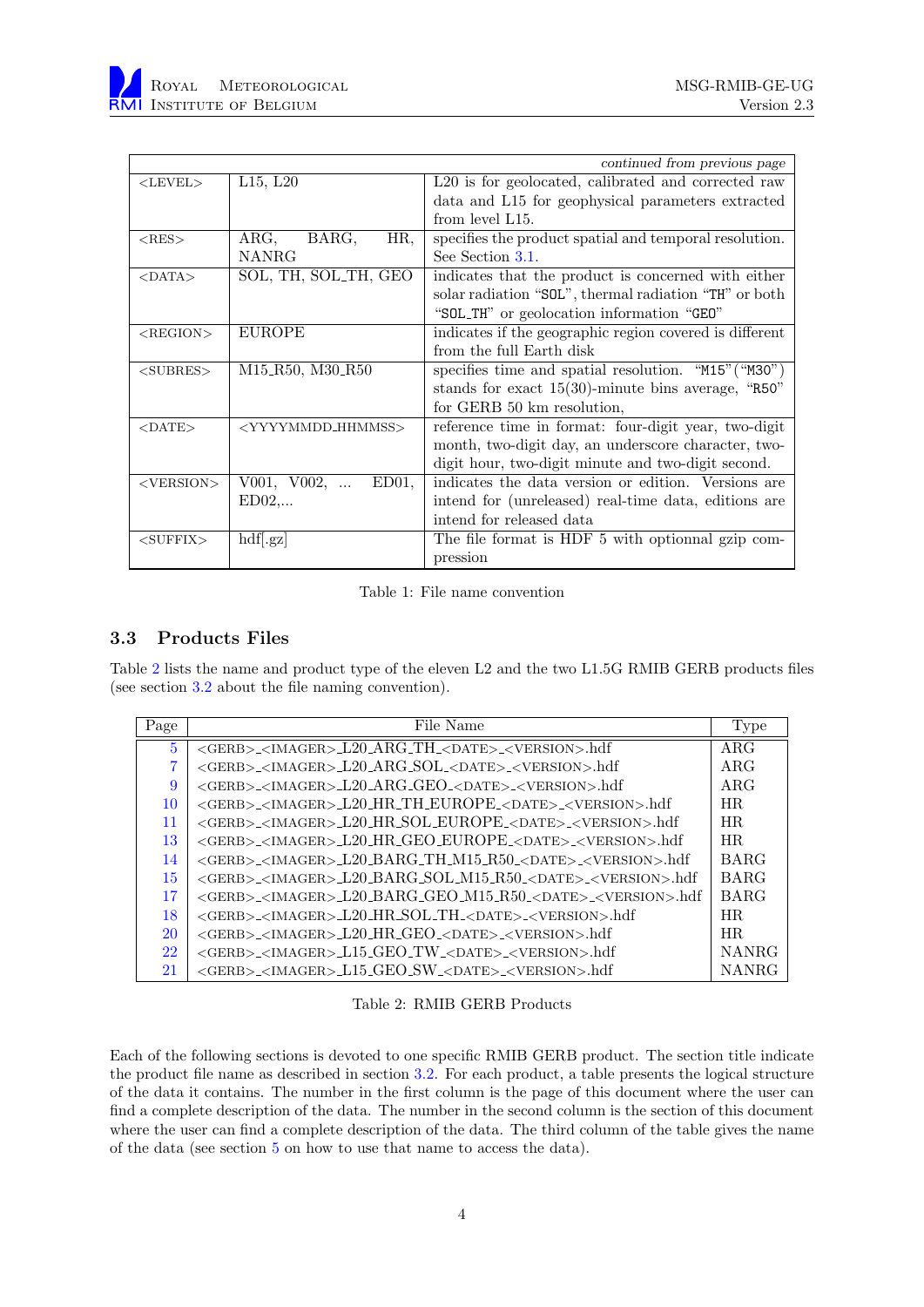#### <span id="page-18-0"></span> ${\bf 3.3.1} \quad ``**GERB>_{<}{\bf IMAGER}>_{<}{\bf L20\_ARG\_TH_<{DATE}>_{<}{\bf VERSION}>\\, {\bf hdf"}**$

This is an Averaged Rectified Geolocated (ARG) product. This product contains thermal fluxes and unfiltered radiances for distribution by the GGSPS, defined to be compatible with the GERB filtered radiances derived by the GGSPS.

#### Table 3: Hierarchical structure of the product "L20 ARG TH"

<span id="page-18-1"></span>

| Page            | Section | <b>Access Path Name</b>                                               |
|-----------------|---------|-----------------------------------------------------------------------|
| $\overline{28}$ | 4.1     | $/$ File Name                                                         |
| 28              | 4.2     | /File Creation Time                                                   |
| ${\bf 28}$      | 4.4     | /RMIB/                                                                |
| 30              | 4.7     | /RMIB/Software Identifier                                             |
| 33              | 4.9     | /RMIB/Product Version                                                 |
| 34              | 4.10    | /Edition (only for released data)                                     |
| 34              | 4.11    | /GGSPS/                                                               |
| 34              | 4.12    | /GGSPS/L1.5 NANRG File Name                                           |
| 35              | 4.13    | /GGSPS/L1.5 NANRG Product Version                                     |
| 35              | 4.16    | $/$ GERB $/$                                                          |
| 36              | 4.17    | /GERB/Instrument Identifier                                           |
| 36              | 4.18    | $/$ Imager $/$                                                        |
| 36              | 4.19    | $/$ Imager $/$ Type                                                   |
| 36              | 4.20    | /Imager/Instrument Identifier                                         |
| 37              | 4.23    | /Summary Thermal Products Confidence                                  |
| 37              | 4.24    | /Extra Thermal Product Confidence Information                         |
| 38              | 4.25    | /Extra Thermal Product Confidence Information/Data Fraction           |
| 38              | 4.26    | /Extra Thermal Product Confidence Information/Data Quality            |
| 38              | 4.27    | /Extra Thermal Product Confidence Information/Level 1.5 Anomaly Flags |
| 39              | 4.28    | /Extra Thermal Product Confidence Information/Level 2 Anomaly Flags   |
| 39              | 4.29    | /Duplication Flag                                                     |
| 40              | 4.30    | /Radiation Type Identifier                                            |
| 40              | 4.31    | /Radiometry/                                                          |
| 40              | 4.32    | /Radiometry/SEVIRI Radiance Definition Flag                           |
| 42              | 4.35    | /Radiometry/Thermal Radiance                                          |
| 69              | 4.115   | /Radiometry/Thermal Radiance/Quantisation Factor                      |
| 68              | 4.113   | /Radiometry/Thermal Radiance/Unit                                     |
| 42              | 4.36    | /Radiometry/Thermal Flux                                              |
| 69              | 4.115   | /Radiometry/Thermal Flux/Quantisation Factor                          |
| 68              | 4.113   | /Radiometry/Thermal Flux/Unit                                         |
| 44              | 4.41    | /Radiometry/Longwave Ratio                                            |
| 69              | 4.115   | /Radiometry/Longwave Ratio/Quantisation Factor                        |
| 68              | 4.114   | /Radiometry/Longwave Ratio/Offset                                     |
| 44              | 4.42    | /Radiometry/Longwave Correction                                       |
| 69              | 4.115   | /Radiometry/Longwave Correction/Quantisation Factor                   |
| 68              | 4.114   | /Radiometry/Longwave Correction/Offset                                |
| 44              | 4.43    | /Radiometry/Longwave Correction/Minimum Correction Value              |
| 45              | 4.44    | /Radiometry/Longwave Correction/Maximum Correction Value              |
| 58              | 4.84    | /Radiometry/Spectral Regression Parameters                            |
| 59              | 4.88    | /Radiometry/Spectral Regression Parameters/Longwave Solar             |
| 60              | 4.89    | /Radiometry/Spectral Regression Parameters/Longwave Thermal           |
| 60              | 4.90    | /Radiometry/Spectral Regression Parameters/Thermal                    |
| 60              | 4.91    | /Radiometry/A Values (per GERB detector cell)/                        |
| 61              | 4.92    | /Radiometry/C Values (per GERB detector cell)/                        |
|                 |         | continued on next page                                                |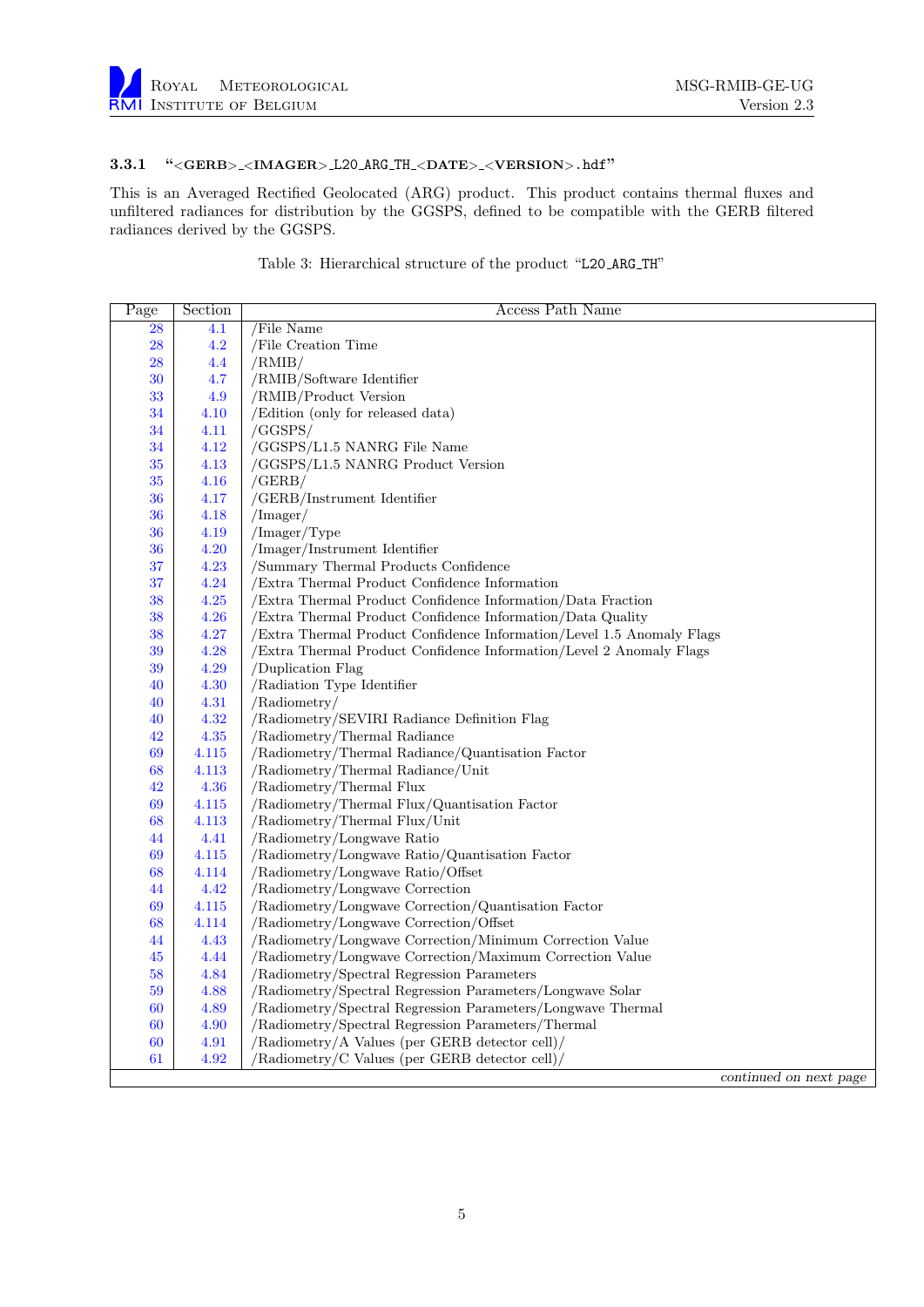|        |          | continued from previous page                                                                 |
|--------|----------|----------------------------------------------------------------------------------------------|
|        |          | Hierarchical structure of the product "L20_ARG_TH"                                           |
| Page   | Section  | Access Path Name                                                                             |
| 61     | 4.93     | /Scene Identification/                                                                       |
| 65     | 4.104    | /Scene Identification/Thermal Angular Dependency Models Set Version                          |
| 48     | 4.51     | /Geolocation/                                                                                |
| 48     | 4.52     | /Geolocation/Geolocation File Name                                                           |
| 49     | 4.53     | /Geolocation/Nominal Satellite Longitude (degrees)                                           |
| 50     | 4.56     | /Geolocation/Line of Sight North-South Speed                                                 |
| 51     | $4.57\,$ | /Geolocation/Rectified Grid/                                                                 |
| 51     | 4.58     | /Geolocation/Rectified Grid/Lap                                                              |
| 51     | 4.59     | /Geolocation/Rectified Grid/Lop                                                              |
| 51     | 4.60     | /Geolocation/Rectified Grid/Nr                                                               |
| $52\,$ | 4.61     | /Geolocation/Rectified Grid/Nx                                                               |
| $52\,$ | 4.62     | /Geolocation/Rectified Grid/Ny                                                               |
| $52\,$ | 4.63     | /Geolocation/Rectified Grid/Xp                                                               |
| 52     | 4.64     | /Geolocation/Rectified Grid/Yp                                                               |
| 53     | 4.65     | /Geolocation/Rectified Grid/Grid Orientation                                                 |
| 53     | 4.66     | /Geolocation/Rectified Grid/dx                                                               |
| 53     | 4.67     | /Geolocation/Rectified Grid/dy                                                               |
| 53     | 4.68     | /Geolocation/Rectified Grid/Resolution Flags/                                                |
| 54     | 4.69     | /Geolocation/Rectified Grid/Resolution Flags/East West                                       |
| 54     | 4.70     | /Geolocation/Rectified Grid/Resolution Flags/North South                                     |
| 57     | 4.80     | /Geolocation/Total Image 1/                                                                  |
| 57     | 4.81     | /Geolocation/Total Image 1/Histogram of Line of Sight East-West Positions                    |
| 58     | 4.83     | /Geolocation/Total Image 1/Histogram of Line of Sight East-West Positions/Lowest Value       |
| 58     | 4.82     | /Geolocation/Total Image 1/Histogram of Line of Sight East-West Positions/Interval Size      |
| 68     | 4.113    | /Geolocation/Total Image 1/Histogram of Line of Sight East-West Positions/Unit               |
| 57     | 4.80     | /Geolocation/Total Image 2/                                                                  |
| 57     | 4.81     | /Geolocation/Total Image 2/Histogram of Line of Sight East-West Positions                    |
| 58     | 4.83     | /Geolocation/Total Image 2/Histogram of Line of Sight East-West Positions/Lowest Value       |
| 58     | 4.82     | /Geolocation/Total Image 2/Histogram of Line of Sight East-West Positions/Interval Size      |
| 68     | 4.113    | /Geolocation/Total Image 2/Histogram of Line of Sight East-West Positions/Unit               |
| 57     | 4.80     | /Geolocation/Total Image 3/                                                                  |
| 57     | 4.81     | /Geolocation/Total Image 3/Histogram of Line of Sight East-West Positions                    |
| 58     | 4.83     | /Geolocation/Total Image 3/Histogram of Line of Sight East-West Positions/Lowest Value       |
| 58     | 4.82     | /Geolocation/Total Image 3/Histogram of Line of Sight East-West Positions/Interval Size      |
| 68     | 4.113    | /Geolocation/Total Image 3/Histogram of Line of Sight East-West Positions/Unit               |
| 57     | 4.79     | /Geolocation/Short Wave Image 1/                                                             |
| 57     | 4.81     | /Geolocation/Short Wave Image 1/Histogram of Line of Sight East-West Positions               |
| 58     | 4.83     | Geolocation/Short Wave Image 1/Histogram of Line of Sight East-West Positions/Lowest Value   |
| 58     | 4.82     | /Geolocation/Short Wave Image 1/Histogram of Line of Sight East-West Positions/Interval Size |
| 68     | 4.113    | /Geolocation/Short Wave Image 1/Histogram of Line of Sight East-West Positions/Unit          |
| 57     | 4.79     | /Geolocation/Short Wave Image 2/                                                             |
| 57     | 4.81     | /Geolocation/Short Wave Image 2/Histogram of Line of Sight East-West Positions               |
| 58     | 4.83     | (Geolocation/Short Wave Image 2/Histogram of Line of Sight East-West Positions/Lowest Value  |
| 58     | 4.82     | /Geolocation/Short Wave Image 2/Histogram of Line of Sight East-West Positions/Interval Size |
| 68     | 4.113    | /Geolocation/Short Wave Image 2/Histogram of Line of Sight East-West Positions/Unit          |
| 57     | 4.79     | /Geolocation/Short Wave Image $3/$                                                           |
| 57     | 4.81     | /Geolocation/Short Wave Image 3/Histogram of Line of Sight East-West Positions               |
| 58     | 4.83     | /Geolocation/Short Wave Image 3/Histogram of Line of Sight East-West Positions/Lowest Value  |
| 58     | 4.82     | /Geolocation/Short Wave Image 3/Histogram of Line of Sight East-West Positions/Interval Size |
| 68     | 4.113    | /Geolocation/Short Wave Image 3/Histogram of Line of Sight East-West Positions/Unit          |
| 66     | 4.105    | $/ \mathrm{Times} /$                                                                         |

continued on next page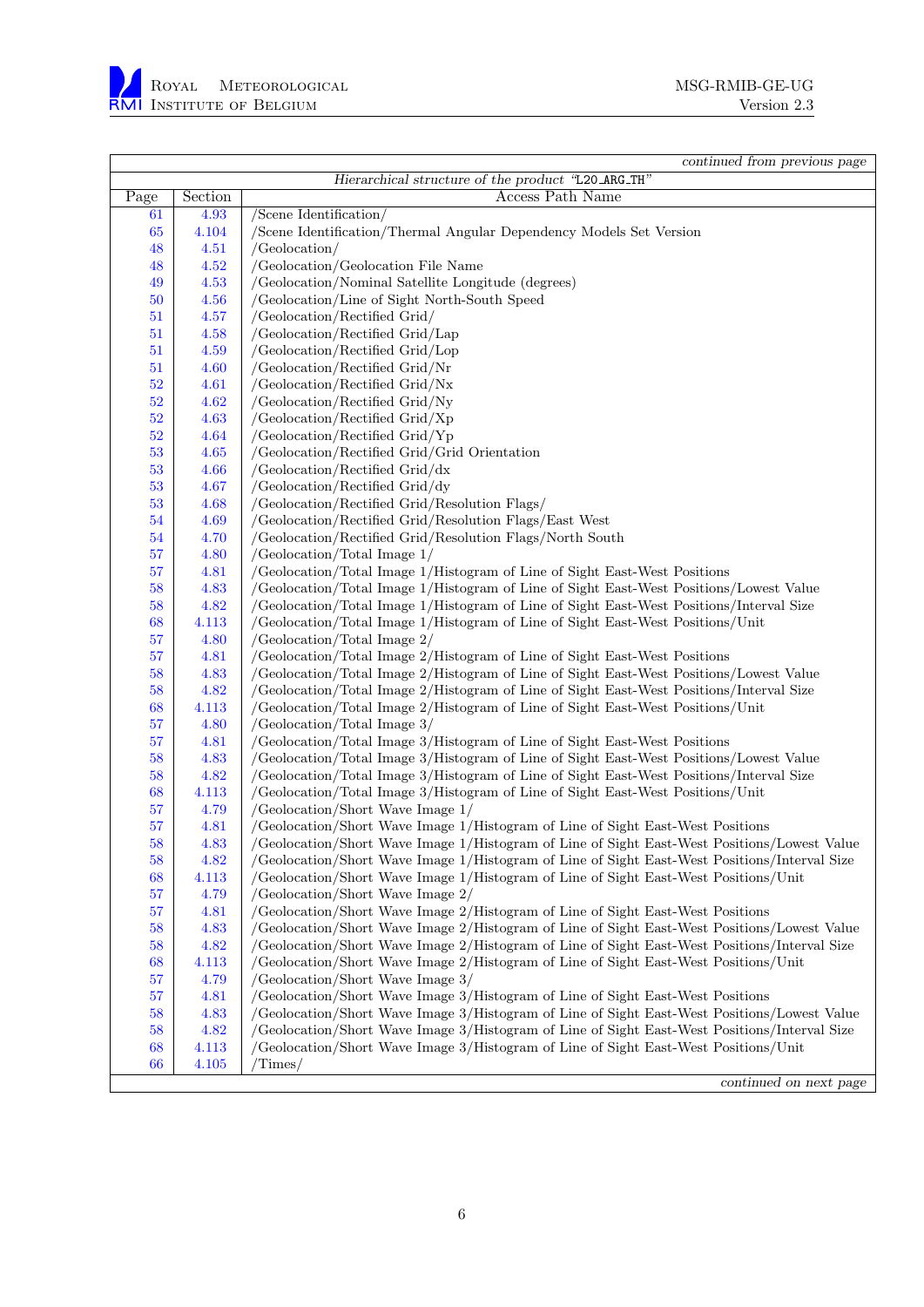|      |         |                                                    | continued from previous page |
|------|---------|----------------------------------------------------|------------------------------|
|      |         | Hierarchical structure of the product "L20_ARG_TH" |                              |
| Page | Section | Access Path Name                                   |                              |
| 66   | 4.106   | Times/First GERB Packet                            |                              |
| 66   | 4.107   | Times/Last GERB Packet                             |                              |
| 67   | 4.111   | Times/Start of Integration (per column)            |                              |
| 68   | 4.112   | Times/End of Integration (per column)              |                              |

#### <span id="page-20-0"></span>3.3.2 "<GERB> <IMAGER> L20 ARG SOL <DATE> <VERSION>.hdf"

This is an ARG product. This product contains solar fluxes and unfiltered radiances for distribution by the GGSPS, defined to be compatible with the GERB filtered radiances derived by the GGSPS.

Table 4: Hierarchical structure of the product "L20 ARG SOL"

<span id="page-20-1"></span>

| Page      | Section | <b>Access Path Name</b>                                             |                        |
|-----------|---------|---------------------------------------------------------------------|------------------------|
| 28        | 4.1     | /File Name                                                          |                        |
| <b>28</b> | 4.2     | /File Creation Time                                                 |                        |
| 28        | 4.4     | /RMIB/                                                              |                        |
| 30        | 4.7     | /RMIB/Software Identifier                                           |                        |
| 33        | 4.9     | /RMIB/Product Version                                               |                        |
| 34        | 4.10    | /Edition (only for released data)                                   |                        |
| 34        | 4.11    | /GGSPS/                                                             |                        |
| 34        | 4.12    | /GGSPS/L1.5 NANRG File Name                                         |                        |
| 35        | 4.13    | /GGSPS/L1.5 NANRG Product Version                                   |                        |
| 35        | 4.16    | $/$ GERB $/$                                                        |                        |
| 36        | 4.17    | /GERB/Instrument Identifier                                         |                        |
| 36        | 4.18    | $/$ Imager $/$                                                      |                        |
| 36        | 4.19    | $/$ Imager $/$ Type                                                 |                        |
| 36        | 4.20    | /Imager/Instrument Identifier                                       |                        |
| 37        | 4.22    | /Summary Solar Products Confidence                                  |                        |
| 37        | 4.24    | /Extra Solar Product Confidence Information                         |                        |
| 38        | 4.25    | /Extra Solar Product Confidence Information/Data Fraction           |                        |
| 38        | 4.26    | /Extra Solar Product Confidence Information/Data Quality            |                        |
| 38        | 4.27    | /Extra Solar Product Confidence Information/Level 1.5 Anomaly Flags |                        |
| 39        | 4.28    | /Extra Solar Product Confidence Information/Level 2 Anomaly Flags   |                        |
| 39        | 4.29    | /Duplication Flag                                                   |                        |
| 40        | 4.30    | /Radiation Type Identifier                                          |                        |
| 40        | 4.31    | /Radiometry/                                                        |                        |
| 40        | 4.32    | /Radiometry/SEVIRI Radiance Definition Flag                         |                        |
| 41        | 4.33    | /Radiometry/Solar Radiance                                          |                        |
| 69        | 4.115   | /Radiometry/Solar Radiance/Quantisation Factor                      |                        |
| 68        | 4.113   | /Radiometry/Solar Radiance/Unit                                     |                        |
| 41        | 4.34    | /Radiometry/Solar Flux                                              |                        |
| 69        | 4.115   | /Radiometry/Solar Flux/Quantisation Factor                          |                        |
| 68        | 4.113   | /Radiometry/Solar Flux/Unit                                         |                        |
| 43        | 4.37    | /Radiometry/Shortwave Ratio                                         |                        |
| 69        | 4.115   | /Radiometry/Shortwave Ratio/Quantisation Factor                     |                        |
| 68        | 4.114   | /Radiometry/Shortwave Ratio/Offset                                  |                        |
| 43        | 4.38    | /Radiometry/Shortwave Correction                                    |                        |
| 69        | 4.115   | /Radiometry/Shortwave Correction/Quantisation Factor                |                        |
| 68        | 4.114   | /Radiometry/Shortwave Correction/Offset                             |                        |
| 43        | 4.39    | /Radiometry/Shortwave Correction/Minimum Correction Value           |                        |
|           |         |                                                                     | continued on next page |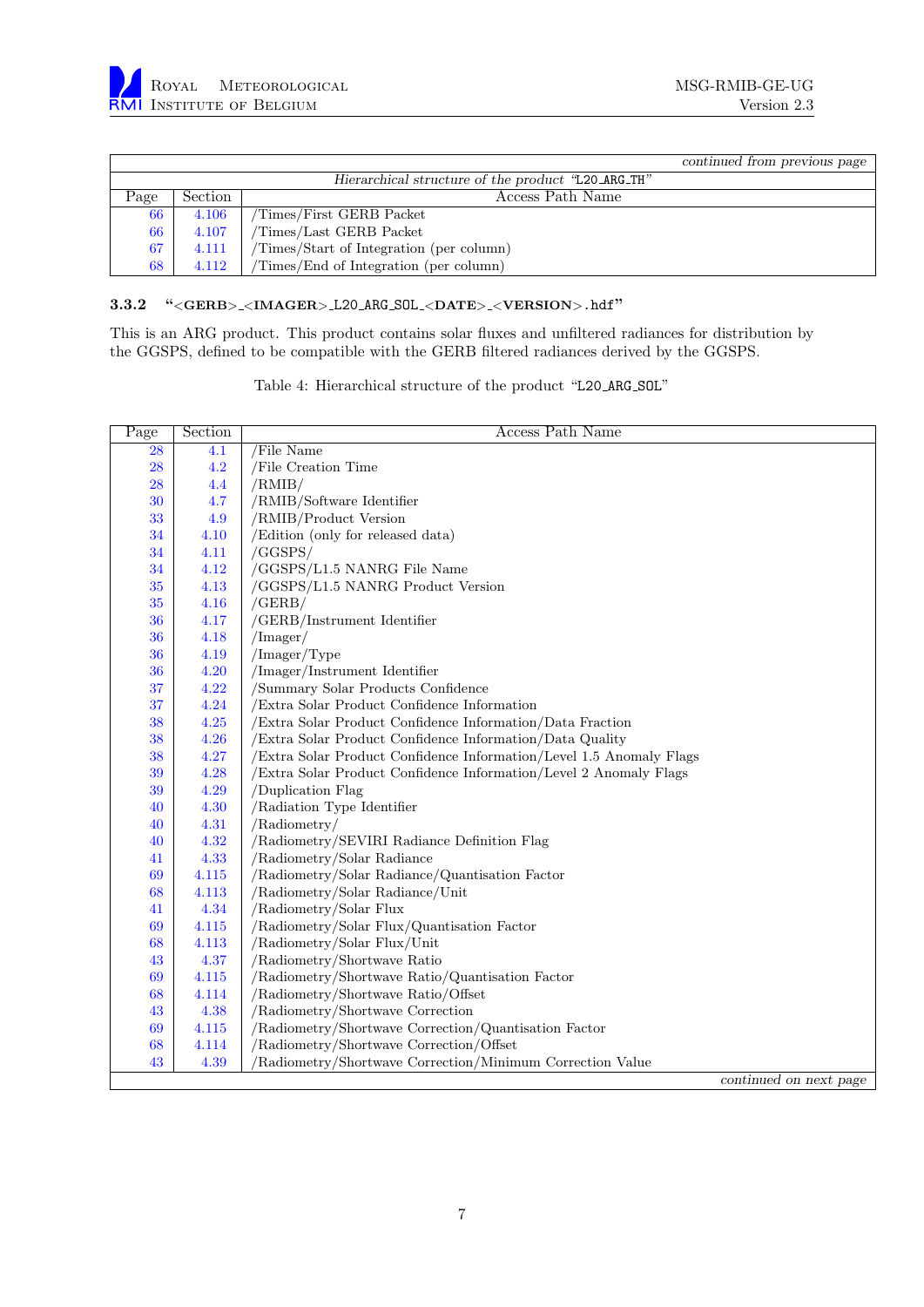|        |          | continued from previous page                                                   |
|--------|----------|--------------------------------------------------------------------------------|
|        |          | Hierarchical structure of the product "L20_ARG_SOL"                            |
| Page   | Section  | Access Path Name                                                               |
| 43     | 4.40     | /Radiometry/Shortwave Correction/Maximum Correction Value                      |
| 58     | 4.84     | /Radiometry/Spectral Regression Parameters                                     |
| 59     | 4.85     | /Radiometry/Spectral Regression Parameters/Shortwave Solar                     |
| 59     | 4.86     | /Radiometry/Spectral Regression Parameters/Shortwave Thermal                   |
| 59     | 4.87     | /Radiometry/Spectral Regression Parameters/Solar                               |
| 60     | 4.91     | /Radiometry/A Values (per GERB detector cell)/                                 |
| 61     | 4.92     | /Radiometry/C Values (per GERB detector cell)/                                 |
| 61     | 4.93     | /Scene Identification/                                                         |
| 64     | 4.100    | /Scene Identification/Surface Type                                             |
| 65     | 4.103    | /Scene Identification/Solar Angular Dependency Models Set Version              |
| 63     | 4.97     | /Scene Identification/Aerosol Optical Depth Cover                              |
| 69     | 4.115    | /Scene Identification/Aerosol Optical Depth Cover/Quantisation Factor          |
| 68     | 4.113    | /Scene Identification/Aerosol Optical Depth Cover/Unit                         |
| 63     | 4.98     | /Scene Identification/Aerosol Optical Depth IR 1.6                             |
| 69     | 4.115    | /Scene Identification/Aerosol Optical Depth IR 1.6/Quantisation Factor         |
| 63     | 4.98     | /Scene Identification/Aerosol Optical Depth VIS 0.6                            |
| 69     | 4.115    | /Scene Identification/Aerosol Optical Depth VIS 0.6/Quantisation Factor        |
| 63     | 4.98     | /Scene Identification/Aerosol Optical Depth VIS 0.8                            |
| 69     | 4.115    | /Scene Identification/Aerosol Optical Depth VIS 0.8/Quantisation Factor        |
| 62     | 4.95     | /Scene Identification/Cloud Cover                                              |
| 69     | 4.115    | /Scene Identification/Cloud Cover/Quantisation Factor                          |
| 68     | 4.113    | /Scene Identification/Cloud Cover/Unit                                         |
| 61     | 4.94     | /Scene Identification/Cloud Optical Depth (logarithm)                          |
| 69     | 4.115    | /Scene Identification/Cloud Optical Depth (logarithm)/Quantisation Factor      |
| 62     | 4.96     | /Scene Identification/Cloud Phase                                              |
| 69     | 4.115    | /Scene Identification/Cloud Phase/Quantisation Factor                          |
| 68     | 4.113    | /Scene Identification/Cloud Phase/Unit                                         |
| 45     | 4.45     | $/$ Angles $/$                                                                 |
| 45     | 4.46     | /Angles/Incoming Solar Flux                                                    |
| 69     | 4.115    | /Angles/Incoming Solar Flux/Quantisation Factor                                |
| 68     | 4.113    | /Angles/Incoming Solar Flux/Unit                                               |
| 48     | 4.51     | /Geolocation/                                                                  |
| 48     | 4.52     | /Geolocation/Geolocation File Name                                             |
| 49     | 4.53     | /Geolocation/Nominal Satellite Longitude (degrees)                             |
| 50     | 4.56     | /Geolocation/Line of Sight North-South Speed                                   |
| 51     | $4.57\,$ | /Geolocation/Rectified Grid/                                                   |
| 51     | 4.58     | /Geolocation/Rectified Grid/Lap                                                |
| 51     | 4.59     | /Geolocation/Rectified Grid/Lop                                                |
| 51     | 4.60     | /Geolocation/Rectified Grid/Nr                                                 |
| 52     | 4.61     | /Geolocation/Rectified Grid/Nx                                                 |
| $52\,$ | 4.62     | /Geolocation/Rectified Grid/Ny                                                 |
| 52     | 4.63     | /Geolocation/Rectified Grid/Xp                                                 |
| 52     | 4.64     | /Geolocation/Rectified Grid/Yp                                                 |
| 53     | 4.65     | /Geolocation/Rectified Grid/Grid Orientation                                   |
| 53     | 4.66     | /Geolocation/Rectified Grid/dx                                                 |
| 53     | 4.67     | /Geolocation/Rectified Grid/dy                                                 |
| 53     | 4.68     | /Geolocation/Rectified Grid/Resolution Flags/                                  |
| 54     | 4.69     | /Geolocation/Rectified Grid/Resolution Flags/East West                         |
| 54     | 4.70     | /Geolocation/Rectified Grid/Resolution Flags/North South                       |
| 57     | 4.79     | /Geolocation/Short Wave Image 1/                                               |
| 57     | 4.81     | /Geolocation/Short Wave Image 1/Histogram of Line of Sight East-West Positions |
|        |          | continued on next page                                                         |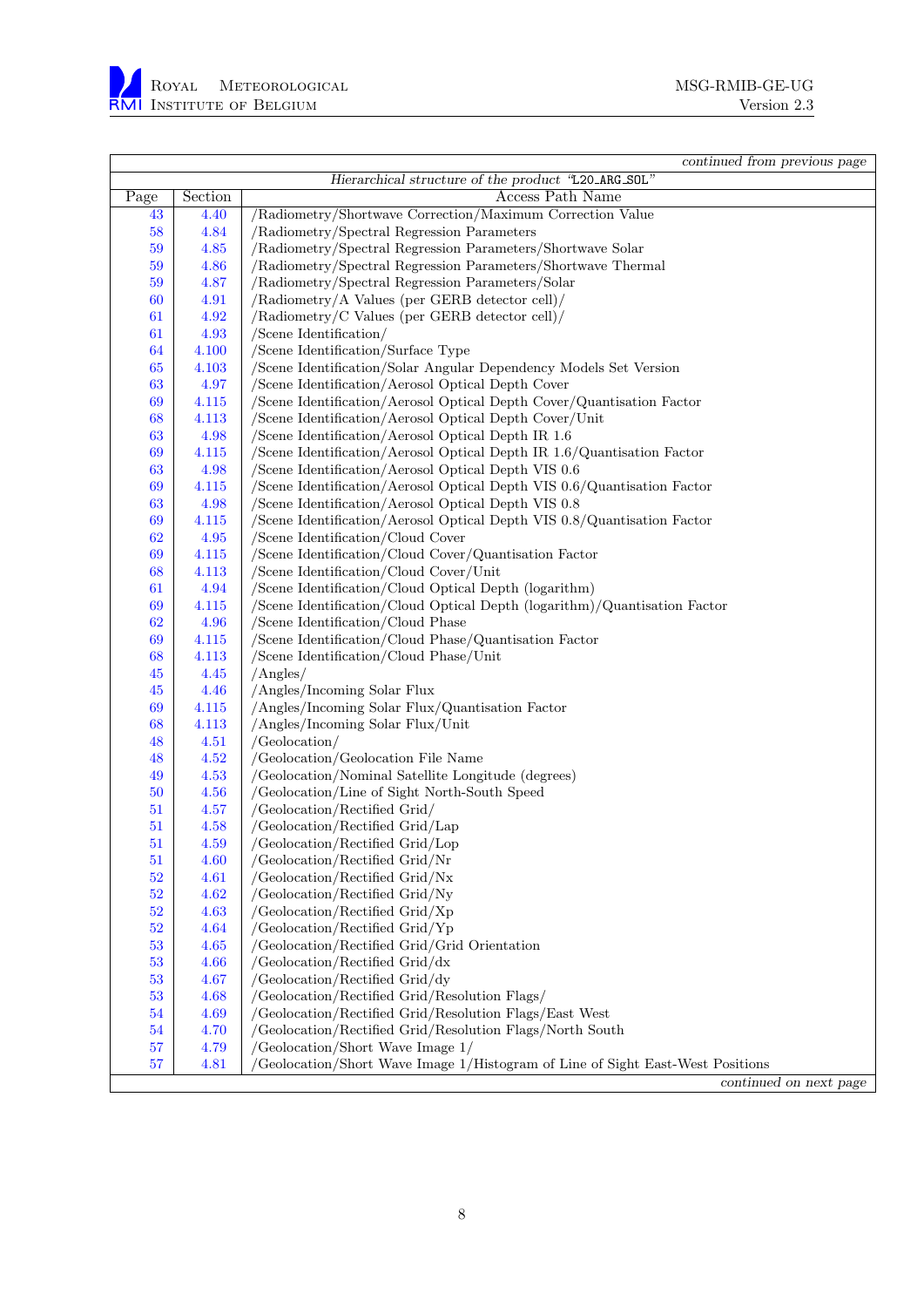|      |         | continued from previous page                                                                 |
|------|---------|----------------------------------------------------------------------------------------------|
|      |         | Hierarchical structure of the product "L20_ARG_SOL"                                          |
| Page | Section | Access Path Name                                                                             |
| 58   | 4.83    | /Geolocation/Short Wave Image 1/Histogram of Line of Sight East-West Positions/Lowest Value  |
| 58   | 4.82    | Geolocation/Short Wave Image 1/Histogram of Line of Sight East-West Positions/Interval Size  |
| 68   | 4.113   | /Geolocation/Short Wave Image 1/Histogram of Line of Sight East-West Positions/Unit          |
| 57   | 4.79    | /Geolocation/Short Wave Image 2/                                                             |
| 57   | 4.81    | (Geolocation/Short Wave Image 2/Histogram of Line of Sight East-West Positions               |
| 58   | 4.83    | /Geolocation/Short Wave Image 2/Histogram of Line of Sight East-West Positions/Lowest Value  |
| 58   | 4.82    | /Geolocation/Short Wave Image 2/Histogram of Line of Sight East-West Positions/Interval Size |
| 68   | 4.113   | /Geolocation/Short Wave Image 2/Histogram of Line of Sight East-West Positions/Unit          |
| 57   | 4.79    | /Geolocation/Short Wave Image 3/                                                             |
| 57   | 4.81    | (Geolocation) Short Wave Image 3/Histogram of Line of Sight East-West Positions              |
| 58   | 4.83    | Geolocation/Short Wave Image 3/Histogram of Line of Sight East-West Positions/Lowest Value   |
| 58   | 4.82    | Geolocation/Short Wave Image 3/Histogram of Line of Sight East-West Positions/Interval Size  |
| 68   | 4.113   | (Geolocation/Short Wave Image 3/Histogram of Line of Sight East-West Positions/Unit          |
| 66   | 4.105   | /Times/                                                                                      |
| 66   | 4.106   | Times/First GERB Packet                                                                      |
| 66   | 4.107   | Times/Last GERB Packet                                                                       |
| 67   | 4.111   | Times/Start of Integration (per column)                                                      |
| 68   | 4.112   | Times/End of Integration (per column)                                                        |

#### <span id="page-22-0"></span>3.3.3 "<GERB> <IMAGER> L20 ARG GEO <DATE> <VERSION>.hdf"

This product contains the geolocation (latitude, longitude) for the pixels of the "L20 ARG TH" and "L20 ARG SOL" products.

<span id="page-22-1"></span>

| Page | Section | Access Path Name                           |
|------|---------|--------------------------------------------|
| 28   | 4.1     | /File Name                                 |
| 28   | 4.2     | /File Creation Time                        |
| 28   | 4.4     | /RMIB/                                     |
| 30   | 4.7     | /RMIB/Software Identifier                  |
| 34   | 4.10    | /Edition (only for released data)          |
| 35   | 4.16    | $/$ GERB $/$                               |
| 36   | 4.17    | /GERB/Instrument Identifier                |
| 45   | 4.45    | $/$ Angles $/$                             |
| 47   | 4.50    | /Angles/Viewing Zenith                     |
| 69   | 4.115   | /Angles/Viewing Zenith/Quantisation Factor |
| 68   | 4.113   | /Angles/Viewing Zenith/Unit                |
| 48   | 4.51    | /Geolocation/                              |
| 49   | 4.54    | /Geolocation/Latitude                      |
| 69   | 4.115   | /Geolocation/Latitude/Quantisation Factor  |
| 68   | 4.113   | /Geolocation/Latitude/Unit                 |
| 50   | 4.55    | /Geolocation/Longitude                     |
| 69   | 4.115   | /Geolocation/Longitude/Quantisation Factor |
| 68   | 4.113   | /Geolocation/Longitude/Unit                |
| 51   | 4.57    | /Geolocation/Rectified Grid/               |
| 51   | 4.58    | /Geolocation/Rectified Grid/Lap            |
| 51   | 4.59    | /Geolocation/Rectified Grid/Lop            |
| 51   | 4.60    | /Geolocation/Rectified Grid/Nr             |
| 52   | 4.61    | /Geolocation/Rectified Grid/Nx             |
| 52   | 4.62    | /Geolocation/Rectified Grid/Ny             |
| 52   | 4.63    | Geolocation/Rectified Grid/Xp              |
|      |         | continued on next page                     |

Table 5: Hierarchical structure of the product "L20 ARG GEO"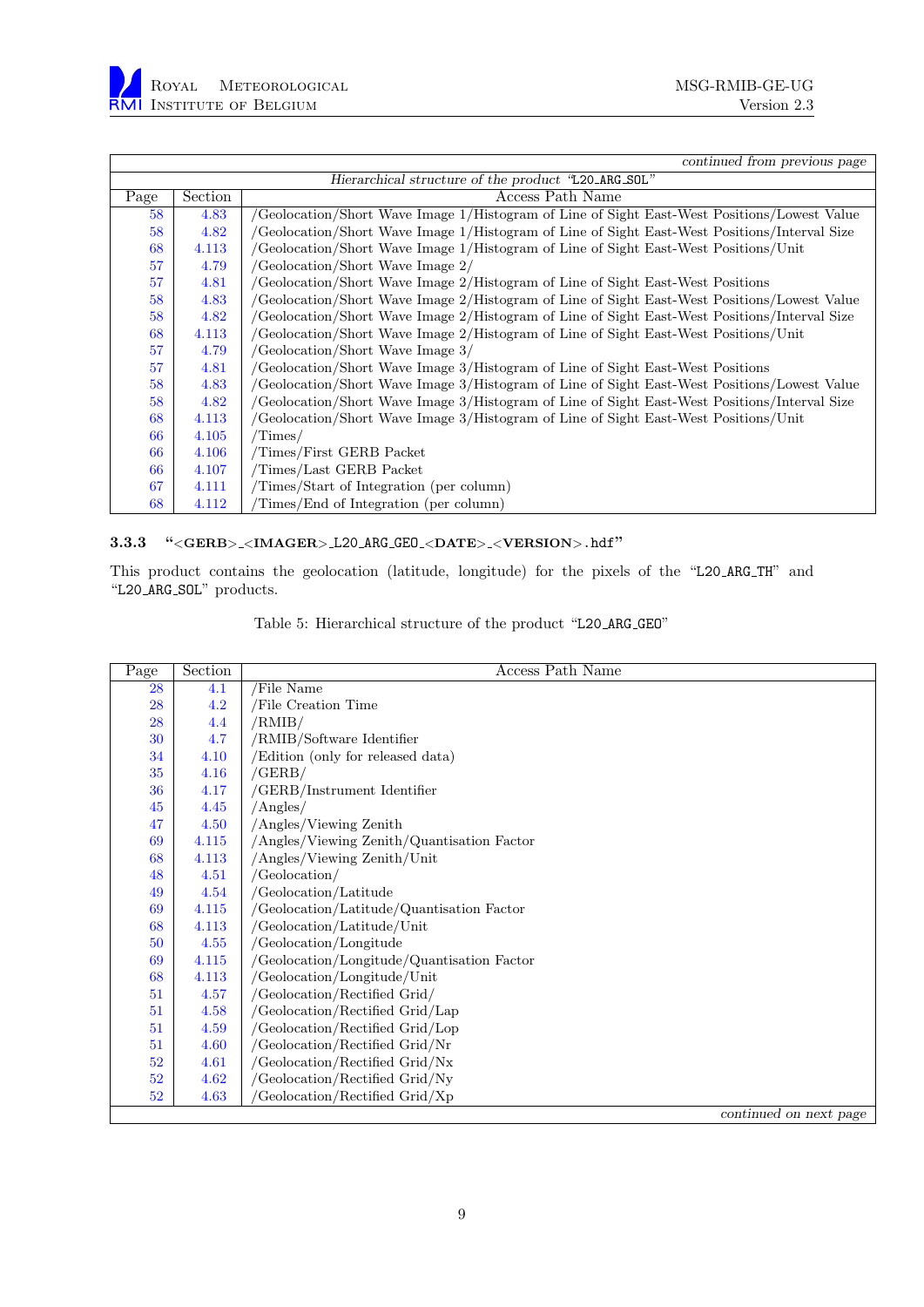|                 |         |                                                         | continued from previous page |
|-----------------|---------|---------------------------------------------------------|------------------------------|
|                 |         | Hierarchical structure of the product "L20_ARG_GEO"     |                              |
| Page            | Section | Access Path Name                                        |                              |
| 52 <sub>2</sub> | 4.64    | /Geolocation/Rectified Grid/Yp                          |                              |
| 53              | 4.65    | /Geolocation/Rectified Grid/Grid Orientation            |                              |
| 53              | 4.66    | /Geolocation/Rectified Grid/dx                          |                              |
| 53              | 4.67    | Geolocation/Rectified Grid/dy                           |                              |
| 53              | 4.68    | /Geolocation/Rectified Grid/Resolution Flags/           |                              |
| 54              | 4.69    | Geolocation/Rectified Grid/Resolution Flags/East West   |                              |
| 54              | 4.70    | Geolocation/Rectified Grid/Resolution Flags/North South |                              |
| 66              | 4.105   | 'Times/                                                 |                              |
| 66              | 4.106   | Times/First GERB Packet                                 |                              |

#### <span id="page-23-0"></span>3.3.4 "<GERB> <IMAGER> L20 HR TH EUROPE <DATE> <VERSION>.hdf"

This is a SHI product, defined in a window over Europe. This product contains thermal radiances and fluxes, defined to be compatible with the SEVIRI radiance images. It can e.g. be used together with SEVIRI derived cloud products.

#### Table 6: Hierarchical structure of the product "L20 HR TH EUROPE"

<span id="page-23-1"></span>

| Page | Section | <b>Access Path Name</b>                                             |                        |
|------|---------|---------------------------------------------------------------------|------------------------|
| 28   | 4.1     | /File Name                                                          |                        |
| 28   | 4.2     | /File Creation Time                                                 |                        |
| 28   | 4.4     | /RMIB/                                                              |                        |
| 30   | 4.7     | /RMIB/Software Identifier                                           |                        |
| 33   | 4.9     | /RMIB/Product Version                                               |                        |
| 34   | 4.11    | /GGSPS/                                                             |                        |
| 35   | 4.13    | /GGSPS/L1.5 NANRG Product Version                                   |                        |
| 35   | 4.16    | $/$ GERB $/$                                                        |                        |
| 36   | 4.17    | $/$ GERB $/$ Instrument Identifier                                  |                        |
| 36   | 4.18    | $/$ Imager $/$                                                      |                        |
| 36   | 4.19    | $/$ Imager $/$ Type                                                 |                        |
| 36   | 4.20    | /Imager/Instrument Identifier                                       |                        |
| 37   | 4.23    | /Summary Thermal Products Confidence                                |                        |
| 40   | 4.31    | /Radiometry/                                                        |                        |
| 40   | 4.32    | /Radiometry/SEVIRI Radiance Definition Flag                         |                        |
| 42   | 4.35    | /Radiometry/Thermal Radiance                                        |                        |
| 69   | 4.115   | /Radiometry/Thermal Radiance/Quantisation Factor                    |                        |
| 68   | 4.113   | /Radiometry/Thermal Radiance/Unit                                   |                        |
| 42   | 4.36    | /Radiometry/Thermal Flux                                            |                        |
| 69   | 4.115   | /Radiometry/Thermal Flux/Quantisation Factor                        |                        |
| 68   | 4.113   | /Radiometry/Thermal Flux/Unit                                       |                        |
| 44   | 4.42    | /Radiometry/Longwave Correction                                     |                        |
| 69   | 4.115   | /Radiometry/Longwave Correction/Quantisation Factor                 |                        |
| 68   | 4.114   | /Radiometry/Longwave Correction/Offset                              |                        |
| 58   | 4.84    | /Radiometry/Spectral Regression Parameters                          |                        |
| 59   | 4.88    | /Radiometry/Spectral Regression Parameters/Longwave Solar           |                        |
| 60   | 4.89    | /Radiometry/Spectral Regression Parameters/Longwave Thermal         |                        |
| 60   | 4.90    | /Radiometry/Spectral Regression Parameters/Thermal                  |                        |
| 60   | 4.91    | /Radiometry/A Values (per GERB detector cell)/                      |                        |
| 61   | 4.92    | /Radiometry/C Values (per GERB detector cell)/                      |                        |
| 61   | 4.93    | /Scene Identification/                                              |                        |
| 65   | 4.104   | /Scene Identification/Thermal Angular Dependency Models Set Version |                        |
|      |         |                                                                     | continued on next page |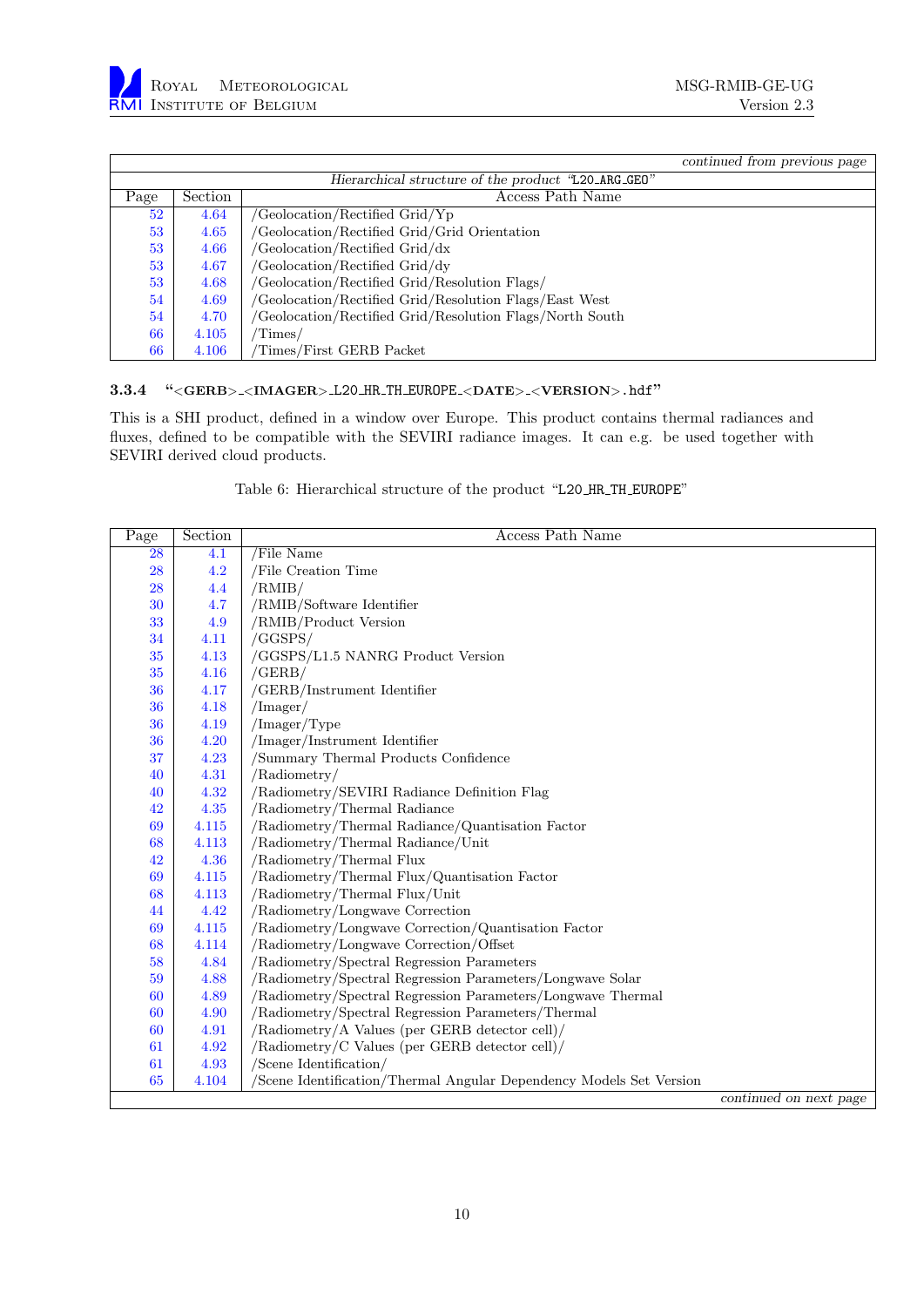|      |                                                          | continued from previous page                             |  |  |
|------|----------------------------------------------------------|----------------------------------------------------------|--|--|
|      | Hierarchical structure of the product "L20_HR_TH_EUROPE" |                                                          |  |  |
| Page | Section                                                  | <b>Access Path Name</b>                                  |  |  |
| 65   | 4.102                                                    | /Scene Identification/Thermal Angular Dependency Model   |  |  |
| 45   | 4.45                                                     | $/$ Angles $/$                                           |  |  |
| 47   | 4.49                                                     | /Angles/Viewing Azimuth                                  |  |  |
| 69   | 4.115                                                    | /Angles/Viewing Azimuth/Quantisation Factor              |  |  |
| 68   | 4.113                                                    | /Angles/Viewing Azimuth/Unit                             |  |  |
| 47   | 4.50                                                     | /Angles/Viewing Zenith                                   |  |  |
| 69   | 4.115                                                    | /Angles/Viewing Zenith/Quantisation Factor               |  |  |
| 68   | 4.113                                                    | /Angles/Viewing Zenith/Unit                              |  |  |
| 48   | 4.51                                                     | /Geolocation/                                            |  |  |
| 48   | 4.52                                                     | /Geolocation/Geolocation File Name                       |  |  |
| 49   | 4.53                                                     | /Geolocation/Nominal Satellite Longitude (degrees)       |  |  |
| 50   | 4.56                                                     | /Geolocation/Line of Sight North-South Speed             |  |  |
| 51   | 4.57                                                     | /Geolocation/Rectified Grid/                             |  |  |
| 51   | 4.58                                                     | /Geolocation/Rectified Grid/Lap                          |  |  |
| 51   | 4.59                                                     | /Geolocation/Rectified Grid/Lop                          |  |  |
| 51   | 4.60                                                     | /Geolocation/Rectified Grid/Nr                           |  |  |
| 52   | 4.61                                                     | /Geolocation/Rectified Grid/Nx                           |  |  |
| 52   | 4.62                                                     | /Geolocation/Rectified Grid/Ny                           |  |  |
| 52   | 4.63                                                     | /Geolocation/Rectified Grid/Xp                           |  |  |
| 52   | 4.64                                                     | /Geolocation/Rectified Grid/Yp                           |  |  |
| 53   | 4.65                                                     | /Geolocation/Rectified Grid/Grid Orientation             |  |  |
| 53   | 4.66                                                     | /Geolocation/Rectified Grid/dx                           |  |  |
| 53   | 4.67                                                     | /Geolocation/Rectified Grid/dy                           |  |  |
| 53   | 4.68                                                     | /Geolocation/Rectified Grid/Resolution Flags/            |  |  |
| 54   | 4.69                                                     | /Geolocation/Rectified Grid/Resolution Flags/East West   |  |  |
| 54   | 4.70                                                     | /Geolocation/Rectified Grid/Resolution Flags/North South |  |  |
| 66   | 4.105                                                    | /Times/                                                  |  |  |
| 67   | 4.110                                                    | Times/Time (per row)                                     |  |  |

#### <span id="page-24-0"></span> ${\bf 3.3.5} \quad ``**GERB>_**IMAGER> L20\_HR\_SOL\_EUROPE_**DATE>_ .hdf"******$

This is a SHI product, defined in a window over Europe. This product contains solar radiances and fluxes, defined to be compatible with the SEVIRI radiance images. It can e.g. be used together with SEVIRI derived cloud products.

Table 7: Hierarchical structure of the product "L20 HR SOL EUROPE"

<span id="page-24-1"></span>

| $\overline{Page}$ | Section | <b>Access Path Name</b>            |
|-------------------|---------|------------------------------------|
| 28                | 4.1     | 'File Name                         |
| 28                | 4.2     | /File Creation Time                |
| 28                | 4.4     | /RMIB/                             |
| 30                | 4.7     | /RMIB/Software Identifier          |
| 33                | 4.9     | /RMIB/Product Version              |
| 34                | 4.11    | /GGSPS/                            |
| 35                | 4.13    | /GGSPS/L1.5 NANRG Product Version  |
| 35                | 4.16    | $\rm 'GERB/$                       |
| 36                | 4.17    | GERB/Instrument Identifier         |
| 36                | 4.18    | $\mathrm{/Imager}/$                |
| 36                | 4.19    | /Imager/Type                       |
| 36                | 4.20    | /Imager/Instrument Identifier      |
| 37                | 4.22    | /Summary Solar Products Confidence |
| 40                | 4.31    | $'$ Radiometry                     |
|                   |         | continued on next page             |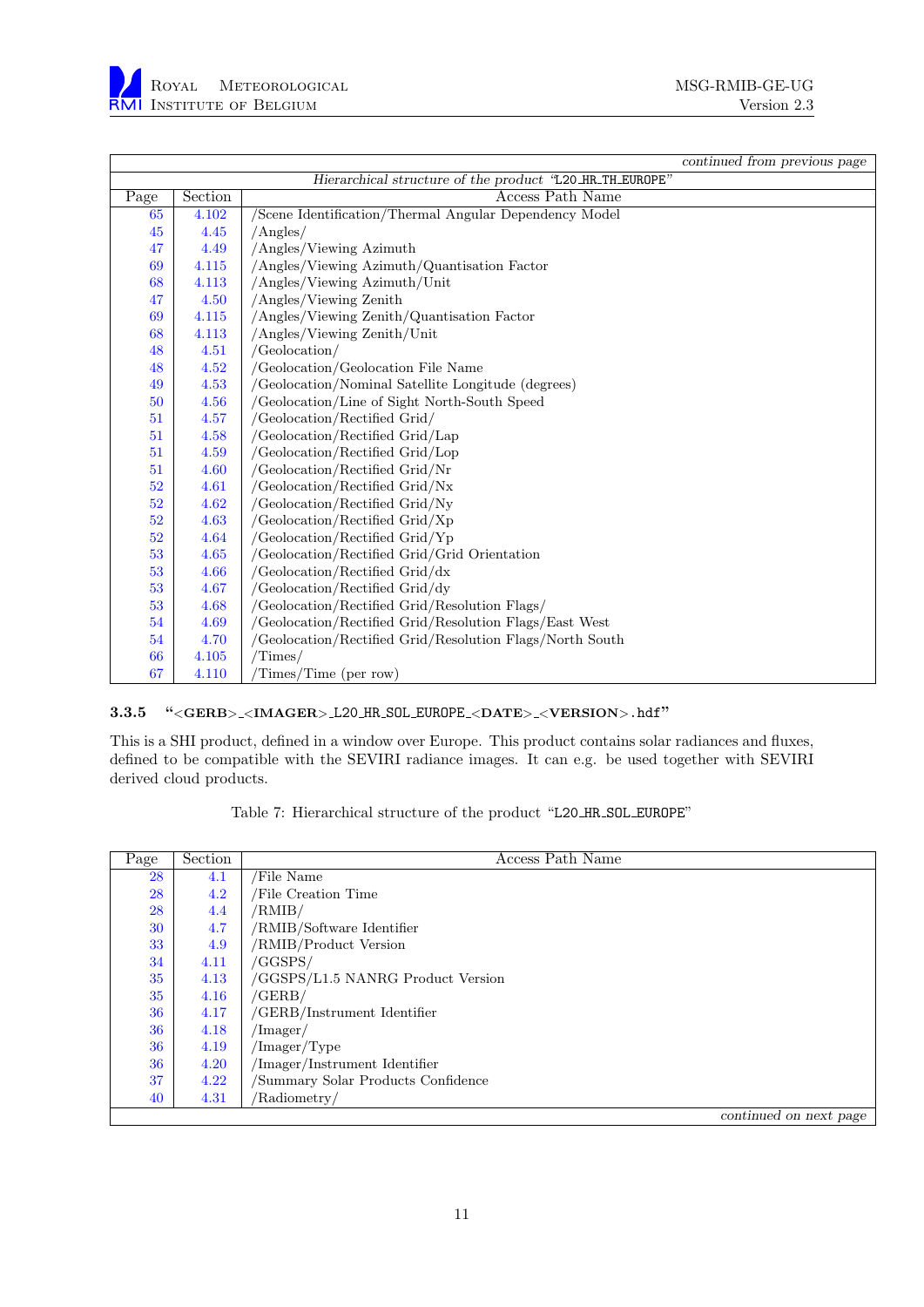|      |         | continued from previous page                                              |
|------|---------|---------------------------------------------------------------------------|
|      |         | Hierarchical structure of the product "L20_HR_SOL_EUROPE"                 |
| Page | Section | <b>Access Path Name</b>                                                   |
| 40   | 4.32    | /Radiometry/SEVIRI Radiance Definition Flag                               |
| 41   | 4.33    | /Radiometry/Solar Radiance                                                |
| 69   | 4.115   | /Radiometry/Solar Radiance/Quantisation Factor                            |
| 68   | 4.113   | /Radiometry/Solar Radiance/Unit                                           |
| 41   | 4.34    | /Radiometry/Solar Flux                                                    |
| 69   | 4.115   | /Radiometry/Solar Flux/Quantisation Factor                                |
| 68   | 4.113   | /Radiometry/Solar Flux/Unit                                               |
| 43   | 4.38    | /Radiometry/Shortwave Correction                                          |
| 69   | 4.115   | /Radiometry/Shortwave Correction/Quantisation Factor                      |
| 68   | 4.114   | /Radiometry/Shortwave Correction/Offset                                   |
| 58   | 4.84    | /Radiometry/Spectral Regression Parameters                                |
| 59   | 4.85    | /Radiometry/Spectral Regression Parameters/Shortwave Solar                |
| 59   | 4.86    | /Radiometry/Spectral Regression Parameters/Shortwave Thermal              |
| 59   | 4.87    | /Radiometry/Spectral Regression Parameters/Solar                          |
| 60   | 4.91    | /Radiometry/A Values (per GERB detector cell)/                            |
| 61   | 4.92    | /Radiometry/C Values (per GERB detector cell)/                            |
| 61   | 4.93    | /Scene Identification/                                                    |
| 64   | 4.100   | /Scene Identification/Surface Type                                        |
| 65   | 4.103   | /Scene Identification/Solar Angular Dependency Models Set Version         |
| 64   | 4.101   | /Scene Identification/Solar Angular Dependency Model                      |
| 63   | 4.98    | /Scene Identification/Aerosol Optical Depth IR 1.6                        |
| 69   | 4.115   | /Scene Identification/Aerosol Optical Depth IR 1.6/Quantisation Factor    |
| 63   | 4.98    | /Scene Identification/Aerosol Optical Depth VIS 0.6                       |
| 69   | 4.115   | /Scene Identification/Aerosol Optical Depth VIS 0.6/Quantisation Factor   |
| 63   | 4.98    | /Scene Identification/Aerosol Optical Depth VIS 0.8                       |
| 69   | 4.115   | /Scene Identification/Aerosol Optical Depth VIS 0.8/Quantisation Factor   |
| 64   | 4.99    | /Scene Identification/Dust Detection                                      |
| 69   | 4.115   | /Scene Identification/Dust Detection/Quantisation Factor                  |
| 62   | 4.95    | /Scene Identification/Cloud Cover                                         |
| 69   | 4.115   | /Scene Identification/Cloud Cover/Quantisation Factor                     |
| 68   | 4.113   | /Scene Identification/Cloud Cover/Unit                                    |
| 61   | 4.94    | /Scene Identification/Cloud Optical Depth (logarithm)                     |
| 69   | 4.115   | /Scene Identification/Cloud Optical Depth (logarithm)/Quantisation Factor |
| 62   | 4.96    | /Scene Identification/Cloud Phase                                         |
| 69   | 4.115   | /Scene Identification/Cloud Phase/Quantisation Factor                     |
| 68   | 4.113   | /Scene Identification/Cloud Phase/Unit                                    |
| 45   | 4.45    | $/$ Angles $/$                                                            |
| 46   | 4.47    | /Angles/Relative Azimuth                                                  |
| 69   | 4.115   | /Angles/Relative Azimuth/Quantisation Factor                              |
| 68   | 4.113   | /Angles/Relative Azimuth/Unit                                             |
| 46   | 4.48    | /Angles/Solar Zenith                                                      |
| 69   | 4.115   | /Angles/Solar Zenith/Quantisation Factor                                  |
| 68   | 4.113   | /Angles/Solar Zenith/Unit                                                 |
| 47   | 4.49    | /Angles/Viewing Azimuth                                                   |
| 69   | 4.115   | /Angles/Viewing Azimuth/Quantisation Factor                               |
| 68   | 4.113   | /Angles/Viewing Azimuth/Unit                                              |
| 47   | 4.50    | /Angles/Viewing Zenith                                                    |
| 69   | 4.115   | $/\mathrm{Angles/Viewing}$ Zenith/Quantisation Factor                     |
| 68   | 4.113   | /Angles/Viewing Zenith/Unit                                               |
| 48   | 4.51    | /Geolocation/                                                             |
| 48   | 4.52    | /Geolocation/Geolocation File Name<br>continued on next page              |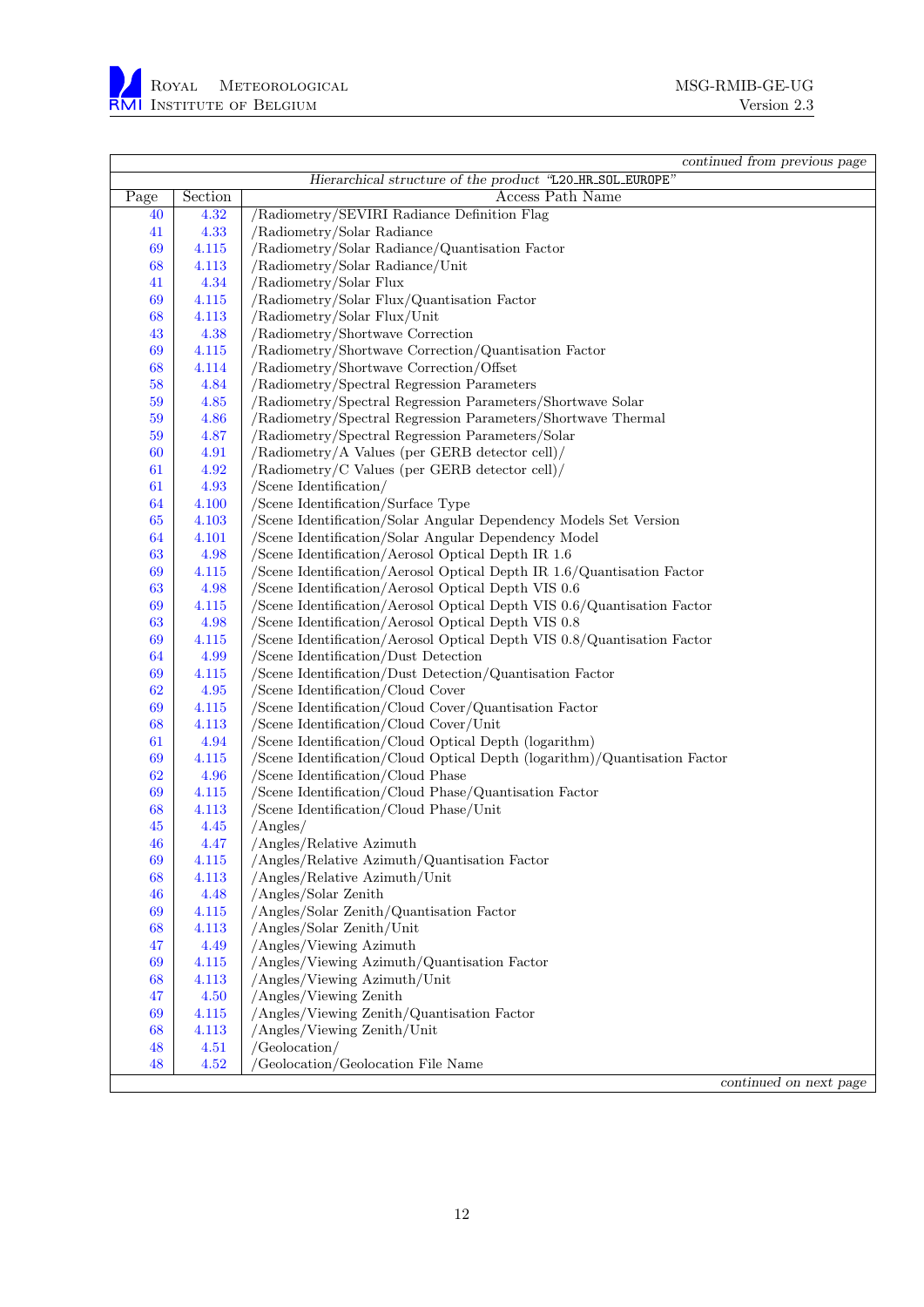|      |         | continued from previous page                              |
|------|---------|-----------------------------------------------------------|
|      |         | Hierarchical structure of the product "L20_HR_SOL_EUROPE" |
| Page | Section | Access Path Name                                          |
| 49   | 4.53    | Geolocation/Nominal Satellite Longitude (degrees)         |
| 50   | 4.56    | Geolocation/Line of Sight North-South Speed               |
| 51   | 4.57    | /Geolocation/Rectified Grid/                              |
| 51   | 4.58    | Geolocation/Rectified Grid/Lap                            |
| 51   | 4.59    | /Geolocation/Rectified Grid/Lop                           |
| 51   | 4.60    | /Geolocation/Rectified Grid/Nr                            |
| 52   | 4.61    | /Geolocation/Rectified Grid/Nx                            |
| 52   | 4.62    | /Geolocation/Rectified Grid/Ny                            |
| 52   | 4.63    | /Geolocation/Rectified Grid/Xp                            |
| 52   | 4.64    | /Geolocation/Rectified Grid/Yp                            |
| 53   | 4.65    | /Geolocation/Rectified Grid/Grid Orientation              |
| 53   | 4.66    | /Geolocation/Rectified Grid/dx                            |
| 53   | 4.67    | Geolocation/Rectified Grid/dy                             |
| 53   | 4.68    | /Geolocation/Rectified Grid/Resolution Flags/             |
| 54   | 4.69    | Geolocation/Rectified Grid/Resolution Flags/East West     |
| 54   | 4.70    | Geolocation/Rectified Grid/Resolution Flags/North South   |
| 66   | 4.105   | $^{\prime}\mathrm{Times}/$                                |
| 67   | 4.110   | Times/Time (per row)                                      |

#### <span id="page-26-0"></span>3.3.6 "<GERB> <IMAGER> L20 HR GEO EUROPE <DATE> <VERSION>.hdf"

This product contains the geolocation (latitude, longitude) for the pixels of the "L20 HR SOL EUROPE" and "L20 HR TH EUROPE" products.

Table 8: Hierarchical structure of the product "L20 HR GEO EUROPE"

<span id="page-26-1"></span>

| Page | Section | Access Path Name                             |                        |
|------|---------|----------------------------------------------|------------------------|
| 28   | 4.1     | /File Name                                   |                        |
| 28   | 4.2     | /File Creation Time                          |                        |
| 28   | 4.4     | /RMIB/                                       |                        |
| 30   | 4.7     | /RMIB/Software Identifier                    |                        |
| 35   | 4.16    | $/$ GERB $/$                                 |                        |
| 36   | 4.17    | /GERB/Instrument Identifier                  |                        |
| 48   | 4.51    | /Geolocation/                                |                        |
| 49   | 4.54    | /Geolocation/Latitude                        |                        |
| 69   | 4.115   | /Geolocation/Latitude/Quantisation Factor    |                        |
| 68   | 4.113   | /Geolocation/Latitude/Unit                   |                        |
| 50   | 4.55    | /Geolocation/Longitude                       |                        |
| 69   | 4.115   | /Geolocation/Longitude/Quantisation Factor   |                        |
| 68   | 4.113   | /Geolocation/Longitude/Unit                  |                        |
| 51   | 4.57    | /Geolocation/Rectified Grid/                 |                        |
| 51   | 4.58    | /Geolocation/Rectified Grid/Lap              |                        |
| 51   | 4.59    | /Geolocation/Rectified Grid/Lop              |                        |
| 51   | 4.60    | /Geolocation/Rectified Grid/Nr               |                        |
| 52   | 4.61    | /Geolocation/Rectified Grid/Nx               |                        |
| 52   | 4.62    | /Geolocation/Rectified Grid/Ny               |                        |
| 52   | 4.63    | /Geolocation/Rectified Grid/Xp               |                        |
| 52   | 4.64    | /Geolocation/Rectified Grid/Yp               |                        |
| 53   | 4.65    | /Geolocation/Rectified Grid/Grid Orientation |                        |
| 53   | 4.66    | /Geolocation/Rectified Grid/dx               |                        |
| 53   | 4.67    | /Geolocation/Rectified Grid/dy               |                        |
| 53   | 4.68    | Geolocation/Rectified Grid/Resolution Flags/ |                        |
|      |         |                                              | continued on next page |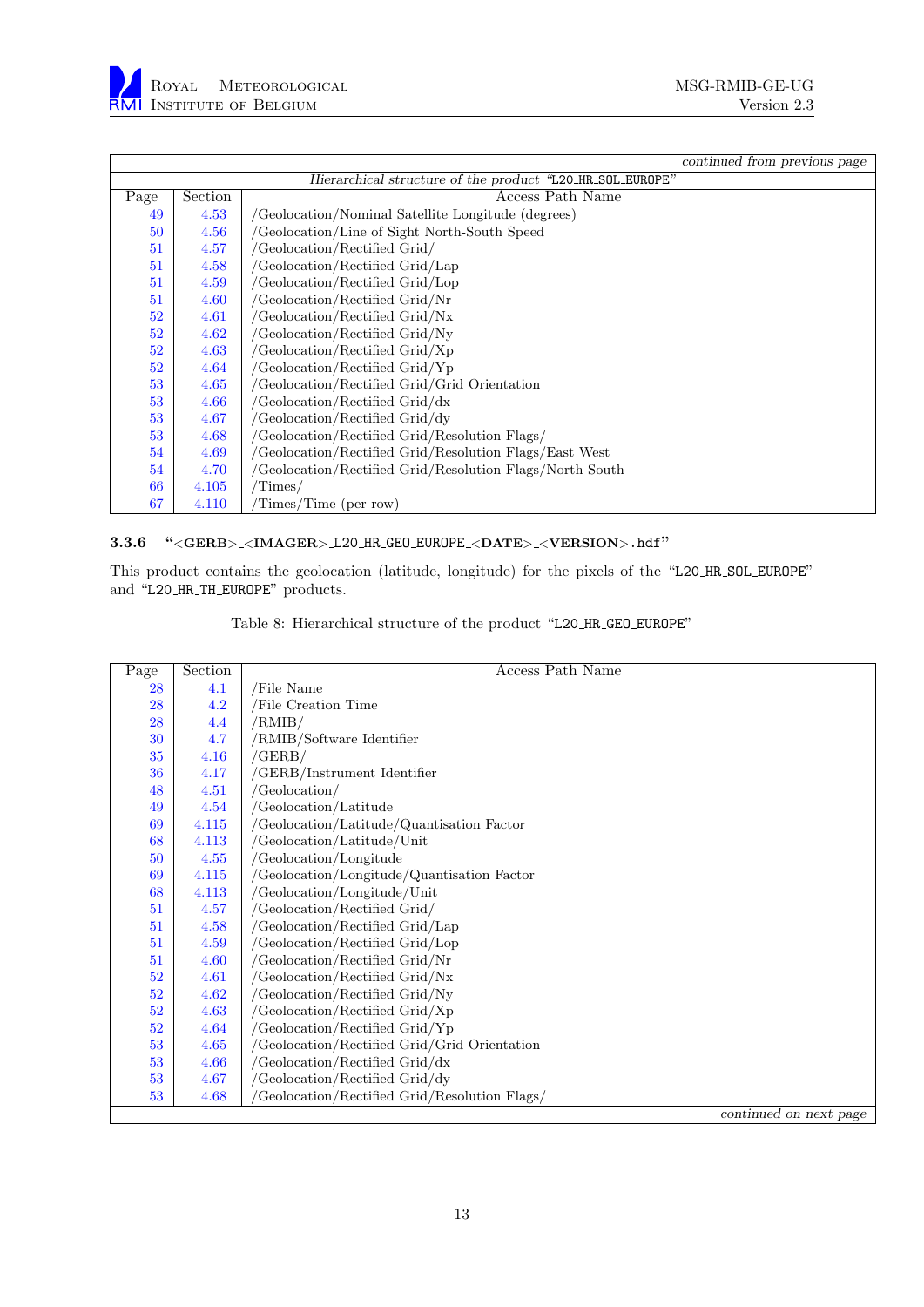|      |         | continued from previous page                              |
|------|---------|-----------------------------------------------------------|
|      |         | Hierarchical structure of the product "L20_HR_GEO_EUROPE" |
| Page | Section | Access Path Name                                          |
| 54   | 4.69    | /Geolocation/Rectified Grid/Resolution Flags/East West    |
| 54   | 4.70    | Geolocation/Rectified Grid/Resolution Flags/North South   |
| 66   | 4.105   | 'Times/                                                   |
| 66   | 4.106   | Times/First GERB Packet                                   |

#### <span id="page-27-0"></span>3.3.7 "<GERB> <IMAGER> L20 BARG TH M15 R50 <DATE> <VERSION>.hdf"

This is a BARG product (see section [3.1](#page-16-1) for a complete description). This product contains thermal radiances and fluxes, defined for easy comparison with model output.

Table 9: Hierarchical structure of the product "L20 BARG TH M15 R50"

<span id="page-27-1"></span>

| Page | Section | <b>Access Path Name</b>                                               |
|------|---------|-----------------------------------------------------------------------|
| 28   | 4.1     | /File Name                                                            |
| 28   | 4.2     | /File Creation Time                                                   |
| 28   | 4.4     | /RMIB/                                                                |
| 30   | 4.7     | /RMIB/Software Identifier                                             |
| 33   | 4.9     | /RMIB/Product Version                                                 |
| 34   | 4.11    | /GGSPS/                                                               |
| 35   | 4.13    | /GGSPS/L1.5 NANRG Product Version                                     |
| 35   | 4.16    | $/$ GERB $/$                                                          |
| 36   | 4.17    | /GERB/Instrument Identifier                                           |
| 36   | 4.18    | $/$ Imager $/$                                                        |
| 36   | 4.19    | $/$ Imager $/$ Type                                                   |
| 36   | 4.20    | /Imager/Instrument Identifier                                         |
| 37   | 4.23    | /Summary Thermal Products Confidence                                  |
| 37   | 4.24    | /Extra Thermal Product Confidence Information                         |
| 38   | 4.25    | /Extra Thermal Product Confidence Information/Data Fraction           |
| 38   | 4.26    | /Extra Thermal Product Confidence Information/Data Quality            |
| 38   | 4.27    | /Extra Thermal Product Confidence Information/Level 1.5 Anomaly Flags |
| 39   | 4.28    | /Extra Thermal Product Confidence Information/Level 2 Anomaly Flags   |
| 40   | 4.31    | /Radiometry/                                                          |
| 40   | 4.32    | /Radiometry/SEVIRI Radiance Definition Flag                           |
| 42   | 4.35    | /Radiometry/Thermal Radiance                                          |
| 69   | 4.115   | /Radiometry/Thermal Radiance/Quantisation Factor                      |
| 68   | 4.113   | /Radiometry/Thermal Radiance/Unit                                     |
| 42   | 4.36    | /Radiometry/Thermal Flux                                              |
| 69   | 4.115   | /Radiometry/Thermal Flux/Quantisation Factor                          |
| 68   | 4.113   | /Radiometry/Thermal Flux/Unit                                         |
| 44   | 4.42    | /Radiometry/Longwave Correction                                       |
| 69   | 4.115   | /Radiometry/Longwave Correction/Quantisation Factor                   |
| 68   | 4.114   | /Radiometry/Longwave Correction/Offset                                |
| 44   | 4.43    | /Radiometry/Longwave Correction/Minimum Correction Value              |
| 45   | 4.44    | /Radiometry/Longwave Correction/Maximum Correction Value              |
| 58   | 4.84    | /Radiometry/Spectral Regression Parameters                            |
| 59   | 4.88    | /Radiometry/Spectral Regression Parameters/Longwave Solar             |
| 60   | 4.89    | /Radiometry/Spectral Regression Parameters/Longwave Thermal           |
| 60   | 4.90    | /Radiometry/Spectral Regression Parameters/Thermal                    |
| 60   | 4.91    | /Radiometry/A Values (per GERB detector cell)/                        |
| 61   | 4.92    | /Radiometry/C Values (per GERB detector cell)/                        |
|      |         | continued on next page                                                |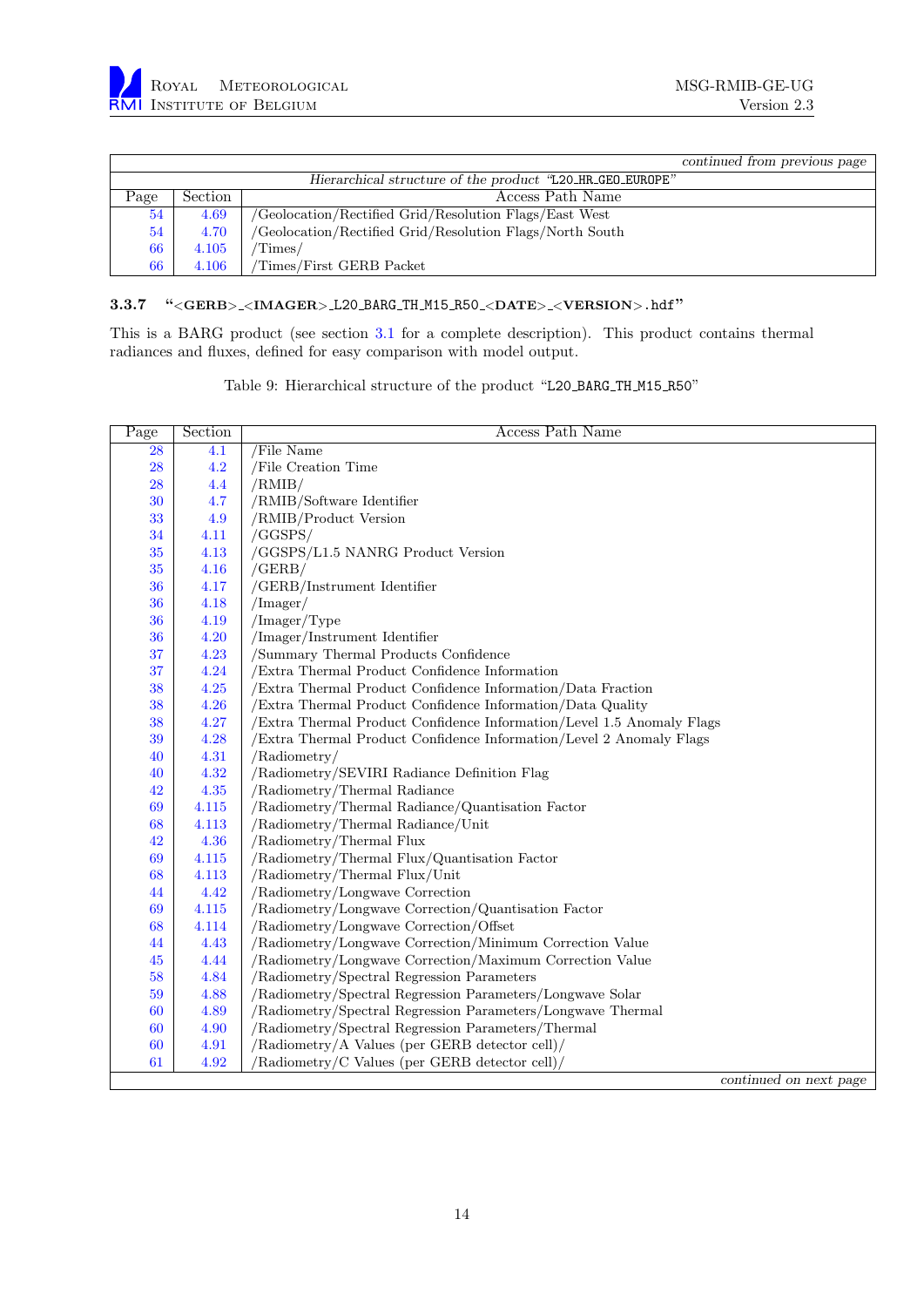|                                                             |         | continued from previous page                                        |
|-------------------------------------------------------------|---------|---------------------------------------------------------------------|
| Hierarchical structure of the product "L20_BARG_TH_M15_R50" |         |                                                                     |
| Page                                                        | Section | <b>Access Path Name</b>                                             |
| 61                                                          | 4.93    | /Scene Identification/                                              |
| 65                                                          | 4.104   | /Scene Identification/Thermal Angular Dependency Models Set Version |
| 65                                                          | 4.102   | /Scene Identification/Thermal Angular Dependency Model              |
| 45                                                          | 4.45    | $/$ Angles $/$                                                      |
| 47                                                          | 4.49    | /Angles/Viewing Azimuth                                             |
| 69                                                          | 4.115   | /Angles/Viewing Azimuth/Quantisation Factor                         |
| 68                                                          | 4.113   | /Angles/Viewing Azimuth/Unit                                        |
| 47                                                          | 4.50    | /Angles/Viewing Zenith                                              |
| 69                                                          | 4.115   | /Angles/Viewing Zenith/Quantisation Factor                          |
| 68                                                          | 4.113   | /Angles/Viewing Zenith/Unit                                         |
| 48                                                          | 4.51    | /Geolocation/                                                       |
| 48                                                          | 4.52    | /Geolocation/Geolocation File Name                                  |
| 49                                                          | 4.53    | /Geolocation/Nominal Satellite Longitude (degrees)                  |
| 50                                                          | 4.56    | /Geolocation/Line of Sight North-South Speed                        |
| 51                                                          | 4.57    | /Geolocation/Rectified Grid/                                        |
| 51                                                          | 4.58    | /Geolocation/Rectified Grid/Lap                                     |
| 51                                                          | 4.59    | /Geolocation/Rectified Grid/Lop                                     |
| 51                                                          | 4.60    | /Geolocation/Rectified Grid/Nr                                      |
| 52                                                          | 4.61    | /Geolocation/Rectified Grid/Nx                                      |
| 52                                                          | 4.62    | /Geolocation/Rectified Grid/Ny                                      |
| 52                                                          | 4.63    | /Geolocation/Rectified Grid/Xp                                      |
| 52                                                          | 4.64    | /Geolocation/Rectified Grid/Yp                                      |
| 53                                                          | 4.65    | /Geolocation/Rectified Grid/Grid Orientation                        |
| 53                                                          | 4.66    | /Geolocation/Rectified Grid/dx                                      |
| 53                                                          | 4.67    | /Geolocation/Rectified Grid/dy                                      |
| 53                                                          | 4.68    | /Geolocation/Rectified Grid/Resolution Flags/                       |
| 54                                                          | 4.69    | /Geolocation/Rectified Grid/Resolution Flags/East West              |
| 54                                                          | 4.70    | /Geolocation/Rectified Grid/Resolution Flags/North South            |
| 66                                                          | 4.105   | $/$ Times $/$                                                       |
| 67                                                          | 4.108   | Times/Start of Integration                                          |
| 67                                                          | 4.109   | Times/End of Integration                                            |

#### <span id="page-28-0"></span> ${\bf 3.3.8} \quad ``**GERB>_**IMAGER> L20\_BARG\_SOL\_M15\_R50_**DATE>_**VERSION> . hdf"********$

This is a BARG product (see section [3.1](#page-16-1) for a complete description). This product contains solar radiances and fluxes, defined for easy comparison with model output.

Table 10: Hierarchical structure of the product "L20 BARG SOL M15 R50"

<span id="page-28-1"></span>

| Page | Section | Access Path Name                          |
|------|---------|-------------------------------------------|
| 28   | 4.1     | 'File Name                                |
| 28   | 4.2     | 'File Creation Time                       |
| 28   | 4.4     | 'RMIB/                                    |
| 29   | 4.5     | /RMIB/Git Commit Identifier               |
| 29   | 4.6     | RMIB/Pixel Algorithm                      |
| 69   | 4.115   | /RMIB/Pixel Algorithm/Quantisation Factor |
| 30   | 4.7     | RMIB/Software Identifier                  |
| 30   | 4.8     | /RMIB/Status Flag Word 1                  |
| 33   | 4.9     | 'RMIB/Product Version                     |
| 34   | 4.11    | 'GGSPS/                                   |
| 35   | 4.13    | GGSPS/L1.5 NANRG Product Version          |
| 35   | 4.16    | 'GERB/                                    |
| 36   | 4.17    | 'GERB/Instrument Identifier               |
|      |         | continued on next page                    |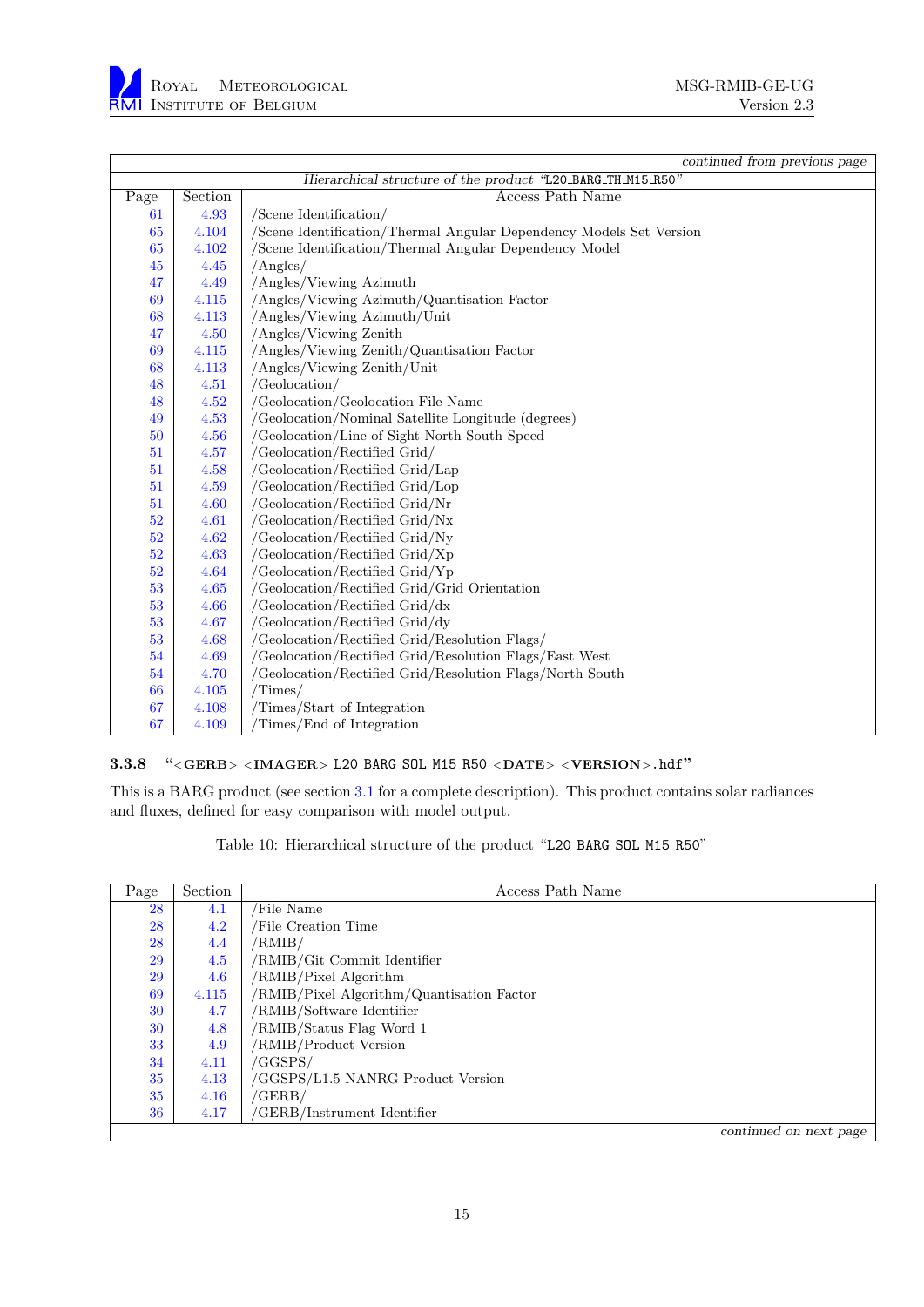|      |          | continued from previous page                                              |
|------|----------|---------------------------------------------------------------------------|
|      |          | Hierarchical structure of the product "L20_BARG_SOL_M15_R50"              |
| Page | Section  | Access Path Name                                                          |
| 36   | 4.18     | $/$ Imager $/$                                                            |
| 36   | 4.19     | $/$ Imager $/$ Type                                                       |
| 36   | 4.20     | /Imager/Instrument Identifier                                             |
| 37   | 4.22     | /Summary Solar Products Confidence                                        |
| 37   | 4.24     | Extra Solar Product Confidence Information                                |
| 38   | $4.25\,$ | /Extra Solar Product Confidence Information/Data Fraction                 |
| 38   | $4.26\,$ | /Extra Solar Product Confidence Information/Data Quality                  |
| 38   | 4.27     | /Extra Solar Product Confidence Information/Level 1.5 Anomaly Flags       |
| 39   | 4.28     | /Extra Solar Product Confidence Information/Level 2 Anomaly Flags         |
| 40   | 4.31     | /Radiometry/                                                              |
| 40   | 4.32     | /Radiometry/SEVIRI Radiance Definition Flag                               |
| 41   | 4.33     | /Radiometry/Solar Radiance                                                |
| 69   | 4.115    | /Radiometry/Solar Radiance/Quantisation Factor                            |
| 68   | 4.113    | /Radiometry/Solar Radiance/Unit                                           |
| 41   | 4.34     | /Radiometry/Solar Flux                                                    |
| 69   | 4.115    | /Radiometry/Solar Flux/Quantisation Factor                                |
| 68   | 4.113    | /Radiometry/Solar Flux/Unit                                               |
| 43   | 4.38     | /Radiometry/Shortwave Correction                                          |
| 69   | 4.115    | /Radiometry/Shortwave Correction/Quantisation Factor                      |
| 68   | 4.114    | /Radiometry/Shortwave Correction/Offset                                   |
| 43   | 4.39     | /Radiometry/Shortwave Correction/Minimum Correction Value                 |
| 43   | 4.40     | /Radiometry/Shortwave Correction/Maximum Correction Value                 |
| 58   | 4.84     | /Radiometry/Spectral Regression Parameters                                |
| 59   | 4.85     | /Radiometry/Spectral Regression Parameters/Shortwave Solar                |
| 59   | 4.86     | /Radiometry/Spectral Regression Parameters/Shortwave Thermal              |
| 59   | 4.87     | /Radiometry/Spectral Regression Parameters/Solar                          |
| 60   | 4.91     | /Radiometry/A Values (per GERB detector cell)/                            |
| 61   | 4.92     | /Radiometry/C Values (per GERB detector cell)/                            |
| 61   | 4.93     | /Scene Identification/                                                    |
| 64   | 4.100    | /Scene Identification/Surface Type                                        |
| 65   | 4.103    | /Scene Identification/Solar Angular Dependency Models Set Version         |
| 63   | 4.97     | /Scene Identification/Aerosol Optical Depth Cover                         |
| 69   | 4.115    | /Scene Identification/Aerosol Optical Depth Cover/Quantisation Factor     |
| 68   | 4.113    | /Scene Identification/Aerosol Optical Depth Cover/Unit                    |
| 63   | 4.98     | /Scene Identification/Aerosol Optical Depth IR 1.6                        |
| 69   | 4.115    | /Scene Identification/Aerosol Optical Depth IR 1.6/Quantisation Factor    |
| 63   | 4.98     | /Scene Identification/Aerosol Optical Depth VIS 0.6                       |
| 69   | 4.115    | /Scene Identification/Aerosol Optical Depth VIS 0.6/Quantisation Factor   |
| 63   | 4.98     | /Scene Identification/Aerosol Optical Depth VIS 0.8                       |
| 69   | 4.115    | /Scene Identification/Aerosol Optical Depth VIS 0.8/Quantisation Factor   |
| 62   | 4.95     | /Scene Identification/Cloud Cover                                         |
| 69   | 4.115    | /Scene Identification/Cloud Cover/Quantisation Factor                     |
| 68   | 4.113    | /Scene Identification/Cloud Cover/Unit                                    |
| 61   | 4.94     | /Scene Identification/Cloud Optical Depth (logarithm)                     |
| 69   | 4.115    | /Scene Identification/Cloud Optical Depth (logarithm)/Quantisation Factor |
| 62   | 4.96     | /Scene Identification/Cloud Phase                                         |
| 69   | 4.115    | /Scene Identification/Cloud Phase/Quantisation Factor                     |
| 68   | 4.113    | /Scene Identification/Cloud Phase/Unit                                    |
| 45   | 4.45     | $/$ Angles $/$                                                            |
| 45   | 4.46     | /Angles/Incoming Solar Flux                                               |
| 69   | 4.115    | /Angles/Incoming Solar Flux/Quantisation Factor                           |
|      |          | continued on next page                                                    |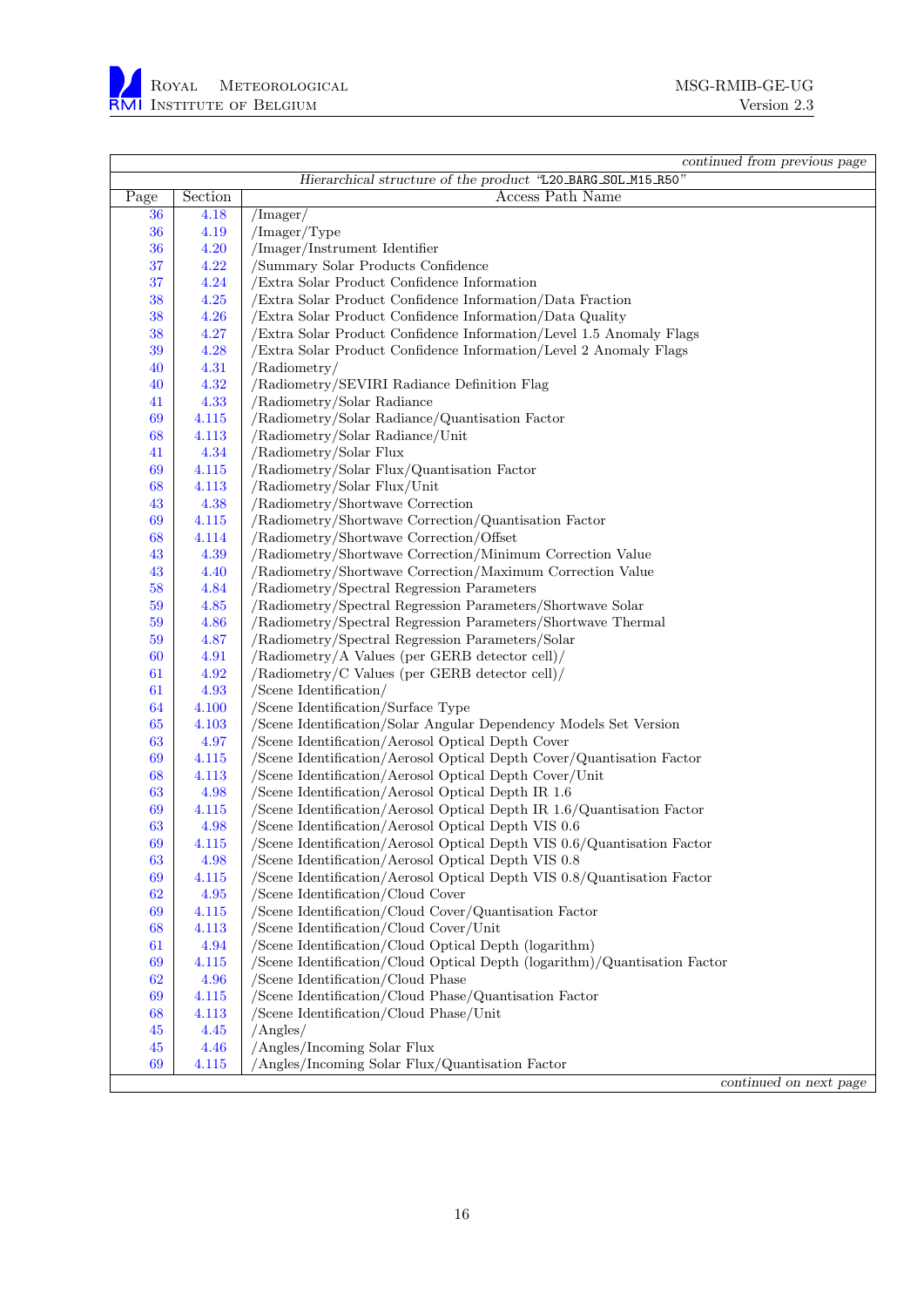|                                                              |         | continued from previous page                             |  |
|--------------------------------------------------------------|---------|----------------------------------------------------------|--|
| Hierarchical structure of the product "L20_BARG_SOL_M15_R50" |         |                                                          |  |
| Page                                                         | Section | <b>Access Path Name</b>                                  |  |
| 68                                                           | 4.113   | /Angles/Incoming Solar Flux/Unit                         |  |
| 46                                                           | 4.47    | /Angles/Relative Azimuth                                 |  |
| 69                                                           | 4.115   | /Angles/Relative Azimuth/Quantisation Factor             |  |
| 68                                                           | 4.113   | /Angles/Relative Azimuth/Unit                            |  |
| 46                                                           | 4.48    | /Angles/Solar Zenith                                     |  |
| 69                                                           | 4.115   | /Angles/Solar Zenith/Quantisation Factor                 |  |
| 68                                                           | 4.113   | /Angles/Solar Zenith/Unit                                |  |
| 47                                                           | 4.49    | /Angles/Viewing Azimuth                                  |  |
| 69                                                           | 4.115   | /Angles/Viewing Azimuth/Quantisation Factor              |  |
| 68                                                           | 4.113   | /Angles/Viewing Azimuth/Unit                             |  |
| 47                                                           | 4.50    | /Angles/Viewing Zenith                                   |  |
| 69                                                           | 4.115   | /Angles/Viewing Zenith/Quantisation Factor               |  |
| 68                                                           | 4.113   | /Angles/Viewing Zenith/Unit                              |  |
| 48                                                           | 4.51    | /Geolocation/                                            |  |
| 48                                                           | 4.52    | /Geolocation/Geolocation File Name                       |  |
| 49                                                           | 4.53    | /Geolocation/Nominal Satellite Longitude (degrees)       |  |
| 50                                                           | 4.56    | /Geolocation/Line of Sight North-South Speed             |  |
| 51                                                           | 4.57    | /Geolocation/Rectified Grid/                             |  |
| 51                                                           | 4.58    | /Geolocation/Rectified Grid/Lap                          |  |
| 51                                                           | 4.59    | /Geolocation/Rectified Grid/Lop                          |  |
| 51                                                           | 4.60    | /Geolocation/Rectified Grid/Nr                           |  |
| 52                                                           | 4.61    | /Geolocation/Rectified Grid/Nx                           |  |
| 52                                                           | 4.62    | /Geolocation/Rectified Grid/Ny                           |  |
| 52                                                           | 4.63    | /Geolocation/Rectified Grid/Xp                           |  |
| 52                                                           | 4.64    | /Geolocation/Rectified Grid/Yp                           |  |
| 53                                                           | 4.65    | /Geolocation/Rectified Grid/Grid Orientation             |  |
| 53                                                           | 4.66    | /Geolocation/Rectified Grid/dx                           |  |
| 53                                                           | 4.67    | /Geolocation/Rectified Grid/dy                           |  |
| 53                                                           | 4.68    | /Geolocation/Rectified Grid/Resolution Flags/            |  |
| 54                                                           | 4.69    | /Geolocation/Rectified Grid/Resolution Flags/East West   |  |
| 54                                                           | 4.70    | /Geolocation/Rectified Grid/Resolution Flags/North South |  |
| 66                                                           | 4.105   | $/$ Times $/$                                            |  |
| 67                                                           | 4.108   | Times/Start of Integration                               |  |
| 67                                                           | 4.109   | Times/End of Integration                                 |  |

#### <span id="page-30-0"></span>3.3.9 "<GERB> <IMAGER> L20 BARG GEO M15 R50 <DATE> <VERSION>.hdf"

This product contains the geolocation (latitude, longitude) for the pixels of the "L20 BARG SOL M15 R50" and "L20 BARG TH M15 R50" products.

#### Table 11: Hierarchical structure of the product "L20 BARG GEO M15 R50"

<span id="page-30-1"></span>

| Page | Section | Access Path Name                         |
|------|---------|------------------------------------------|
| 28   | 4.1     | 'File Name                               |
| 28   | 4.2     | File Creation Time                       |
| 28   | 4.4     | 'RMIB/                                   |
| 30   | 4.7     | 'RMIB/Software Identifier                |
| 35   | 4.16    | 'GERB/                                   |
| 36   | 4.17    | GERB/Instrument Identifier               |
| 48   | 4.51    | Geolocation/                             |
| 49   | 4.54    | 'Geolocation/Latitude                    |
| 69   | 4.115   | Geolocation/Latitude/Quantisation Factor |
| 68   | 4.113   | Geolocation/Latitude/Unit                |
|      |         | continued on next page                   |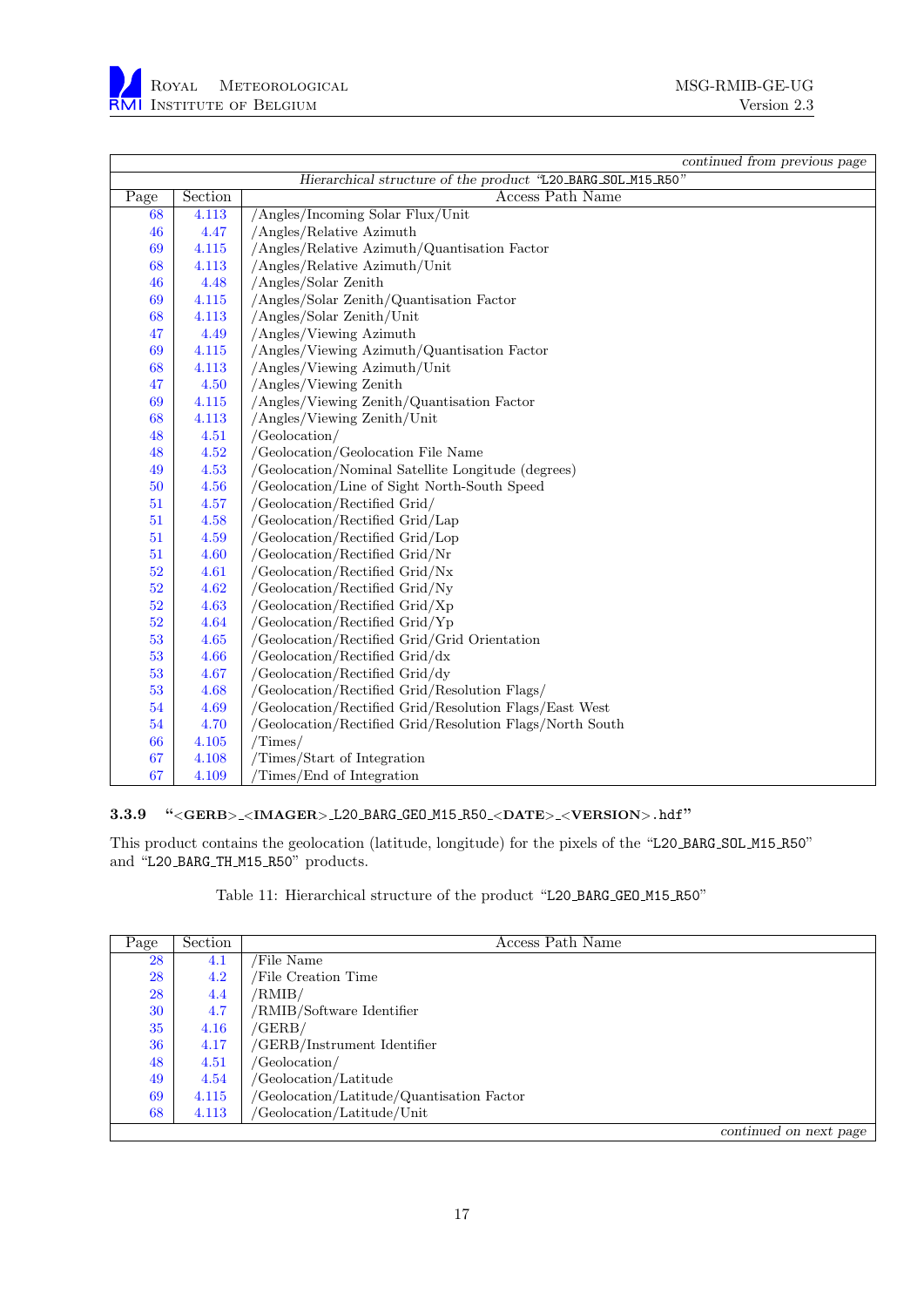|      |         | continued from previous page                                 |
|------|---------|--------------------------------------------------------------|
|      |         | Hierarchical structure of the product "L20_BARG_GEO_M15_R50" |
| Page | Section | Access Path Name                                             |
| 50   | 4.55    | Geolocation/Longitude                                        |
| 69   | 4.115   | /Geolocation/Longitude/Quantisation Factor                   |
| 68   | 4.113   | /Geolocation/Longitude/Unit                                  |
| 51   | 4.57    | /Geolocation/Rectified Grid/                                 |
| 51   | 4.58    | /Geolocation/Rectified Grid/Lap                              |
| 51   | 4.59    | Geolocation/Rectified Grid/Lop                               |
| 51   | 4.60    | /Geolocation/Rectified Grid/Nr                               |
| 52   | 4.61    | /Geolocation/Rectified Grid/Nx                               |
| 52   | 4.62    | /Geolocation/Rectified Grid/Ny                               |
| 52   | 4.63    | /Geolocation/Rectified Grid/Xp                               |
| 52   | 4.64    | /Geolocation/Rectified Grid/Yp                               |
| 53   | 4.65    | /Geolocation/Rectified Grid/Grid Orientation                 |
| 53   | 4.66    | /Geolocation/Rectified Grid/dx                               |
| 53   | 4.67    | /Geolocation/Rectified Grid/dy                               |
| 53   | 4.68    | /Geolocation/Rectified Grid/Resolution Flags/                |
| 54   | 4.69    | /Geolocation/Rectified Grid/Resolution Flags/East West       |
| 54   | 4.70    | /Geolocation/Rectified Grid/Resolution Flags/North South     |
| 66   | 4.105   | Times/                                                       |
| 66   | 4.106   | Times/First GERB Packet                                      |

#### <span id="page-31-0"></span> $\textbf{3.3.10} \quad \text{``_{<}IMAGER>_{L20}HR\_S0L\_TH\_<} \\\textbf{DATE>_{<}VERSION>~}. \label{eq:3.3.10}$

This is a SHI product (see section [3.1\)](#page-16-1), defined over the full MSG disc. It is not intended for routine distribution.

#### Table 12: Hierarchical structure of the product "L20 HR SOL TH"

<span id="page-31-1"></span>

| Page | Section | Access Path Name                                 |
|------|---------|--------------------------------------------------|
| 28   | 4.1     | /File Name                                       |
| 28   | 4.2     | /File Creation Time                              |
| 28   | 4.4     | /RMIB/                                           |
| 29   | 4.5     | /RMIB/Git Commit Identifier                      |
| 29   | 4.6     | /RMIB/Pixel Algorithm                            |
| 69   | 4.115   | /RMIB/Pixel Algorithm/Quantisation Factor        |
| 30   | 4.7     | /RMIB/Software Identifier                        |
| 30   | 4.8     | /RMIB/Status Flag Word 1                         |
| 33   | 4.9     | /RMIB/Product Version                            |
| 34   | 4.11    | /GGSPS/                                          |
| 35   | 4.13    | /GGSPS/L1.5 NANRG Product Version                |
| 35   | 4.16    | $/$ GERB $/$                                     |
| 36   | 4.17    | /GERB/Instrument Identifier                      |
| 36   | 4.18    | $/$ Imager $/$                                   |
| 36   | 4.19    | $/$ Imager $/$ Type                              |
| 36   | 4.20    | /Imager/Instrument Identifier                    |
| 37   | 4.23    | /Summary Thermal Products Confidence             |
| 37   | 4.22    | /Summary Solar Products Confidence               |
| 40   | 4.31    | /Radiometry/                                     |
| 40   | 4.32    | /Radiometry/SEVIRI Radiance Definition Flag      |
| 42   | 4.35    | /Radiometry/Thermal Radiance                     |
| 69   | 4.115   | /Radiometry/Thermal Radiance/Quantisation Factor |
| 68   | 4.113   | /Radiometry/Thermal Radiance/Unit                |
| 41   | 4.33    | /Radiometry/Solar Radiance                       |
|      |         | continued on next page                           |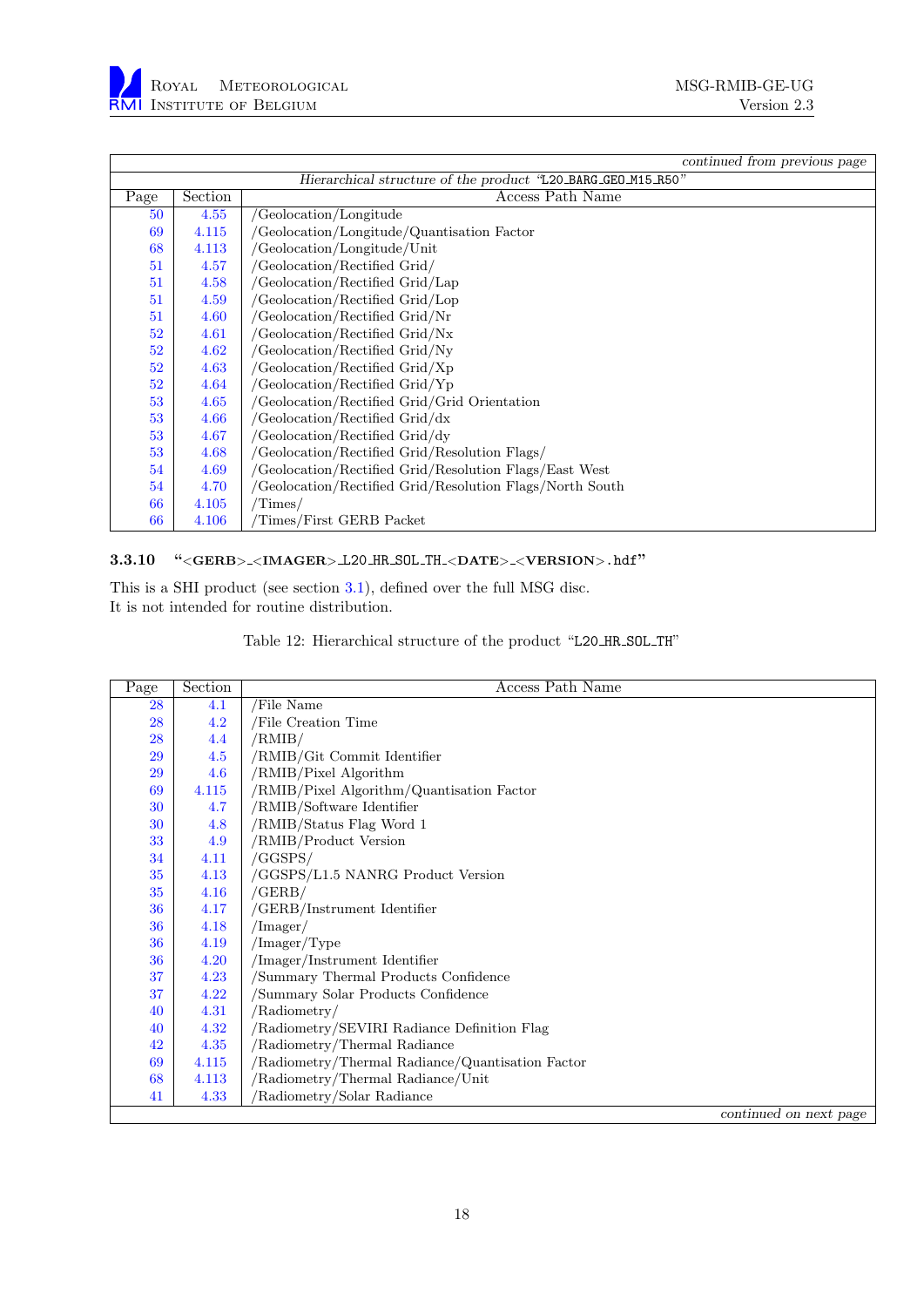|      |         | continued from previous page                                              |
|------|---------|---------------------------------------------------------------------------|
|      |         | Hierarchical structure of the product "L20_HR_SOL_TH"                     |
| Page | Section | <b>Access Path Name</b>                                                   |
| 69   | 4.115   | /Radiometry/Solar Radiance/Quantisation Factor                            |
| 68   | 4.113   | /Radiometry/Solar Radiance/Unit                                           |
| 42   | 4.36    | /Radiometry/Thermal Flux                                                  |
| 69   | 4.115   | /Radiometry/Thermal Flux/Quantisation Factor                              |
| 68   | 4.113   | /Radiometry/Thermal Flux/Unit                                             |
| 41   | 4.34    | /Radiometry/Solar Flux                                                    |
| 69   | 4.115   | /Radiometry/Solar Flux/Quantisation Factor                                |
| 68   | 4.113   | /Radiometry/Solar Flux/Unit                                               |
| 44   | 4.42    | /Radiometry/Longwave Correction                                           |
| 69   | 4.115   | /Radiometry/Longwave Correction/Quantisation Factor                       |
| 68   | 4.114   | /Radiometry/Longwave Correction/Offset                                    |
| 43   | 4.38    | /Radiometry/Shortwave Correction                                          |
| 69   | 4.115   | /Radiometry/Shortwave Correction/Quantisation Factor                      |
| 68   | 4.114   | /Radiometry/Shortwave Correction/Offset                                   |
| 58   | 4.84    | /Radiometry/Spectral Regression Parameters                                |
| 59   | 4.88    | /Radiometry/Spectral Regression Parameters/Longwave Solar                 |
| 60   | 4.89    | /Radiometry/Spectral Regression Parameters/Longwave Thermal               |
| 60   | 4.90    | /Radiometry/Spectral Regression Parameters/Thermal                        |
| 59   | 4.85    | /Radiometry/Spectral Regression Parameters/Shortwave Solar                |
| 59   | 4.86    | /Radiometry/Spectral Regression Parameters/Shortwave Thermal              |
| 59   | 4.87    | /Radiometry/Spectral Regression Parameters/Solar                          |
| 60   | 4.91    | /Radiometry/A Values (per GERB detector cell)/                            |
| 61   | 4.92    | /Radiometry/C Values (per GERB detector cell)/                            |
| 61   | 4.93    | /Scene Identification/                                                    |
| 64   | 4.100   | /Scene Identification/Surface Type                                        |
| 65   | 4.104   | /Scene Identification/Thermal Angular Dependency Models Set Version       |
| 65   | 4.102   | /Scene Identification/Thermal Angular Dependency Model                    |
| 65   | 4.103   | /Scene Identification/Solar Angular Dependency Models Set Version         |
| 64   | 4.101   | /Scene Identification/Solar Angular Dependency Model                      |
| 63   | 4.98    | /Scene Identification/Aerosol Optical Depth IR 1.6                        |
| 69   | 4.115   | /Scene Identification/Aerosol Optical Depth IR 1.6/Quantisation Factor    |
| 63   | 4.98    | /Scene Identification/Aerosol Optical Depth VIS 0.6                       |
| 69   | 4.115   | /Scene Identification/Aerosol Optical Depth VIS 0.6/Quantisation Factor   |
| 63   | 4.98    | /Scene Identification/Aerosol Optical Depth VIS 0.8                       |
| 69   | 4.115   | /Scene Identification/Aerosol Optical Depth VIS 0.8/Quantisation Factor   |
| 64   | 4.99    | /Scene Identification/Dust Detection                                      |
| 69   | 4.115   | /Scene Identification/Dust Detection/Quantisation Factor                  |
| 62   | 4.95    | /Scene Identification/Cloud Cover                                         |
| 69   | 4.115   | /Scene Identification/Cloud Cover/Quantisation Factor                     |
| 68   | 4.113   | /Scene Identification/Cloud Cover/Unit                                    |
| 61   | 4.94    | /Scene Identification/Cloud Optical Depth (logarithm)                     |
| 69   | 4.115   | /Scene Identification/Cloud Optical Depth (logarithm)/Quantisation Factor |
| 62   | 4.96    | /Scene Identification/Cloud Phase                                         |
| 69   | 4.115   | /Scene Identification/Cloud Phase/Quantisation Factor                     |
| 68   | 4.113   | /Scene Identification/Cloud Phase/Unit                                    |
| 45   | 4.45    | $/$ Angles $/$                                                            |
| 46   | 4.47    | /Angles/Relative Azimuth                                                  |
| 69   | 4.115   | /Angles/Relative Azimuth/Quantisation Factor                              |
| 68   | 4.113   | /Angles/Relative Azimuth/Unit                                             |
| 46   | 4.48    | /Angles/Solar Zenith                                                      |
| 69   | 4.115   | /Angles/Solar Zenith/Quantisation Factor                                  |
|      |         | continued on next page                                                    |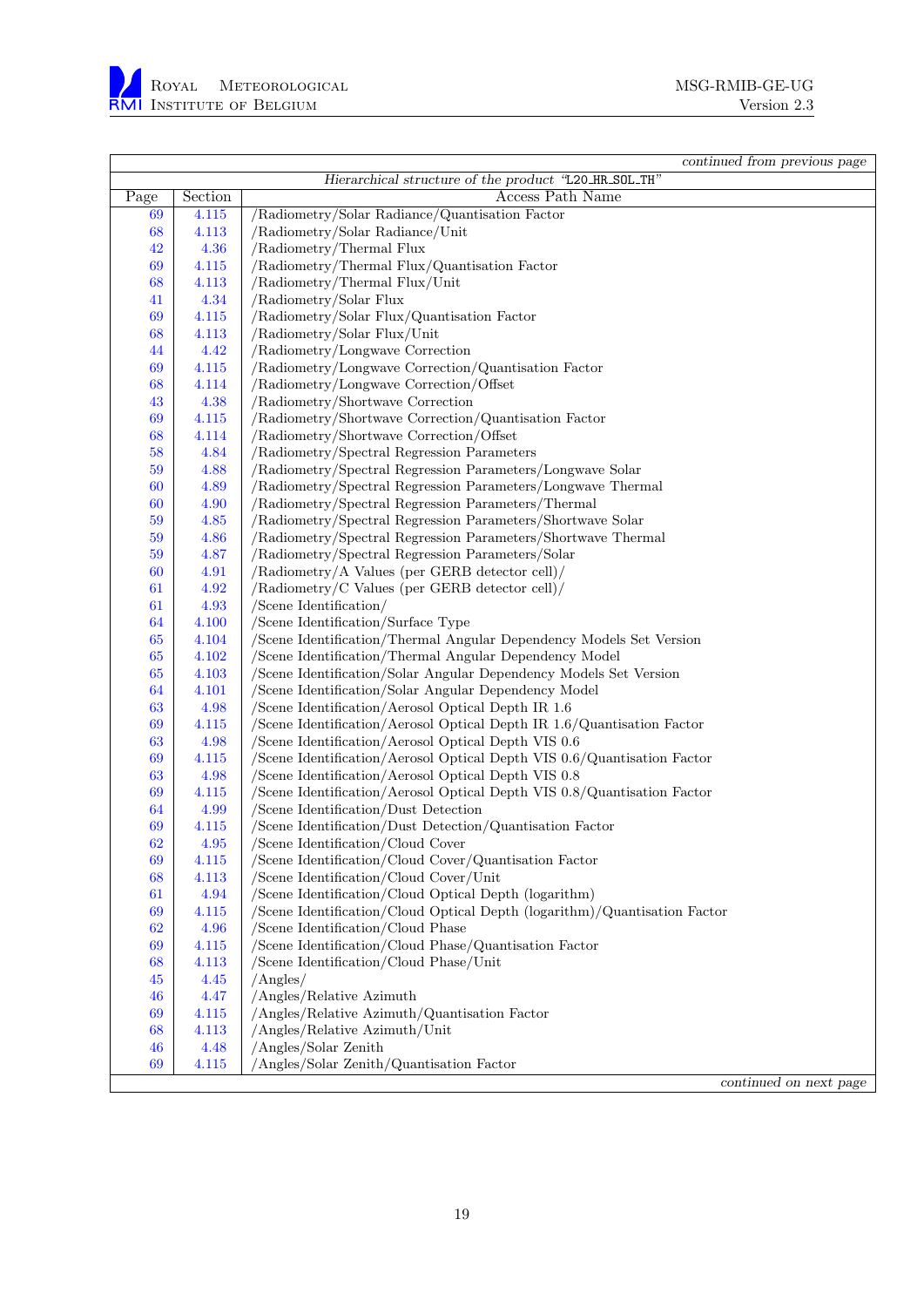|      |                                                       | continued from previous page                             |  |  |  |
|------|-------------------------------------------------------|----------------------------------------------------------|--|--|--|
|      | Hierarchical structure of the product "L20_HR_SOL_TH" |                                                          |  |  |  |
| Page | Section                                               | Access Path Name                                         |  |  |  |
| 68   | 4.113                                                 | /Angles/Solar Zenith/Unit                                |  |  |  |
| 47   | 4.49                                                  | /Angles/Viewing Azimuth                                  |  |  |  |
| 69   | 4.115                                                 | /Angles/Viewing Azimuth/Quantisation Factor              |  |  |  |
| 68   | 4.113                                                 | /Angles/Viewing Azimuth/Unit                             |  |  |  |
| 47   | 4.50                                                  | /Angles/Viewing Zenith                                   |  |  |  |
| 69   | 4.115                                                 | /Angles/Viewing Zenith/Quantisation Factor               |  |  |  |
| 68   | 4.113                                                 | /Angles/Viewing Zenith/Unit                              |  |  |  |
| 48   | 4.51                                                  | /Geolocation/                                            |  |  |  |
| 48   | 4.52                                                  | /Geolocation/Geolocation File Name                       |  |  |  |
| 49   | 4.53                                                  | /Geolocation/Nominal Satellite Longitude (degrees)       |  |  |  |
| 50   | 4.56                                                  | /Geolocation/Line of Sight North-South Speed             |  |  |  |
| 51   | 4.57                                                  | /Geolocation/Rectified Grid/                             |  |  |  |
| 51   | 4.58                                                  | /Geolocation/Rectified Grid/Lap                          |  |  |  |
| 51   | 4.59                                                  | /Geolocation/Rectified Grid/Lop                          |  |  |  |
| 51   | 4.60                                                  | /Geolocation/Rectified Grid/Nr                           |  |  |  |
| 52   | 4.61                                                  | /Geolocation/Rectified Grid/Nx                           |  |  |  |
| 52   | 4.62                                                  | /Geolocation/Rectified Grid/Ny                           |  |  |  |
| 52   | 4.63                                                  | /Geolocation/Rectified Grid/Xp                           |  |  |  |
| 52   | 4.64                                                  | /Geolocation/Rectified Grid/Yp                           |  |  |  |
| 53   | 4.65                                                  | /Geolocation/Rectified Grid/Grid Orientation             |  |  |  |
| 53   | 4.66                                                  | /Geolocation/Rectified Grid/dx                           |  |  |  |
| 53   | 4.67                                                  | /Geolocation/Rectified Grid/dy                           |  |  |  |
| 53   | 4.68                                                  | /Geolocation/Rectified Grid/Resolution Flags/            |  |  |  |
| 54   | 4.69                                                  | /Geolocation/Rectified Grid/Resolution Flags/East West   |  |  |  |
| 54   | 4.70                                                  | /Geolocation/Rectified Grid/Resolution Flags/North South |  |  |  |
| 66   | 4.105                                                 | $/ \mathrm{Times} /$                                     |  |  |  |
| 67   | 4.110                                                 | Times/Time (per row)                                     |  |  |  |

#### <span id="page-33-0"></span>3.3.11 "<GERB> <IMAGER> L20 HR GEO <DATE> <VERSION>.hdf"

<span id="page-33-1"></span>This product contains the geolocation (latitude, longitude) for the pixels of the "L20 HR SOL TH" product.

|  |  |  |  |  | Table 13: Hierarchical structure of the product "L20_HR_GEO" |
|--|--|--|--|--|--------------------------------------------------------------|
|--|--|--|--|--|--------------------------------------------------------------|

| Page | Section | Access Path Name                          |
|------|---------|-------------------------------------------|
| 28   | 4.1     | 'File Name                                |
| 28   | 4.2     | 'File Creation Time                       |
| 28   | 4.4     | /RMIB/                                    |
| 30   | 4.7     | /RMIB/Software Identifier                 |
| 35   | 4.16    | /GERB/                                    |
| 36   | 4.17    | GERB/Instrument Identifier                |
| 48   | 4.51    | Geolocation/                              |
| 49   | 4.54    | Geolocation/Latitude                      |
| 69   | 4.115   | Geolocation/Latitude/Quantisation Factor  |
| 68   | 4.113   | /Geolocation/Latitude/Unit                |
| 50   | 4.55    | Geolocation/Longitude                     |
| 69   | 4.115   | Geolocation/Longitude/Quantisation Factor |
| 68   | 4.113   | Geolocation/Longitude/Unit                |
| 51   | 4.57    | Geolocation/Rectified Grid/               |
| 51   | 4.58    | Geolocation/Rectified Grid/Lap            |
| 51   | 4.59    | /Geolocation/Rectified Grid/Lop           |
| 51   | 4.60    | Geolocation/Rectified Grid/Nr             |
|      |         | continued on next page                    |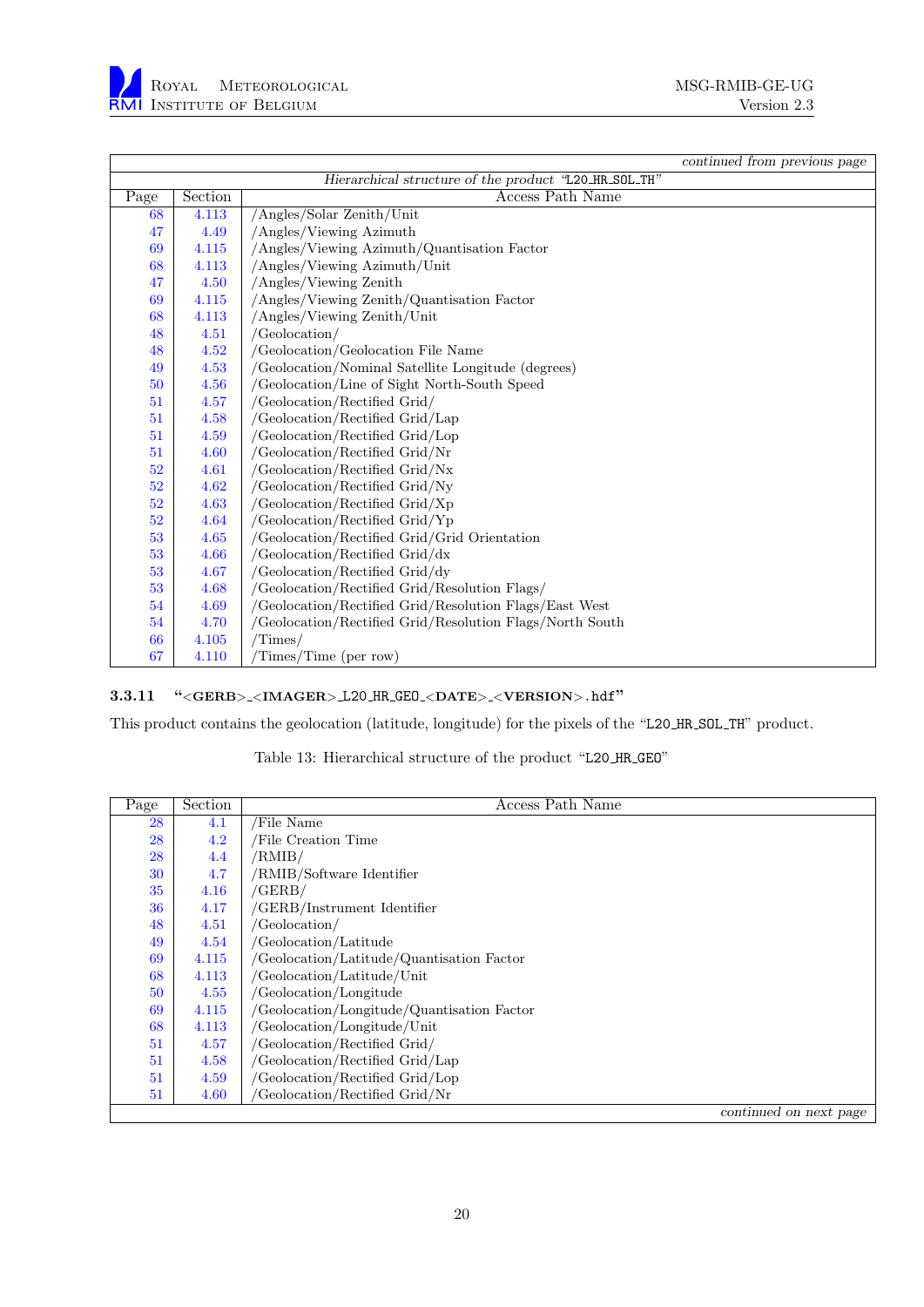|      |                                                    |                                                         | continued from previous page |  |  |
|------|----------------------------------------------------|---------------------------------------------------------|------------------------------|--|--|
|      | Hierarchical structure of the product "L20_HR_GEO" |                                                         |                              |  |  |
| Page | Section                                            | Access Path Name                                        |                              |  |  |
| 52   | 4.61                                               | Geolocation/Rectified Grid/Nx                           |                              |  |  |
| 52   | 4.62                                               | Geolocation/Rectified Grid/Ny                           |                              |  |  |
| 52   | 4.63                                               | Geolocation/Rectified Grid/Xp                           |                              |  |  |
| 52   | 4.64                                               | Geolocation/Rectified Grid/Yp                           |                              |  |  |
| 53   | 4.65                                               | Geolocation/Rectified Grid/Grid Orientation             |                              |  |  |
| 53   | 4.66                                               | Geolocation/Rectified Grid/dx                           |                              |  |  |
| 53   | 4.67                                               | Geolocation/Rectified Grid/dy                           |                              |  |  |
| 53   | 4.68                                               | Geolocation/Rectified Grid/Resolution Flags/            |                              |  |  |
| 54   | 4.69                                               | Geolocation/Rectified Grid/Resolution Flags/East West   |                              |  |  |
| 54   | 4.70                                               | Geolocation/Rectified Grid/Resolution Flags/North South |                              |  |  |
| 66   | 4.105                                              | 'Times/                                                 |                              |  |  |
| 66   | 4.106                                              | Times/First GERB Packet                                 |                              |  |  |

#### <span id="page-34-0"></span>3.3.12 "<GERB> <IMAGER> L15 GEO SW<DATE> <VERSION>.hdf"

This product contains the geolocation (latitude, longitude) for the pixels of the "L15 NANRG" product. This "L15 NANRG" product is not produced at the RMIB but by RAL. The "L15 NANRG" files are composed of 3 SW Earth views and 3 TW Earth views. This file is the geolocation of one of this view. Information in the file or the date in the name allows to determine the Earth view of the NANRG file for which the geolocation applies.

<span id="page-34-1"></span>

| $\overline{\text{Page}}$ | Section  | Access Path Name                  |
|--------------------------|----------|-----------------------------------|
| 28                       | 4.1      | 'File Name                        |
| 28                       | 4.2      | /File Creation Time               |
| 28                       | 4.3      | /File Version                     |
| 28                       | 4.4      | /RMIB/                            |
| 30                       | 4.7      | /RMIB/Software Identifier         |
| 33                       | 4.9      | /RMIB/Product Version             |
| 35                       | 4.16     | $/$ GERB $/$                      |
| 36                       | 4.17     | /GERB/Instrument Identifier       |
| 36                       | 4.18     | $/$ Imager $/$                    |
| 36                       | 4.19     | /Imager/Type                      |
| 36                       | $4.20\,$ | /Imager/Instrument Identifier     |
| 37                       | 4.21     | /Imager/File Names                |
| 56                       | 4.78     | /RAL correlation                  |
| 56                       | 4.78     | /RMIB correlation                 |
| 34                       | 4.10     | /Edition (only for released data) |
| 40                       | 4.30     | /Radiation Type Identifier        |
| 34                       | 4.11     | /GGSPS/                           |
| 34                       | 4.12     | /GGSPS/L1.5 NANRG File Name       |
| 35                       | 4.13     | /GGSPS/L1.5 NANRG Product Version |
| 35                       | 4.14     | /GGSPS/HDF View Index             |
| 35                       | 4.15     | /GGSPS/TW Flag                    |
| 48                       | 4.51     | /Geolocation/                     |
| 54                       | 4.71     | /Geolocation/Earth Flag           |
| 55                       | 4.72     | /Geolocation/Latitude (degrees)   |
| 55                       | 4.73     | /Geolocation/Longitude (degrees)  |
| 55                       | 4.74     | /Geolocation/Number of columns    |
| 55                       | 4.75     | Geolocation/Number of detectors   |
|                          |          | continued on next page            |

Table 14: Hierarchical structure of the product "L15 GEO SW"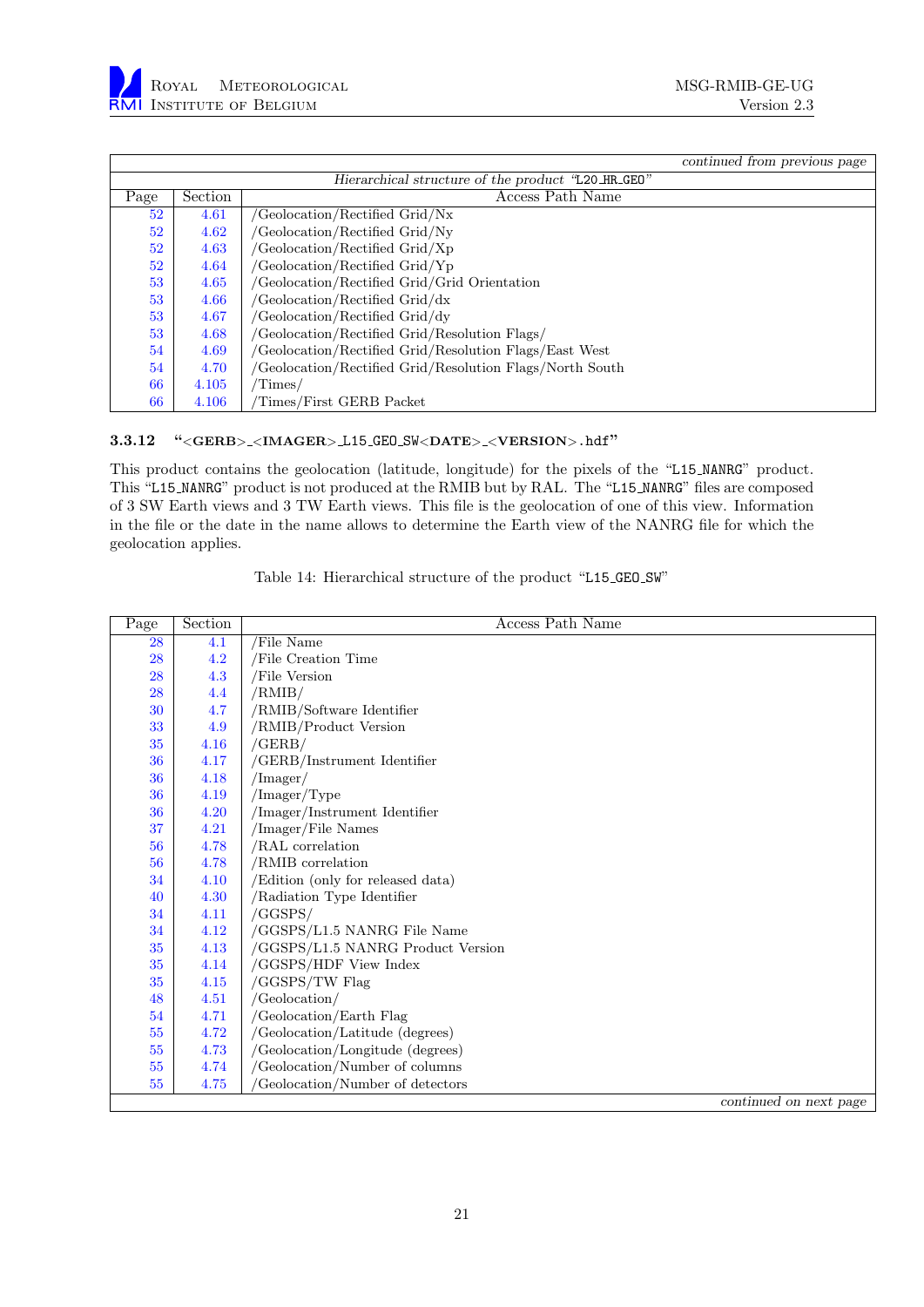|      |                                                    |                                      | continued from previous page |  |  |
|------|----------------------------------------------------|--------------------------------------|------------------------------|--|--|
|      | Hierarchical structure of the product "L15_GEO_SW" |                                      |                              |  |  |
| Page | Section                                            | Access Path Name                     |                              |  |  |
| 56   | 4.76                                               | /Geolocation/Geolocation Arrays Flag |                              |  |  |
| 56   |                                                    | /Geolocation/Geolocation Parameters  |                              |  |  |

#### <span id="page-35-0"></span>3.3.13 "<GERB> <IMAGER> L15 GEO TW<DATE> <VERSION>.hdf"

This product contains the geolocation (latitude, longitude) for the pixels of the "L15 NANRG" product. This "L15 NANRG" product is not produced at the RMIB but by RAL. The "L15 NANRG" files are composed of 3 SW Earth views and 3 TW Earth views. This file is the geolocation of one of this view. Information in the file or the date in the name allows to determine the Earth view of the NANRG file for which the geolocation applies.

Table 15: Hierarchical structure of the product "L15 GEO TW"

<span id="page-35-1"></span>

| $\overline{\text{Page}}$ | Section | Access Path Name                     |
|--------------------------|---------|--------------------------------------|
| 28                       | 4.1     | /File Name                           |
| 28                       | 4.2     | /File Creation Time                  |
| <b>28</b>                | 4.3     | /File Version                        |
| 28                       | 4.4     | /RMIB/                               |
| 30                       | 4.7     | /RMIB/Software Identifier            |
| 33                       | 4.9     | /RMIB/Product Version                |
| 35                       | 4.16    | $/$ GERB $/$                         |
| 36                       | 4.17    | /GERB/Instrument Identifier          |
| 36                       | 4.18    | $\rm /Imager/$                       |
| 36                       | 4.19    | $/$ Imager $/$ Type                  |
| 36                       | 4.20    | /Imager/Instrument Identifier        |
| 37                       | 4.21    | /Imager/File Names                   |
| 56                       | 4.78    | /RAL correlation                     |
| 56                       | 4.78    | /RMIB correlation                    |
| 34                       | 4.10    | /Edition (only for released data)    |
| 40                       | 4.30    | /Radiation Type Identifier           |
| 34                       | 4.11    | /GGSPS/                              |
| 34                       | 4.12    | /GGSPS/L1.5 NANRG File Name          |
| 35                       | 4.13    | /GGSPS/L1.5 NANRG Product Version    |
| 35                       | 4.14    | /GGSPS/HDF View Index                |
| 35                       | 4.15    | /GGSPS/TW Flag                       |
| 48                       | 4.51    | /Geolocation/                        |
| 54                       | 4.71    | /Geolocation/Earth Flag              |
| 55                       | 4.72    | /Geolocation/Latitude (degrees)      |
| 55                       | 4.73    | /Geolocation/Longitude (degrees)     |
| 55                       | 4.74    | /Geolocation/Number of columns       |
| 55                       | 4.75    | /Geolocation/Number of detectors     |
| 56                       | 4.76    | /Geolocation/Geolocation Arrays Flag |
| 56                       | 4.77    | Geolocation/Geolocation Parameters   |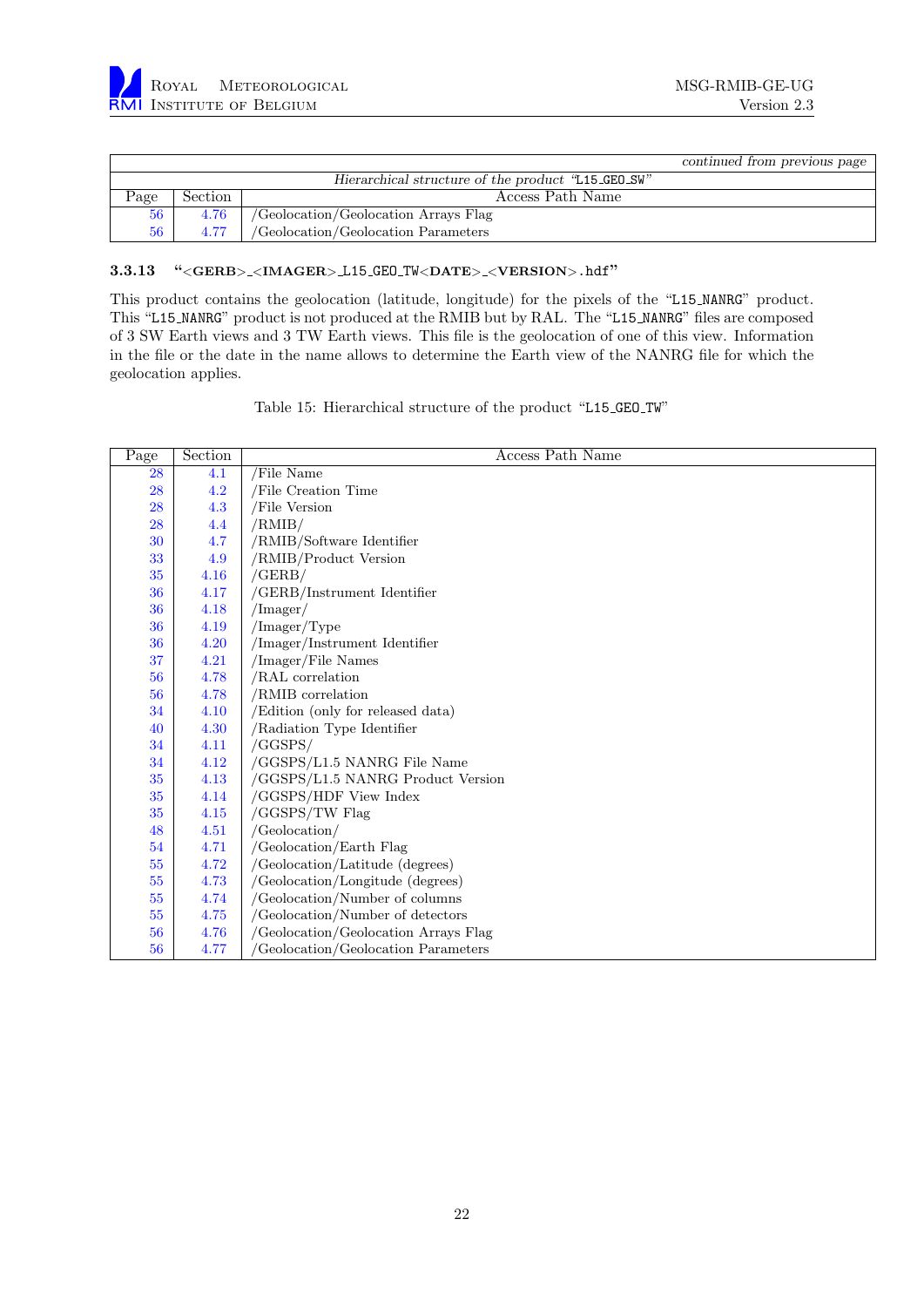# 4 RMIB GERB Products Contents

This section describes the contents of the fields from which the L2 products are composed. For each HDF field, the following information is provided:

- The field name.
- The HDF object type (see  $5.3.1$ ) is indicated between square brackets.
- A description of the field contents.
- The absolute name (see [5.3.2\)](#page-83-1) of the field.
- If need be, some additional information: HDF data type, data quantisation, data offset, data error value, range

In the table [16,](#page-36-0) all the fields of the HDF files are listed in alphabetical order to ease reference to the complete description which is organised from a logical view.

## Table 16: HDF Path by Alphabetical Order

<span id="page-36-0"></span>

| Page      | Section  | <b>Access Path Name</b>                                               |
|-----------|----------|-----------------------------------------------------------------------|
| 45        | 4.45     | $/$ Angles $/$                                                        |
| 45        | 4.46     | /Angles/Incoming Solar Flux                                           |
| 69        | 4.115    | /Angles/Incoming Solar Flux/Quantisation Factor                       |
| 68        | 4.113    | /Angles/Incoming Solar Flux/Unit                                      |
| 46        | 4.47     | /Angles/Relative Azimuth                                              |
| 69        | 4.115    | /Angles/Relative Azimuth/Quantisation Factor                          |
| 68        | 4.113    | /Angles/Relative Azimuth/Unit                                         |
| 46        | 4.48     | /Angles/Solar Zenith                                                  |
| 69        | 4.115    | /Angles/Solar Zenith/Quantisation Factor                              |
| 68        | 4.113    | /Angles/Solar Zenith/Unit                                             |
| 47        | 4.49     | /Angles/Viewing Azimuth                                               |
| 69        | 4.115    | /Angles/Viewing Azimuth/Quantisation Factor                           |
| 68        | 4.113    | /Angles/Viewing Azimuth/Unit                                          |
| 47        | 4.50     | /Angles/Viewing Zenith                                                |
| 69        | 4.115    | /Angles/Viewing Zenith/Quantisation Factor                            |
| 68        | 4.113    | /Angles/Viewing Zenith/Unit                                           |
| 39        | 4.29     | /Duplication Flag                                                     |
| 37        | 4.24     | /Extra Solar Product Confidence Information                           |
| 38        | 4.25     | /Extra Solar Product Confidence Information/Data Fraction             |
| 38        | 4.26     | /Extra Solar Product Confidence Information/Data Quality              |
| 38        | $4.27\,$ | /Extra Solar Product Confidence Information/Level 1.5 Anomaly Flags   |
| 39        | 4.28     | /Extra Solar Product Confidence Information/Level 2 Anomaly Flags     |
| 37        | 4.24     | /Extra Thermal Product Confidence Information                         |
| 38        | 4.25     | /Extra Thermal Product Confidence Information/Data Fraction           |
| 38        | 4.26     | /Extra Thermal Product Confidence Information/Data Quality            |
| 38        | 4.27     | /Extra Thermal Product Confidence Information/Level 1.5 Anomaly Flags |
| 39        | 4.28     | /Extra Thermal Product Confidence Information/Level 2 Anomaly Flags   |
| <b>28</b> | 4.2      | /File Creation Time                                                   |
| 28        | 4.1      | /File Name                                                            |
| 28        | 4.3      | /File Version                                                         |
| 48        | 4.51     | /Geolocation/                                                         |
| 54        | 4.71     | /Geolocation/Earth Flag                                               |
| 48        | 4.52     | /Geolocation/Geolocation File Name                                    |
|           |          | continued on next page                                                |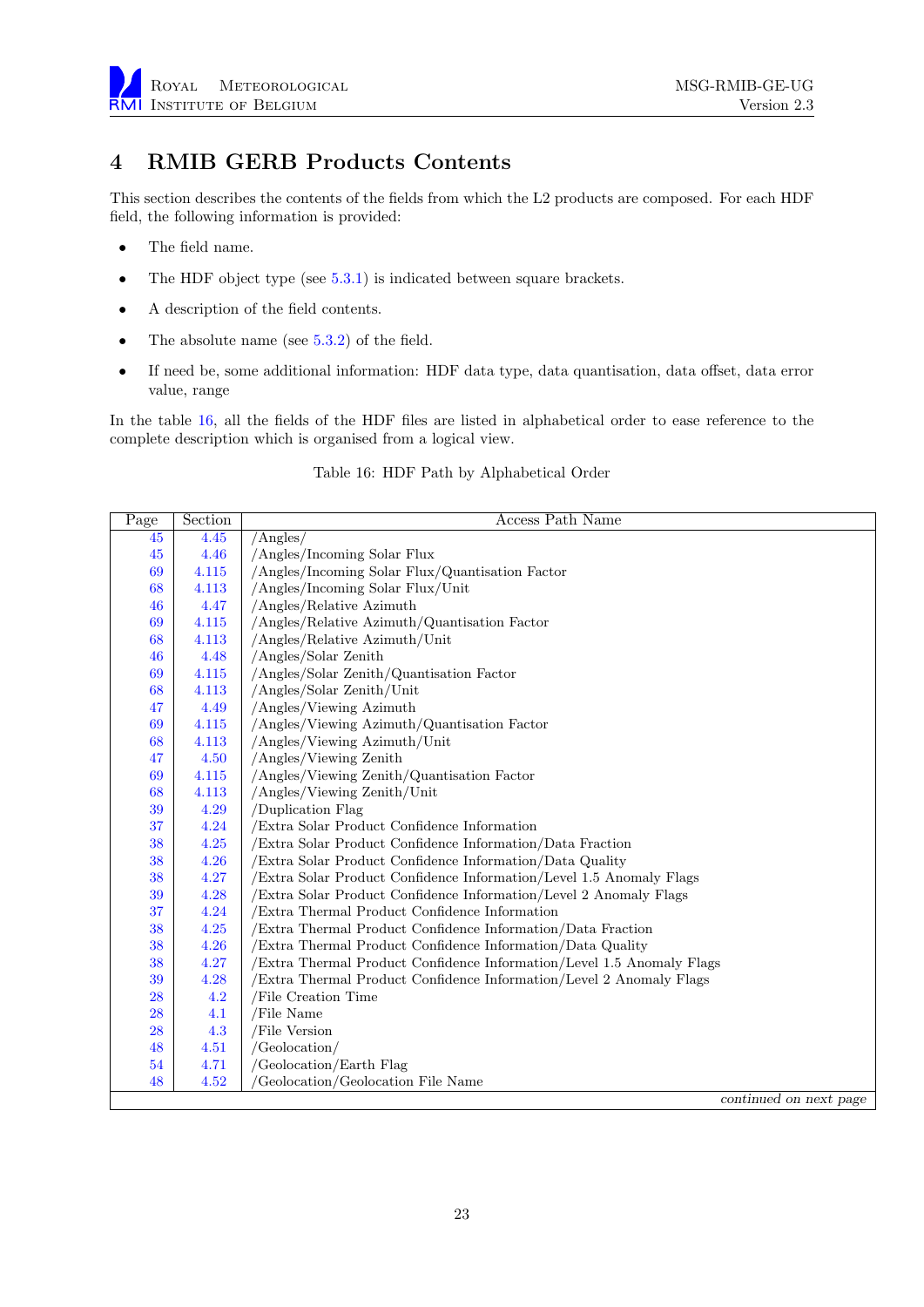$\mathsf{r}$ 

|      |         | continued from previous page                                                                 |
|------|---------|----------------------------------------------------------------------------------------------|
| Page | Section | Access Path Name                                                                             |
| 56   | 4.76    | /Geolocation/Geolocation Arrays Flag                                                         |
| 49   | 4.54    | /Geolocation/Latitude                                                                        |
| 69   | 4.115   | /Geolocation/Latitude/Quantisation Factor                                                    |
| 68   | 4.113   | /Geolocation/Latitude/Unit                                                                   |
| 55   | 4.72    | /Geolocation/Latitude (degrees)                                                              |
| 50   | 4.56    | /Geolocation/Line of Sight North-South Speed                                                 |
| 50   | 4.55    | /Geolocation/Longitude                                                                       |
| 69   | 4.115   | /Geolocation/Longitude/Quantisation Factor                                                   |
| 68   | 4.113   | /Geolocation/Longitude/Unit                                                                  |
| 55   | 4.73    | /Geolocation/Longitude (degrees)                                                             |
| 49   | 4.53    | /Geolocation/Nominal Satellite Longitude (degrees)                                           |
| 55   | 4.74    | /Geolocation/Number of columns                                                               |
| 55   | 4.75    | /Geolocation/Number of detectors                                                             |
| 56   | 4.77    | /Geolocation/Geolocation Parameters                                                          |
| 51   | 4.57    | /Geolocation/Rectified Grid/                                                                 |
| 53   | 4.66    | /Geolocation/Rectified Grid/dx                                                               |
|      |         | /Geolocation/Rectified Grid/dy                                                               |
| 53   | 4.67    |                                                                                              |
| 53   | 4.65    | /Geolocation/Rectified Grid/Grid Orientation                                                 |
| 51   | 4.58    | /Geolocation/Rectified Grid/Lap                                                              |
| 51   | 4.59    | /Geolocation/Rectified Grid/Lop                                                              |
| 51   | 4.60    | /Geolocation/Rectified Grid/Nr                                                               |
| 52   | 4.61    | /Geolocation/Rectified Grid/Nx                                                               |
| 52   | 4.62    | /Geolocation/Rectified Grid/Ny                                                               |
| 53   | 4.68    | /Geolocation/Rectified Grid/Resolution Flags/                                                |
| 54   | 4.69    | /Geolocation/Rectified Grid/Resolution Flags/East West                                       |
| 54   | 4.70    | /Geolocation/Rectified Grid/Resolution Flags/North South                                     |
| 52   | 4.63    | /Geolocation/Rectified Grid/Xp                                                               |
| 52   | 4.64    | /Geolocation/Rectified Grid/Yp                                                               |
| 57   | 4.79    | /Geolocation/Short Wave Image 1/                                                             |
| 57   | 4.81    | /Geolocation/Short Wave Image 1/Histogram of Line of Sight East-West Positions               |
| 58   | 4.82    | Geolocation/Short Wave Image 1/Histogram of Line of Sight East-West Positions/Interval Size  |
| 58   | 4.83    | Geolocation/Short Wave Image 1/Histogram of Line of Sight East-West Positions/Lowest Value   |
| 68   | 4.113   | /Geolocation/Short Wave Image 1/Histogram of Line of Sight East-West Positions/Unit          |
| 57   | 4.79    | /Geolocation/Short Wave Image 2/                                                             |
| 57   | 4.81    | /Geolocation/Short Wave Image 2/Histogram of Line of Sight East-West Positions               |
| 58   | 4.82    | Geolocation/Short Wave Image 2/Histogram of Line of Sight East-West Positions/Interval Size  |
| 58   | 4.83    | /Geolocation/Short Wave Image 2/Histogram of Line of Sight East-West Positions/Lowest Value  |
| 68   | 4.113   | /Geolocation/Short Wave Image 2/Histogram of Line of Sight East-West Positions/Unit          |
| 57   | 4.79    | /Geolocation/Short Wave Image 3/                                                             |
| 57   | 4.81    | /Geolocation/Short Wave Image 3/Histogram of Line of Sight East-West Positions               |
| 58   | 4.82    | /Geolocation/Short Wave Image 3/Histogram of Line of Sight East-West Positions/Interval Size |
| 58   | 4.83    | /Geolocation/Short Wave Image 3/Histogram of Line of Sight East-West Positions/Lowest Value  |
| 68   | 4.113   | /Geolocation/Short Wave Image 3/Histogram of Line of Sight East-West Positions/Unit          |
| 57   | 4.80    | /Geolocation/Total Image 1/                                                                  |
| 57   | 4.81    | /Geolocation/Total Image 1/Histogram of Line of Sight East-West Positions                    |
| 58   | 4.82    | /Geolocation/Total Image 1/Histogram of Line of Sight East-West Positions/Interval Size      |
| 58   | 4.83    | /Geolocation/Total Image 1/Histogram of Line of Sight East-West Positions/Lowest Value       |
| 68   | 4.113   | /Geolocation/Total Image 1/Histogram of Line of Sight East-West Positions/Unit               |
| 57   | 4.80    | /Geolocation/Total Image 2/                                                                  |
| 57   | 4.81    | /Geolocation/Total Image 2/Histogram of Line of Sight East-West Positions                    |
| 58   | 4.82    | Geolocation/Total Image 2/Histogram of Line of Sight East-West Positions/Interval Size       |
|      |         | continued on next page                                                                       |
|      |         |                                                                                              |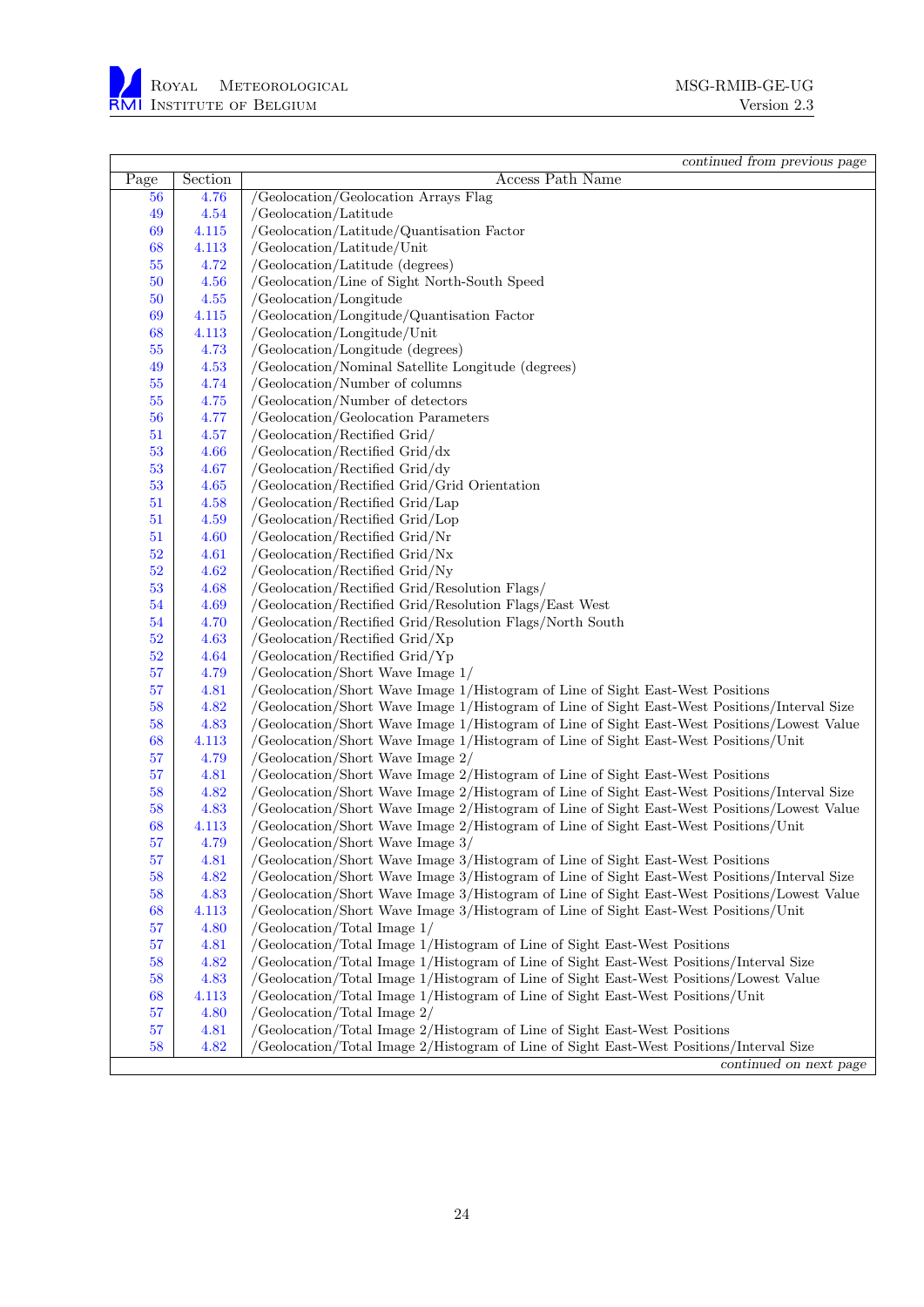|      |          | continued from previous page                                                            |
|------|----------|-----------------------------------------------------------------------------------------|
| Page | Section  | Access Path Name                                                                        |
| 58   | 4.83     | /Geolocation/Total Image 2/Histogram of Line of Sight East-West Positions/Lowest Value  |
| 68   | 4.113    | /Geolocation/Total Image 2/Histogram of Line of Sight East-West Positions/Unit          |
| 57   | 4.80     | /Geolocation/Total Image 3/                                                             |
| 57   | 4.81     | /Geolocation/Total Image 3/Histogram of Line of Sight East-West Positions               |
| 58   | 4.82     | /Geolocation/Total Image 3/Histogram of Line of Sight East-West Positions/Interval Size |
| 58   | 4.83     | /Geolocation/Total Image 3/Histogram of Line of Sight East-West Positions/Lowest Value  |
| 68   | 4.113    | /Geolocation/Total Image 3/Histogram of Line of Sight East-West Positions/Unit          |
| 35   | 4.16     | $/$ GERB $/$                                                                            |
| 36   | 4.17     | /GERB/Instrument Identifier                                                             |
| 34   | 4.11     | /GGSPS/                                                                                 |
| 35   | 4.14     | /GGSPS/HDF View Index                                                                   |
| 34   | 4.12     | /GGSPS/L1.5 NANRG File Name                                                             |
| 35   | 4.13     | /GGSPS/L1.5 NANRG Product Version                                                       |
| 35   | $4.15\,$ | /GGSPS/TW Flag                                                                          |
| 36   | 4.18     | $/$ Imager $/$                                                                          |
| 37   | 4.21     | $/$ Imager $/$ File Names                                                               |
| 36   | $4.20\,$ | $/$ Imager $/$ Instrument Identifier                                                    |
| 36   | 4.19     | $/$ Imager $/$ Type                                                                     |
| 40   | 4.30     | /Radiation Type Identifier                                                              |
| 40   | 4.31     | /Radiometry/                                                                            |
| 44   | 4.41     | /Radiometry/Longwave Ratio                                                              |
| 68   | 4.114    | /Radiometry/Longwave Ratio/Offset                                                       |
| 69   | 4.115    | /Radiometry/Longwave Ratio/Quantisation Factor                                          |
| 44   | 4.42     | /Radiometry/Longwave Correction                                                         |
| 44   | 4.43     | /Radiometry/Longwave Correction/Minimum Correction Value                                |
| 45   | 4.44     | /Radiometry/Longwave Correction/Maximum Correction Value                                |
| 68   | 4.114    | /Radiometry/Longwave Correction/Offset                                                  |
| 69   | 4.115    | /Radiometry/Longwave Correction/Quantisation Factor                                     |
| 40   | 4.32     | /Radiometry/SEVIRI Radiance Definition Flag                                             |
| 43   | 4.37     | /Radiometry/Shortwave Ratio                                                             |
| 68   | 4.114    | /Radiometry/Shortwave Ratio/Offset                                                      |
| 69   | 4.115    | /Radiometry/Shortwave Ratio/Quantisation Factor                                         |
| 43   | 4.38     | /Radiometry/Shortwave Correction                                                        |
| 43   | 4.39     | /Radiometry/Shortwave Correction/Minimum Correction Value                               |
| 43   | 4.40     | /Radiometry/Shortwave Correction/Maximum Correction Value                               |
| 68   | 4.114    | /Radiometry/Shortwave Correction/Offset                                                 |
| 69   | 4.115    | /Radiometry/Shortwave Correction/Quantisation Factor                                    |
| 41   | 4.34     | /Radiometry/Solar Flux                                                                  |
| 69   | 4.115    | /Radiometry/Solar Flux/Quantisation Factor                                              |
| 68   | 4.113    | /Radiometry/Solar Flux/Unit                                                             |
| 41   | 4.33     | /Radiometry/Solar Radiance                                                              |
| 69   | 4.115    | /Radiometry/Solar Radiance/Quantisation Factor                                          |
| 68   | 4.113    | /Radiometry/Solar Radiance/Unit                                                         |
| 58   | 4.84     | /Radiometry/Spectral Regression Parameters                                              |
| 59   | 4.88     | /Radiometry/Spectral Regression Parameters/Longwave Solar                               |
| 60   | 4.89     | /Radiometry/Spectral Regression Parameters/Longwave Thermal                             |
| 60   | 4.90     | /Radiometry/Spectral Regression Parameters/Thermal                                      |
| 59   | 4.85     | /Radiometry/Spectral Regression Parameters/Shortwave Solar                              |
| 59   | 4.86     | /Radiometry/Spectral Regression Parameters/Shortwave Thermal                            |
| 59   | 4.87     | /Radiometry/Spectral Regression Parameters/Solar                                        |
| 42   | 4.36     | /Radiometry/Thermal Flux                                                                |
|      |          | continued on next page                                                                  |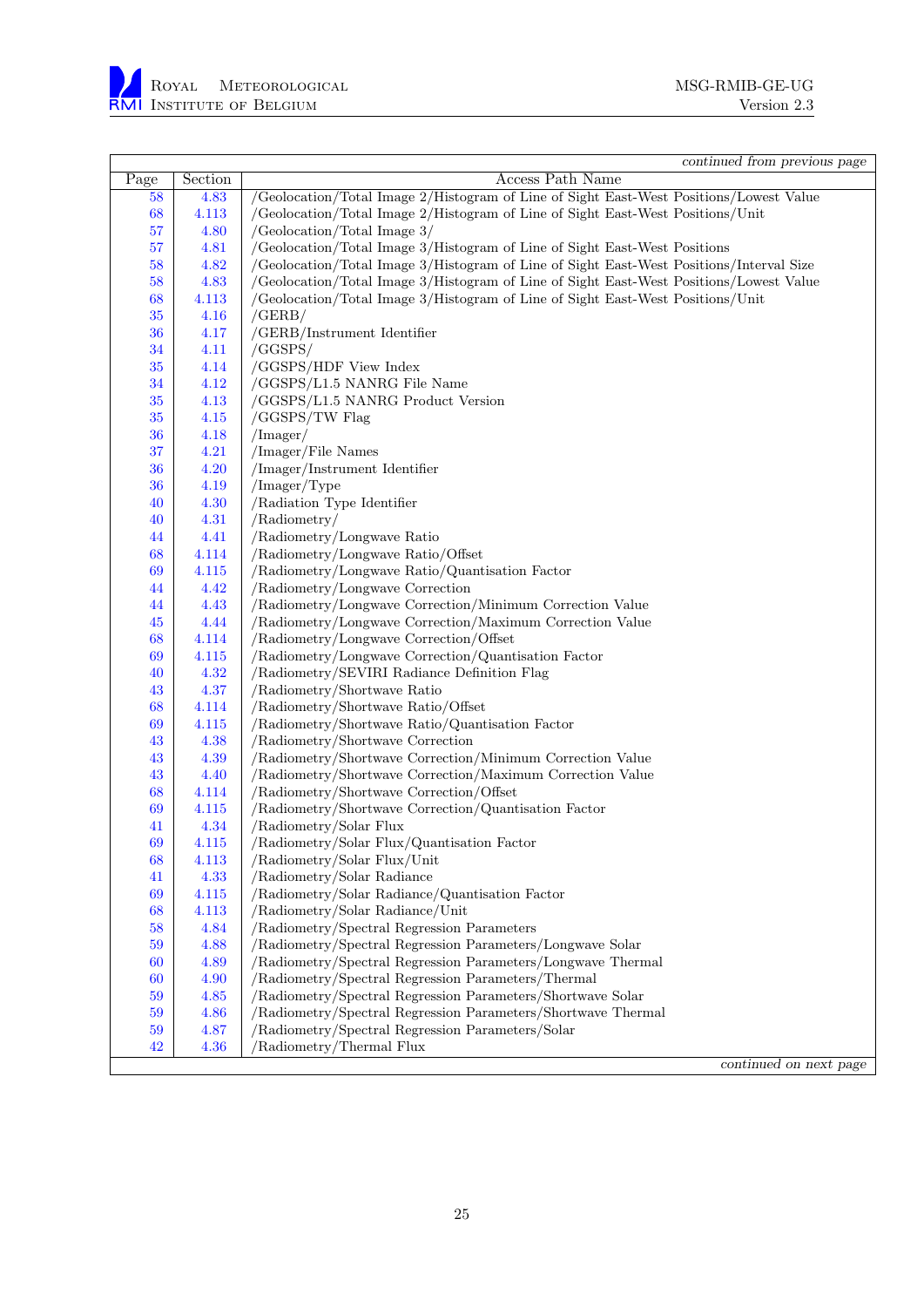$\mathsf{r}$ 

|             |           | continued from previous page                                              |
|-------------|-----------|---------------------------------------------------------------------------|
| Page        | Section   | Access Path Name                                                          |
| 69          | 4.115     | /Radiometry/Thermal Flux/Quantisation Factor                              |
| 68          | 4.113     | /Radiometry/Thermal Flux/Unit                                             |
| 42          | 4.35      | /Radiometry/Thermal Radiance                                              |
| 69          | 4.115     | /Radiometry/Thermal Radiance/Quantisation Factor                          |
| 68          | 4.113     | /Radiometry/Thermal Radiance/Unit                                         |
| 60          | 4.91      | /Radiometry/A Values (per GERB detector cell)/                            |
| 61          | 4.92      | /Radiometry/C Values (per GERB detector cell)/                            |
| 56          | 4.78      | /RAL correlation                                                          |
| <b>28</b>   | 4.4       | /RMIB/                                                                    |
| $\sqrt{29}$ | 4.5       | /RMIB/Git Commit Identifier                                               |
| $\sqrt{29}$ | 4.6       | /RMIB/Pixel Algorithm                                                     |
| 69          | 4.115     | /RMIB/Pixel Algorithm/Quantisation Factor                                 |
| 30          | 4.7       | /RMIB/Software Identifier                                                 |
| 30          | 4.8       | /RMIB/Status Flag Word 1                                                  |
| 33          | 4.9       | /RMIB/Product Version                                                     |
| 56          | 4.78      | /RMIB correlation                                                         |
| 61          | 4.93      | /Scene Identification/                                                    |
| 63          | 4.97      | /Scene Identification/Aerosol Optical Depth Cover                         |
| 69          | $4.115\,$ | /Scene Identification/Aerosol Optical Depth Cover/Quantisation Factor     |
| 68          | 4.113     | /Scene Identification/Aerosol Optical Depth Cover/Unit                    |
| 63          | 4.98      | /Scene Identification/Aerosol Optical Depth IR 1.6                        |
| 69          | 4.115     | /Scene Identification/Aerosol Optical Depth IR 1.6/Quantisation Factor    |
| 63          | 4.98      | /Scene Identification/Aerosol Optical Depth VIS 0.6                       |
| 69          | 4.115     | /Scene Identification/Aerosol Optical Depth VIS 0.6/Quantisation Factor   |
| 63          | 4.98      | /Scene Identification/Aerosol Optical Depth VIS 0.8                       |
| 69          | 4.115     | /Scene Identification/Aerosol Optical Depth VIS 0.8/Quantisation Factor   |
| 62          | 4.95      | /Scene Identification/Cloud Cover                                         |
| 69          | 4.115     | /Scene Identification/Cloud Cover/Quantisation Factor                     |
| 68          | 4.113     | /Scene Identification/Cloud Cover/Unit                                    |
| 61          | 4.94      | /Scene Identification/Cloud Optical Depth (logarithm)                     |
| 69          | $4.115\,$ | /Scene Identification/Cloud Optical Depth (logarithm)/Quantisation Factor |
| 62          | 4.96      | /Scene Identification/Cloud Phase                                         |
| 69          | 4.115     | /Scene Identification/Cloud Phase/Quantisation Factor                     |
| 68          | 4.113     | /Scene Identification/Cloud Phase/Unit                                    |
| 64          | 4.99      | /Scene Identification/Dust Detection                                      |
| 69          | 4.115     | /Scene Identification/Dust Detection/Quantisation Factor                  |
| 64          | 4.101     | /Scene Identification/Solar Angular Dependency Model                      |
| 65          | 4.103     | /Scene Identification/Solar Angular Dependency Models Set Version         |
| 64          | 4.100     | /Scene Identification/Surface Type                                        |
| 65          | 4.102     | /Scene Identification/Thermal Angular Dependency Model                    |
| 65          | 4.104     | /Scene Identification/Thermal Angular Dependency Models Set Version       |
| 37          | 4.22      | /Summary Solar Products Confidence                                        |
| 37          | 4.23      | /Summary Thermal Products Confidence                                      |
| 66          | 4.105     | /Times/                                                                   |
| 67          | 4.109     | /Times/End of Integration                                                 |
| 68          | 4.112     | Times/End of Integration (per column)                                     |
| 66          | 4.106     | /Times/First GERB Packet                                                  |
| 66          | 4.107     | /Times/Last GERB Packet                                                   |
| 67          | 4.108     | Times/Start of Integration                                                |
| 67          | 4.111     | Times/Start of Integration (per column)                                   |
| 67          | 4.110     | $/$ Times $/$ Time (per row)                                              |
|             |           | continued on novt page                                                    |

continued on next page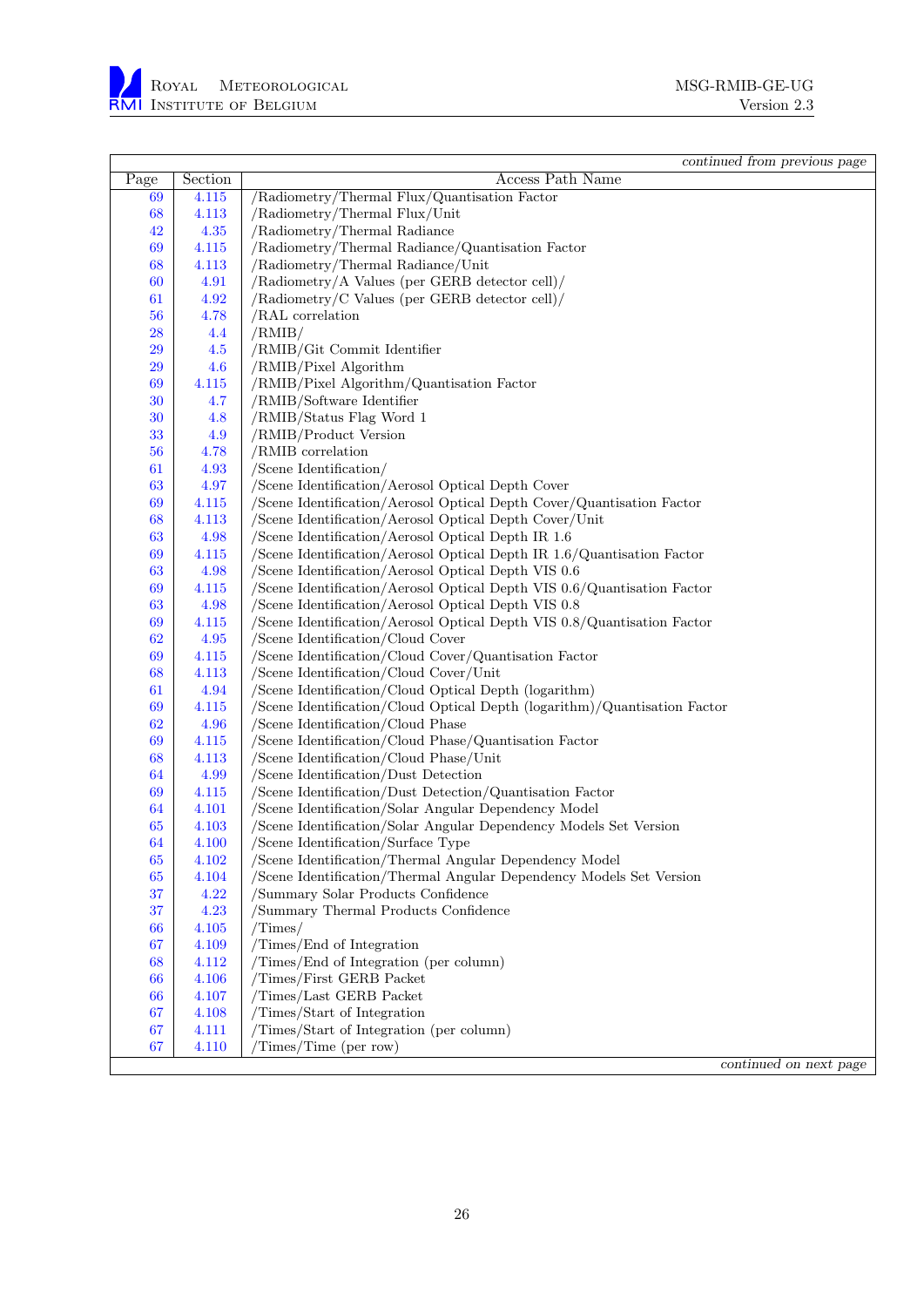

| continued from previous page |  |                                   |
|------------------------------|--|-----------------------------------|
|                              |  | Page   Section   Access Path Name |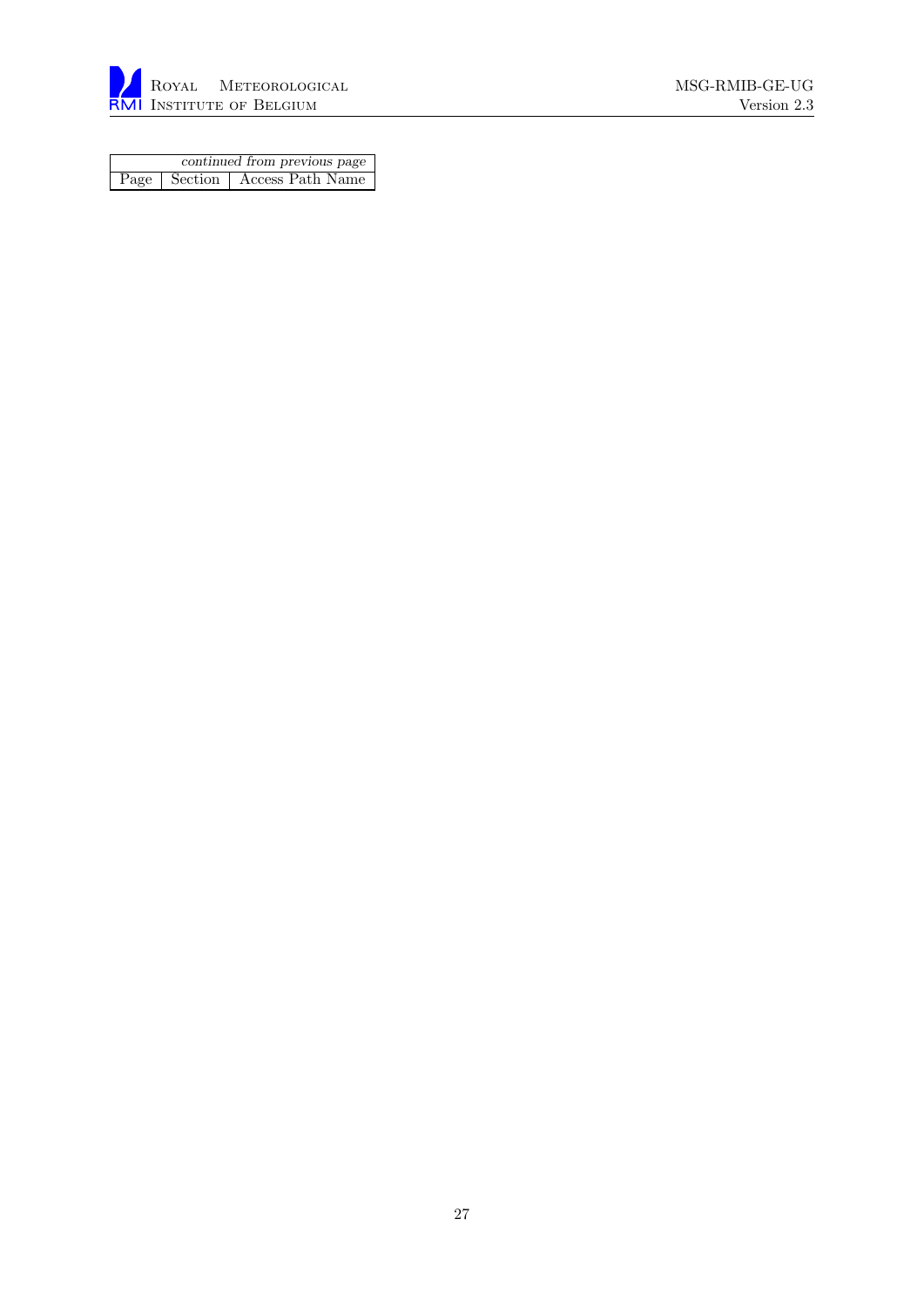## <span id="page-41-1"></span>4.1 File Name [Attribute]

### Description

The name of the file.

Note that in Edition 1, the value of the File Name attribute inside the HDF file may not correctly reflect the actual file name.

### HDF Path

"/File Name"

### Additional Information

Data type: H5T\_STRING.

## <span id="page-41-0"></span>4.2 File Creation Time [Attribute]

#### Description

The UTC time when the file was created. Note that in Edition 1, the value of the File Creation Time attribute inside the HDF file may not correctly reflect the actual file creation time.

### HDF Path

"/File Creation Time"

## Additional Information

Data type: H5T\_STRING. The format is "YYYYMMDD HH:MM:SS".

## <span id="page-41-2"></span>4.3 File Version [Attribute]

### Description

Version of the file.

### HDF Path

"/File Version"

### Additional Information

Data type: H5T\_STD\_I32BE.

## <span id="page-41-3"></span>4.4 RMIB [Group]

### Description

This group contains information about the RMIB GERB processing software.

### HDF Path

"/RMIB/"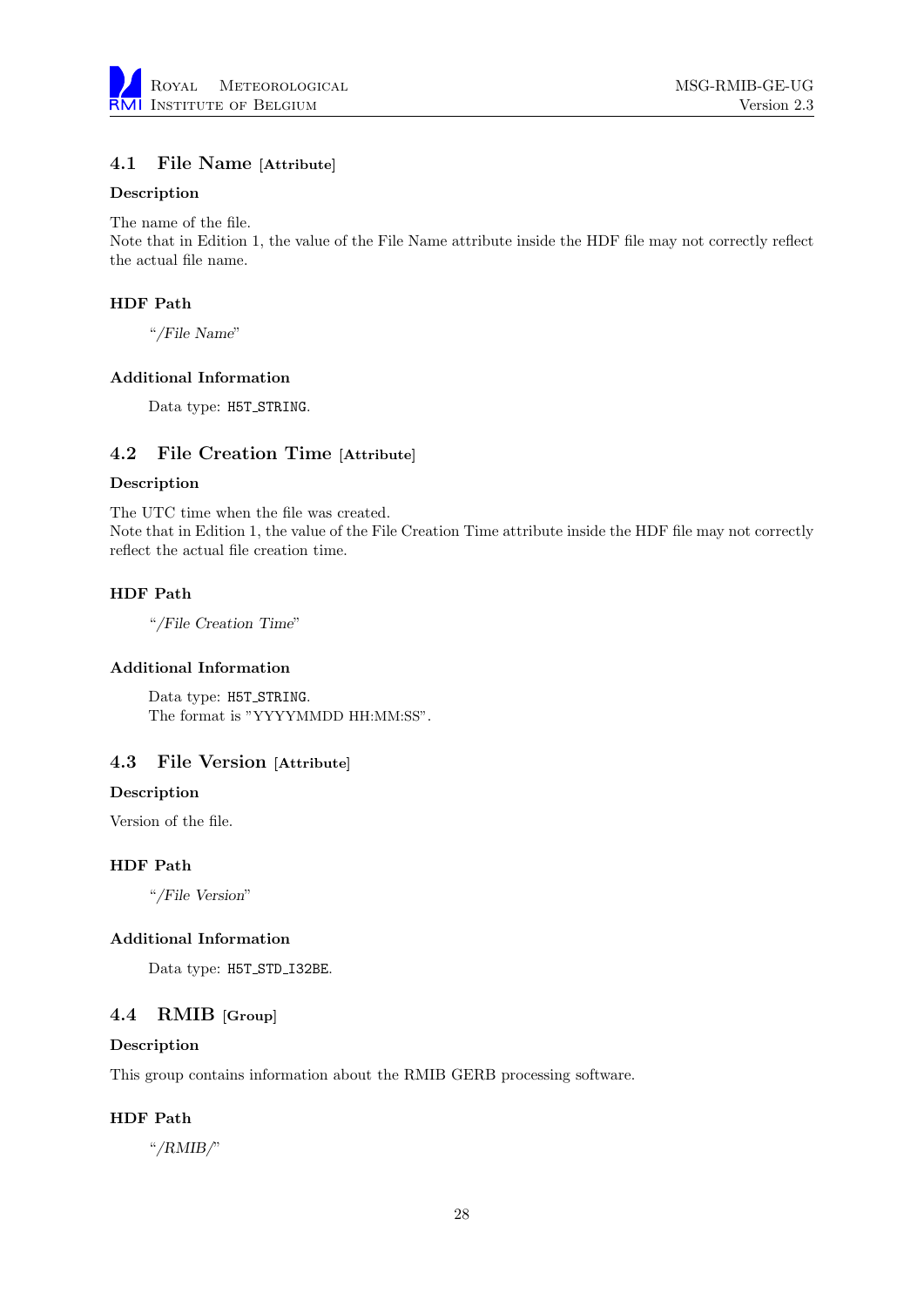

None

## <span id="page-42-0"></span>4.5 Git Commit Identifier [Attribute]

### Description

The SHA-1 digest that identifies the version of the RMIB GERB processing software that was last used to generate or modify this HDF file. This identifier is used to track changes in data format, processing and internal software management.

### HDF Path

"/RMIB/Git Commit Identifier"

### Additional Information

Data type: H5T\_STRING.

## <span id="page-42-1"></span>4.6 Pixel Algorithm [Dataset]

#### Description

The dataset "Pixel Algorithm" is an image that, for every pixel in the field of view, indicates whether the Edition-1 radiance-to-flux conversion algorithm or a model has been used to calculate the pixel's solar flux values. It is meant to be a "summary" of the Status Flag Word 1 dataset described in section [4.8.](#page-43-1) The value of the Pixel Algorithm dataset is interpreted as follows:

- $\theta$  (HR) The solar flux has been calculated using the Edition-1 radiance-to-flux conversion algorithm. No twilight model or clear-ocean climatological model has been used to calculate the solar flux. No extrapolation of the scene identification was performed.
- 1 (HR) The solar flux has been calculated using at least one of the following models/approximations: (i) the scene identification for this pixel has been extrapolated forward or backward in time, and is not current (the radiance-to-flux conversion algorithm may or may not have been applied to this pixel), (ii) the solar flux has been calculated from a monthly clear-ocean climatology instead of from the radiance-to-flux conversion, or (iii) the solar flux has been calculated from a twilight model instead of from the radiance-to-flux conversion. Inspect the value of the corresponding pixel from the Status Flag Word 1 dataset (see section [4.8\)](#page-43-1) for more information.
- Any fractional number between 0 and 1 (only occurs in BARG) signify that a fraction of the HR pixels contributing to the value in the BARG pixel under consideration have been calculated using at least one of the models or approximations described above. The figure is meant to give an estimate how many of the contributing HR pixels are "pure" Edition-1 radiance-to-flux conversion, as opposed to calculated using a model or approximation.

## HDF Path

"/RMIB/Pixel Algorithm"

### Additional Information

Quantisation factor: 0.01. Data type: H5T\_STD\_U8BE. Error value: 255. Range: [0,100].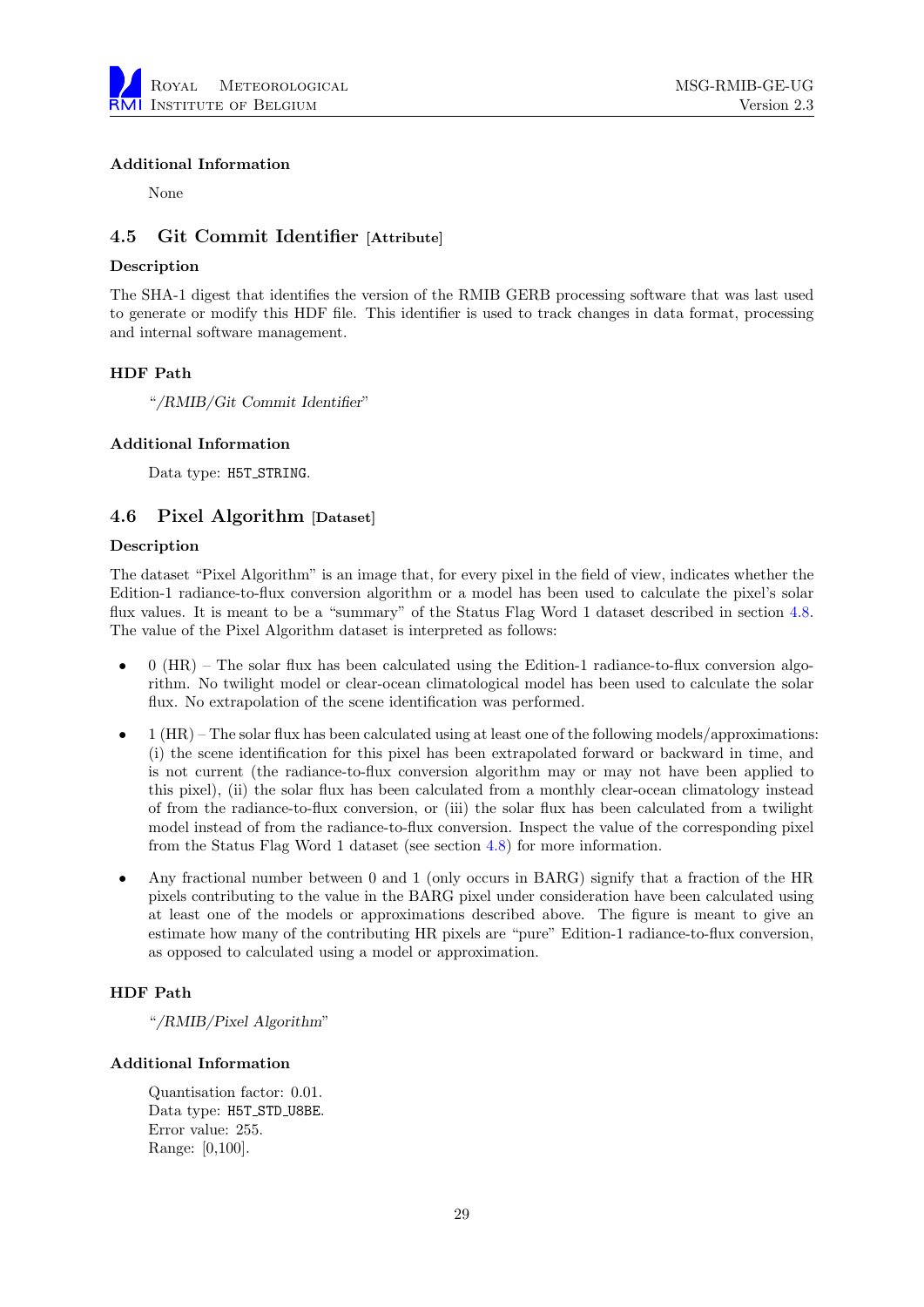## <span id="page-43-0"></span>4.7 Software Identifier [Attribute]

#### Description

Version number of the RMIB GERB processing software that has been used. The software identification follows a date format: "YYYYMMDD HHMMSS". This identifier is used to track all changes in data format, processing and internal software management. (See [http://gerb.oma.be/doku.php?id=product\\_](http://gerb.oma.be/doku.php?id=product_version) [version](http://gerb.oma.be/doku.php?id=product_version) for history and last changes.)

Note that in Edition 1, the value of the Software Identifier attribute inside the HDF file may not unequivocally determine the actual software used to generate the file.

#### HDF Path

"/RMIB/Software Identifier"

### Additional Information

Data type: H5T\_STRING.

### <span id="page-43-1"></span>4.8 Status Flag Word 1 [Dataset]

#### Description

The dataset "Status Flag Word 1" indicates, for every pixel in the field of view, whether any models or approximations have been used that could affect the quality of the resulting solar flux or of the scene identification. The status flag word is an assembly of bit flags that is interpreted as follows:



- Bit 2 is set: A twilight model has been applied to the solar flux; the radiance-to-flux conversion has not been applied to this pixel.
- Bit 1 is set: An clear-ocean climatological model has been applied to the solar flux; the radianceto-flux conversion has not been applied to this pixel.
- Bit 0 is set: The scene identification has been extrapolated forwards or backwards in time. The radiance-to-flux conversion may or may not have been applied to this pixel, depending on the value of the other status flags.

Other bits are currently unused and reserved for future use. Note that not all combinations of status flags make sense; e.g., a pixel may not have both a twilight model and a clear-ocean climatological model applied to the solar flux at the same time.

#### Interpretation of the status flag word for the BARG resolution

The interpretation of the status flag word for the BARG resolution is somewhat different. As each BARG pixel is computed from the spatial and temporal average of multiple HR pixels, the status flag word for a BARG pixel is actually a combination of the status flag bits of the contributing HR pixels. The calculation of the status flag word is represented schematically in Figure [1.](#page-44-0)

To compute the status flag word at the BARG resolution, the status flag word at the HR resolution is split by bit number. The separated, binary, "bit images" are subjected to the BARG time and space averaging. This yields a floating-point value per pixel, which represents the fraction of input HR pixels that have the bit set. This floating-point value is converted to a binary  $(0/1)$  value by thresholding, i.e., considering any value larger than 0 to be 1. The thresholded, binary, bit flags are finally reassembled in a status word, in the same order as for the HR resolution.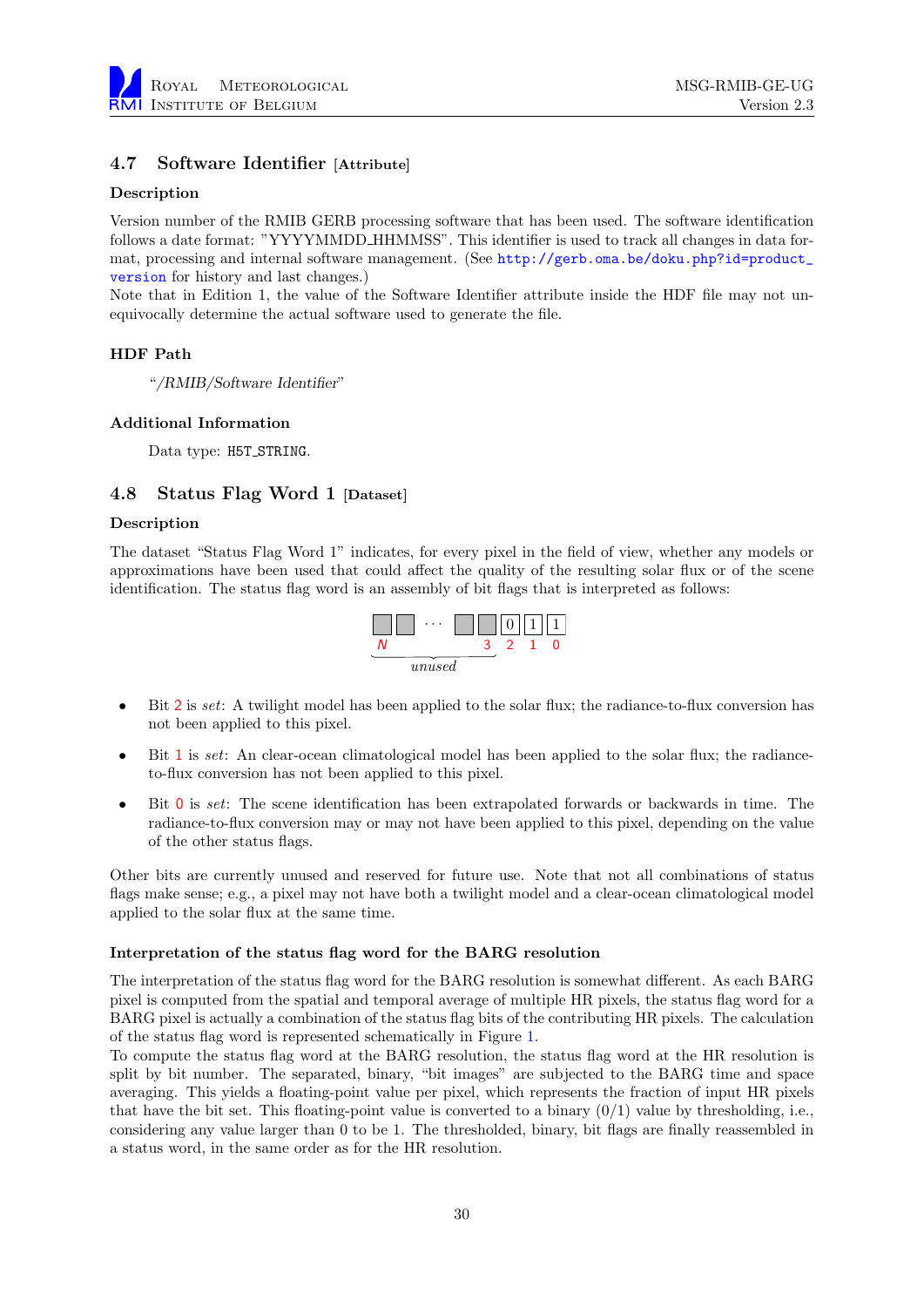

<span id="page-44-0"></span>Figure 1: Schematic representation of the computation of the status flag word for the BARG resolution. Please note that this picture is included for illustration only. The actual BARG averaging is more complex than what the picture suggests, and may use more than nine HR pixels per BARG pixel.

The meaning of the status bits is therefore slightly different for BARG than for HR. If a BARG status bit is set, this means that at least one of the HR pixels contributing to the BARG pixel under consideration has the corresponding status bit set. If a BARG status bit is unset, none of the contributing HR status bits was set.

As a result of the thresholding and reassembly of HR status bits, certain combinations of status flags that are impossible in HR can appear in BARG. For example, while in HR the application of the twilight model and clear-ocean climatology can never occur together, this combination could appear to occur in BARG. What actually happens is that a distinct HR pixels with different status flags within the same BARG "footprint" get combined into seemingly impossible combinations.

#### Twilight model for solar flux

When the status bit for twilight model is set, the radiance-to-flux conversion is not applied. Rather, the solar flux is calculated from linear interpolation within a table of precalculated solar flux values tabulated as a function of solar zenith angle. The values used are shown in Table [17.](#page-45-0) When applied to GERB-2, however, the interpolated values are first divided by the SW calibration update factor before substituting them into the image. This ensures that when the entire solar flux image is multipied with the SW calibration update factor as recommended by the Quality Summary, the twilight flux will be correct.

#### Clear-ocean climatological model for solar flux

When the status bit for clear-ocean climatology is set, the radiance-to-flux conversion is not applied. Rather, the solar flux is calculated from a monthly climatology, as follows:

$$
F_{\rm GERB}=\Gamma F_{\rm model}
$$

where  $\Gamma$  represents climatological data, and  $F_{\text{model}}$  represents the model flux (described below) calculated with the current scene identification.

The model flux is calculated as follows:

$$
F_{\text{model}} = a \frac{F_{\text{incoming}} \cos \theta}{\tilde{r}^2}
$$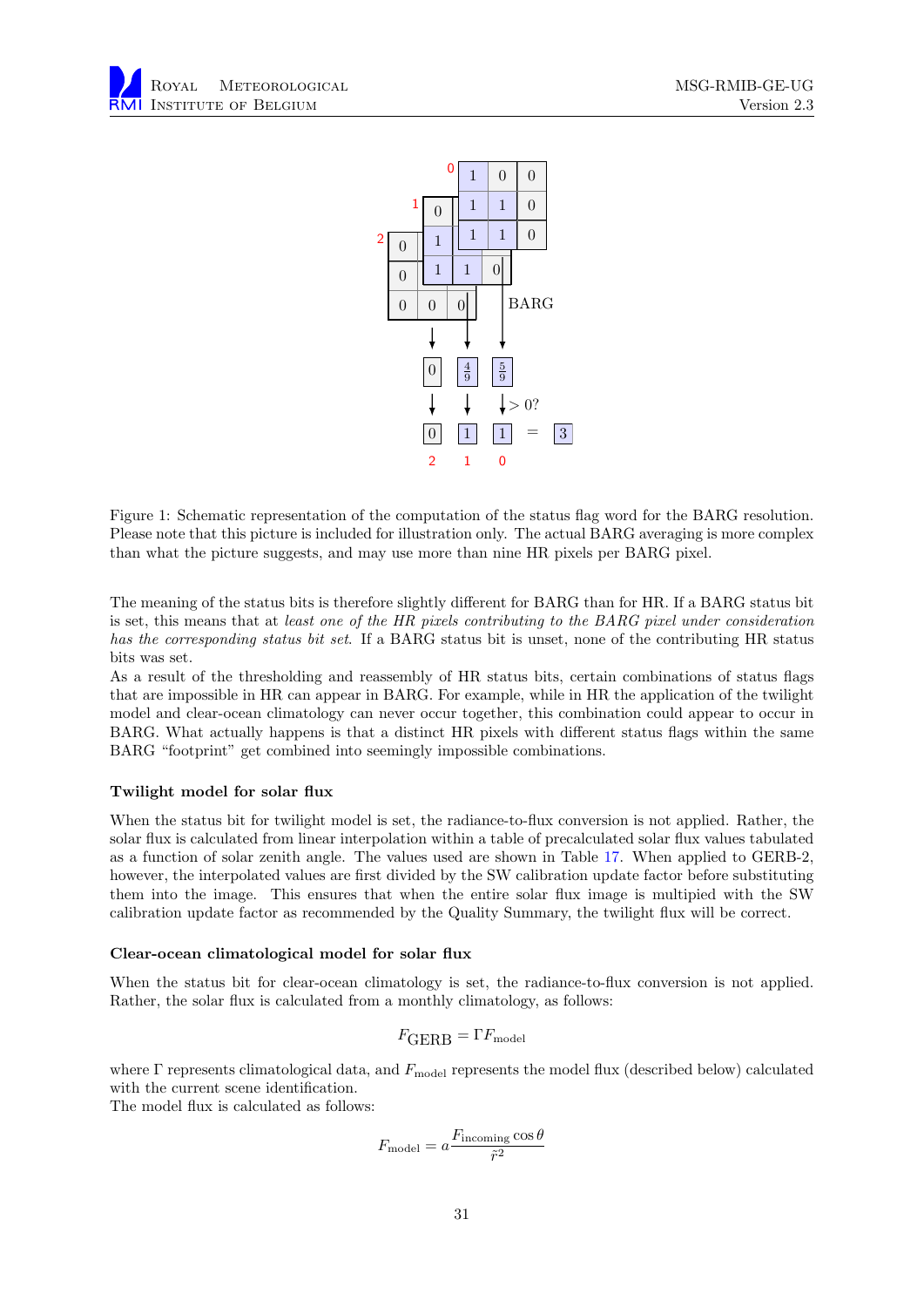| Solar Zenith Angle, | flux, W $m^{-2}$ |
|---------------------|------------------|
| 84.5                | 48.3428          |
| 85.5                | 39.7990          |
| 86.5                | 31.7399          |
| 87.5                | 24.9577          |
| 88.5                | 18.4358          |
| 89.5                | 12.4553          |
| 90.5                | 7.5284           |
| 91.5                | 5.0543           |
| 92.5                | 2.9716           |
| 93.5                | 1.5336           |
| 94.5                | 0.9251           |
| 95.5                | 0.6051           |
| 96.5                | 0.3768           |
| 97.6                | 0.3004           |
| 98.5                | 0.2401           |
| 99.5                | 0.1802           |

<span id="page-45-0"></span>Table 17: Precalculated values used for the solar twilight flux model. Actual values are interpolated between the values shown. Solar flux values for solar zenith angles above 99.5° are set to zero. Note that the twilight model is never used for solar zenith angles below 85°. Also note that, for GERB-2, the resultant interpolated values are first divided by the SW calibration update factor (not shown) before substituting them into the solar flux image.

where

 $a =$  model albedo  $F_{\text{incoming}}$  = incoming solar flux, 1366 W m<sup>-2</sup>  $\theta = \text{ solar zenith angle, radians}$  $\tilde{r}$  = normalized Sun–Earth distance, dimensionless

The model albedo a is calculated from the Bidirectional Reflectance Distribution Functions (BRDFs) with actual or extrapolated scene identification.

The climatological data Γ vary in space and time, and are computed by collecting actual GERB solar fluxes and model fluxes, and computing the monthly average ratio. The following criteria for inclusion are used:

- Only clear-sky, dust-free pixels outside of the geometric sun glint area (i.e., with a glint angle exceeding 25°) are retained.
- Pixels with high solar or viewing zenith angles are rejected.
- Additionally, each pixel needs to be surrounded by 8 other pixels meeting the above criteria.
- Lastly, only ocean/water points are retained.

The monthly average ratio per pixel,

$$
\Gamma = \left< \frac{F_{\rm GERB}}{F_{\rm model}} \right>
$$

is then stored in an image, one per month, for further use.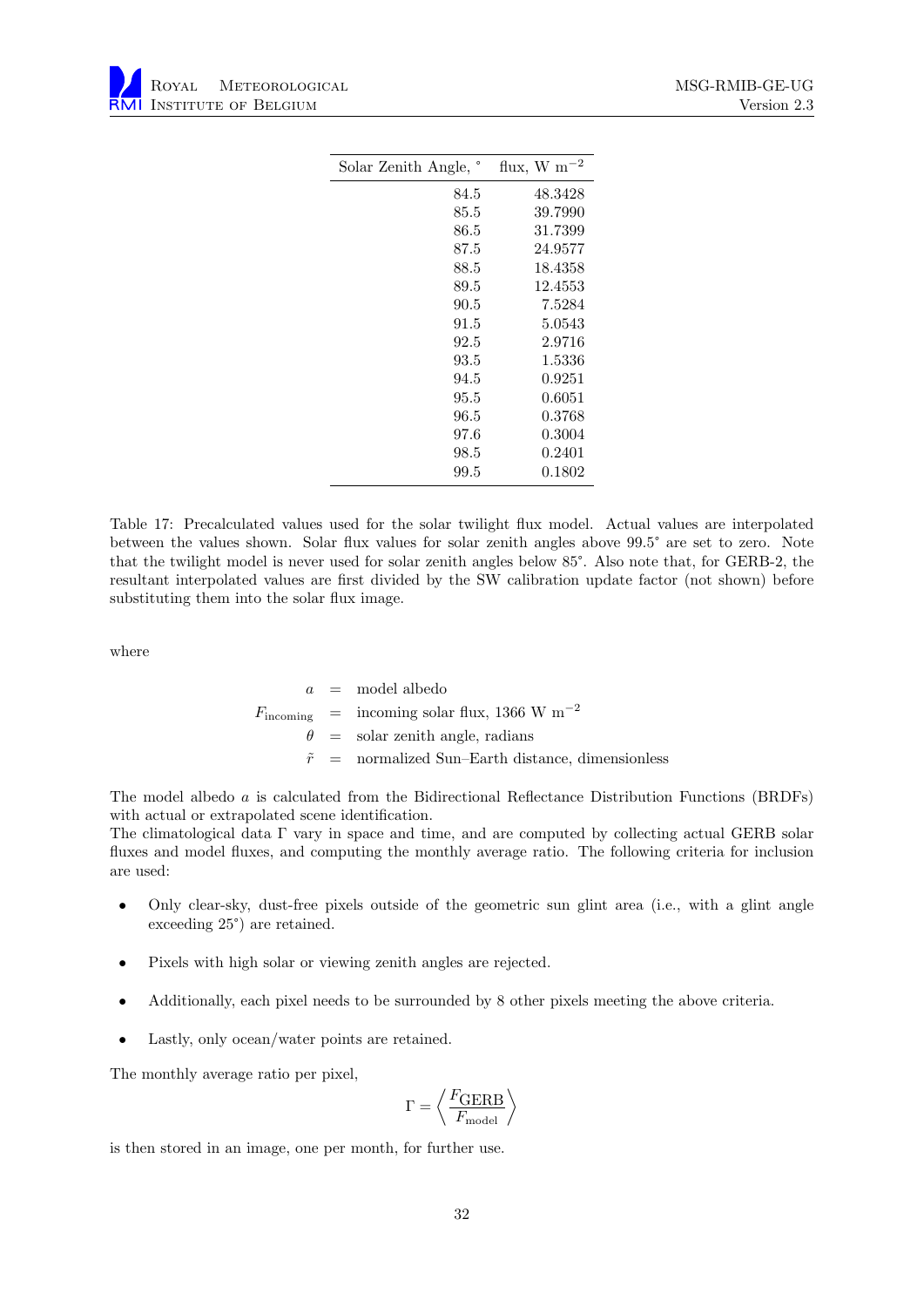

#### Scene extrapolation in time

When the status bit for scene extrapolation is set, the scene identification has been obtained from forward or backward extrapolation of the scene identification of the same pixel in another point in time. The radiance-to-flux conversion may or may not have been applied, depending on the value of the other status flags.

The time extrapolation can be either forward or backward, and is performed pixel by pixel. The forward extrapolation is tried first; schematically, it works as follows for the 16:00 slot for a given pixel:



In this example, the 15:45 slot does not contain a valid scene identification for the given pixel, but the 15:30 slot does. The scene identification for the given pixel from the 15:30 slot is then copied to the 16:00 slot.

The backward extrapolation is tried next; schematically, it works as follows for the 16:00 slot:



In this example, the scene identification from the 16:15 slot (for the same pixel) is valid and will be copied to the 16:00 slot.

For any given pixel, the backward extrapolation is preferred to the forward extrapolation only if it yields a scene identification obtained from a slot closer in time to the destination slot. In case of a tie, the forward extrapolation is preferred.

The scene identification is never extrapolated beyond a duration of 2 hours and 30 minutes. If no valid scene identification is available for the given pixel at any given point in time within 2 hours and 30 minutes of the given time, the scene identification will be marked invalid. The scene identification is never extrapolated when the solar zenith angle exceeds 80°. Scene identification extrapolation is only applied inside the geometric area defined by sun glint angles of 15° or less, or in the geometric area defined by solar zenith angles between 80 and 85°.

### HDF Path

"/RMIB/Status Flag Word 1"

#### Additional Information

Data type: H5T\_STD\_I32BE. Error value: N/A.

### <span id="page-46-0"></span>4.9 Product Version [Attribute]

#### Description

Version number of the RMIB GERB processing products. This identifier is used to track major changes in data format and processing. (See [http://gerb.oma.be/doku.php?id=product\\_version](http://gerb.oma.be/doku.php?id=product_version) for history and last changes.)

Note that in Edition 1, the value of the Product Version attribute inside the HDF file may not correctly reflect the actual product version.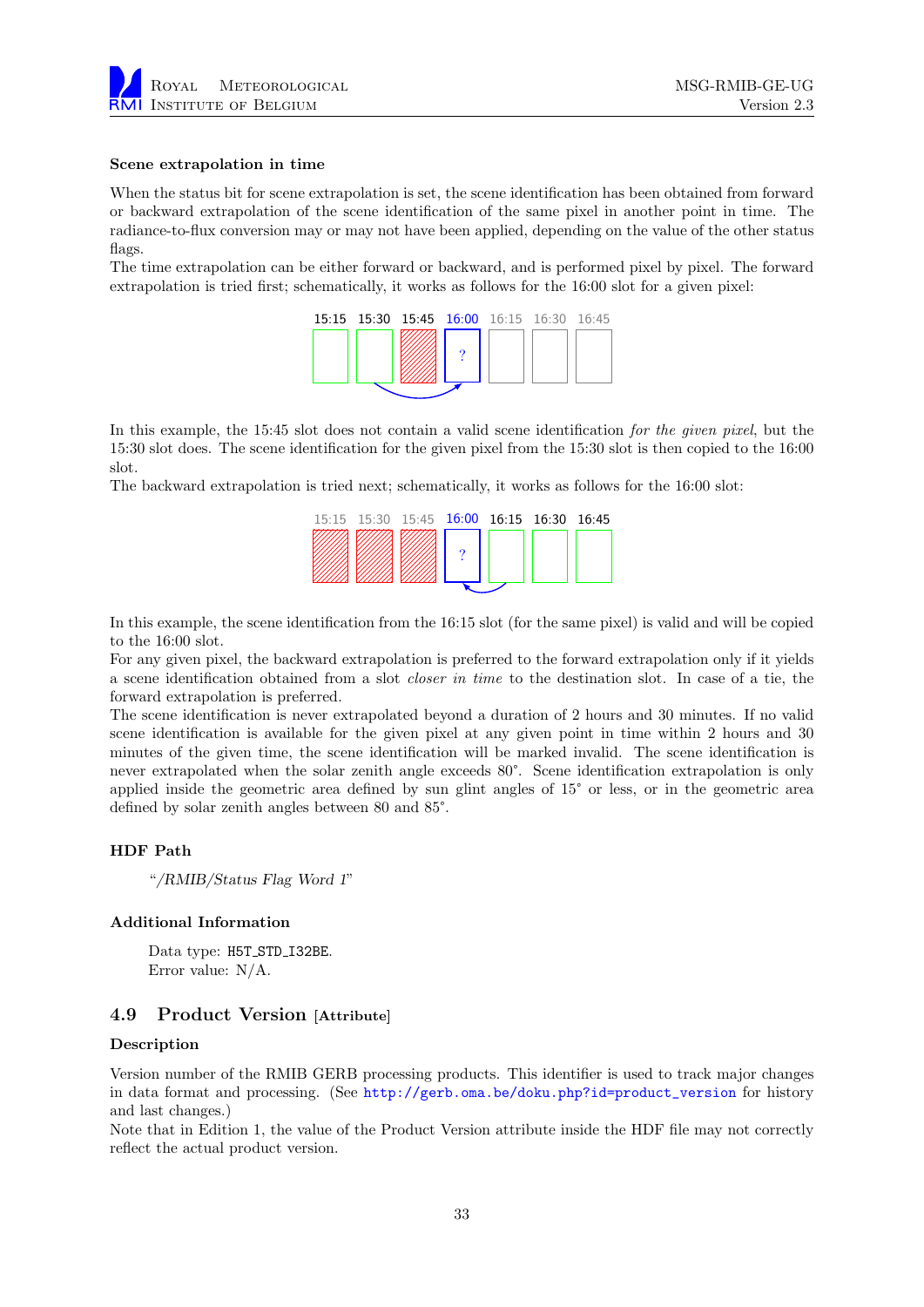"/RMIB/Product Version"

#### Additional Information

Data type: H5T\_STD\_I32BE.

### 4.10 Edition [Attribute]

#### Description

The format is "EDXX" where XX is an increasing number with new release. Note that in Edition 1, the actual Edition attribute may unfortunately be missing.

### HDF Path

"/Edition"

#### Additional Information

Data type: H5T\_STD\_I32BE.

## <span id="page-47-0"></span>4.11 GGSPS [Group]

### Description

This information in this group is copied from the level 1.5 Non Averaged Non Rectified Geolocated (NANRG) GERB radiance product that has been used as input file. It contains information about the GGSPS software that was used to produce the NANRG data used in this product.

### HDF Path

"/GGSPS/"

### Additional Information

See GGSPS documentation [\[1\]](#page-98-0).

## <span id="page-47-1"></span>4.12 L1.5 NANRG File Name {[Dataset],[Attribute]}

#### Description

The name of the all the L1.5 NANRG files that have been used as input. If more than one file has been used, the name of the main file is the first item. The RAL NANRG files contain three SW Earth view and three TW views. GERB LW in RMIB GERB Processing (RGP) is generated as the difference between the TW and the SW at SW acquisition time. The TW at SW acquisition time is generated by interpolation of the TW acquired before and after the SW. This needs an extra Earth view which is taken from a second NANRG L1.5 files.

In L15 files (see section [3.3.12,](#page-34-0) [3.3.13\)](#page-35-0), this field is an attribute.

### HDF Path

"/GGSPS/L1.5 NANRG File Name"

### Additional Information

Data type: H5T\_STRING.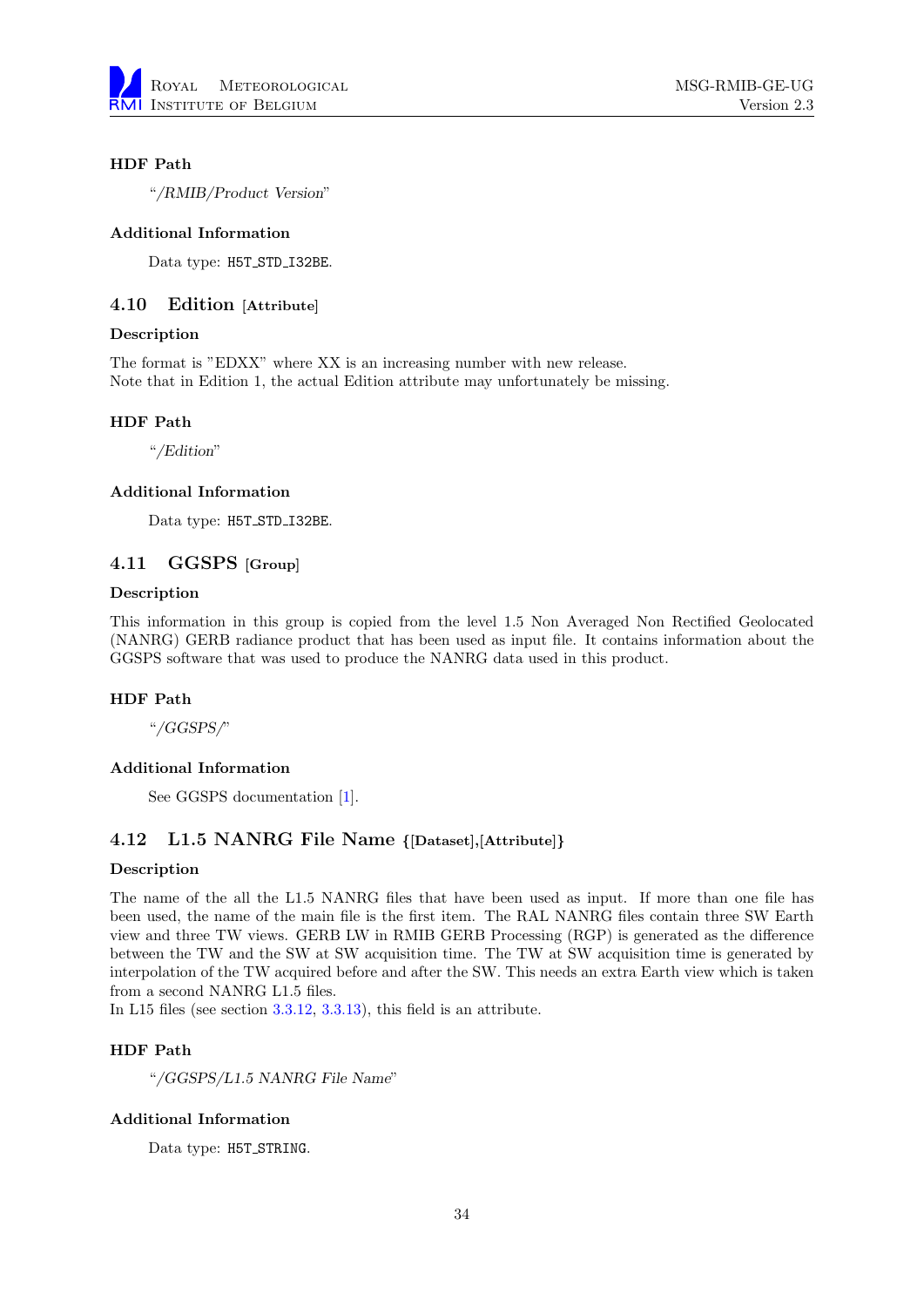# <span id="page-48-2"></span>4.13 L1.5 NANRG Product Version [Dataset]

#### Description

The product version of the L1.5 NANRG files that have been used as input.

### HDF Path

"/GGSPS/L1.5 NANRG Product Version"

#### Additional Information

Data type: H5T\_STD\_I32BE.

See the GGSPS information page at <http://ggsps.rl.ac.uk/information.html>, and in particular, the Level 1.5 GGSPS Products User Guide document, which can be found on the same page, for more information.

## <span id="page-48-1"></span>4.14 HDF View Index [Attribute]

#### Description

This attribute gives the index of the Earth view used. The index can be one of the three 1,2,3 values. Using this information with the "L1.5 NANRG File Name" (see section [4.12\)](#page-47-1) attribute and the "Radiation Type Identifier" (see section [4.30\)](#page-53-0), it is possible to determine which Earth view has been used.

### HDF Path

"/GGSPS/HDF View Index"

### Additional Information

Data type: H5T\_STD\_I32BE.

## <span id="page-48-3"></span>4.15 TW Flag [Attribute]

#### Description

The geolocation of GERB by matching with SEVIRI in SW is only possible for a pixel subset depending on time. To improve the geolocation stability, the missing pixels are replaced by a TW interpolation from the previous and next GERB Earth view. This flag indicates the use of TW data for geolocation. This flag is always set to 0 because of software bug.

### HDF Path

"/GGSPS/TW Flag"

### Additional Information

Data type: H5T\_STD\_I32BE.

## <span id="page-48-0"></span>4.16 GERB [Group]

#### Description

This group contains information regarding the GERB instrument that was used.

### HDF Path

"/GERB/"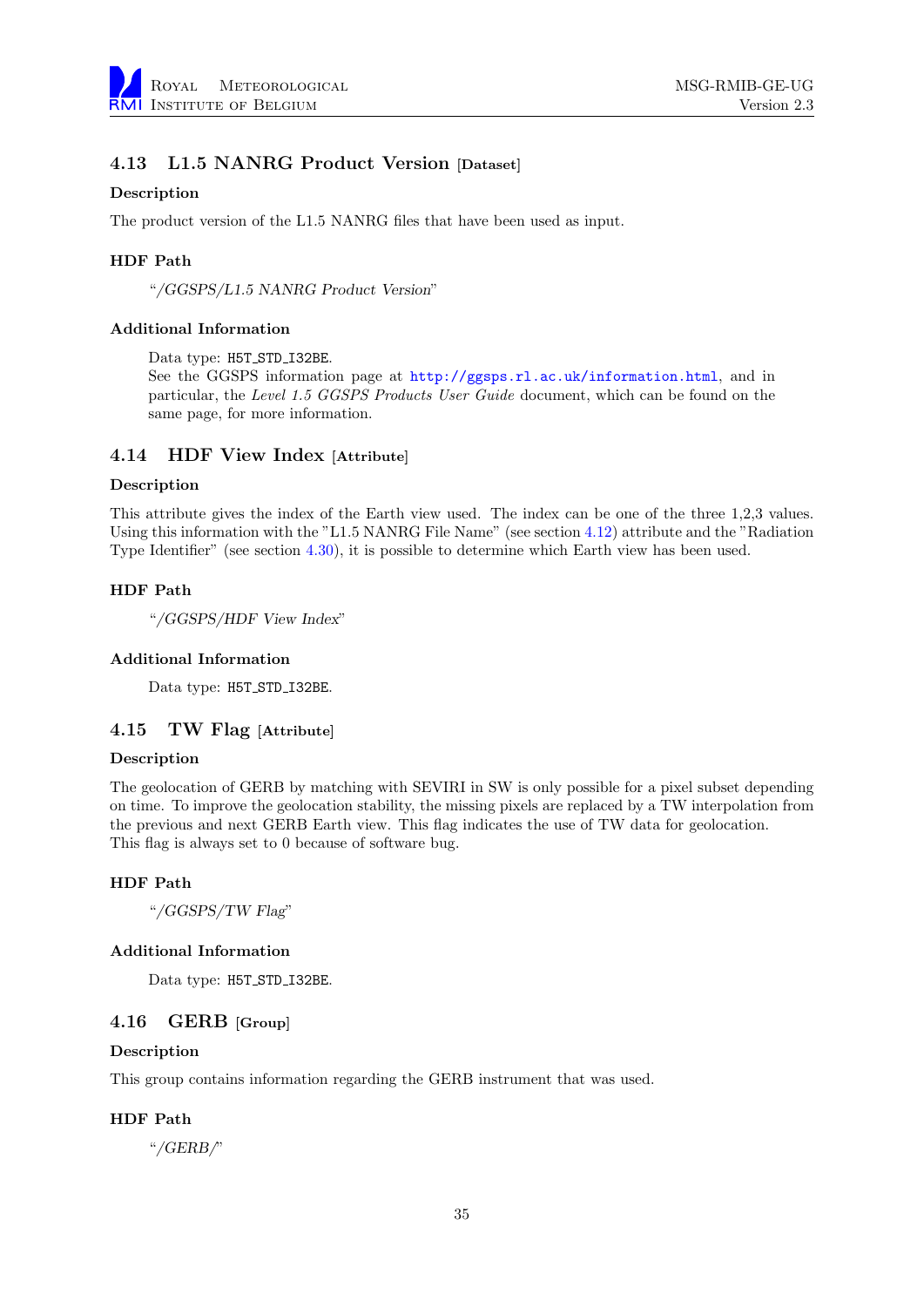

None

## <span id="page-49-0"></span>4.17 Instrument Identifier [Attribute]

### Description

This identifier indicates which GERB instrument is used.

### HDF Path

"/GERB/Instrument Identifier"

### Additional Information

Data type: H5T\_STRING. Allowed values: "G1", "G2", "G3",  $\ldots$ 

## <span id="page-49-1"></span>4.18 Imager [Group]

#### Description

This group contains information about the imager (SEVIRI or METEOSAT) that has been used as auxiliary data in the processing of GERB data.

### HDF Path

"/Imager/"

### Additional Information

None

### <span id="page-49-3"></span>4.19 Type [Attribute]

#### Description

Indicates which one of two possible imager types has been used: SEVIRI or METEOSAT.

### HDF Path

"/Imager/Type"

### Additional Information

Data type: H5T\_STRING.

## <span id="page-49-2"></span>4.20 Instrument Identifier [Attribute]

### Description

This identifier indicates which imager of a particular type has been used. 1 is for SEVIRI 1 on MSG8, etc...

### HDF Path

"/Imager/Instrument Identifier"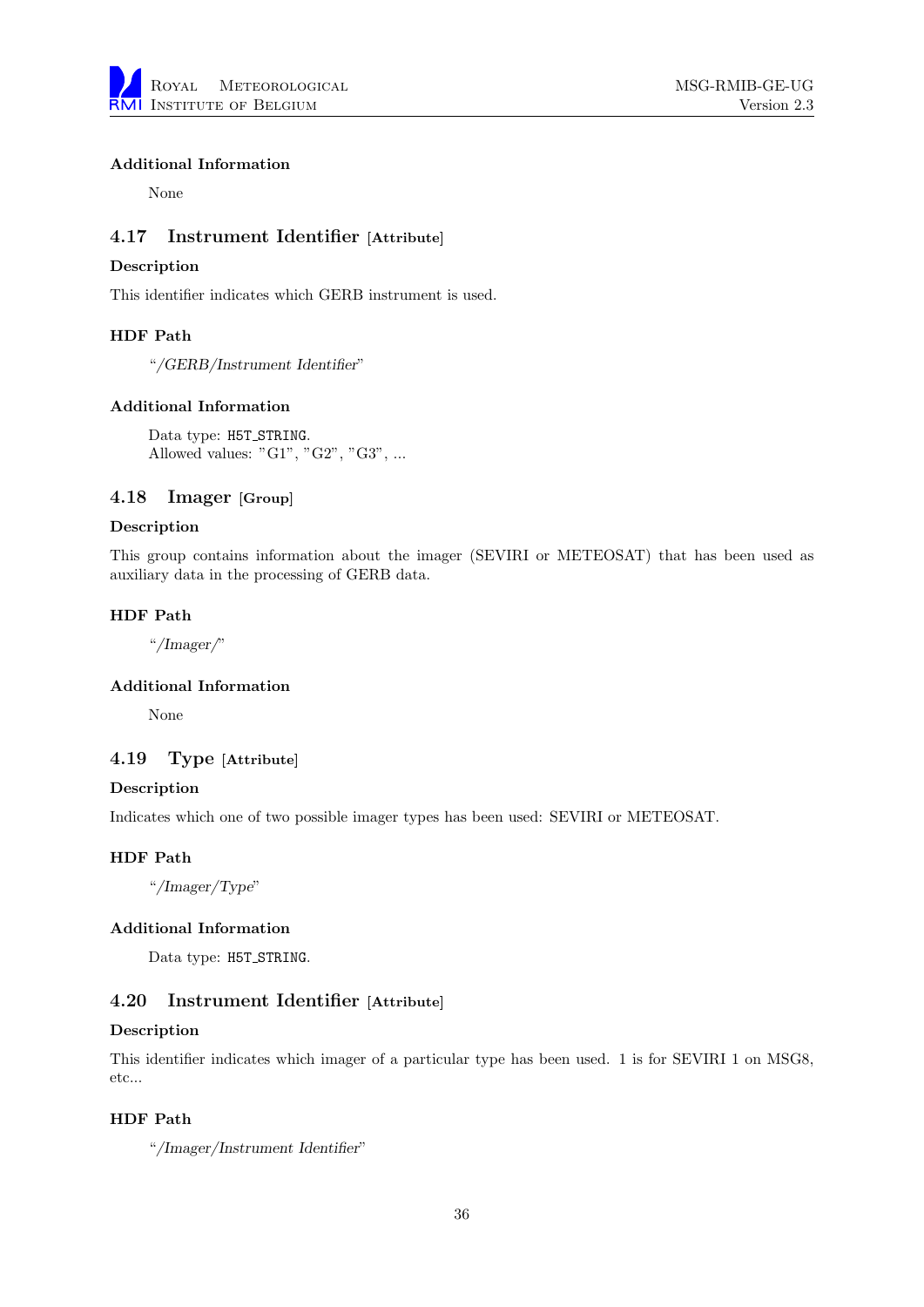Data type: H5T\_STD\_I32BE.

## <span id="page-50-1"></span>4.21 File Names [Dataset]

### Description

List of imager files used.

### HDF Path

"/Imager/File Names"

### Additional Information

Data type: H5T\_STRING.

## <span id="page-50-2"></span>4.22 Summary Solar Products Confidence [Attribute]

### Description

Product confidence summary value indicating overall usefulness of solar products. This is the ratio of pixels that are valid. A valid pixel is one that is in the range defined by "Minimum Correction Value"(see section [4.39\)](#page-56-2) and "Maximum Correction Value"(see section [4.40\)](#page-56-3). This value is always equal to 1 for ED01 ARG Solar data.

### HDF Path

"/Summary Solar Products Confidence"

### Additional Information

Data type: H5T IEEE F64BE.

## <span id="page-50-3"></span>4.23 Summary Thermal Products Confidence [Attribute]

### Description

Product confidence summary value indicating overall usefulness of thermal products. This is the ratio of pixels for which the correction applied is equal to the ratio of GERB and SEVIRI data. Two reasons could avoid the equality between ratio and correction: first the pixel value has been corrupted by nonrepeatability between total wave and short wave Earth view. Secondly, the pixel is too far from a "decent" correction value which is in the range defined by "Minimum Correction Value"(see section [4.43\)](#page-57-2) and "Maximum Correction Value"(see section [4.44\)](#page-58-2). Additional information can be found in [\[5\]](#page-98-1).

### HDF Path

"/Summary Thermal Products Confidence"

### Additional Information

Data type: H5T IEEE F64BE

# <span id="page-50-0"></span>4.24 Extra {Thermal,Solar} Product Confidence Information [Group]

### Description

This group contains information about data quality.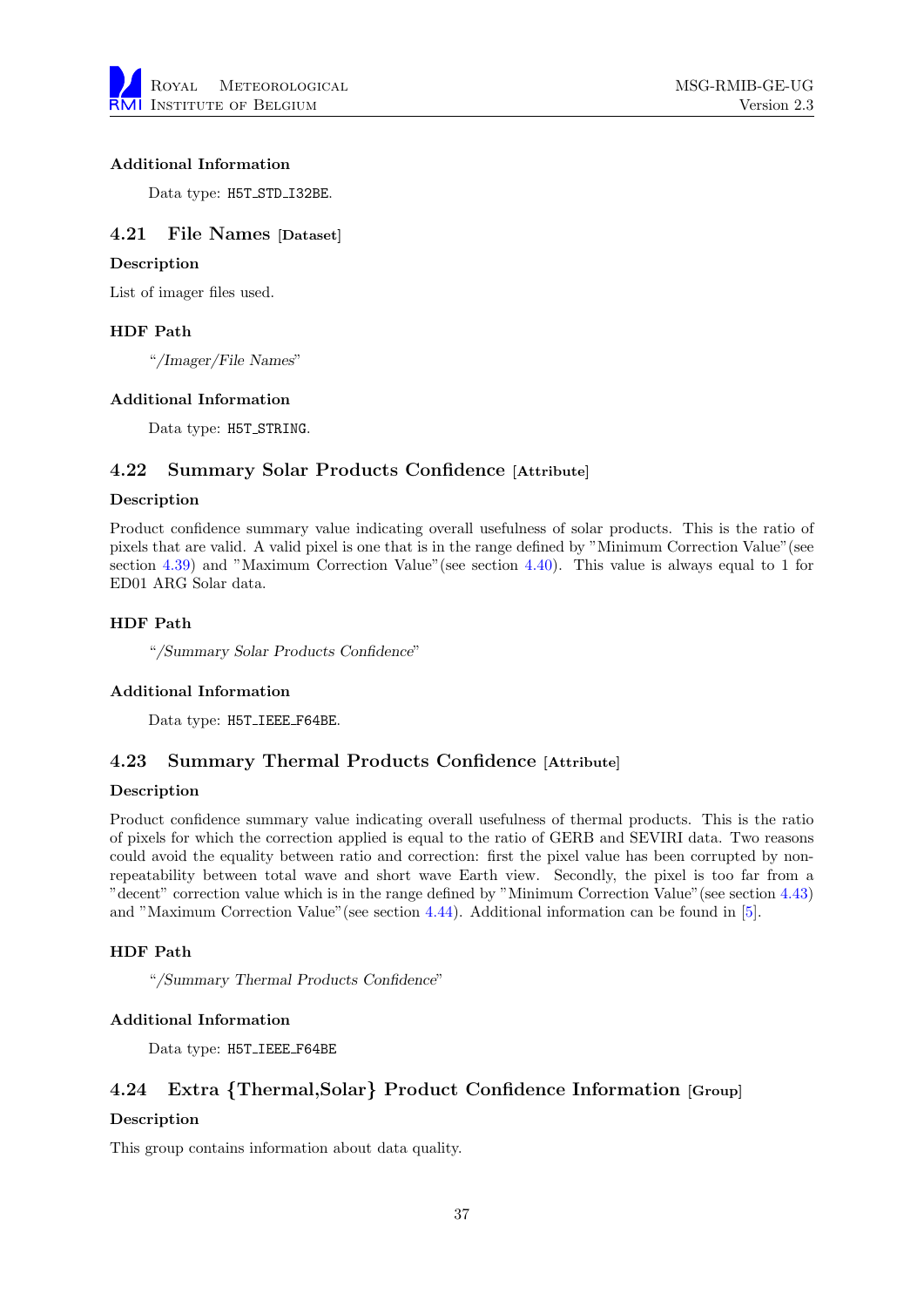

"/Extra Thermal Product Confidence Information" "/Extra Solar Product Confidence Information"

### Additional Information

None

### <span id="page-51-0"></span>4.25 Data Fraction [Attribute]

#### Description

The fraction of data that has been computed versus the maximum number of data that could have been computed. This percent is never equal to 1 because the simultaneous use of SEVIRI and GERB. In the Earth limb, it is not possible to correctly estimate the ration between SEVIRI and GERB. If it is not possible to determine this percent, the attribute is set to -1. This could happen during the night for solar/shortwave data.

### HDF Path

"/Extra Thermal Product Confidence Information/Data Fraction"

"/Extra Solar Product Confidence Information/Data Fraction"

### Additional Information

Data type: H5T\_IEEE\_F64BE Error Value: -1. Range: (0,1).

## <span id="page-51-1"></span>4.26 Data Quality [Attribute]

### Description

This attribute is not used.

## HDF Path

"/Extra Thermal Product Confidence Information/Data Quality" "/Extra Solar Product Confidence Information/Data Quality"

### Additional Information

Data type: H5T IEEE I32BE

## <span id="page-51-2"></span>4.27 Level 1.5 Anomaly Flags [Attribute]

#### Description

This attribute is the propagation trough the RGP of the L1.5 anomaly flags. More specifically, it is the bitwise 'OR' of the constituent flags from each of the NANRG scans used as input in deriving the product. All the input files are used to compute this flag and not only the main input file. Description of these flags can be found in  $[1]$ . For information, the L1.5 anomaly flags are: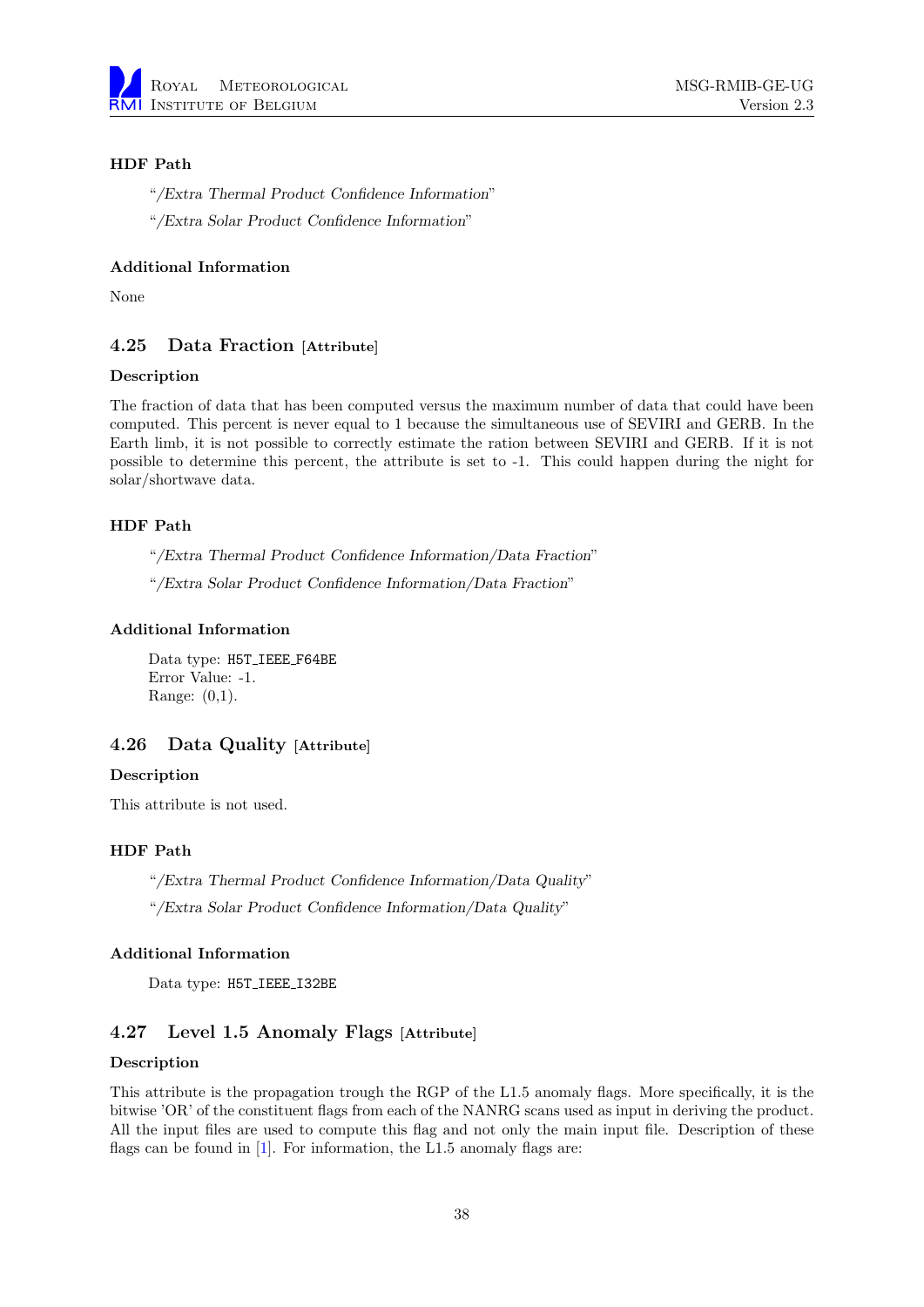| Bit            | Meaning                            | Severity |  |
|----------------|------------------------------------|----------|--|
| 0              | Quartz filter anomaly              | Major    |  |
| $\mathbf{1}$   | Direct stray light                 | Major    |  |
| $\overline{2}$ | Direct stray light affecting gain  | Minor    |  |
|                | calculation                        |          |  |
| 3              | Diffuse stray light<br>Minor       |          |  |
| $\overline{4}$ | Stray light in black body<br>Minor |          |  |
| $5-8$          | Unused                             |          |  |
| 9              | Black<br>body<br>temperature       | Minor    |  |
|                | anomaly                            |          |  |
| 10             | Detector temperature anomaly       | Minor    |  |
|                | ("warning level")                  |          |  |
| 11             | Detector temperature anomaly       | Minor    |  |
|                | ("alam level")                     |          |  |
| $12 - 13$      | Not currently used                 | Minor    |  |
| 14             | There has been a satellite ma-     | Minor    |  |
|                | noeuvre within the last 6 hours    |          |  |
|                | (i.e. geolocation less accurate)   |          |  |
| $15 - 17$      | Not currently used                 |          |  |
| 18             | Old TSOL Jitter information        | Minor    |  |
|                | used                               |          |  |
| 19-31          | Not currently used                 |          |  |

"/Extra Thermal Product Confidence Information/Level 1.5 Anomaly Flags" "/Extra Solar Product Confidence Information/Level 1.5 Anomaly Flags"

## Additional Information

Data type: H5T IEEE I32BE

# <span id="page-52-1"></span>4.28 Level 2 Anomaly Flags [Attribute]

## Description

This attribute is not used.

## HDF Path

"/Extra Thermal Product Confidence Information/Level 2 Anomaly Flags"

"/Extra Solar Product Confidence Information/Level 2 Anomaly Flags"

## Additional Information

Data type: H5T IEEE I32BE

# <span id="page-52-0"></span>4.29 Duplication Flag [Attribute]

## Description

This flag is copied from the level 1.5 Non Averaged Non Rectified Geolocated (NANRG) GERB radiance product that has been used as main input file. It indicates whether this NANRG product appears in two fifteen minute slots, and if so if it is the first or second duplication. This flag is obsolete.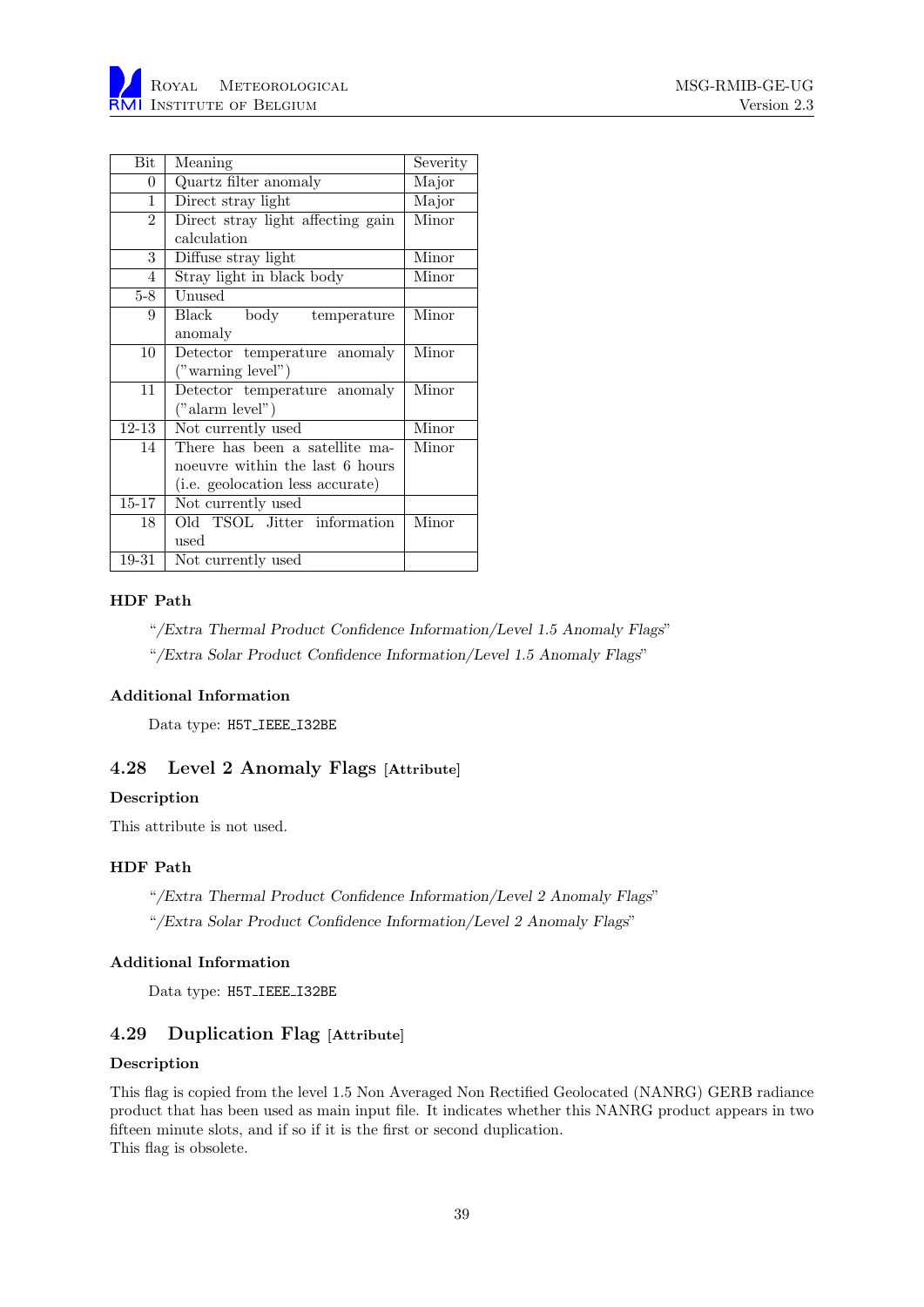

"/Duplication Flag"

### Additional Information

Data type: H5T\_STD\_I32BE.

Allowed values:  $0 =$  no duplication,  $1 =$  nominal file,  $2 =$  duplicated file See level 1.5 NANRG documentation for complete information.

## <span id="page-53-0"></span>4.30 Radiation Type Identifier [Attribute]

### Description

This identifier indicates on of the two possible radiation types: emitted thermal radiation or reflected solar radiation.

### HDF Path

"/Radiation Type Identifier"

### Additional Information

Data type: H5T\_STRING. Allowed values: "SOL" for solar, "TH" for thermal

## <span id="page-53-1"></span>4.31 Radiometry [Group]

### Description

This group contains information about the radiometric measurements of GERB.

### HDF Path

"/Radiometry/"

### Additional Information

None

## <span id="page-53-2"></span>4.32 SEVIRI Radiance Definition Flag [Attribute]

#### Description

This attribute is set to the definition of radiance provided by EUMETSAT for SEVIRI. More information about the EUMETSAT radiance definition can be found in [\[4\]](#page-98-2). The values should be interpreted according to the following table:

| Value    | Meaning            | Comment                                                         |
|----------|--------------------|-----------------------------------------------------------------|
|          | Mismatch           | Data has been generated with SEVIRI data having different radi- |
|          |                    | ance definition                                                 |
|          | Undefined          | Information on SEVIRI radiance definition is not available.     |
|          | Spectral Radiance  |                                                                 |
| $\Omega$ | Effective Radiance |                                                                 |

This flag has been added after ED01 version.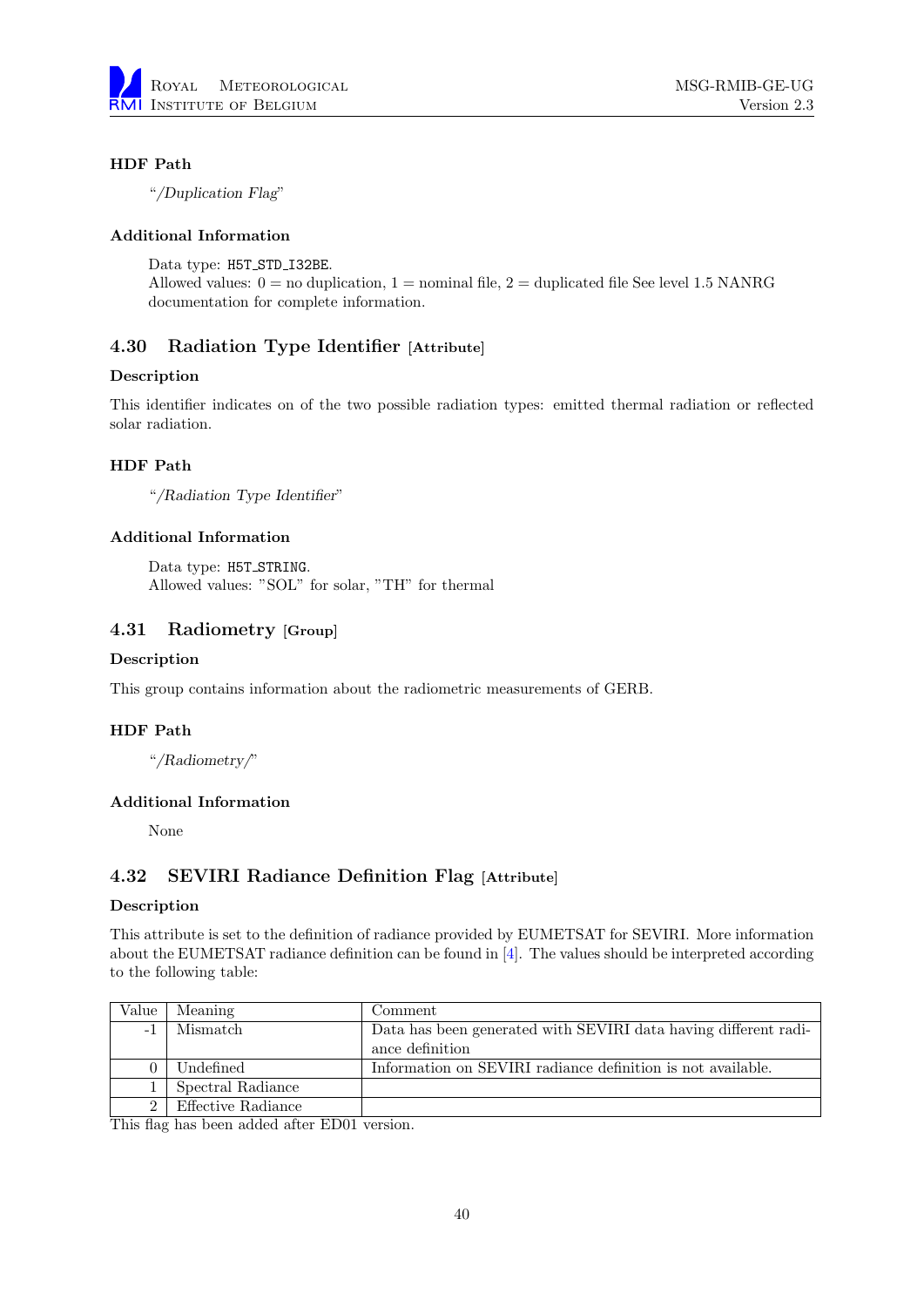

"/Radiometry/SEVIRI Radiance Definition Flag"

#### Additional Information

Data type: H5T\_STD\_I32BE.

### <span id="page-54-1"></span>4.33 Solar Radiance [Dataset]

### Description

This dataset contains the GERB measured radiance of reflected solar energy at the top of the atmosphere. The radiance has been derived by combining GERB and SEVIRI data and by averaging three consecutive solar radiance images at GERB acquisition time.

### HDF Path

"/Radiometry/Solar Radiance"

### Additional Information

Quantisation factor: 0.05  $W/(m^2sr)$ . Data type: H5T\_STD\_I16BE. Error value: -32767. Expected Range:  $[0,500]$   $W/(m^2sr)$ 

## <span id="page-54-0"></span>4.34 Solar Flux [Dataset]

### Description

This dataset contains the surface density of the radiative flux of reflected solar energy at the top of the atmosphere, referenced at the Earth reference ellipsoid surface. The flux has been derived by combining GERB and SEVIRI data and by averaging three consecutive solar images at GERB acquisition time. The accuracy of the solar flux may be affected by the use of various approximations and/or models. The status flag word described in section [4.8](#page-43-1) indicates, per pixel, which approximations and/or models, if any, have been applied in calculating the solar flux.

### Version

• V007, Edition 1 (ED01): The flux is set to error value if the viewing zenith angle (see section [4.50\)](#page-60-1) is higher than 80 degrees. The flux is set to zero if the solar zenith angle (see section [4.48\)](#page-59-1) is higher than 100 degrees.

### HDF Path

"/Radiometry/Solar Flux"

### Additional Information

The Earth surface can be calculated at different heights above the Earth reference ellipsoid. Because the surface increases with height above the reference ellipsoid, the flux surface density decreases with height, by a factor  $R^2/(R+h)^2$ , with R the local radius of the reference ellipsoid and  $h$  the height above the reference ellipsoid.

Quantisation factor:  $0.25 W/m^2$ .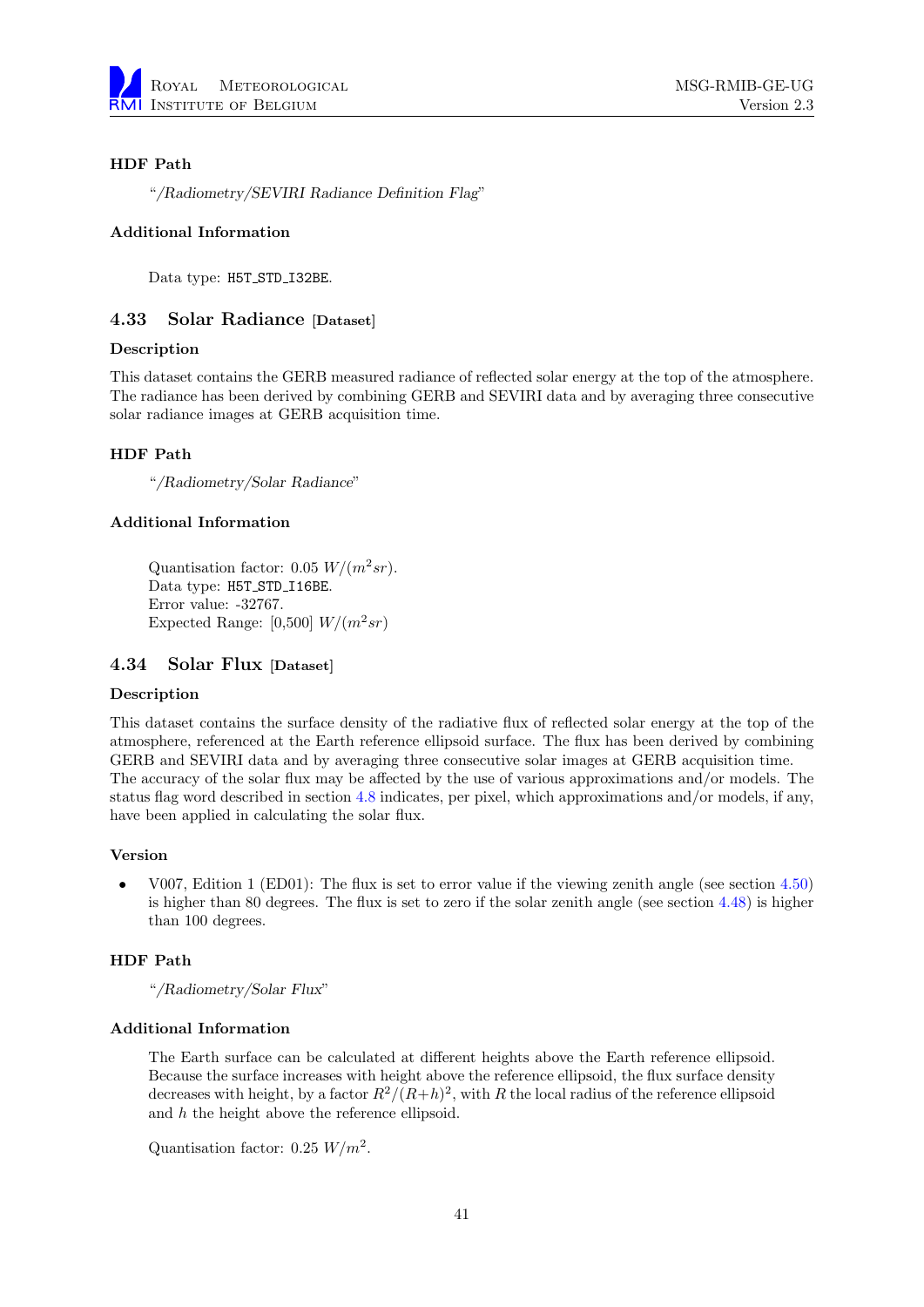Data type: H5T\_STD\_I16BE. Error value: -32767. Expected range: [0,1500]  $W/m^2$ 

## <span id="page-55-1"></span>4.35 Thermal Radiance [Dataset]

### Description

This dataset contains the GERB measured radiance of emitted energy at the top of the atmosphere. The flux has been derived by combining GERB and SEVIRI data and by averaging three consecutive thermal images at GERB acquisition time.

### HDF Path

"/Radiometry/Thermal Radiance"

### Additional Information

Quantisation factor:  $0.05 W/m^2 sr$ . Data type: H5T\_STD\_I16BE. Error value: -32767. Expected range: [50, 150]  $W/m^2$ 

## <span id="page-55-0"></span>4.36 Thermal Flux [Dataset]

### Description

This dataset contains the surface density of the radiative flux of emitted thermal energy at the top of the atmosphere, referenced at the Earth reference ellipsoid surface. The flux has been derived by combining GERB and SEVIRI data and by averaging three consecutive thermal images at GERB acquisition time.

### Version

• V007, ED01: The flux is set to error value if the viewing zenith angle (see section [4.50\)](#page-60-1) is higher than 80 degrees.

### HDF Path

"/Radiometry/Thermal Flux"

### Additional Information

The Earth surface can be calculated at different heights above the Earth reference ellipsoid. Because the surface increases with height above the reference ellipsoid, the flux surface density decreases with height, by a factor  $R^2/(R+h)^2$ , with R the local radius of the reference ellipsoid and h the height above the reference ellipsoid.

Quantisation factor:  $0.25 W/m^2$ . Data type: H5T\_STD\_I16BE. Error value: -32767. Expected range: [150, 450]  $W/m^2$ Unit:  $W/m^2$ .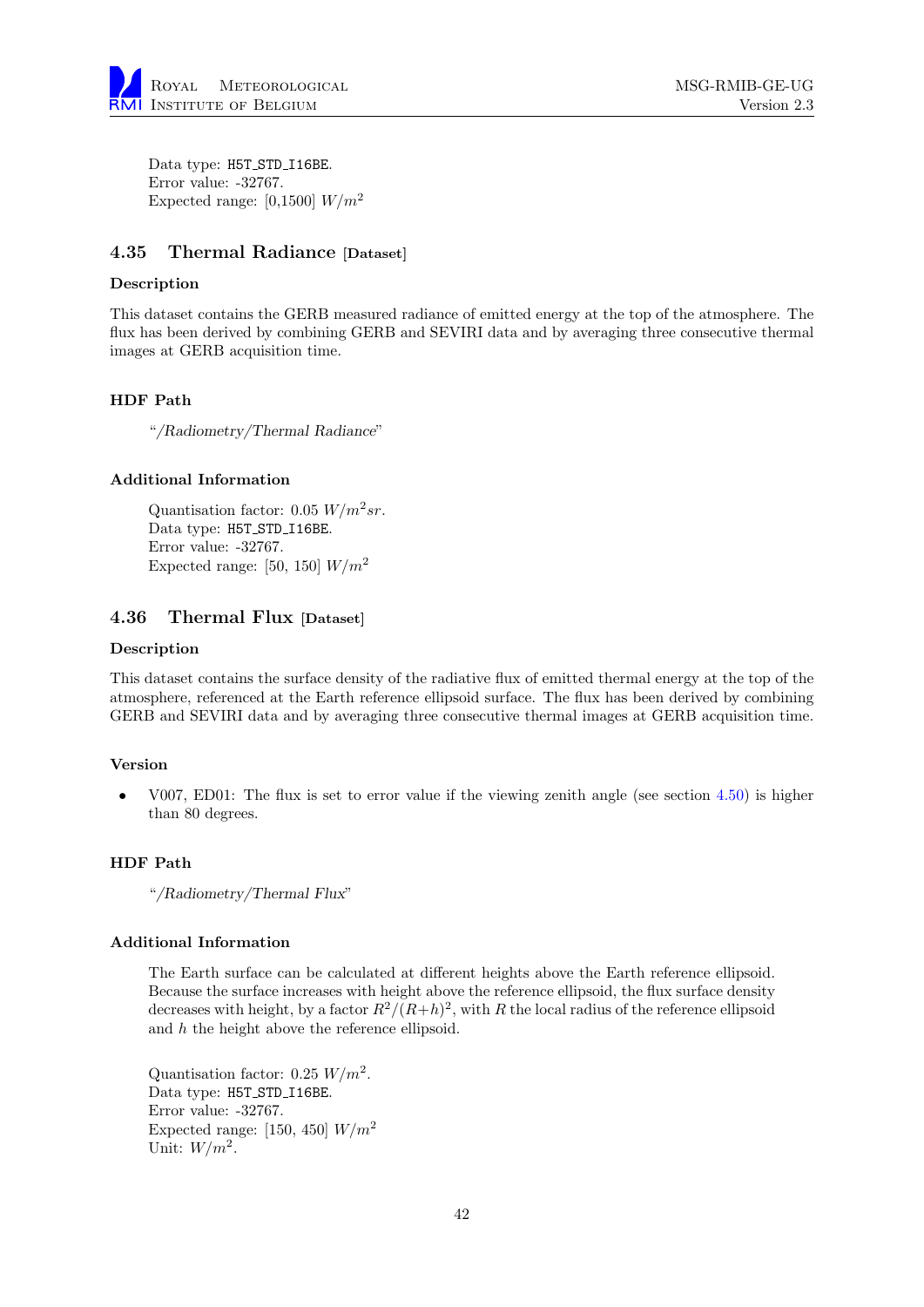## <span id="page-56-0"></span>4.37 Shortwave Ratio [Dataset]

#### Description

The shortwave ratio factor is the ratio between the GERB measured shortwave filtered radiance, and the estimation of the same quantity from the imager data.

### HDF Path

"/Radiometry/Shortwave Ratio"

### Additional Information

Quantisation factor: 0.005 Offset: 1. Data type: H5T\_STD\_I16BE. Range: (0,2).

### <span id="page-56-1"></span>4.38 Shortwave Correction [Dataset]

#### Description

The shortwave correction factor is the correction applied to the SEVIRI unfiltered solar radiance and solar flux. If this ratio is outside a defined range, the limit of the range is applied (see section [4.39](#page-56-2) and [4.40\)](#page-56-3). As for ED01 release, both correction values are not used in shortwave.

### HDF Path

"/Radiometry/Shortwave Correction"

### Additional Information

Quantisation factor: 0.005 Offset: 1. Data type: H5T\_STD\_I16BE. Range: (0,2).

## <span id="page-56-2"></span>4.39 Shortwave Minimum Correction Value[Attribute]

#### Description

If the correction ratio between GERB and SEVIRI is lower than this value, this value has been applied as correction. As for ED01 release, this minimum correction value is not used in shortwave.

### HDF Path

"/Radiometry/Shortwave Correction/Minimum Correction Value"

### Additional Information

Data type: H5T\_IEEE\_F64BE If no lower limit has been used, this value is -1.

### <span id="page-56-3"></span>4.40 Shortwave Maximum Correction Value [Attribute]

### Description

If the correction ratio between GERB and SEVIRI is higher than this value, this value has been applied as correction. As for ED01 release, this maximum correction value is not used in shortwave.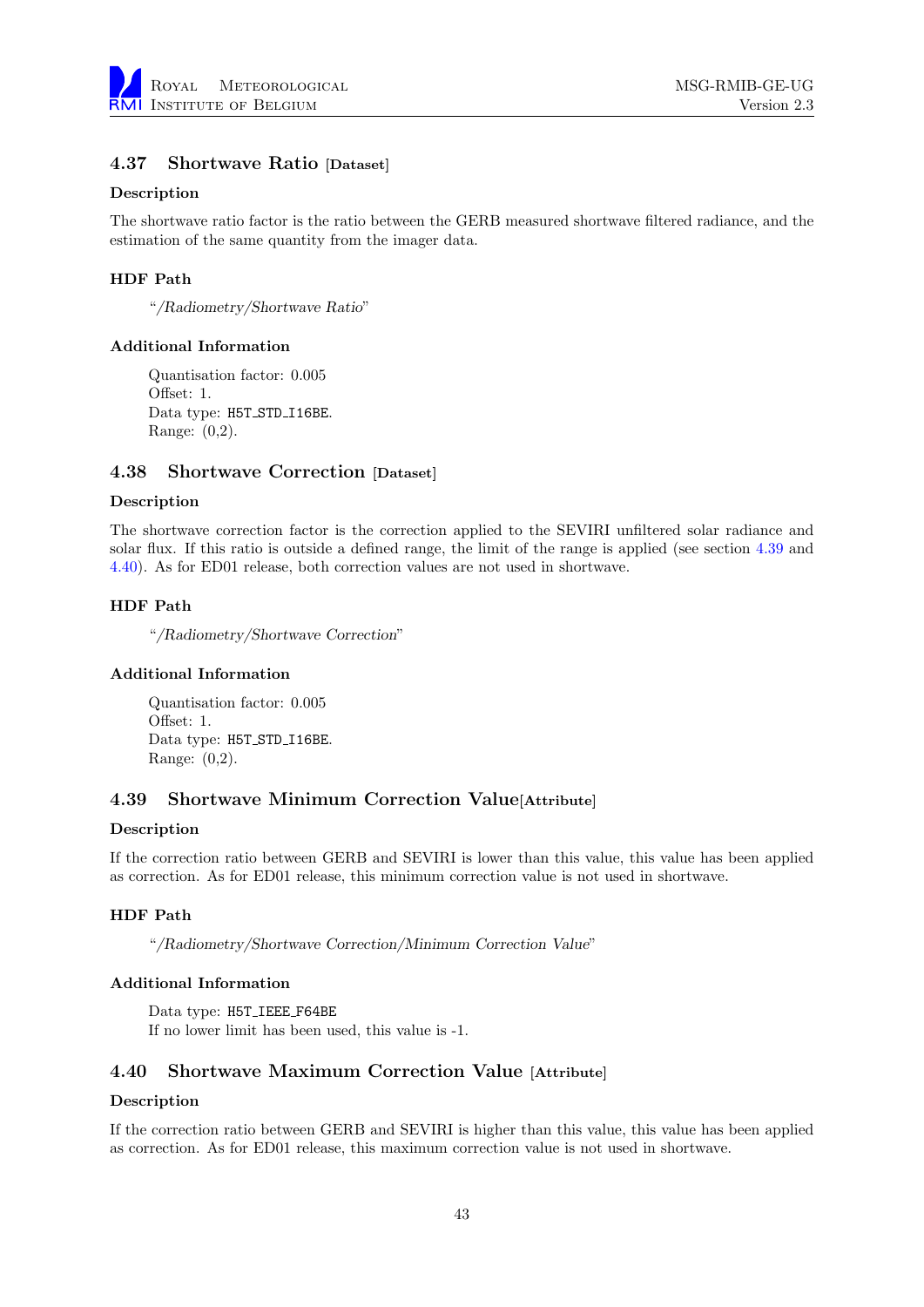

"/Radiometry/Shortwave Correction/Maximum Correction Value"

#### Additional Information

Data type: H5T\_IEEE\_F64BE If no upper limit has been used, this value is -1.

### <span id="page-57-0"></span>4.41 Longwave Ratio [Dataset]

#### Description

The longwave ratio factor is the ratio between the GERB measured synthetic longwave filtered radiance, and the estimation of the same quantity from the imager data.

#### HDF Path

"/Radiometry/Longwave Ratio"

### Additional Information

Unit: None Quantisation factor: 0.005 Offset: 1. Data type: H5T\_STD\_I16BE. Range: (0,2).

### <span id="page-57-1"></span>4.42 Longwave Correction [Dataset]

#### Description

The longwave correction factor is the correction applied to the SEVIRI unfiltered thermal radiance and thermal flux. The correction factor is the longwave ratio (see [4.41\)](#page-57-0) with, as for ED01 release, a nonrepeatibility correction and if this value is outside a defined range, the limit of the range is applied (see section [4.43](#page-57-2) and [4.44](#page-58-2) and [\[5\]](#page-98-1) for explanation how this limits are estimated).

### HDF Path

"/Radiometry/Longwave Correction"

### Additional Information

Unit: None Quantisation factor: 0.005 Offset: 1. Data type: H5T\_STD\_I16BE. Range: (0,2).

### <span id="page-57-2"></span>4.43 Longwave Minimum Correction Value[Attribute]

#### Description

If the longwave correction between GERB and SEVIRI is lower than this value, this value has been applied as correction.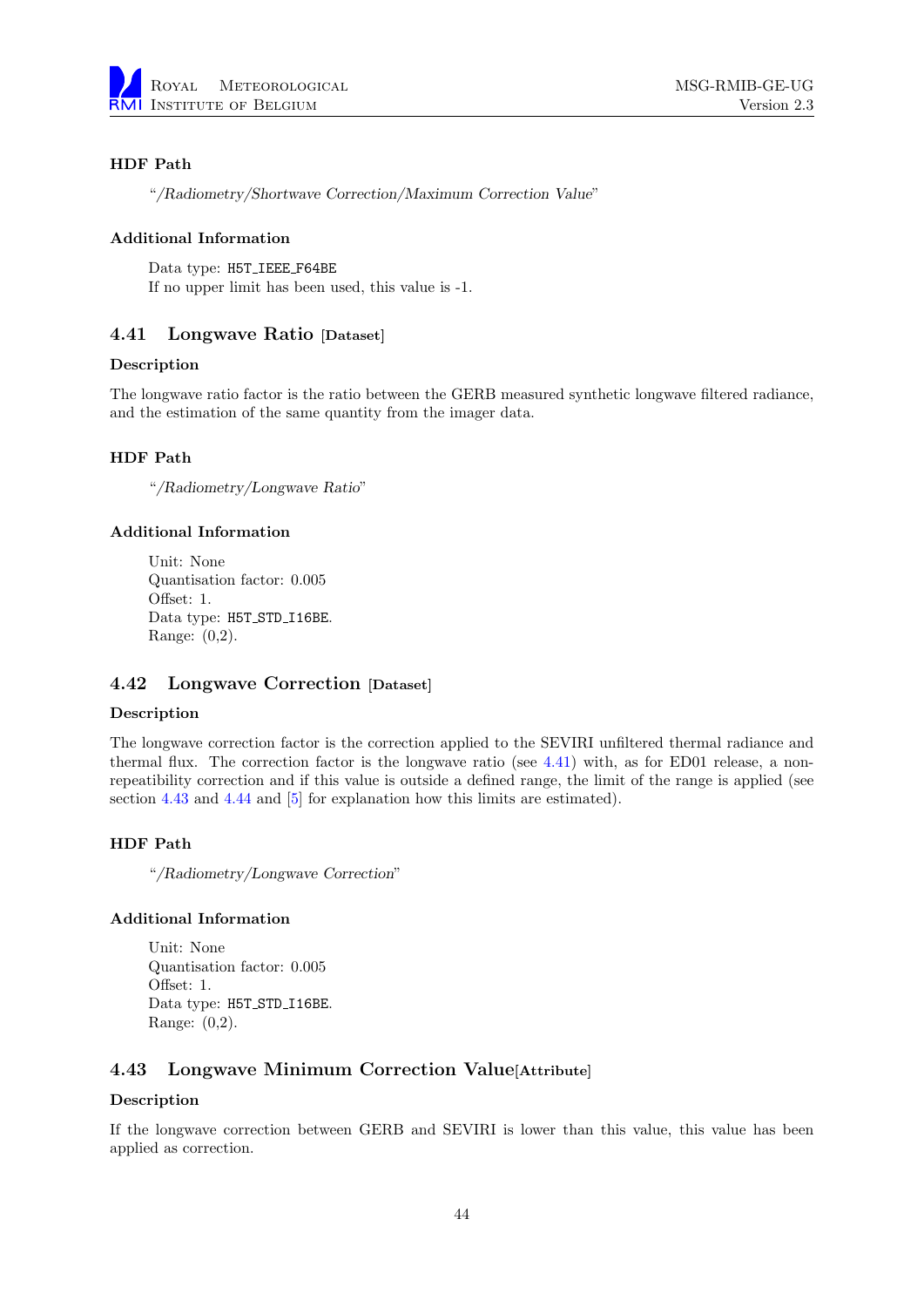

"/Radiometry/Longwave Correction/Minimum Correction Value"

### Additional Information

Data type: H5T IEEE F64BE If no lower limit has been used, this value is -1.

## <span id="page-58-2"></span>4.44 Longwave Maximum Correction Value[Attribute]

### Description

If the longwave ratio between GERB and SEVIRI is higher than this value, this value has been applied as correction.

### HDF Path

"/Radiometry/Longwave Correction/Maximum Correction Value"

### Additional Information

Data type: H5T IEEE F64BE If no upper limit has been used, this value is -1.

## <span id="page-58-0"></span>4.45 Angles [Group]

### Description

This group contains the angles that describe the viewing and solar geometry for each GERB observation. It contains also the incoming Solar flux.

## HDF Path

"/Angles/"

### Additional Information

The possible viewing and solar angles are illustrated in figure [2.](#page-59-2)

## <span id="page-58-1"></span>4.46 Incoming Solar Flux [Dataset]

### Description

This dataset contains the incoming solar flux at the top of the atmosphere. It can be used to determine if the reflected solar flux can safely set to null according to the user's needs.

In the BARG product, the value for incoming solar flux is a 15-minute average, centred on the midpoint of the time integration interval.

Please note that the incoming solar flux dataset is only present for products containing solar flux and/or radiance, and that the dataset is missing from the high-resolution products.

### HDF Path

"/Angles/Incoming Solar Flux"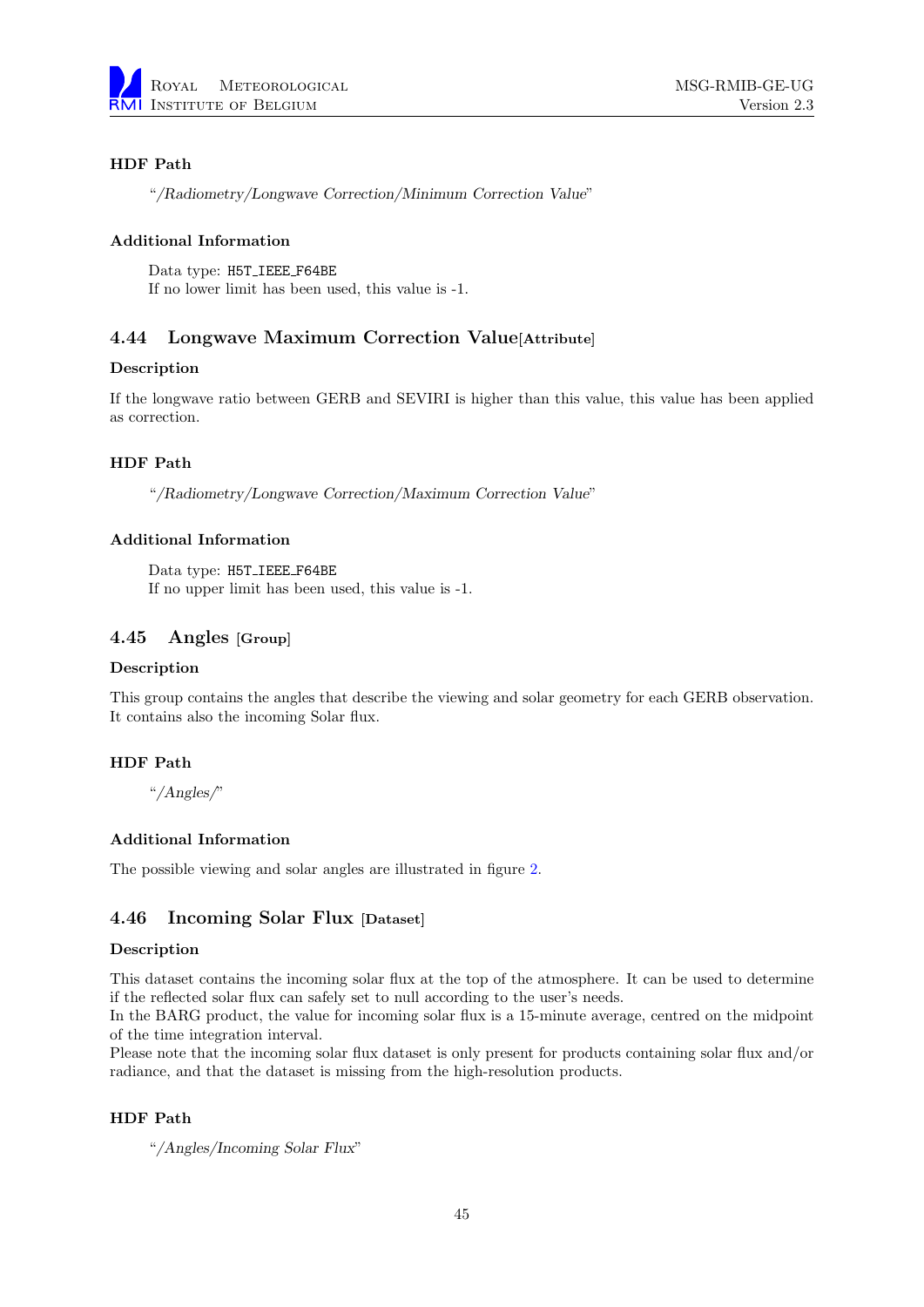

<span id="page-59-2"></span>Figure 2: Sun-target-satellite geometry. Principal plane = plane which contains the sun and the zenith direction. Zenith-north plane = plane which contains the local northern direction and the zenith direction.  $\theta_{sz}$  = solar zenith angle.  $\theta_{vz}$  = viewing zenith angle.  $\phi_{rel}$  = relative azimuth angle.  $\phi_{view}$  = viewing azimuth angle.

#### Additional Information

Quantisation factor: 0.25. Data type: H5T\_STD\_I16BE. Error value: -32767. Unit:  $W/m^2$ .

### <span id="page-59-0"></span>4.47 Relative Azimuth [Dataset]

#### Description

See figure [2.](#page-59-2) The relative azimuth angle  $\phi_{rel}$  is the angle of the satellite observation plane relative to the principal plane. The target is the observed scene on the surface of the Earth, characterised by its geodetic geolocation parameters. The zenith direction is the local geodetic vertical direction. The satellite observation plane contains the zenith and the satellite. The principal plane contains the zenith and the sun.

In the BARG product, the value for the relative azimuth angle is an instantaneous value calculated at the BARG resolution and at the midpoint of the time integration interval.

#### HDF Path

"/Angles/Relative Azimuth"

### Additional Information

Quantisation factor: 0.1 degree. Data type: H5T\_STD\_I16BE. Error value: -32767. Range: (-180,180).

## <span id="page-59-1"></span>4.48 Solar Zenith [Dataset]

#### Description

See figure [2.](#page-59-2) The solar zenith angle  $\theta_{sz}$  is the angle from the zenith direction towards the target-solar direction. The target is the observed scene on the surface of the Earth, characterised by its geodetic geolocation parameters. The zenith direction is the local geodetic vertical direction.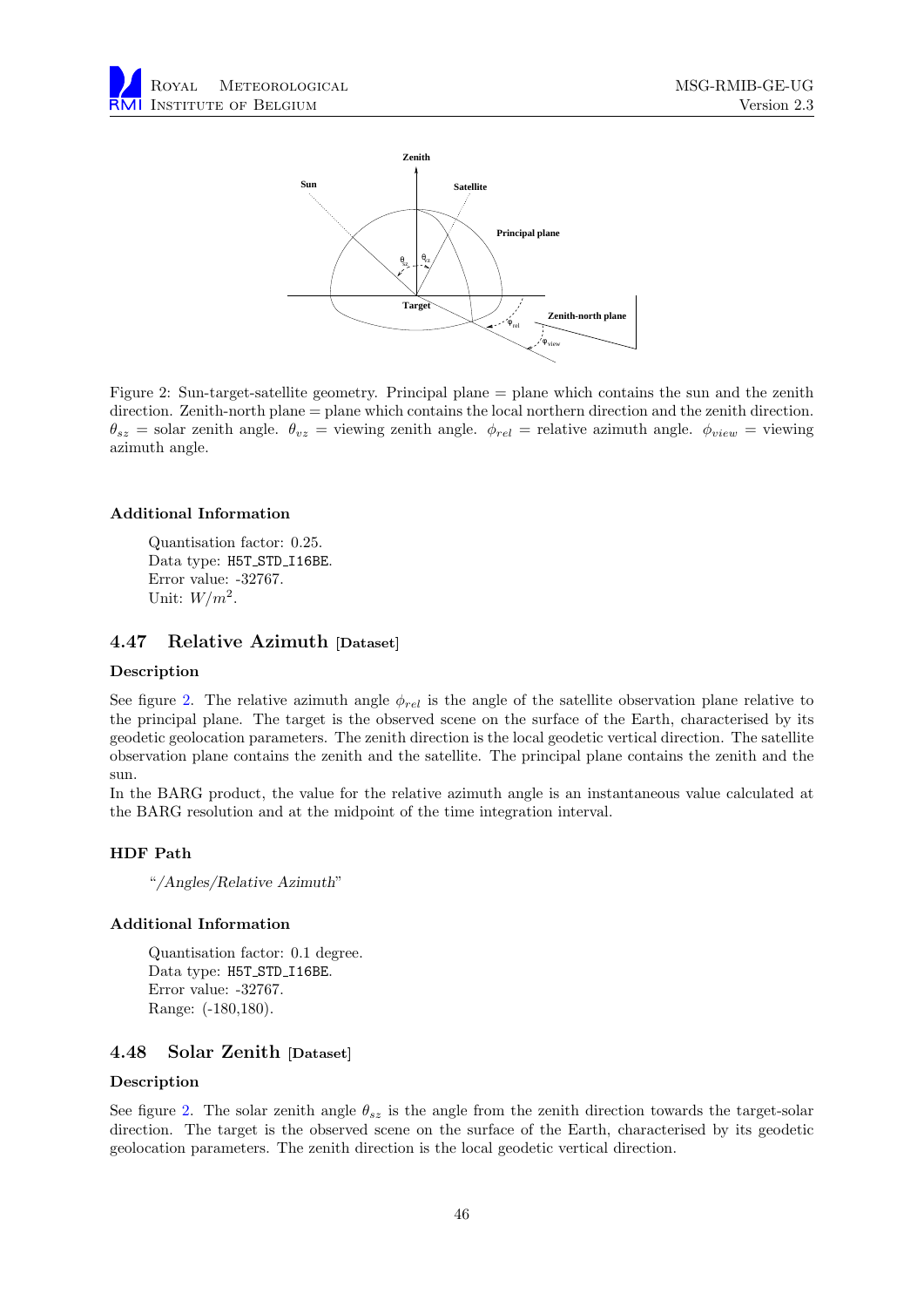In the BARG product, the value for the solar zenith angle is an instantaneous value calculated at the BARG resolution and at the midpoint of the time integration interval.

### HDF Path

"/Angles/Solar Zenith"

### Additional Information

Quantisation factor: 0.1 degree. Data type: H5T\_STD\_I8BE. Error value: 255. Range: (0,180) degree.

## <span id="page-60-0"></span>4.49 Viewing Azimuth [Dataset]

### Description

See figure [2.](#page-59-2) The viewing azimuth angle  $\phi_{view}$  is the angle of the satellite observation plane relative to the zenith-north plane. The target is the observed scene on the surface of the Earth, characterised by its geodetic geolocation parameters. The zenith direction is the local geodetic vertical direction. The satellite observation plane contains the zenith and the satellite. The zenith plane contains the zenith and the local north direction.

In the BARG product, the value for the viewing azimuth angle is an instantaneous value calculated at the BARG resolution and at the midpoint of the time integration interval.

### HDF Path

"/Angles/Viewing Azimuth"

### Additional Information

Quantisation factor: 0.1 degree. Data type: H5T\_STD\_I16BE. Error value: -32767. Range: (0,360).

## <span id="page-60-1"></span>4.50 Viewing Zenith [Dataset]

### Description

See figure [2.](#page-59-2) The viewing zenith angle  $\theta_{vz}$  is the angle from the zenith direction towards the targetsatellite direction. The target is the observed scene on the surface of the Earth, characterised by its geodetic geolocation parameters. The zenith direction is the local geodetic vertical direction.

In the BARG product, the value for the viewing zenith angle is an instantaneous value calculated at the BARG resolution and at the midpoint of the time integration interval.

## HDF Path

"/Angles/Viewing Zenith"

### Additional Information

Quantisation factor: 0.1 degree. Data type: H5T\_STD\_I8BE. Error value: 255. Range: (0,90) degree.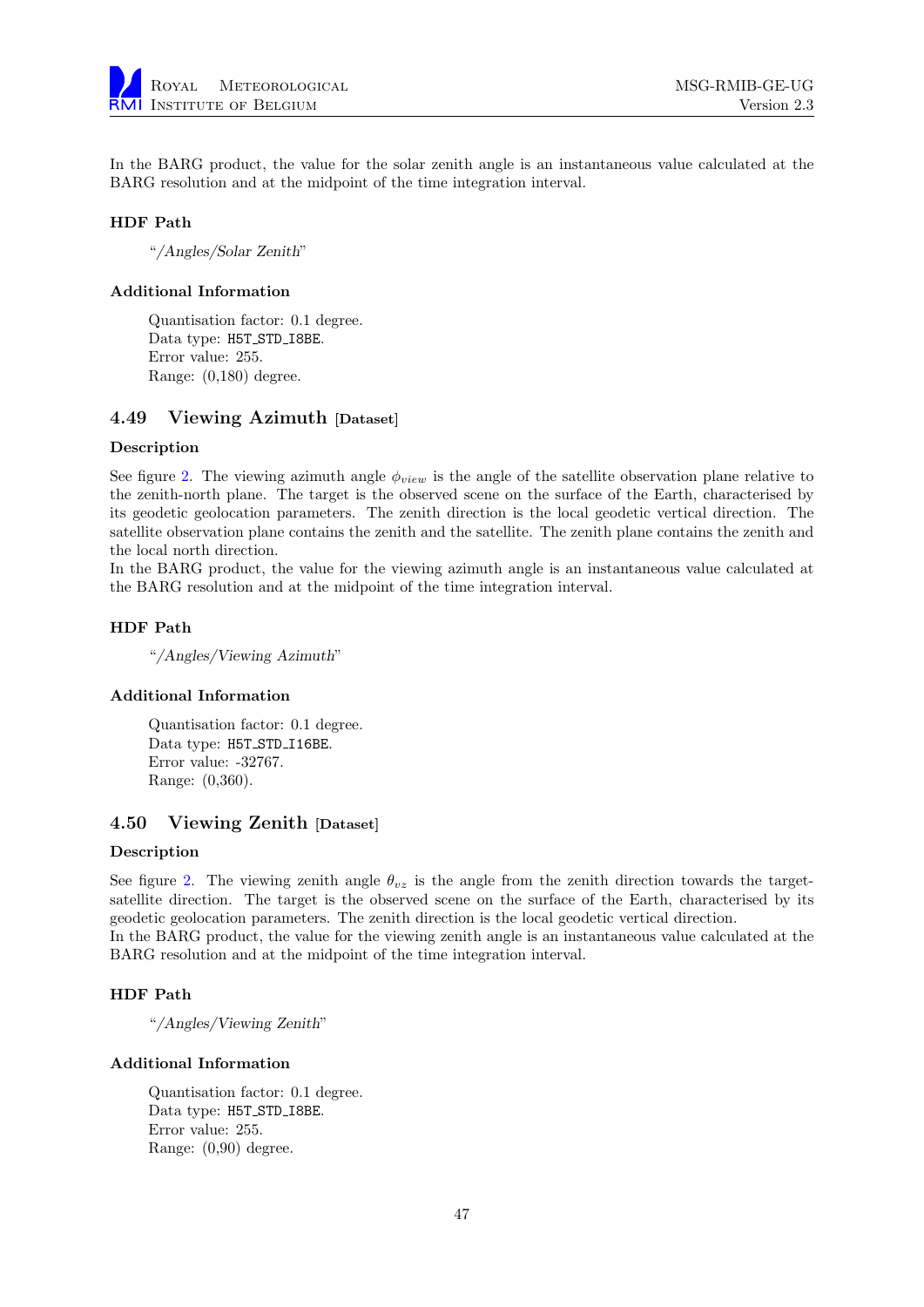## <span id="page-61-0"></span>4.51 Geolocation [Group]

#### Description

This group contains the parameters that describe the location on Earth for the GERB observations. The location is given in geodetic coordinates, relative to the Earth reference ellipsoid.

#### HDF Path

"/Geolocation/"

#### Additional Information

The geolocation parameters for a geostationary satellite viewing the Earth in an equi-angular projection are illustrated in figure [3.](#page-61-2) The Earth reference ellipsoid is defined by a polar radius  $R<sub>P</sub>$  and an equatorial radius  $R_E$ .



<span id="page-61-2"></span>Figure 3: Geolocation parameters. Left  $=$  intersection of the lines of sight of a geostationary satellite with the Earth reference ellipsoid. Right = the corresponding equi-angular grid projection of the Earth as viewed from the satellite.

Consider the right hand axis system where the origin is the centre of the Earth, the XY-plane is the equatorial plane, the YZ-plane is the Greenwhich meridian plane and the Z-axis points northwards (see figure [4\)](#page-62-2). A point P on the Earth reference ellipsoid with longitude  $\phi$  and geocentric latitude  $\theta_c$  has the Cartesian coordinates

$$
X = R_E \cos(\phi) \cos(\theta_c)
$$
  
\n
$$
Y = R_E \sin(\phi) \cos(\theta_c)
$$
 with  $R_P = 6356583.8$  and  $R_E = 6378169.0$  in meters  
\n
$$
Z = R_P \sin(\theta_c)
$$
 (1)

The geodetic vertical in the point P is defined as the outer normal to the Earth reference ellipsoid in P. The geodetic latitude of the point P is the angle from the equatorial plane towards the geodetic vertical in P. The relationship between the geocentric latitude  $\theta_c$  and the geodetic latitude  $\theta_d$  is given by  $\tan(\theta_d) = (R_E/R_P)^2 \tan(\theta_c).$ 

### <span id="page-61-1"></span>4.52 Geolocation File Name [Attribute]

#### Description

Name of the geolocation file which contains the latitude and longitude for each pixel.

### HDF Path

"/Geolocation/Geolocation File Name"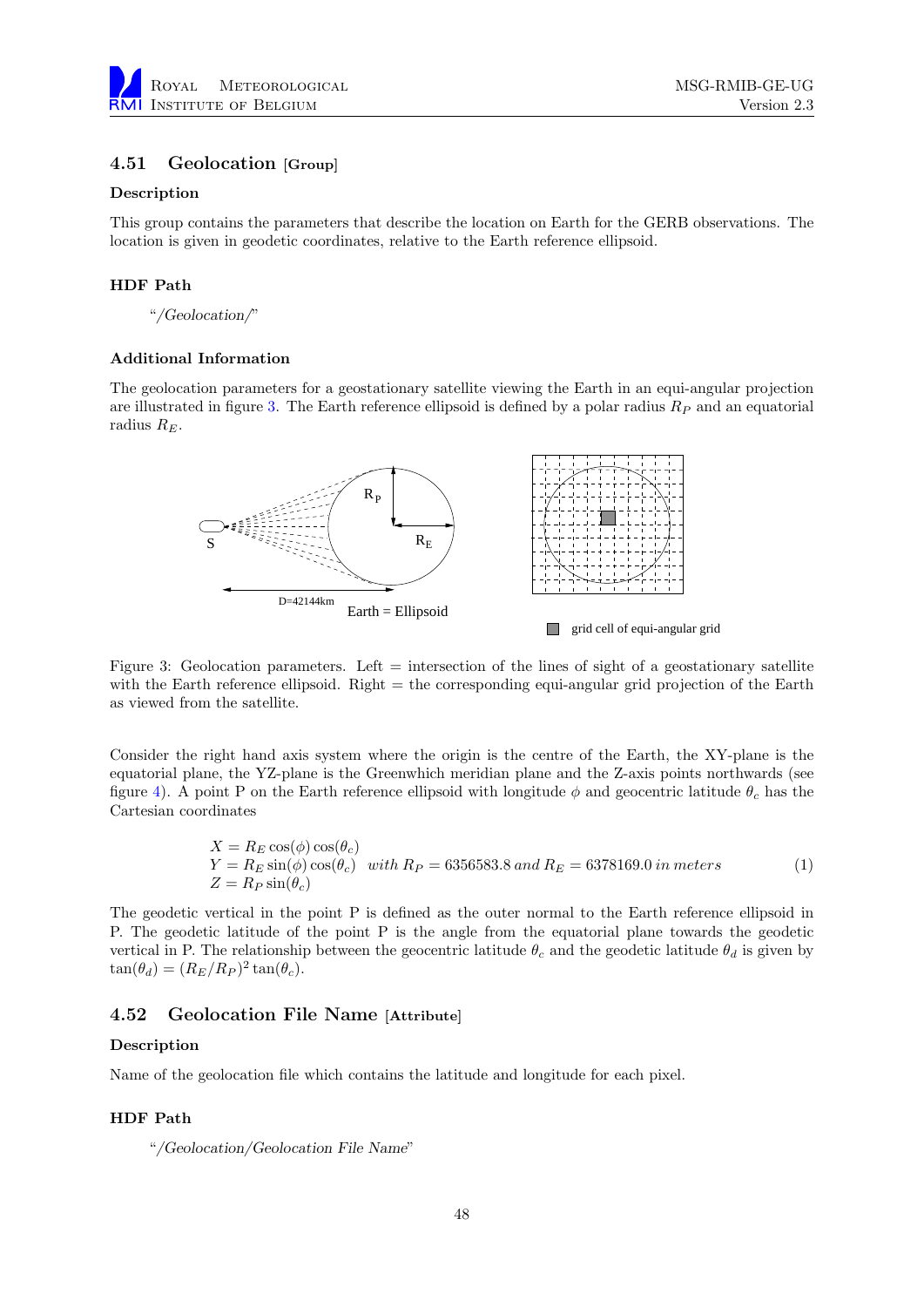

<span id="page-62-2"></span>Figure 4: Geodetic versus geocentric geolocation.  $\theta_c$  = geocentric latitude.  $\theta_d$  = geodetic latitude.  $\phi$  = (geodetic or geocentric) longitude.

Data type: H5T\_STRING.

see also section [4.106](#page-79-1) for additional information about geolocation date span

# <span id="page-62-1"></span>4.53 Nominal Satellite Longitude (degrees) [Attribute]

#### Description

The nominal satellite longitude. The real satellite position can slightly differs from the nominal satellite position.

#### HDF Path

"/Geolocation/Nominal Satellite Longitude (degrees)"

#### Additional Information

Units: Degree. Data type: H5T IEEE F64BE.

#### <span id="page-62-0"></span>4.54 Latitude [Dataset]

### Description

See figures [3](#page-61-2) and [4.](#page-62-2) The geodetic latitude is given for every GERB observation point. The GERB observation point is the intersection of the GERB line of sight and the Earth reference ellipsoid. The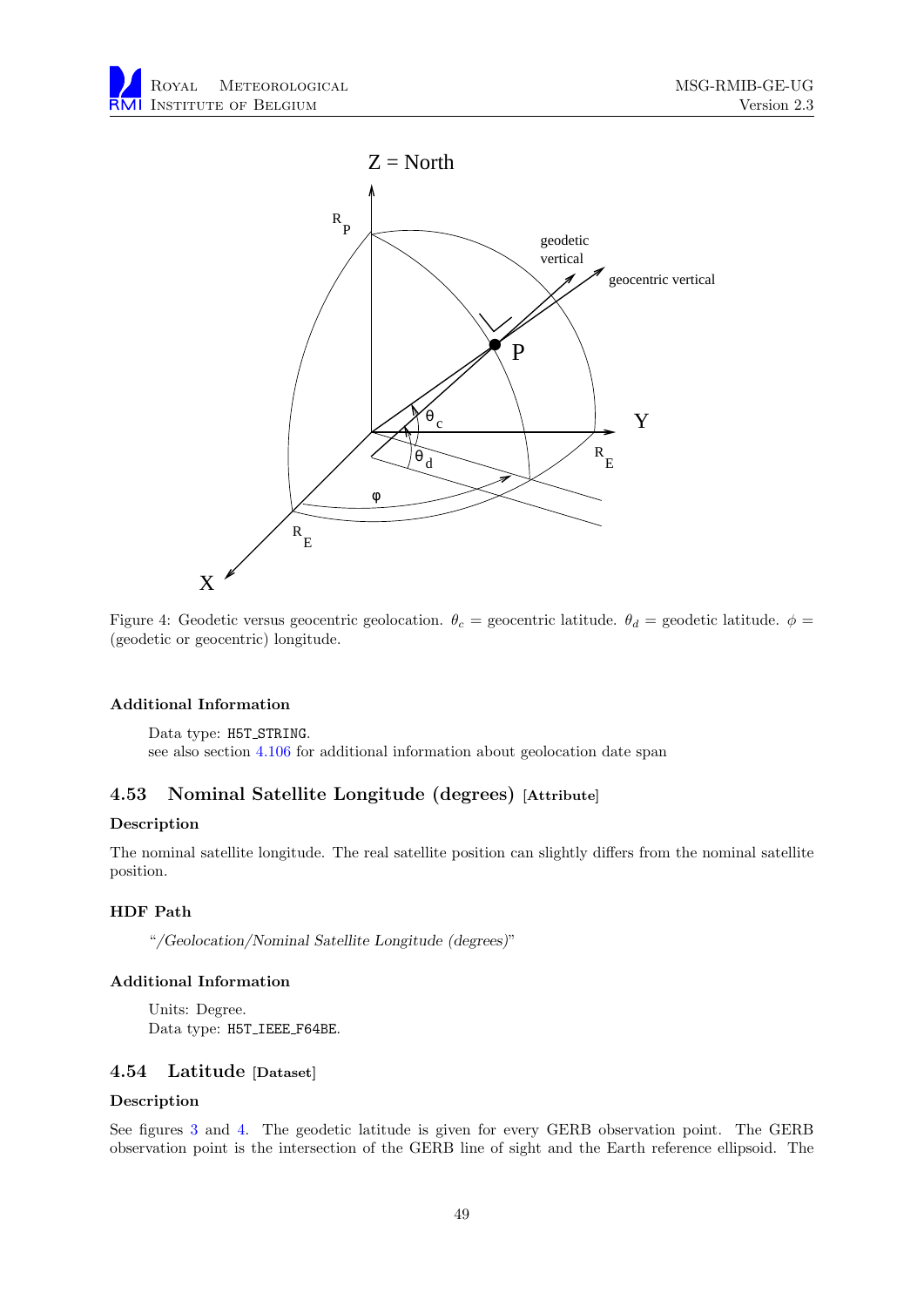

geodetic latitude of the point P is the angle from the equatorial plane towards the geodetic vertical in P. The geodetic vertical in the point P is defined as the outer normal to the Earth reference ellipsoid in P. See also section [4.72](#page-68-0)

#### HDF Path

"/Geolocation/Latitude"

#### Additional Information

Quantisation factor:  $\frac{1}{128}$  degree. Data type: H5T\_STD\_I16BE. Error value: -32767. Range: (-90,+90) degree.

## <span id="page-63-1"></span>4.55 Longitude [Dataset]

#### Description

See figures [3](#page-61-2) and [4.](#page-62-2) The longitude is given for every GERB observation point. The GERB observation point is the intersection of the GERB line of sight and the Earth reference ellipsoid. The longitude of the point P is the angle from the Greenwhich meridian plane towards P, positive in eastward direction. See also section [4.73](#page-68-1)

#### HDF Path

"/Geolocation/Longitude"

#### Additional Information

Quantisation factor:  $\frac{1}{128}$  degree. Data type: H5T\_STD\_I16BE. Error value: -32767. Range: (-180,+180) degree.

### <span id="page-63-0"></span>4.56 Line of Sight North-South Speed [Attribute]

#### Description

The angular speed in north-south direction of the GERB line of sight during the Earth view.

### HDF Path

"/Geolocation/Line of Sight North-South Speed"

### Additional Information

Units: Degree per second. Data type: H5T IEEE F64BE.

This line of sight speed influences the dynamic point spread function of the GERB instrument.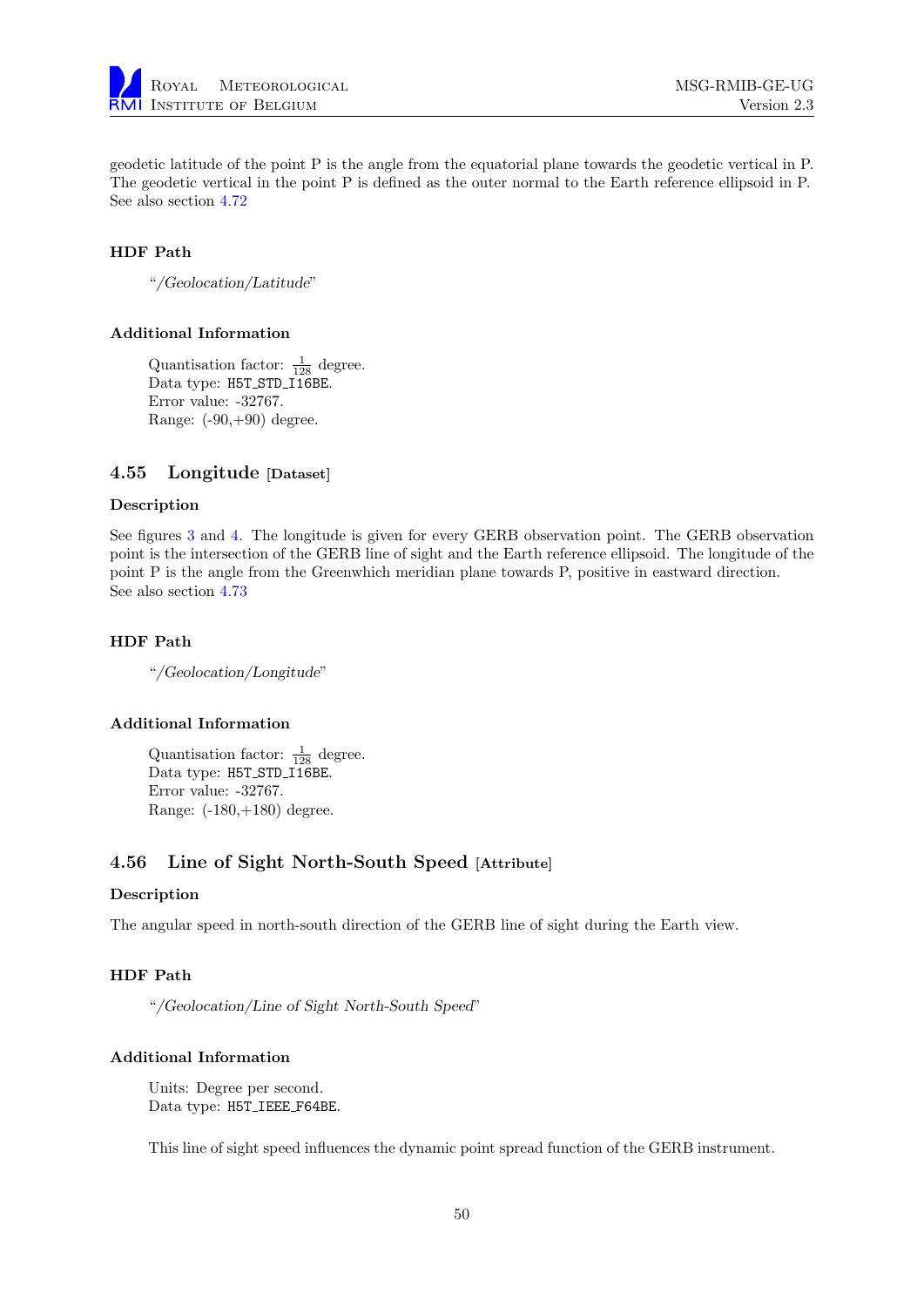# <span id="page-64-0"></span>4.57 Rectified Grid [Group]

### Description

This group contains the parameters that describe the rectified grid on which the GERB observation points are located. The rectified grid is the grid obtained by an equi-angular projection from a geostationary satellite as shown in figure [3.](#page-61-2)

## HDF Path

"/Geolocation/Rectified Grid/"

### Additional Information

None

## <span id="page-64-1"></span>4.58 Lap [Attribute]

### Description

Latitude of sub-satellite point.

## HDF Path

"/Geolocation/Rectified Grid/Lap"

### Additional Information

Units: Degree. Data type: H5T IEEE F64BE.

## <span id="page-64-2"></span>4.59 Lop [Attribute]

### Description

Longitude of sub-satellite point.

## HDF Path

"/Geolocation/Rectified Grid/Lop"

### Additional Information

Units: Degree. Data type: H5T IEEE F64BE.

## <span id="page-64-3"></span>4.60 Nr [Attribute]

### Description

The altitude of the imaging device from the Earth's center, measured in units of the Earth's (equatorial) radius.

### HDF Path

```
"/Geolocation/Rectified Grid/Nr"
```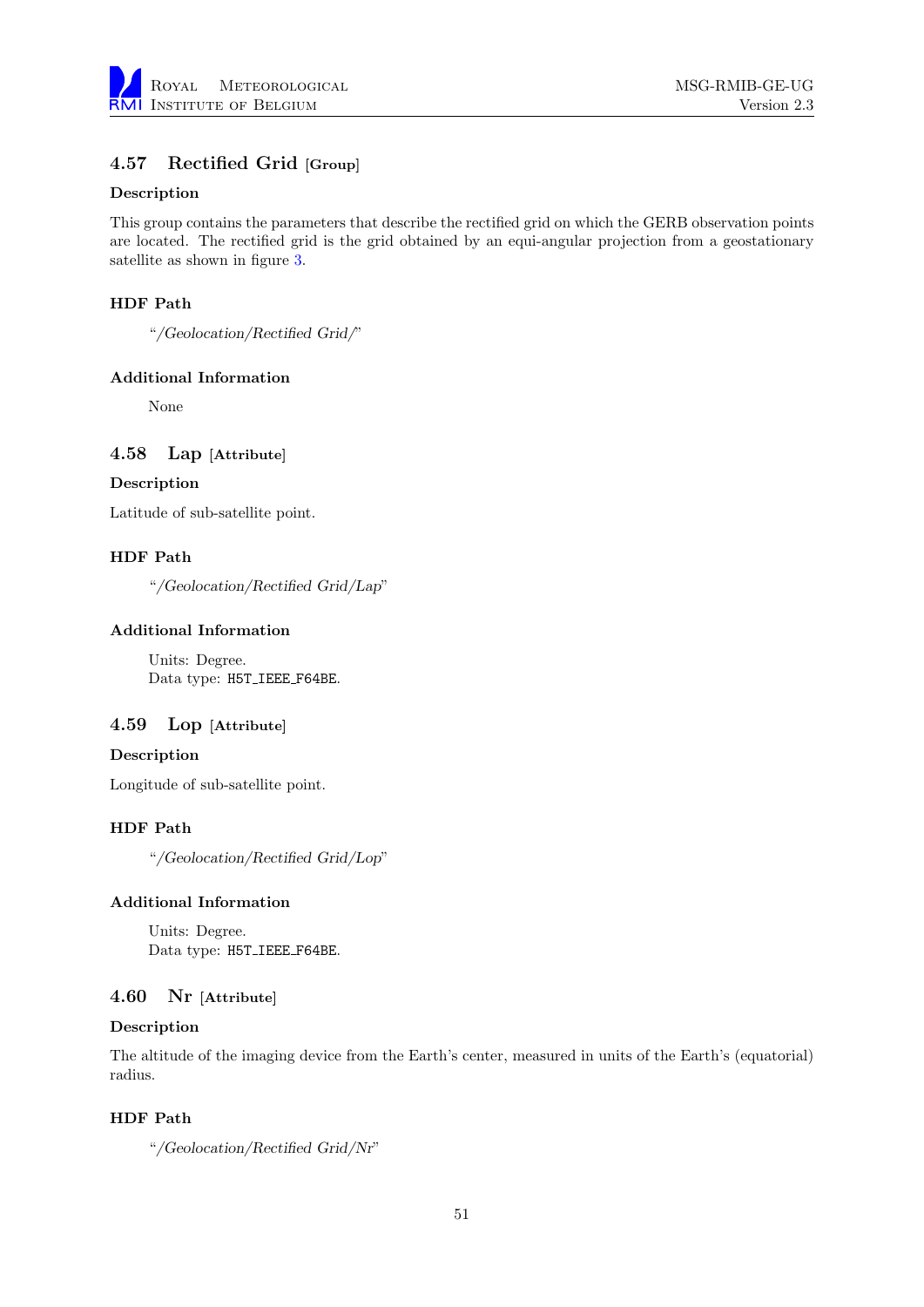Units: Earth radius. Data type: H5T\_IEEE\_F64BE.

## <span id="page-65-0"></span>4.61 Nx [Attribute]

### Description

Number of points along x axis = number of columns = width image.

## HDF Path

"/Geolocation/Rectified Grid/Nx"

### Additional Information

Data type: H5T\_STD\_I32BE.

## <span id="page-65-1"></span>4.62 Ny [Attribute]

### Description

Number of points along  $y$  axis  $=$  number of rows  $=$  height image.

### HDF Path

"/Geolocation/Rectified Grid/Ny"

### Additional Information

Data type: H5T\_STD\_I32BE.

# <span id="page-65-2"></span>4.63 Xp [Attribute]

### Description

X-coordinate of sub satellite point.

## HDF Path

"/Geolocation/Rectified Grid/Xp"

### Additional Information

Units: Grid length. Data type: H5T\_IEEE\_F64BE.

## <span id="page-65-3"></span>4.64 Yp [Attribute]

### Description

Y-coordinate of sub-satellite point.

## HDF Path

"/Geolocation/Rectified Grid/Yp"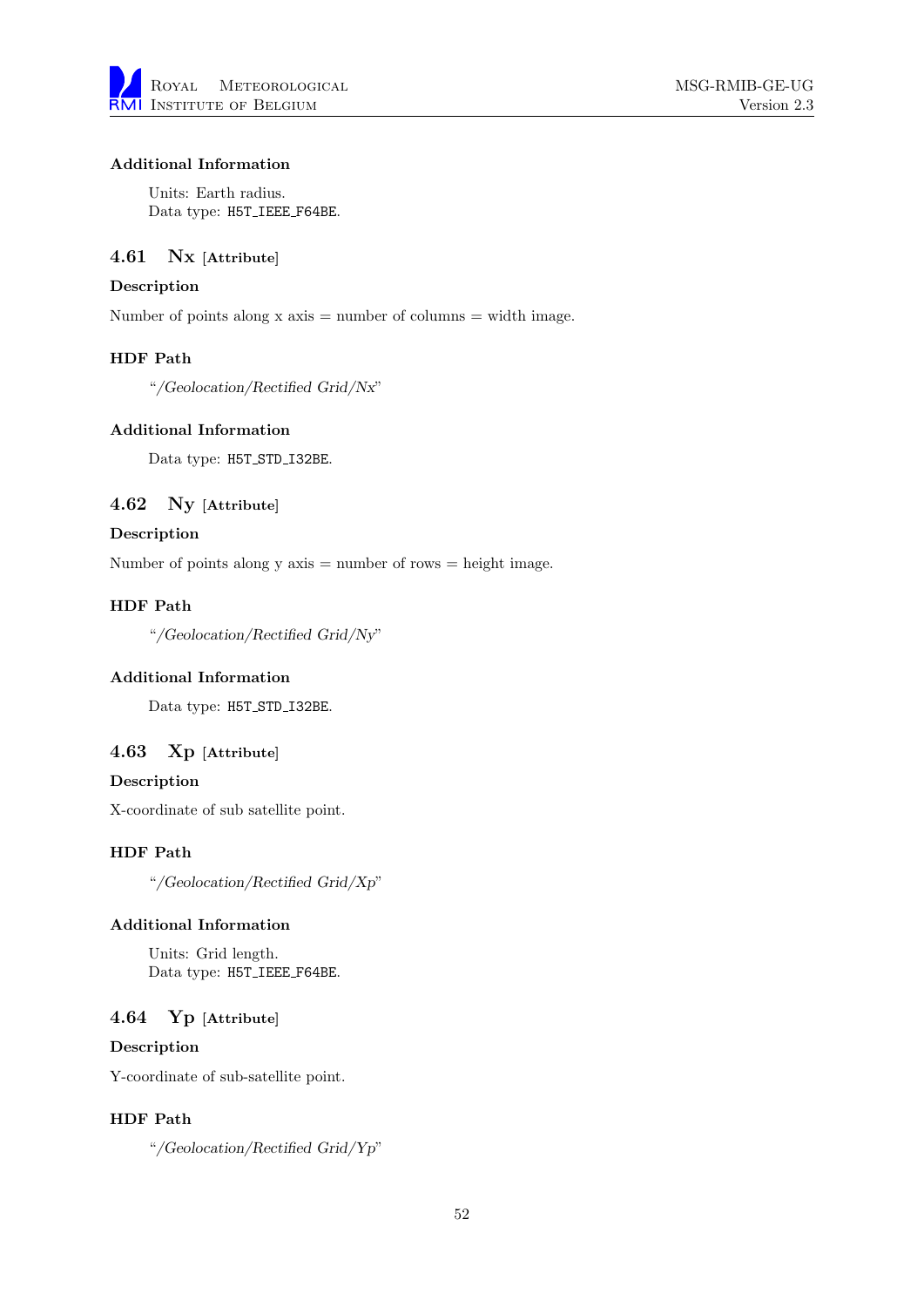Units: Grid length. Data type: H5T IEEE F64BE.

## <span id="page-66-2"></span>4.65 Grid Orientation [Attribute]

### Description

The angle between the increasing y axis and the meridian of the sub-satellite point in the direction of increasing latitude.

### HDF Path

"/Geolocation/Rectified Grid/Grid Orientation"

### Additional Information

Units: Millidegree. Data type: H5T IEEE F64BE.

## <span id="page-66-0"></span>4.66 dx [Attribute]

### Description

Apparent diameter of Earth in grid lengths, in x direction.

### HDF Path

"/Geolocation/Rectified Grid/dx"

### Additional Information

Units: Grid length. Data type: H5T IEEE F64BE.

## <span id="page-66-1"></span>4.67 dy [Attribute]

### Description

Apparent diameter of Earth in grid lengths, in y direction.

### HDF Path

"/Geolocation/Rectified Grid/dy"

## Additional Information

Units: Grid length. Data type: H5T\_IEEE\_F64BE.

## <span id="page-66-3"></span>4.68 Resolution Flags [Group]

### Description

This group contains the north-south and the east-west resolution at nadir (subsatellite point) of the used rectified grid.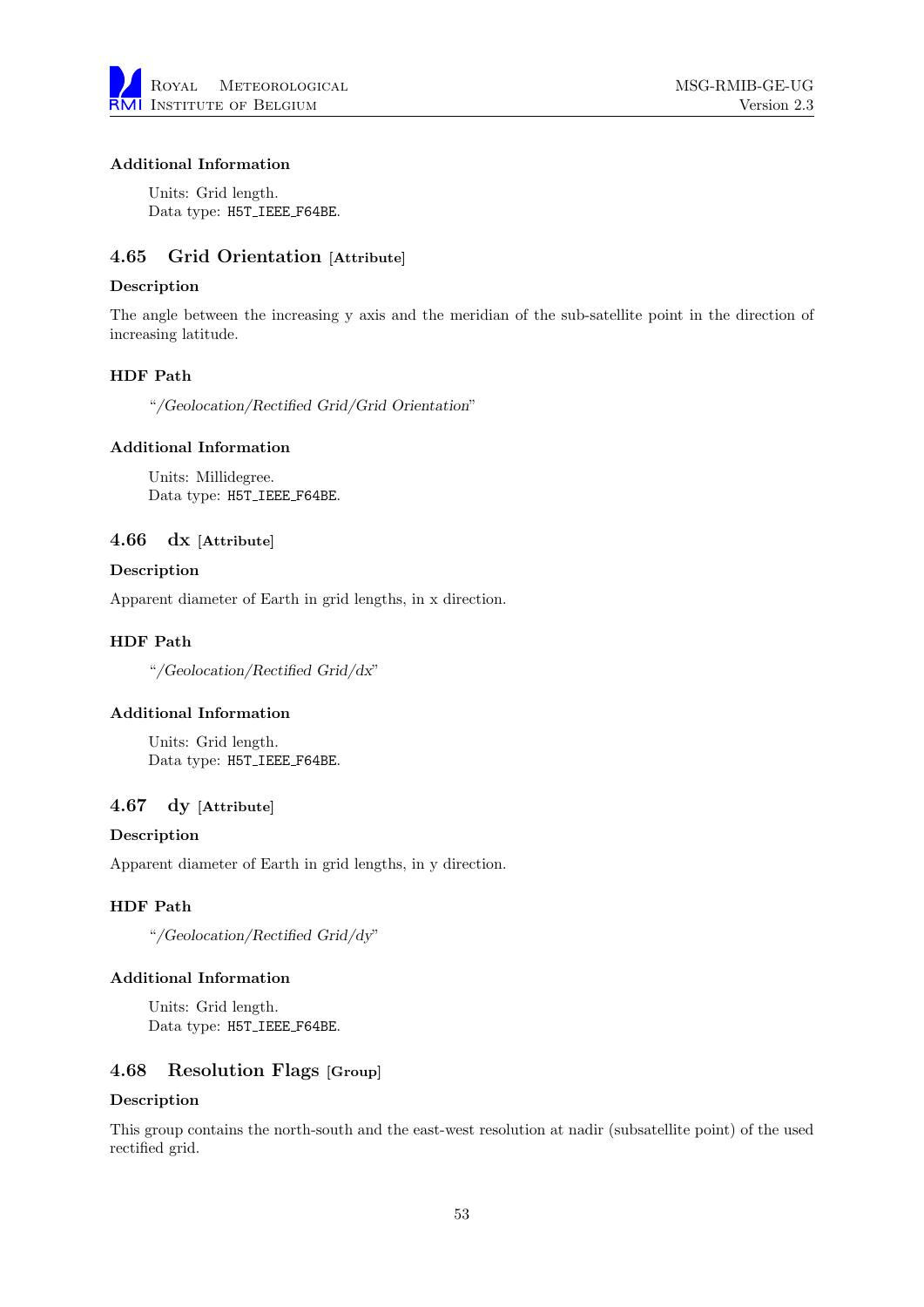"/Geolocation/Rectified Grid/Resolution Flags/"

#### Additional Information

None

## <span id="page-67-1"></span>4.69 East West [Attribute]

### Description

The east-west resolution at nadir (subsatellite point) of the used rectified grid.

### HDF Path

"/Geolocation/Rectified Grid/Resolution Flags/East West"

### Additional Information

Units: Degree. Data type: H5T IEEE F64BE.

## <span id="page-67-2"></span>4.70 North South [Attribute]

### Description

The north-south resolution at nadir (subsatellite point) of the used rectified grid.

### HDF Path

"/Geolocation/Rectified Grid/Resolution Flags/North South"

### Additional Information

Units: Degree. Data type: H5T IEEE F64BE.

### <span id="page-67-0"></span>4.71 Earth Flag[Dataset]

#### Description

This dataset is a flag for the intersection of the pixel line of sight with the reference ellipsoid. When there is an intersection, the value is 255, when there is no intersection the value is 0.

### HDF Path

"/Geolocation/Earth Flag"

#### Additional Information

Data type: H5T\_STD\_U8BE. Error value: 1. Values: 0=deep space, 255=on Earth, 1=Error Value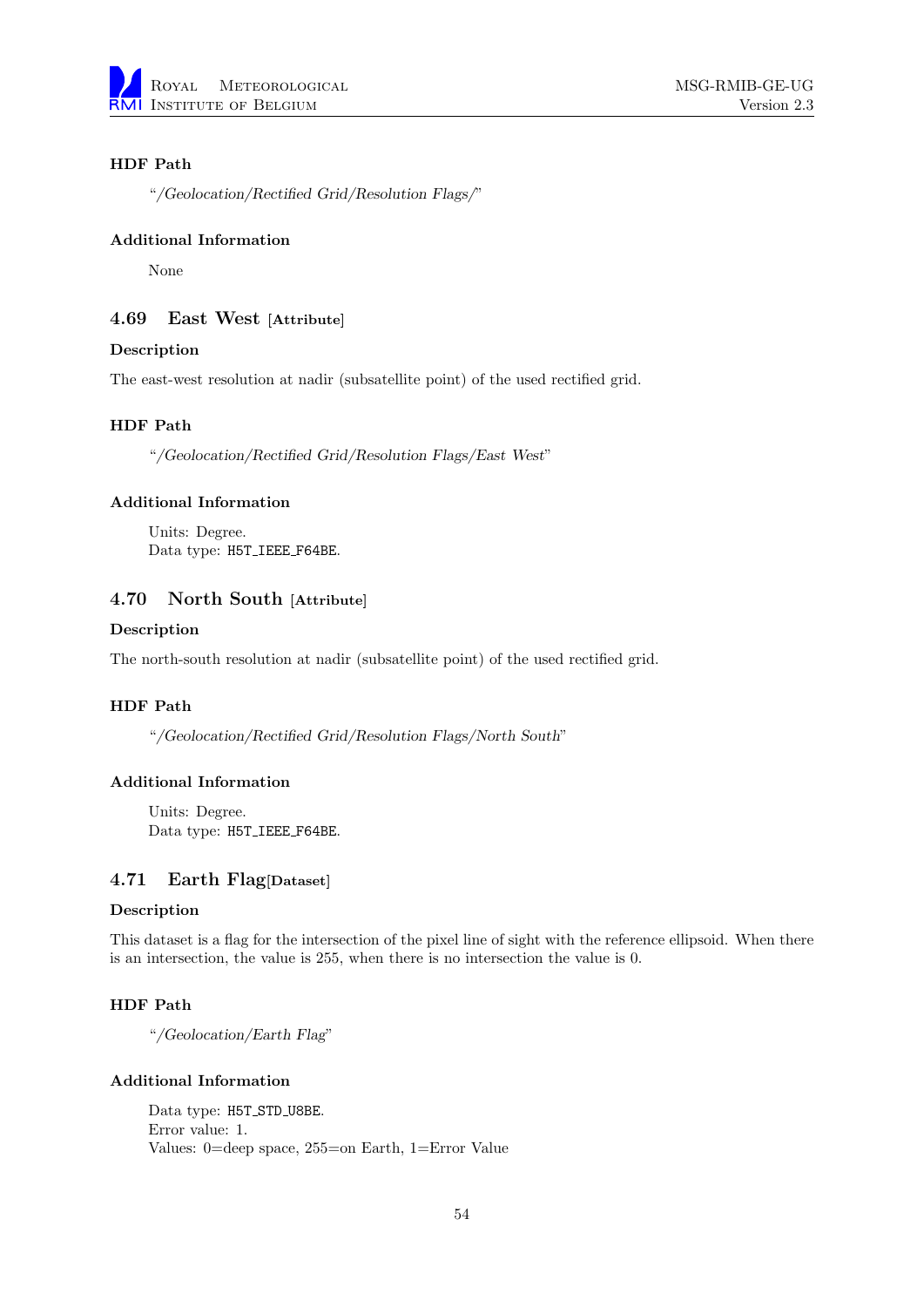# <span id="page-68-0"></span>4.72 Latitude (degrees) [Dataset]

### Description

This dataset contains the latitude geolocation of L1.5 NANRG data estimated by image matching with SEVIRI. The longitude is given in geocentric coordinates.

### HDF Path

"/Geolocation/Latitude (degrees)"

### Additional Information

Data type: H5T IEEE F64BE. Error value: -32767. Range: (-90,+90) degree.

## <span id="page-68-1"></span>4.73 Longitude (degrees) [Dataset]

### Description

This dataset contains the longitude geolocation of L1.5 NANRG data estimated by image matching with SEVIRI. The longitude is given in geocentric coordinates.

### HDF Path

"/Geolocation/Longitude (degrees)"

### Additional Information

Data type: H5T\_IEEE\_F64BE. Error value: -32767. Range:  $(-90,+90)$  degree.

## <span id="page-68-2"></span>4.74 Number of columns [Attribute]

### Description

This attribute is the number of columns of the geolocation of one GERB Earth View.

## HDF Path

"/Geolocation/Number of columns"

### Additional Information

Data type: H5T\_STD\_I32BE.

## <span id="page-68-3"></span>4.75 Number of detectors [Attribute]

### Description

This attribute is the number of detectors (lines) of the geolocation of one GERB Earth View.

## HDF Path

"/Geolocation/Number of detectors"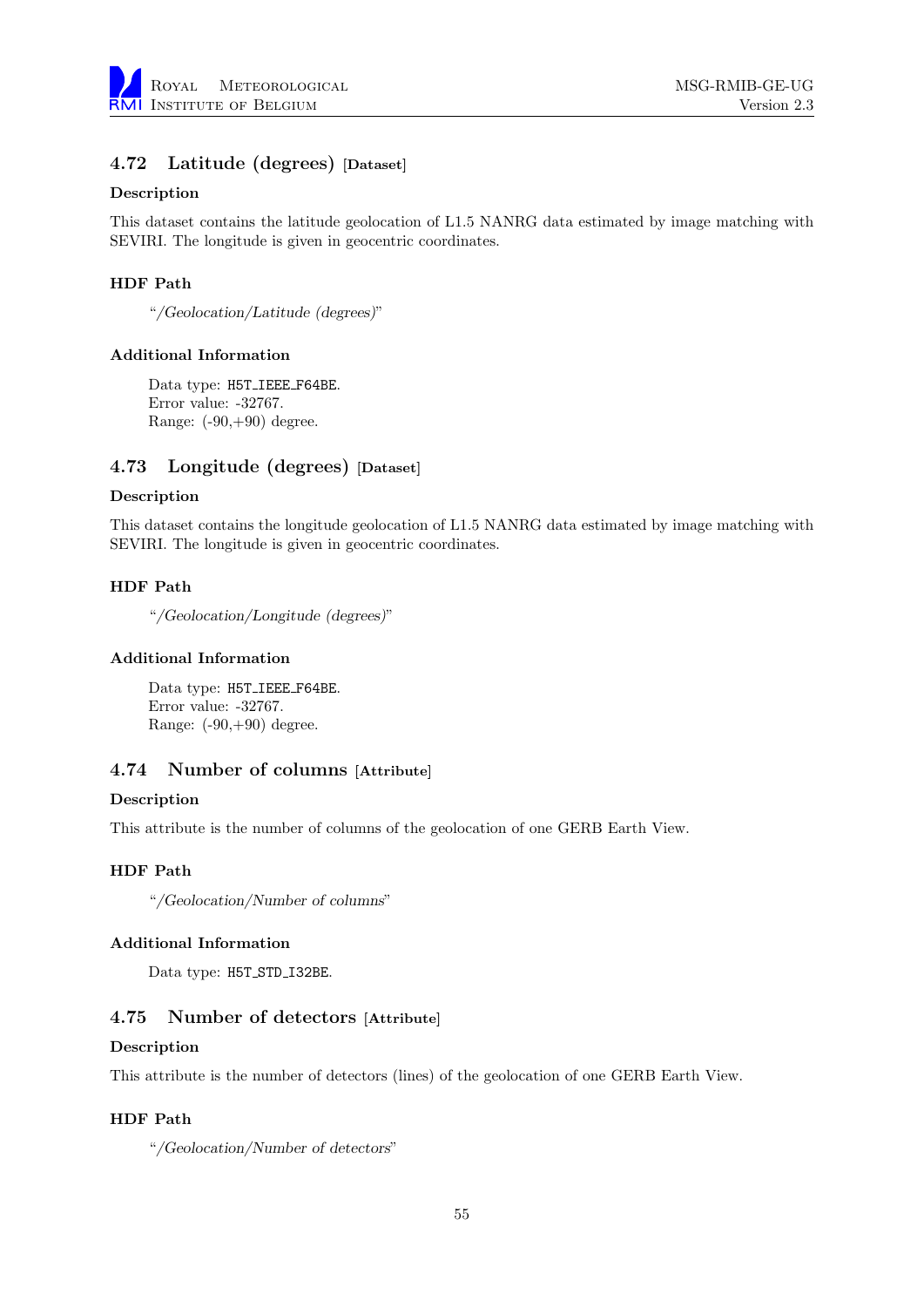Data type: H5T\_STD\_I32BE.

## <span id="page-69-0"></span>4.76 Geolocation Arrays Flag [Attribute]

#### Description

This attribute is set to 1 if the longitude, latitude and Earth flag is present in the HDF file else it is set to 0.

### HDF Path

"/Geolocation/Geolocation Arrays Flag"

### Additional Information

Data type: H5T\_STD\_I32BE.

### <span id="page-69-1"></span>4.77 Geolocation Parameters [Group]

#### Description

This group is for internal usage only.

### HDF Path

"/Geolocation/Geolocation Parameters"

### Additional Information

# <span id="page-69-2"></span>4.78 {RAL,RMIB} Correlation [Attribute]

### Description

This parameters gives a rough estimation of geolocation quality. It is computed as the mean over the Earth disc of the relative difference between the GERB L1.5 radiance value and the estimation of this value computed from SEVIRI data.

$$
R = \sqrt{\frac{1}{N}\sum_{i,j}\left(\frac{(L_{ij}^{GERB}-\tilde{L}_{ij}^{SEVIRI})}{\frac{(L_{ij}^{GERB}+\tilde{L}_{ij}^{SEVIRI})}{2}}\right)^2}
$$

where R is the correlation value, N is the number of pixels considered,  $L_{ij}^{GERB}$  is the radiance value from GERB and  $\tilde{L}_{ij}^{SEVIRI}$  is the estimation of the GERB value from SEVIRI data.

This value depends on the geolocation. The RAL Correlation is computed with the geolocation found in the L1.5 NANRG files. The RMIB Correlation is computed with the geolocation found by minimisation of R.

### HDF Path

"/RAL Correlation" "/RMIB Correlation"

### Additional Information

Data type: H5T IEEE F64BE.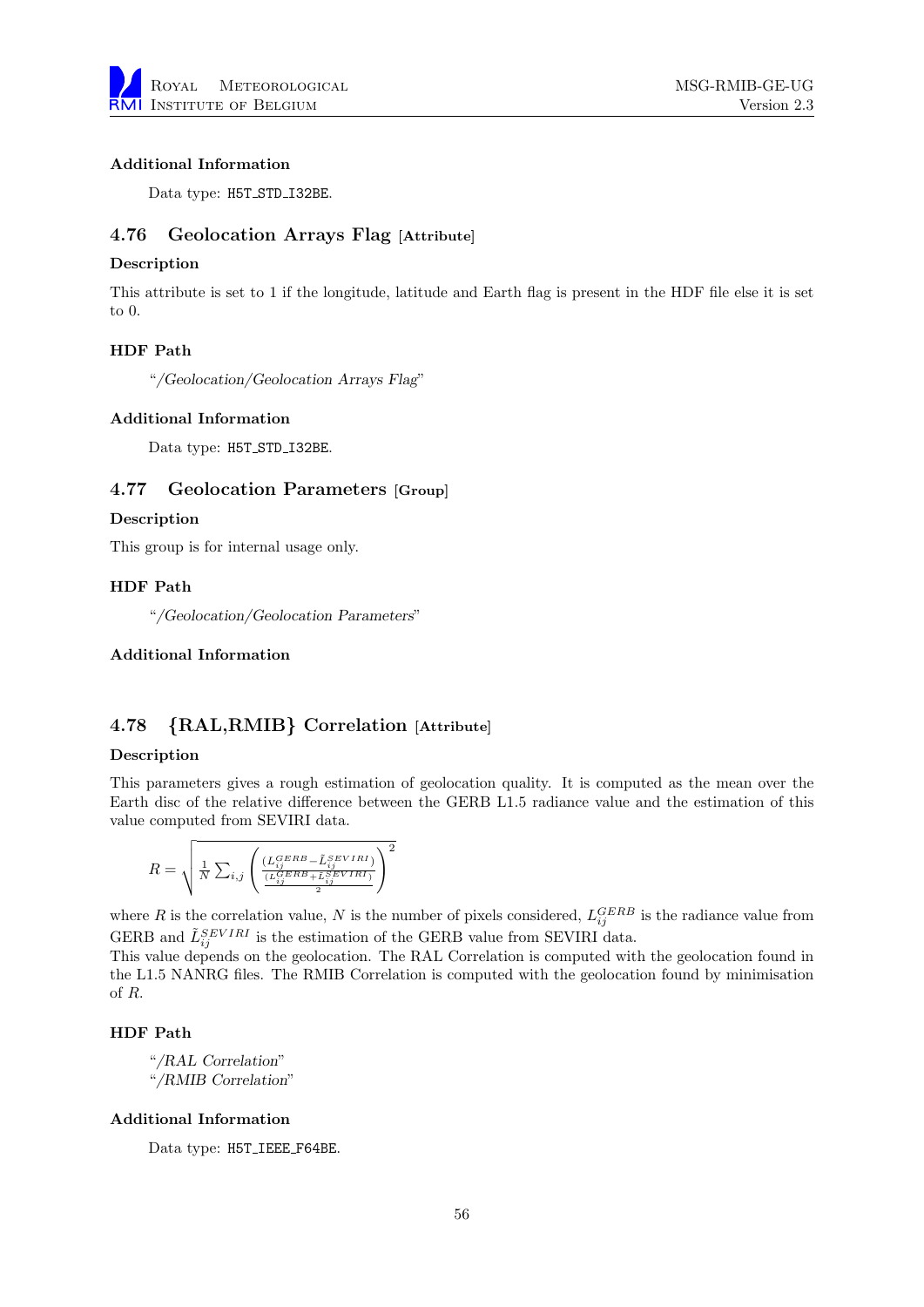# <span id="page-70-0"></span>4.79 Short Wave Image {1,2,3} [Group]

#### Description

This group contains geolocation information for the Nth of the three GERB short wave images that have been used as input.

### HDF Path

"/Geolocation/Short Wave Image 1/"

"/Geolocation/Short Wave Image 2/"

"/Geolocation/Short Wave Image 3/"

### Additional Information

None

## <span id="page-70-2"></span>4.80 Total Image  $\{1,2,3\}$  [Group]

#### Description

This group contains geolocation information for the Nth of the GERB total images that have been used as input. Only information coming from the total images of the main L1.5 NANRG file is considered.

### HDF Path

"/Geolocation/Total Image 1/" "/Geolocation/Total Image 2/" "/Geolocation/Total Image 3/"

### Additional Information

None

## <span id="page-70-1"></span>4.81 Histogram of Line of Sight East-West Positions [Dataset]

### Description

This information is copied from the level 1.5 Non Averaged Non Rectified Geolocated (NANRG) GERB radiance product that has been used as main input file. This dataset contains the histogram of the measured east-west deviations of the GERB line of sight from its nominal position. One histogram is given for every image column of the Nth GERB image (total or short wave according to the HDF path).

### HDF Path

- "/Geolocation/Short Image 1/Histogram of Line of Sight East-West Positions"
- "/Geolocation/Short Image 2/Histogram of Line of Sight East-West Positions"
- "/Geolocation/Short Image 3/Histogram of Line of Sight East-West Positions"

"/Geolocation/Total Image 1/Histogram of Line of Sight East-West Positions"

- "/Geolocation/Total Image 2/Histogram of Line of Sight East-West Positions"
- "/Geolocation/Total Image 3/Histogram of Line of Sight East-West Positions"

### Additional Information

Unit: Pixel. Quantisation factor: 1. Offset: 0. Data type: H5T\_STD\_U8BE.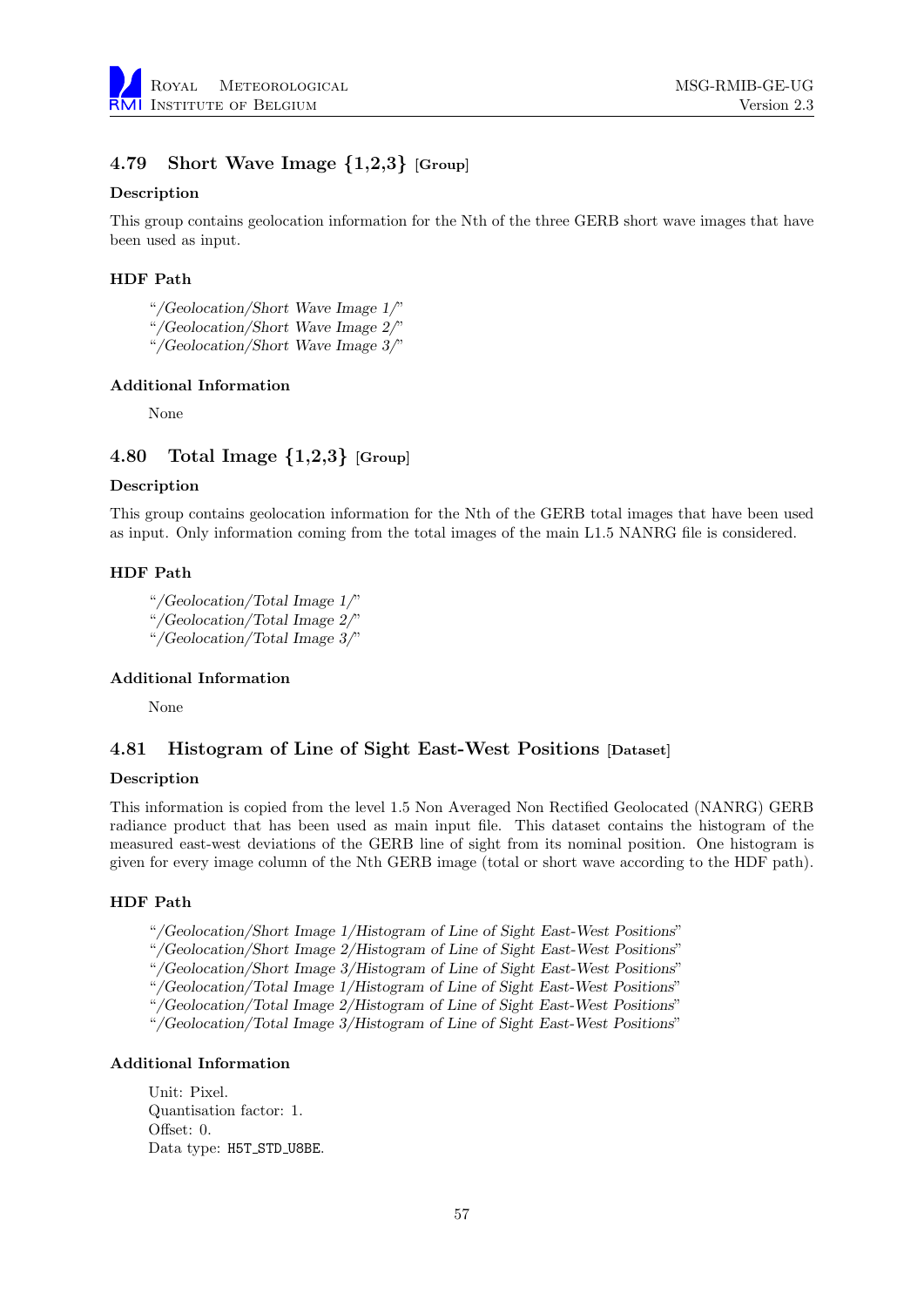Range: (0,255).

## <span id="page-71-0"></span>4.82 Interval Size [Attribute]

#### Description

The interval between two bins for the histogram defined at section [4.81.](#page-70-1)

#### HDF Path

"/Geolocation/Short Image 1/Histogram of Line of Sight East-West Positions/Interval Size"

"/Geolocation/Short Image 2/Histogram of Line of Sight East-West Positions/Interval Size"

"/Geolocation/Short Image 3/Histogram of Line of Sight East-West Positions/Interval Size"

"/Geolocation/Total Image 1/Histogram of Line of Sight East-West Positions/Interval Size"

"/Geolocation/Total Image 2/Histogram of Line of Sight East-West Positions/Interval Size"

"/Geolocation/Total Image 3/Histogram of Line of Sight East-West Positions/Interval Size"

#### Additional Information

Data type: H5T\_STD\_F64BE.

### <span id="page-71-1"></span>4.83 Lowest Value [Attribute]

#### Description

The first value of the first bin for the histogram defined at section [4.81.](#page-70-1)

#### HDF Path

"/Geolocation/Short Image 1/Histogram of Line of Sight East-West Positions/Lowest Value"

"/Geolocation/Short Image 2/Histogram of Line of Sight East-West Positions/Lowest Value"

"/Geolocation/Short Image 3/Histogram of Line of Sight East-West Positions/Lowest Value"

"/Geolocation/Total Image 1/Histogram of Line of Sight East-West Positions/Lowest Value"

"/Geolocation/Total Image 2/Histogram of Line of Sight East-West Positions/Lowest Value"

"/Geolocation/Total Image 3/Histogram of Line of Sight East-West Positions/Lowest Value"

#### Additional Information

Data type: H5T\_STD\_F64BE.

### <span id="page-71-2"></span>4.84 Spectral Regression Parameters [Group]

#### Description

This group contains the spectral regression parameters that have been used to estimate unfiltered radiances and GERB filtered radiances from the imager data.

#### HDF Path

"/Radiometry/Spectral Regression Parameters"

#### Additional Information

The information under this group is not intended for users, but for internal usage. This group and its datasets are only present for GERB-2.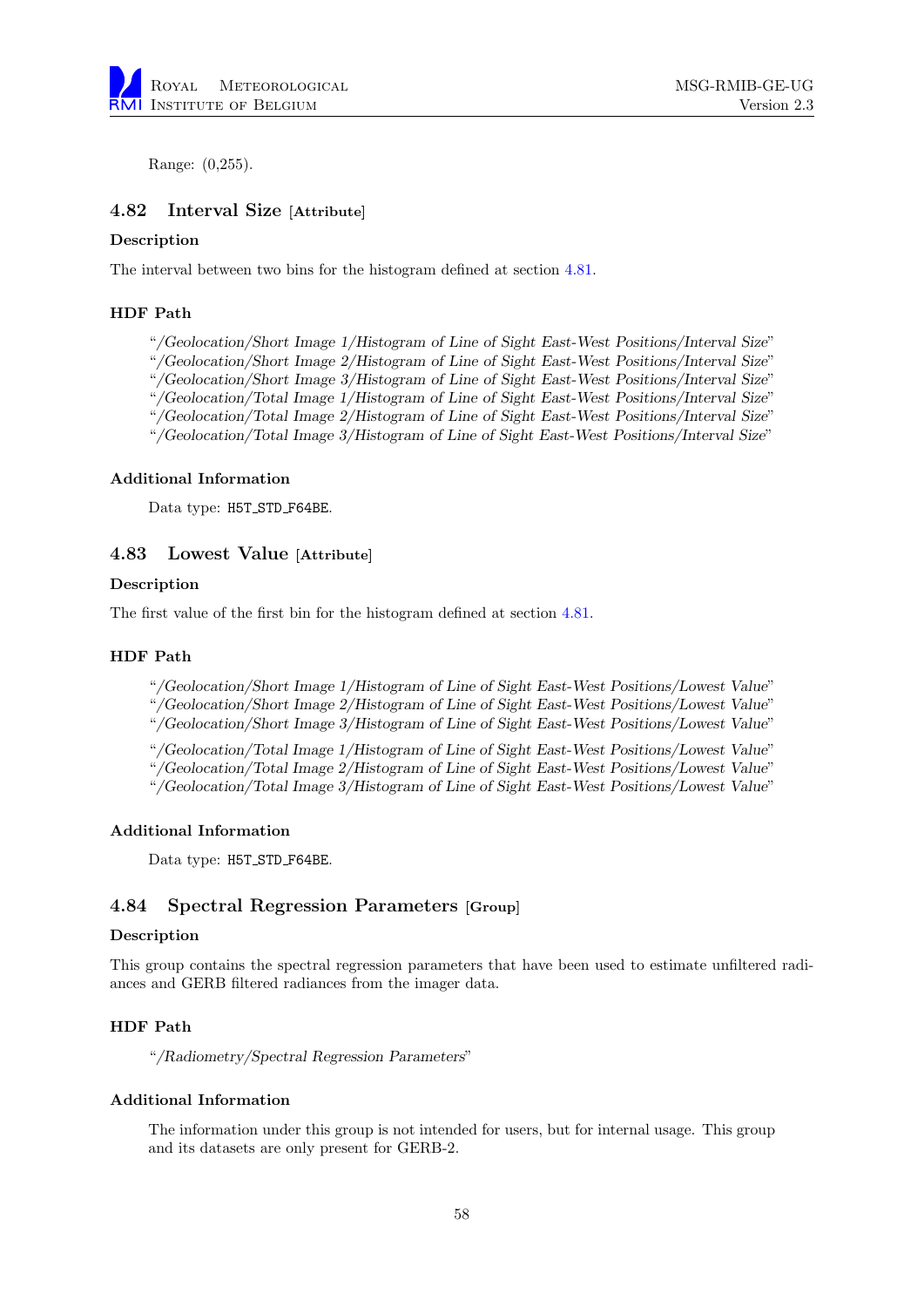# <span id="page-72-0"></span>4.85 Shortwave Solar [Dataset]

#### Description

Spectral regression parameters that have been used to estimate the solar contribution to the GERB shortwave filtered radiances from the imager data.

# HDF Path

"/Radiometry/Spectral Regression Parameters/Shortwave Solar"

# Additional Information

This dataset is not intended for users, but for internal usage. This dataset is only present for GERB-2.

# 4.86 Shortwave Thermal [Dataset]

#### Description

Spectral regression parameters that have been used to estimate the thermal contribution to the GERB shortwave filtered radiances from the imager data.

# HDF Path

"/Radiometry/Spectral Regression Parameters/Shortwave Thermal"

# Additional Information

This dataset is not intended for users, but for internal usage. This dataset is only present for GERB-2.

# 4.87 Solar [Dataset]

### Description

Spectral regression parameters that have been used to estimate the solar unfiltered radiances from the imager data.

# HDF Path

"/Radiometry/Spectral Regression Parameters/Solar"

# Additional Information

This dataset is not intended for users, but for internal usage. This dataset is only present for GERB-2.

# 4.88 Longwave Solar [Dataset]

#### Description

Spectral regression parameters that have been used to estimate the solar contribution to the GERB filtered radiances from the imager data.

# HDF Path

"/Radiometry/Spectral Regression Parameters/Longwave Solar"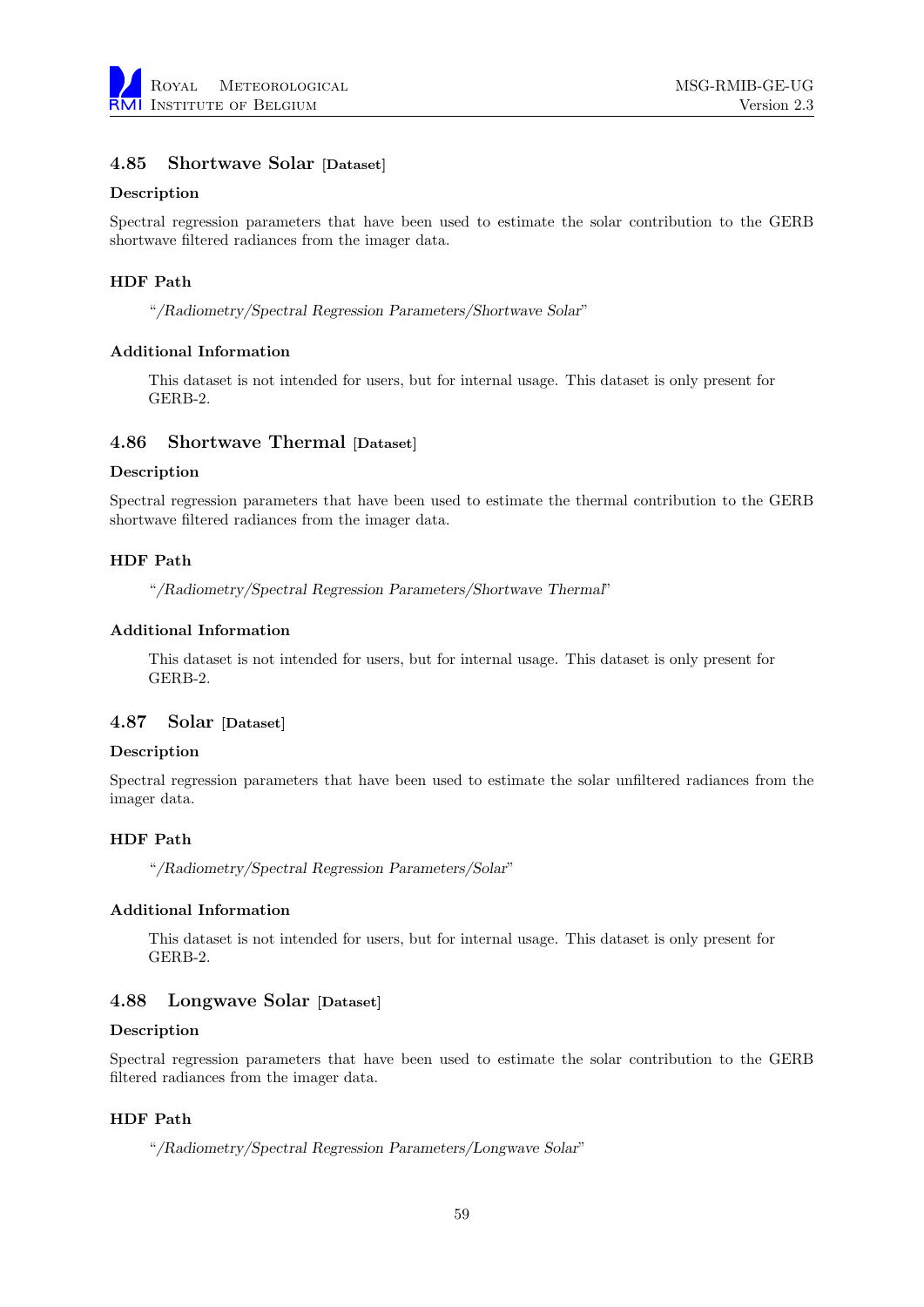<span id="page-73-0"></span>

# Additional Information

This dataset is not intended for users, but for internal usage. This dataset is only present for GERB-2.

# 4.89 Longwave Thermal [Dataset]

### Description

Spectral regression parameters that have been used to estimate the thermal contribution to the GERB filtered radiances from the imager data.

# HDF Path

"/Radiometry/Spectral Regression Parameters/Longwave Thermal"

#### Additional Information

This dataset is not intended for users, but for internal usage. This dataset is only present for GERB-2.

# 4.90 Thermal [Dataset]

#### Description

Spectral regression parameters that have been used to estimate the thermal unfiltered radiances from the imager data.

### HDF Path

"/Radiometry/Spectral Regression Parameters/Thermal"

# Additional Information

This dataset is not intended for users, but for internal usage. This dataset is only present for GERB-2.

# 4.91 A Values (per GERB detector cell) [Dataset]

#### Description

The A-value is used for the definition of the GERB synthetic longwave filtered radiance. A is defined as the ratio between the GERB filtered total radiance and the GERB filtered short wave radiance for a 5800 K black body. The A-values are copied from the level 1.5 Non Averaged Non Rectified Geolocated (NANRG) GERB radiance product that has been used as main input file. They are measured with the sunlit onboard solar diffuser sphere.

There is one value for each detector. If more than one NANRG file has been used, the A-values reported are the ones of first level 1.5 NANRG short wave input file in time used for the generation of this output file.

# HDF Path

"/Radiometry/A Values (per GERB detector cell)/"

# Additional Information

Data type: H5T\_IEEE\_64BE. This dataset is not intended for users, but for internal usage.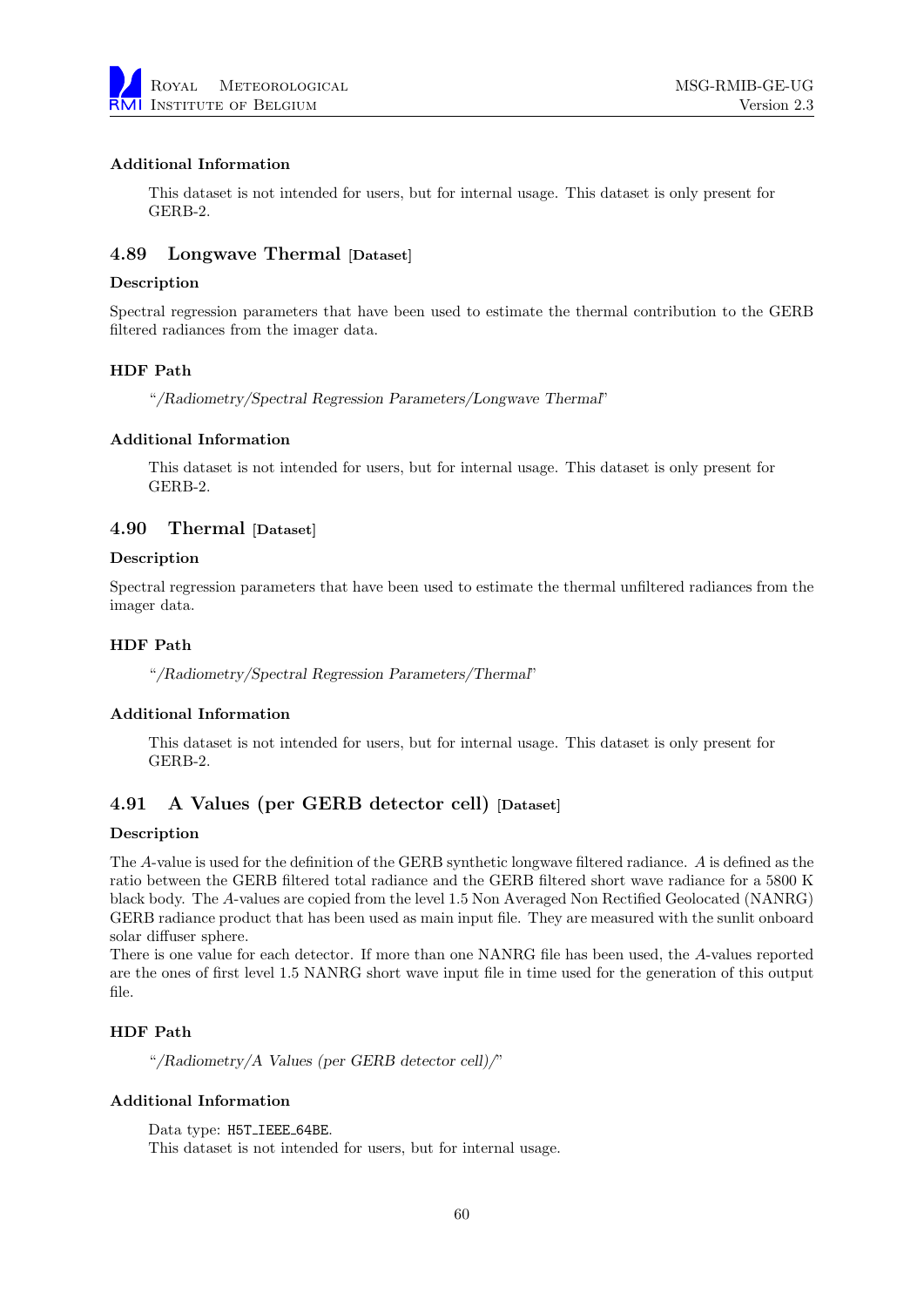# <span id="page-74-0"></span>4.92 C Values (per GERB detector cell) [Dataset]

# Description

The C-value is used to monitor the longwave leakage of the GERB quartz filter. C is defined as the ratio between the GERB filtered shortwave radiance and the GERB filtered total radiance for a 300 K black body. The given C-values are copied from the level 1.5 Non Averaged Non Rectified Geolocated (NANRG) GERB radiance product that has been used as main input file. They are measured with the onboard black body.

If more than one NANRG file has been used, the C-values reported are the ones of the first level 1.5 NANRG short wave input file in time used for the generation of this output file.

#### HDF Path

"/Radiometry/C Values (per GERB detector cell)/"

#### Additional Information

Data type: H5T\_IEEE\_64BE. This dataset is not intended for users, but for internal usage.

# 4.93 Scene Identification [Group]

#### Description

This group contains auxiliary scene identification information given with the GERB measurements. Some of the identification information is only available during daytime and/or in shortwave/solar data files. The given scene identification is the most accurate for the high resolution and for the binned 50 km resolution products. It is only indicative for the GERB footprint product.

# HDF Path

"/Scene Identification/"

# Additional Information

None

# 4.94 Cloud Optical Depth (logarithm)[Dataset]

#### Description

This dataset contains the natural logarithmic average of the cloud optical depths at  $0.55 \mu m$  over the cloudy part of the footprint. The error value is used for clearsky footprints.

As the cloud optical depth values for the footprint are bound to the range  $[\tau_{thres} = 0.6, 128]$  where  $\tau_{thres}$ corresponds to thinnest cloudy conditions while 128 is associated to an infinitely thick cloud, the values of this dataset are bound to the range  $[\log(\tau_{thres})=0.51, 4.852]$ . See [\[3\]](#page-98-0) for more information.

The accuracy of the cloud optical depth may be affected by the extrapolation of the scene identification from earlier or later slots. If such extrapolation has taken place for a given pixel, the status bit for scene identification extrapolation will be set in the status flag word (refer to section [4.8](#page-43-0) for more information).

#### HDF Path

"/Scene Identification/Cloud Optical Depth (logarithm)"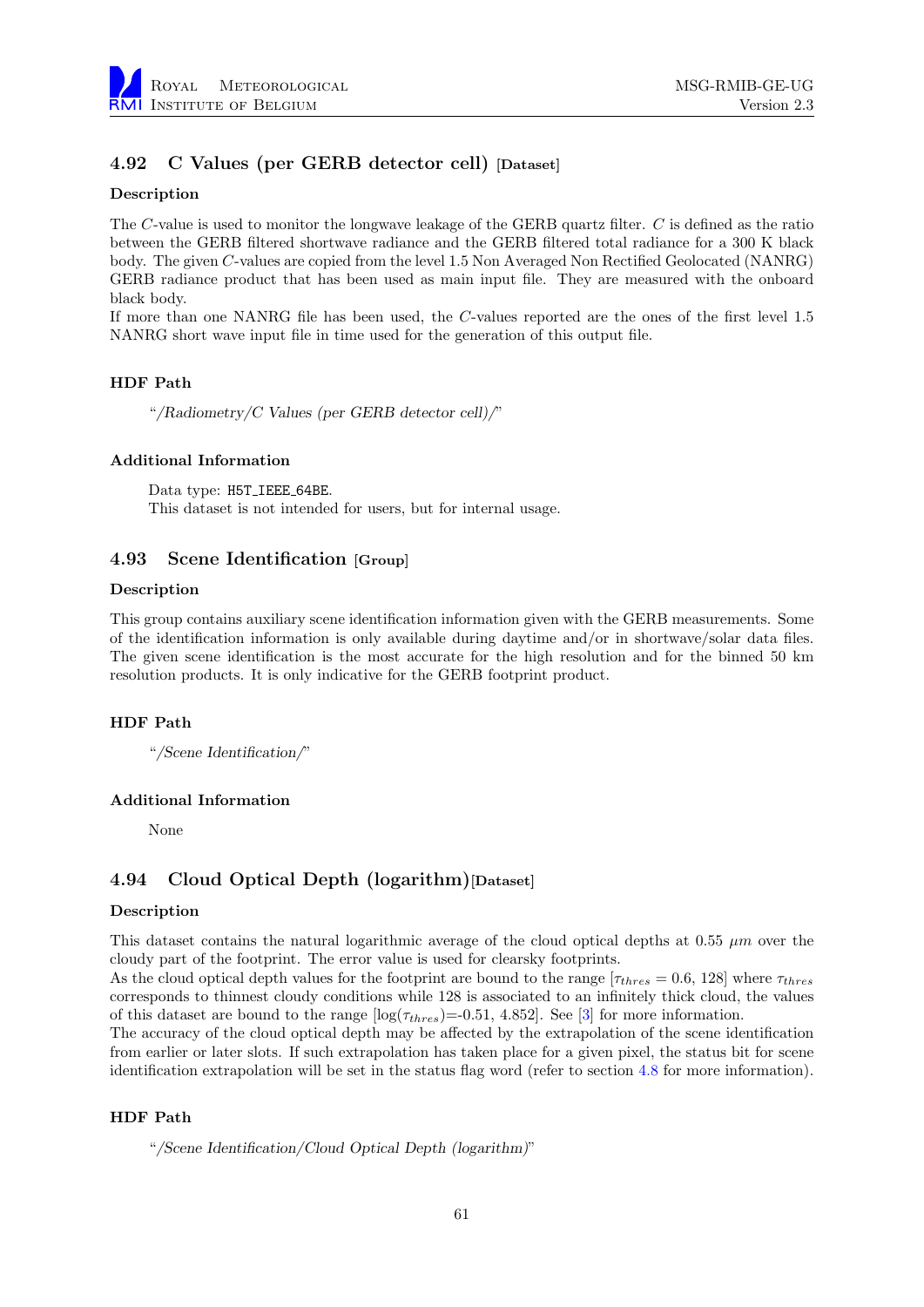<span id="page-75-1"></span>

# Additional Information

Data type: H5T\_STD\_I16BE. Error value: -32767. Range:  $[log(\tau_{thres}) = -0.51, 4.852]$ Quantisation factor:  $2.510^{-4}$ .

# <span id="page-75-0"></span>4.95 Cloud Cover [Dataset]

# Description

The cloud cover is the relative number of cloudy imager pixels in the GERB footprint or grid cell. A cloud cover of 0 corresponds to a clear sky footprint. A cloud cover of 1 corresponds to an overcast footprint. The RMIB cloud retrieval scheme uses for input estimated composite TOA clearsky visible reflectances. By comparing the latters with the measured reflectances, cloud optical thickness is inferred by means of look-up tables built from 1D radiative transfer computations. Finally, the cloud flag results by thresholding the cloud optical thickness (cloudy if  $\geq$  = 0.6).

The accuracy of the cloud cover may be affected by the extrapolation of the scene identification from earlier or later slots. If such extrapolation has taken place for a given pixel, the status bit for scene identification extrapolation will be set in the status flag word (refer to section [4.8](#page-43-0) for more information).

# HDF Path

"/Scene Identification/Cloud Cover"

# Additional Information

Data type: H5T\_STD\_U8BE. Error Value: 255. Range: [0,100]. Quantisation factor: 0.01.

# 4.96 Cloud Phase [Dataset]

# Description

This dataset contains the mean cloud phase (water or ice cloud) over the footprint. A cloud phase of 0 corresponds to a pure water cloud. A cloud phase of 1 corresponds to a pure ice cloud. And between this limits, mixed water-ice cloud.

The cloud thermodynamic phase is estimated according to the 10.8 µm brightness temperature (water if  $> 265$  Kelvin, ice if  $< 245$  Kelvin, mixed phases otherwise) (see section [4.95](#page-75-0) for additional information). The accuracy of the cloud phase may be affected by the extrapolation of the scene identification from earlier or later slots. If such extrapolation has taken place for a given pixel, the status bit for scene identification extrapolation will be set in the status flag word (refer to section [4.8](#page-43-0) for more information).

# HDF Path

"/Scene Identification/Cloud Phase"

# Additional Information

Data type: H5T\_STD\_U8BE. Error Value: 255. Range:  $[0,100]$  (water=0, mixed, ice=100). Quantisation factor: 0.01.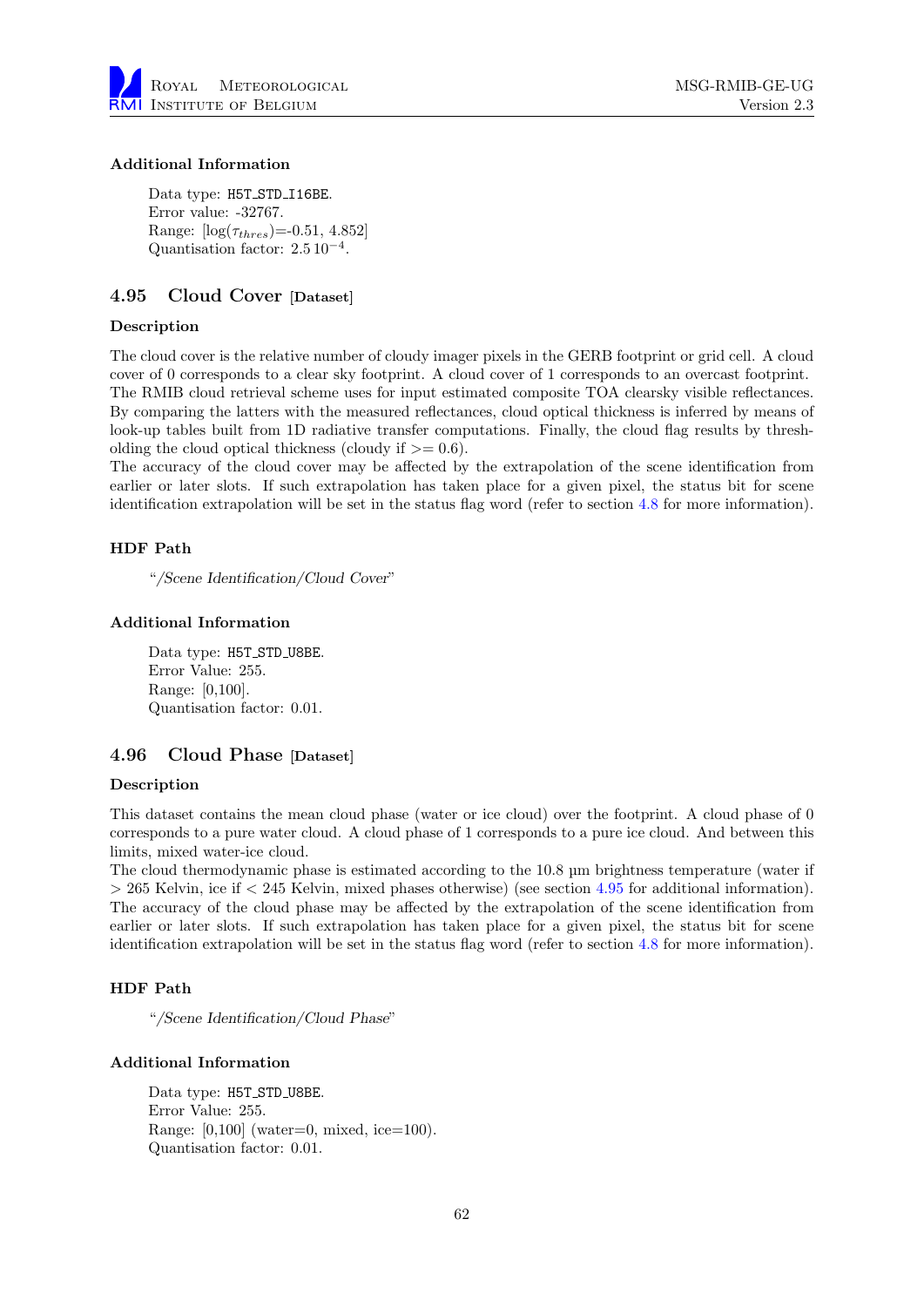# <span id="page-76-1"></span><span id="page-76-0"></span>4.97 Aerosol Optical Depth Cover [Dataset]

# Description

The aerosol optical depth cover is the relative number of imager pixels in the GERB footprint or grid cell for which an aerosol optical depth cover has been computed. An aerosol optical depth value is computed for a SEVIRI pixel if:

- the pixel is cloud free
- the pixel has been identified as ocean
- the viewing zenith angle (see section  $4.45$ ) is lower than 60 degrees
- the solar zenith angle (see section  $4.45$ ) is lower than 60 degrees
- the tilt angle is lower than 40 degrees

# HDF Path

"/Scene Identification/Aerosol Optical Depth Cover"

# Additional Information

Data type: H5T\_STD\_U8BE. Error Value: 255 Range: [0,100] Quantisation factor: 0.01 Unit: Percent

# 4.98 Aerosol Optical Depth {IR 1.6,VIS 0.6,VIS 0.8} [Dataset]

# Description

The aerosol optical depth mean over the GERB footprint or grid cell. First, the AOD is computed at the full SEVIRI resolution for a limited number of pixels (see section [4.97\)](#page-76-0). Then, the mean over the GERB footprint or grid cell is done and includes only the pixels for which an AOD has been computed. The method is based on [\[6\]](#page-98-1). Three independent Aerosol Optical Depth (AOD) are computed for three different SEVIRI spectral bands.

# HDF Path

"/Scene Identification/Aerosol Optical Depth IR 1.6" for the near-infrared band centered on 1.6  $\mu$ m

"/Scene Identification/Aerosol Optical Depth VIS 0.6" for the visible band centered on 0.6  $\mu$ m

"/Scene Identification/Aerosol Optical Depth VIS 0.8" for the visible band centered on 0.8  $\mu$ m

# Additional Information

Data type: H5T\_STD\_U8BE. Error Value: 255 Expected Range: [0,1] Quantisation factor: 0.04 Unit: None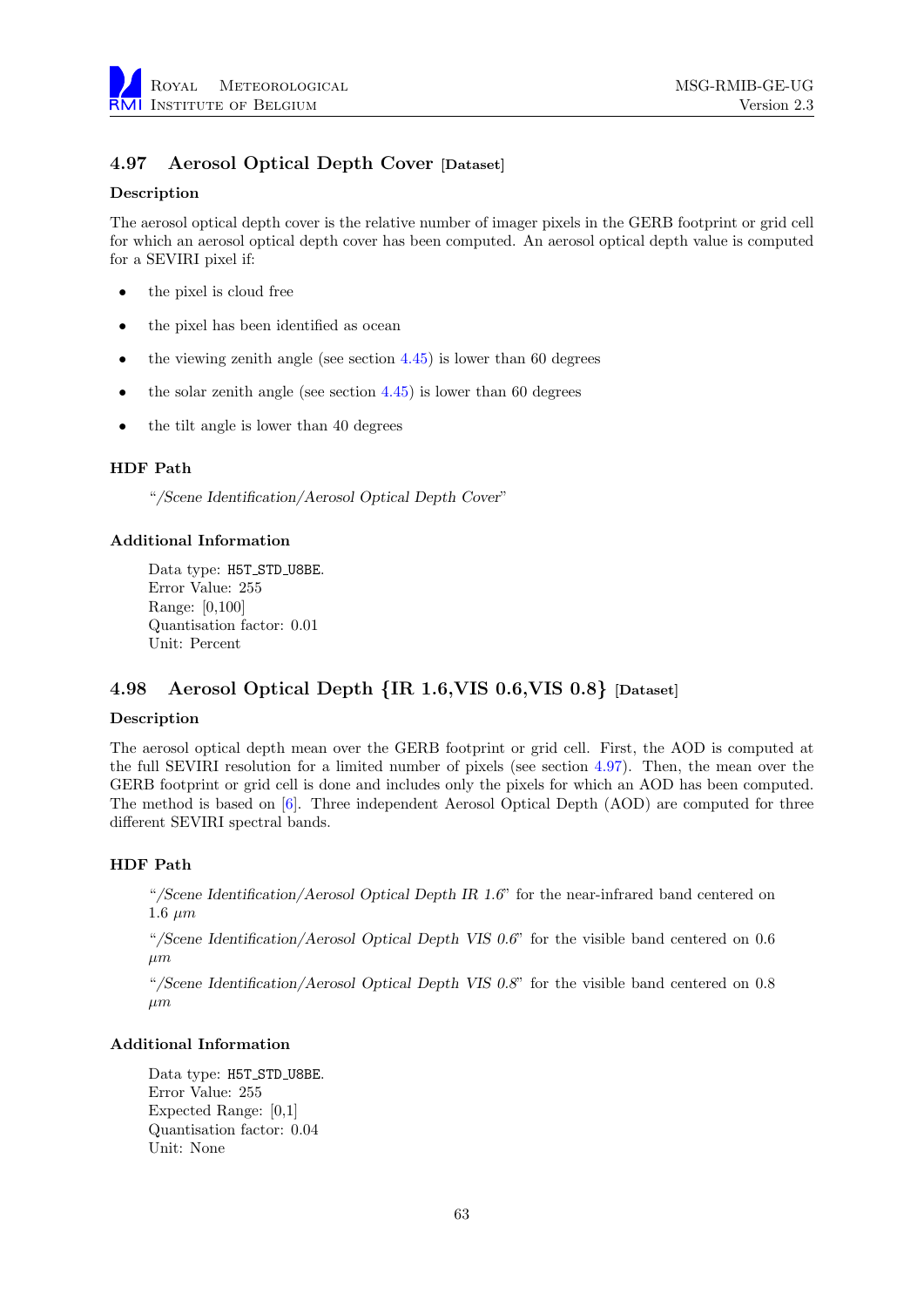# <span id="page-77-0"></span>4.99 Dust Detection [Dataset]

#### Description

The dust detection is the relative number of imager pixels in the GERB footprint or grid cell for which a dust detection has been computed. A dust detection is computed for a 3x3 SEVIRI pixel if:

- the pixel has been identified as ocean
- the viewing zenith angle (see section  $4.45$ ) is lower than 70 degrees

The method used is described in [\[2\]](#page-98-2).

#### HDF Path

"/Scene Identification/Dust Detection"

#### Additional Information

Data type: H5T\_STD\_U8BE. Error Value: 255 Range: [0,1] Quantisation factor: 0.01

# 4.100 Surface Type [Dataset]

#### Description

This dataset contains the surface type within the GERB footprint or grid cell. The defined types are : 0=undefined, 1=ocean, dark vegetation, bright vegetation, dark desert, bright desert, snow.

#### HDF Path

"/Scene Identification/Surface Type"

#### Additional Information

Data type: H5T\_STD\_U8BE. Allowed values:

| Surface type             | Value |
|--------------------------|-------|
| Undefined                |       |
| Ocean                    | 1     |
| Dark Vegetation          | 2     |
| <b>Bright Vegetation</b> | 3     |
| Dark Desert              | 4     |
| <b>Bright Desert</b>     | 5     |
| Snow                     | б     |

Error Value: 255

# 4.101 Solar Angular Dependency Model [Dataset]

#### Description

This dataset contains the identifier of the scene-type-dependent Angular Dependency Model (ADM) that has been used to convert the reflected solar radiance in the reflected solar flux.

Note that if the scene identification has been extrapolated (indicated by the corresponding status bit in the status flag word discussed in section [4.8\)](#page-43-0), the identifier of the ADM has been adjusted to correspond to the extrapolated scene type.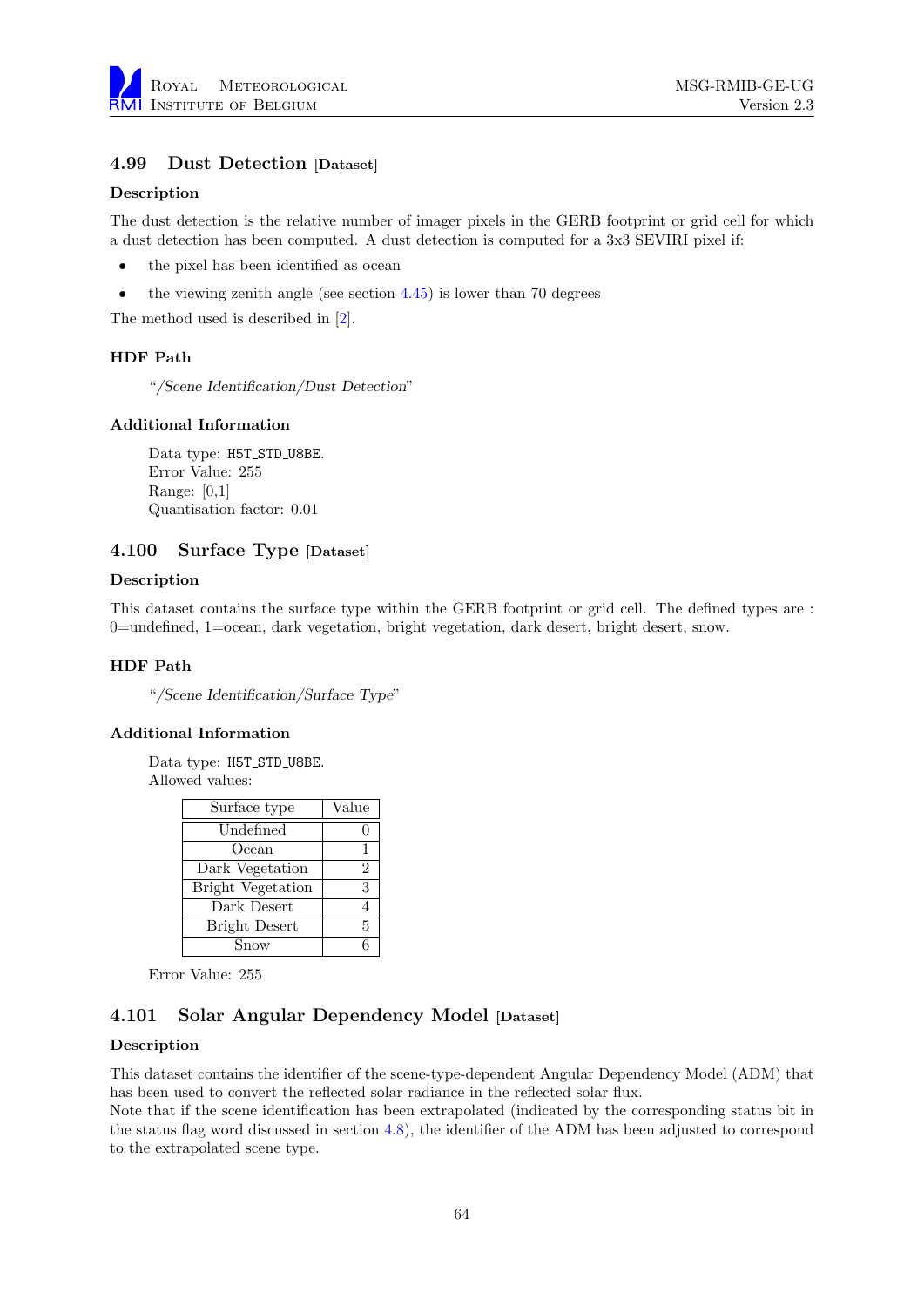<span id="page-78-0"></span>

# HDF Path

"/Scene Identification/Solar Angular Dependency Model"

### Additional Information

Data type: H5T\_STD\_U8BE. Error Value: -32367. Range: 0,1024.

# 4.102 Thermal Angular Dependency Model [Dataset]

# Description

It contains the identifier of the scene type dependent Angular Dependency Model that has been used to convert the emitted thermal radiance in the emitted thermal flux.

# HDF Path

"/Scene Identification/Thermal Angular Dependency Model"

# Additional Information

Data type: H5T\_STD\_U8BE. Valid values range from 0 to 254. 255 indicates an error.

# 4.103 Solar Angular Dependency Models Set Version [Attribute]

# Description

Indicates which set of solar angular dependency models has been used to determine fluxes from radiances.

# HDF Path

"/Scene Identification/Solar Angular Dependency Models Set Version"

# Additional Information

Data type: : H5T\_STRING.

# 4.104 Thermal Angular Dependency Models Set Version [Attribute]

# Description

Indicates which set of thermal angular dependency models has been used to determine fluxes from radiances.

# HDF Path

"/Scene Identification/Thermal Angular Dependency Models Set Version"

#### Additional Information

Data type: : H5T\_STRING.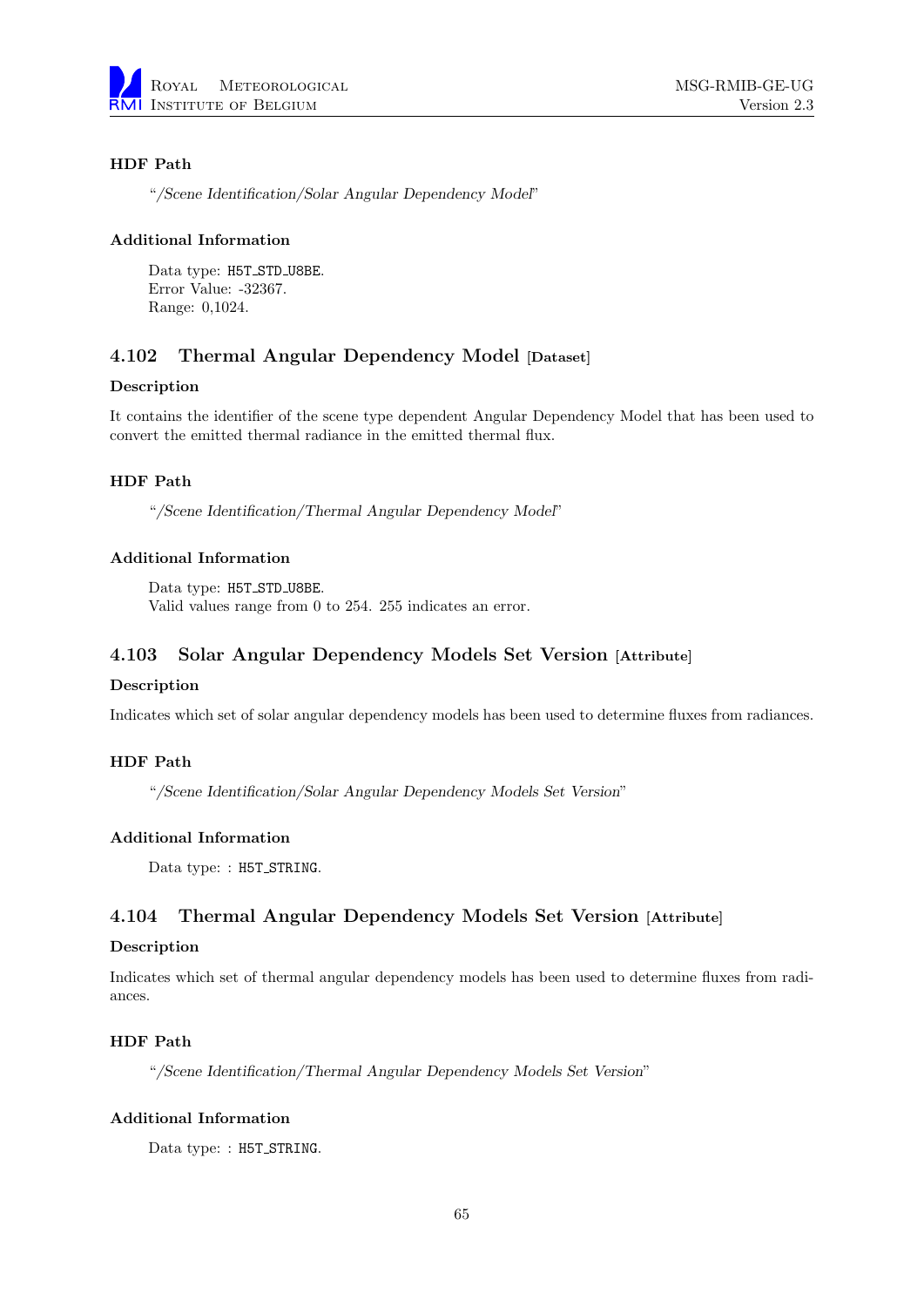<span id="page-79-0"></span>

# 4.105 Times [Group]

#### Description

This group gives information about the sampling time of the GERB products. For the three types of products a different time sampling strategy is used, and hence different time parameters are given:

- The high resolution product is a 15(30) minute snapshot at SEVIRI (Meteosat7) acquisition times. A time per row is given.
- The GERB footprint product is an average of three consecutive GERB measurements. An integration start and end time per column is given.
- The binned 50 km product (BARG) is a fixed 15(30) minute average. An overall integration start and end time is given.

#### HDF Path

"/Times/"

#### Additional Information

# 4.106 First GERB Packet [Attribute]

#### Description

In the radiance and flux files, this is the acquisition time of the first GERB packet that has been used. In the geolocation files, the value of this field indicates the UTC time for which the data first applies. Because the GERB project is a NRT project, the more recent files are processed before older files. This implies that in some case the geolocation file corresponding to a data file has a date in the name and in the First GERB Packet attribute that is later than the date in the file name of the data file.

#### HDF Path

"/Times/First GERB Packet"

#### Additional Information

Data type: H5T\_STRING. The format is "YYYYMMDD HH:MM:SS".

# 4.107 Last GERB Packet [Attribute]

#### Description

This is the acquisition time of the last GERB packet that has been used.

#### HDF Path

"/Times/Last GERB Packet"

#### Additional Information

Data type: H5T\_STRING. The format is "YYYYMMDD HH:MM:SS".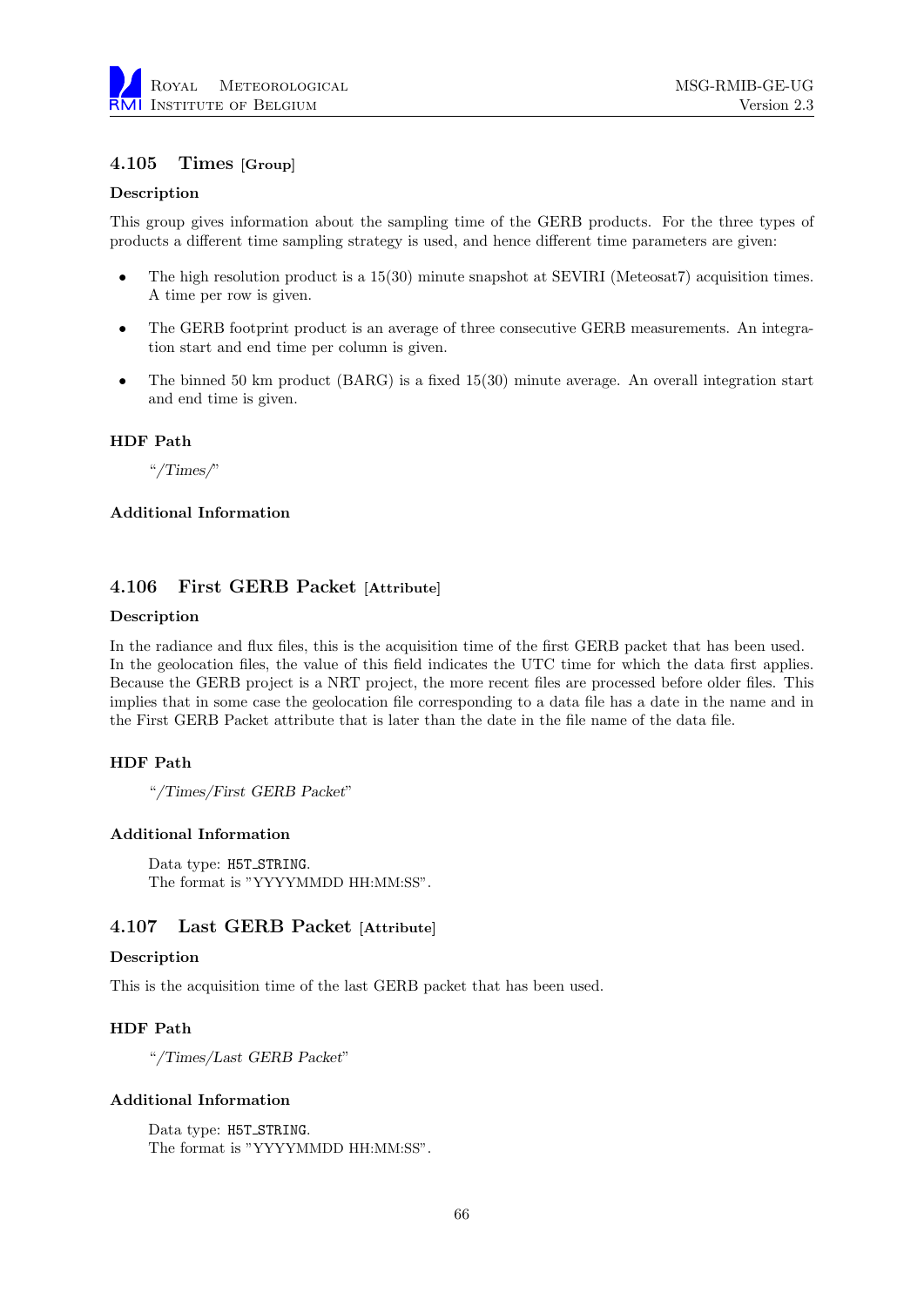# <span id="page-80-0"></span>4.108 Start of Integration [Attribute]

#### Description

Start time of integration for the complete image.

### HDF Path

"/Times/Start of Integration"

#### Additional Information

Data type: H5T\_STRING. The format is "YYYYMMDD HH:MM:SS".

# 4.109 End of Integration [Attribute]

#### Description

End time of integration for the complete image.

# HDF Path

"/Times/End of Integration"

# Additional Information

Data type: H5T\_STRING. The format is "YYYYMMDD HH:MM:SS".

# 4.110 Time (per row) [Dataset]

# Description

This dataset contains the acquisition time for every image row.

#### HDF Path

"/Times/Time (per row)"

#### Additional Information

Data type: H5T\_STRING. The format is "YYYYMMDD HH:MM:SS.MMM".

# 4.111 Start of Integration (per column) [Dataset]

#### Description

The start of integration parameter gives the time of start of integration for every image column. The imager data is not considered: only time of GERB data used for column data generation is taken into account.

# HDF Path

"/Times/Start of Integration (per column)"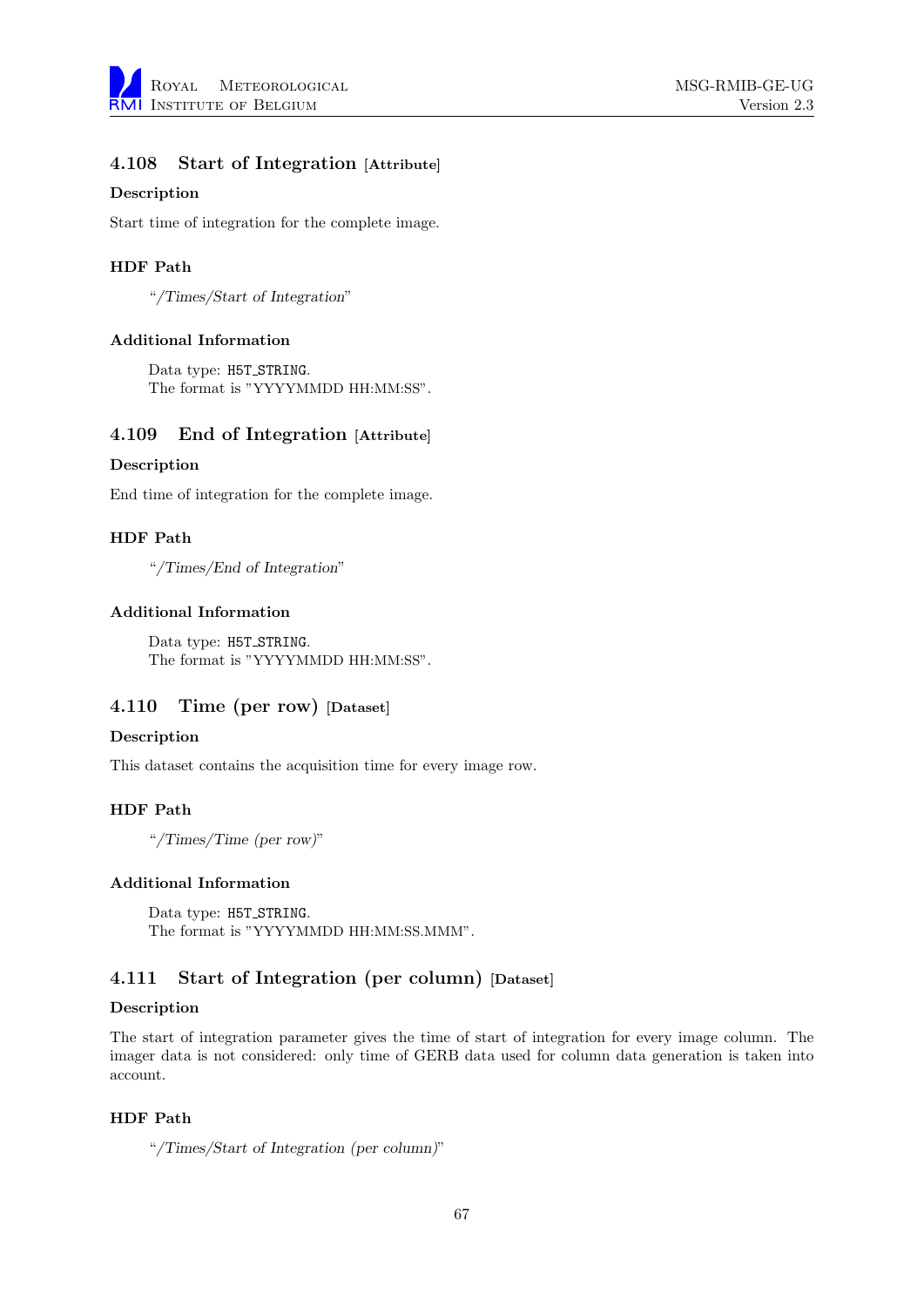<span id="page-81-1"></span>

### Additional Information

Data type: H5T\_STRING. The format is "YYYYMMDD HH:MM:SS.MMM".

# 4.112 End of Integration (per column) [Dataset]

# Description

The end of integration parameter gives the time of end of integration for each image column. The imager data is not considered: only time of GERB data used for column data generation is taken into account.

#### HDF Path

"/Times/End of Integration (per column)"

#### Additional Information

Data type: H5T\_STRING. The format is "YYYYMMDD HH:MM:SS.MMM".

# 4.113 Unit [Attribute]

#### Description

Unit in string format. This attribute is associated with datasets. Datasets without unit attribute are unitless.

#### HDF Path

"/Dataset HDF Path/Unit"

#### Additional Information

Data type: H5T\_STRING.

# <span id="page-81-0"></span>4.114 Offset [Attribute]

#### Description

Offset to apply to dataset values. This attribute is associated with datasets. Datasets without offset attribute do not have an offset.

A dataset value  $v$  is retrieved as:

 $v = q * h + o$ 

where q is the quantisation factor (see section [4.115\)](#page-82-0), h is the value read from the HDF file and  $o$  is the offset (see section [4.114\)](#page-81-0).

# HDF Path

"/Dataset HDF Path/Offset"

#### Additional Information

Data type: H5T\_IEEE\_64BE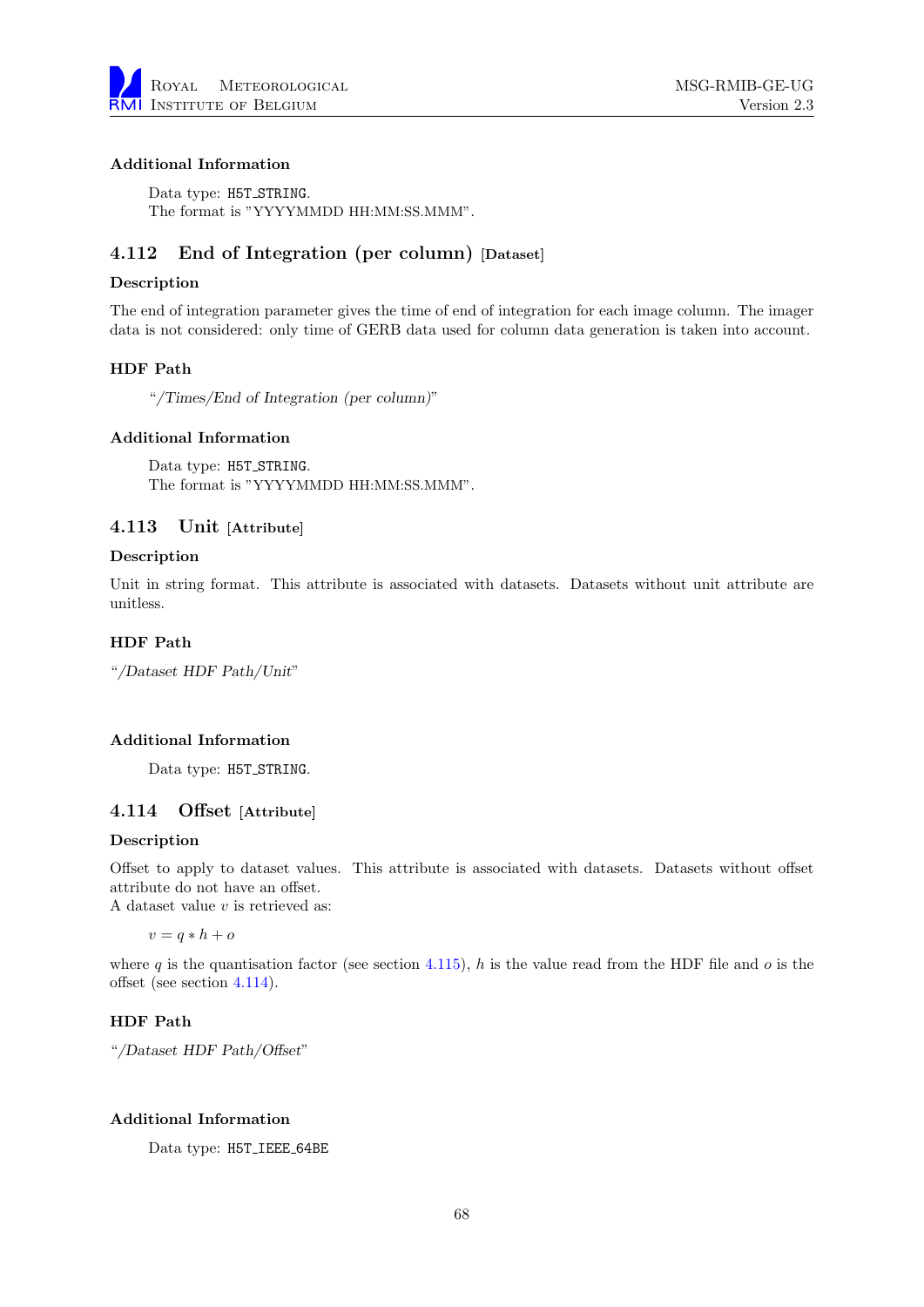# <span id="page-82-1"></span><span id="page-82-0"></span>4.115 Quantisation Factor [Attribute]

# Description

Quantisation factor to apply to dataset values. This attribute is associated with datasets. Datasets without quantisation factor attribute have a default quantisation factor value of 1. A dataset value  $v$  is retrieved as:

 $v = q * h + o$ 

where q is the quantisation factor (see section [4.115\)](#page-82-0), h is the value read from the HDF file and  $o$  is the offset (see section [4.114\)](#page-81-0).

# HDF Path

"/Dataset HDF Path/Quantisation Factor"

# Additional Information

Data type: H5T\_IEEE\_64BE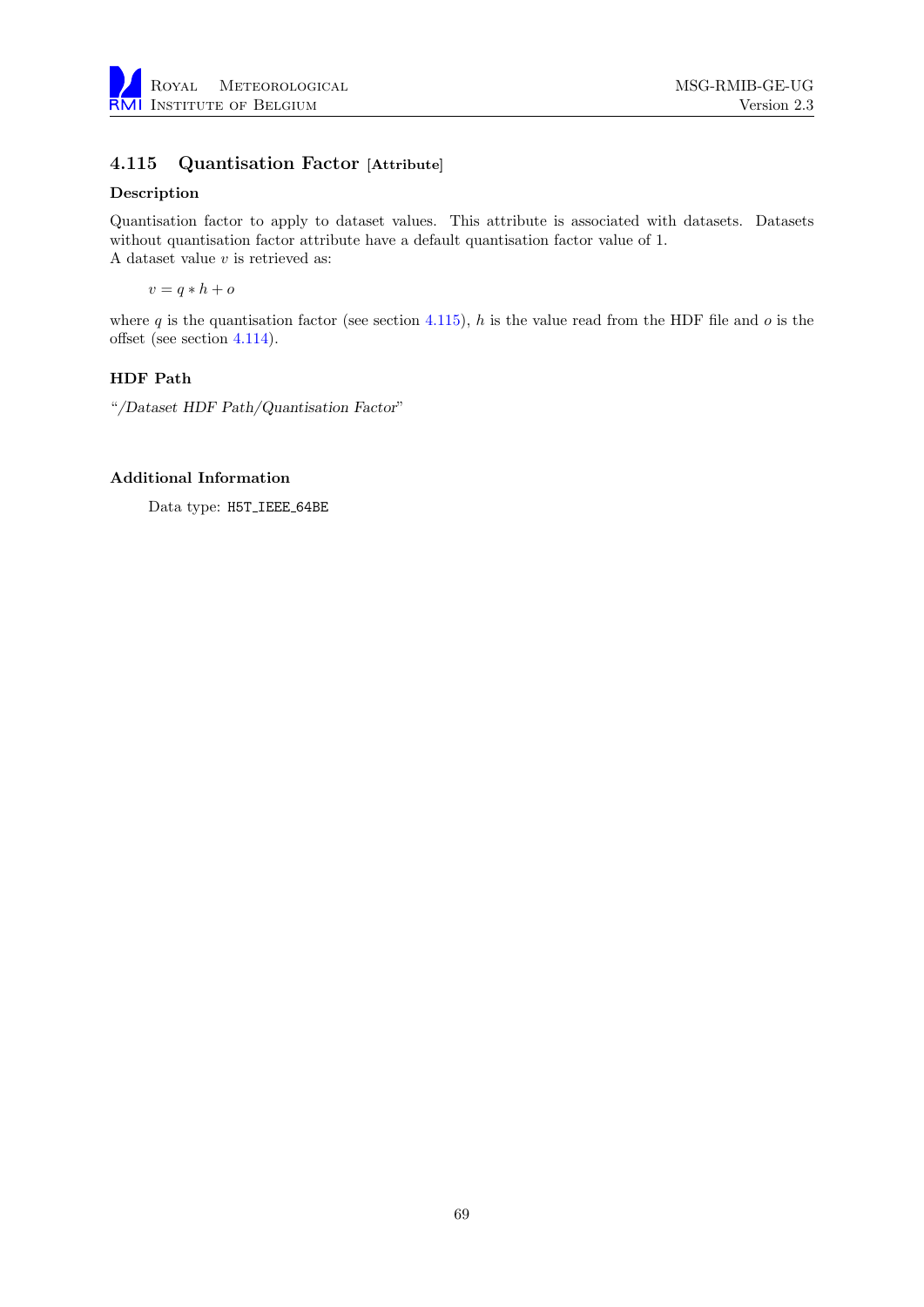# 5 RMIB GERB Products Data Access

# 5.1 Introduction

The RMIB GERB flux products are stored using a file format designed by the National Center for Super-Computing Applications (NCSA): the Hierarchical Data Format version 5 (HDF5). This document describes how to retrieve the RMIB GERB scientific data, from the perspective of a user who wants to use these data in his or her own programming applications.

We assume that the user's programs will be written in the C (or  $C_{++}$ ) programming language. Access to files in format is through an Application Programming Interface (API) written in C. This API is provided by the HDF library. A simplified version called High Level API is also available. This interface is sufficient to retrieve data from RMIB HDF files.

As RMIB GERB HDF files were generated using the HDF5 library version 1.6.5, limitations on HDF restrict the use of library version 1.6.1 or above to be able to read them. More specifically, IDL users will only be able to access these files with IDL version 6.1 or above. A non-exhaustive list of programs using HDF5 is available at the address <http://www.hdfgroup.org/tools5desc.html>.

# <span id="page-83-1"></span>5.2 How to Obtain the HDF5 Library

Pre-compiled binaries of the latest version of the HDF5 libraries for various platforms are available for download at the following URL:

<http://www.hdfgroup.org/HDF5/release/obtain5.html#obtain>

Older releases can be found at

```
http://www.hdfgroup.org/ftp/HDF5/releases/
```
This guide is certainly not a complete HDF5 reference guide. For more advanced use of the HDF5 Library, please refer to the full documentation set, also available from the same site:

<http://www.hdfgroup.org/HDF5/doc/index.html>

# 5.3 Overview of HDF5

# 5.3.1 Objects

- File objects represent the HDF file.
- Dataset objects are used for storing multi-dimensional arrays of data.
- Group objects serve as containers for other HDF5 objects.
- Attribute objects are used for single-valued data that characterise another object (either a group or a dataset).

# <span id="page-83-0"></span>5.3.2 Hierarchical Layout

At the API level, the layout of an HDF5 file takes the form of a hierarchical structure. In fact, the data organisation closely resembles that of the UNIX file system. An object in an HDF5 file takes on the role of a file in the UNIX file system.

At creation time, an HDF5 object must be given a name (i.e. a string of characters). The name can be either *absolute* (i.e. starting with a '/' character) or *relative* (i.e. *not* starting with a '/' character). The '/' serves as a delimiter and indicates that the object whose name starts at the next character, stands one level deeper in the HDF5 hierarchy.

At the top of the hierarchy stands the *root group* object whose name is "/" (a single slash). The root group is automatically created at the file creation, even if the HDF file is otherwise empty (i.e. it does not contain any user data).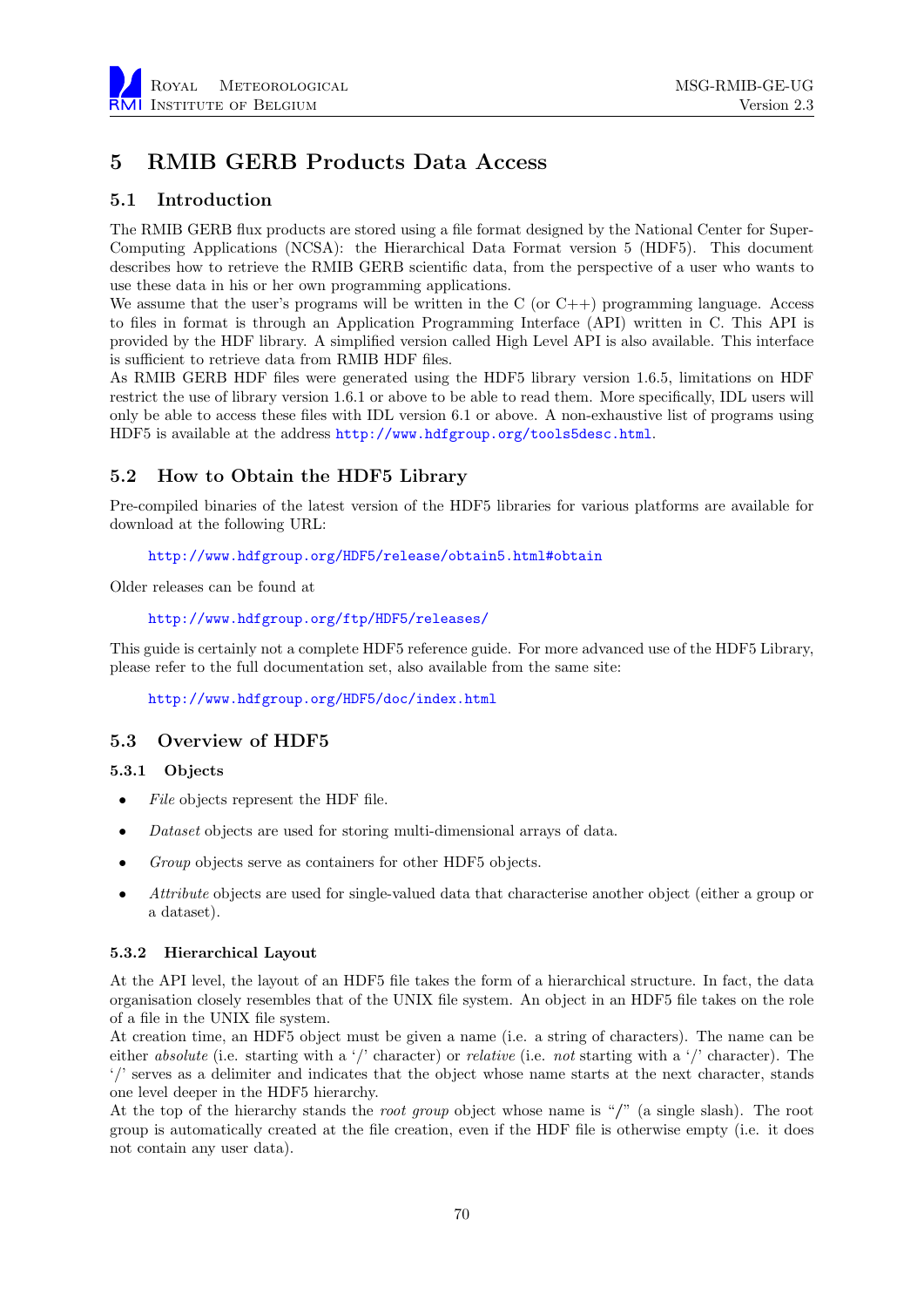Each data structure within the HDF5 file is unequivocally identified by its absolute name. A base name is a relative name that does not contain any '/' character (except maybe as the last character of a group name).

For example, if

- "First Group" is the base name of a group object,
- "My Dataset" is the base name of a dataset object located in the group above,
- "Some Attribute" is the base name of an attribute object of the preceding dataset,

then the absolute name of "Some Attribute" is

"/First Group/My Dataset/Some Attribute".

#### 5.3.3 API

The HDF5 library API is a set of C functions that manipulates the contents of HDF files. The creation, writing, reading and deletion of all HDF5 objects is done through this API. The functions names are composed from the concatenation of the following parts:

- 1. The library identifier prefix: "H5",
- 2. A letter specifying which type of object the function is concerned with ("F" for a file object, "G" for a group, "D" for a dataset, "A" for an attribute, "S" for a data space object, and "T" for a data type object),
- 3. A string referring to type of action the function performs.

For example, H5Dread names a function that is concerned with the reading of data stored in a dataset object.

The library references an HDF5 object through a unique identifier the data type of which is hid\_t. This identifier is supplied by an "open" function, specific to each type of HDF5 object, which is given the name of the object (see [5.3.2\)](#page-83-0) as one of its arguments.

The necessary functions for retrieving data from an existing HDF file are explained in section [5.4.](#page-84-0) Note that we only present the subset of the API needed to extract the information stored in the RMIB GERB flux products files. For a complete coverage of the HDF5 library, please refer to the full NCSA documentation (see [5.2\)](#page-83-1). From HDF5 version 1.6.0, it is bundled within the API.

#### 5.3.4 High Level API

The HDF5 High Level API consists of higher-level functions which do more operations per call than the basic HDF5 interface. The purpose is to wrap intuitive functions around certain sets of features in the existing APIss. This version of the API has two sets of functions: dataset and attribute related functions. These functions hide most of the API complexity.

# <span id="page-84-0"></span>5.4 How to Retrieve HDF Data

In order to retrieve the data stored in an HDF file, a program needs to gain access to the object containing these data. The basic usage scheme corresponds to the execution of the following steps:

- 1. Open the file.
- 2. Read the value(s) stored in the object
- 3. Close the file.

The functions that perform these operations are explained in the following sections.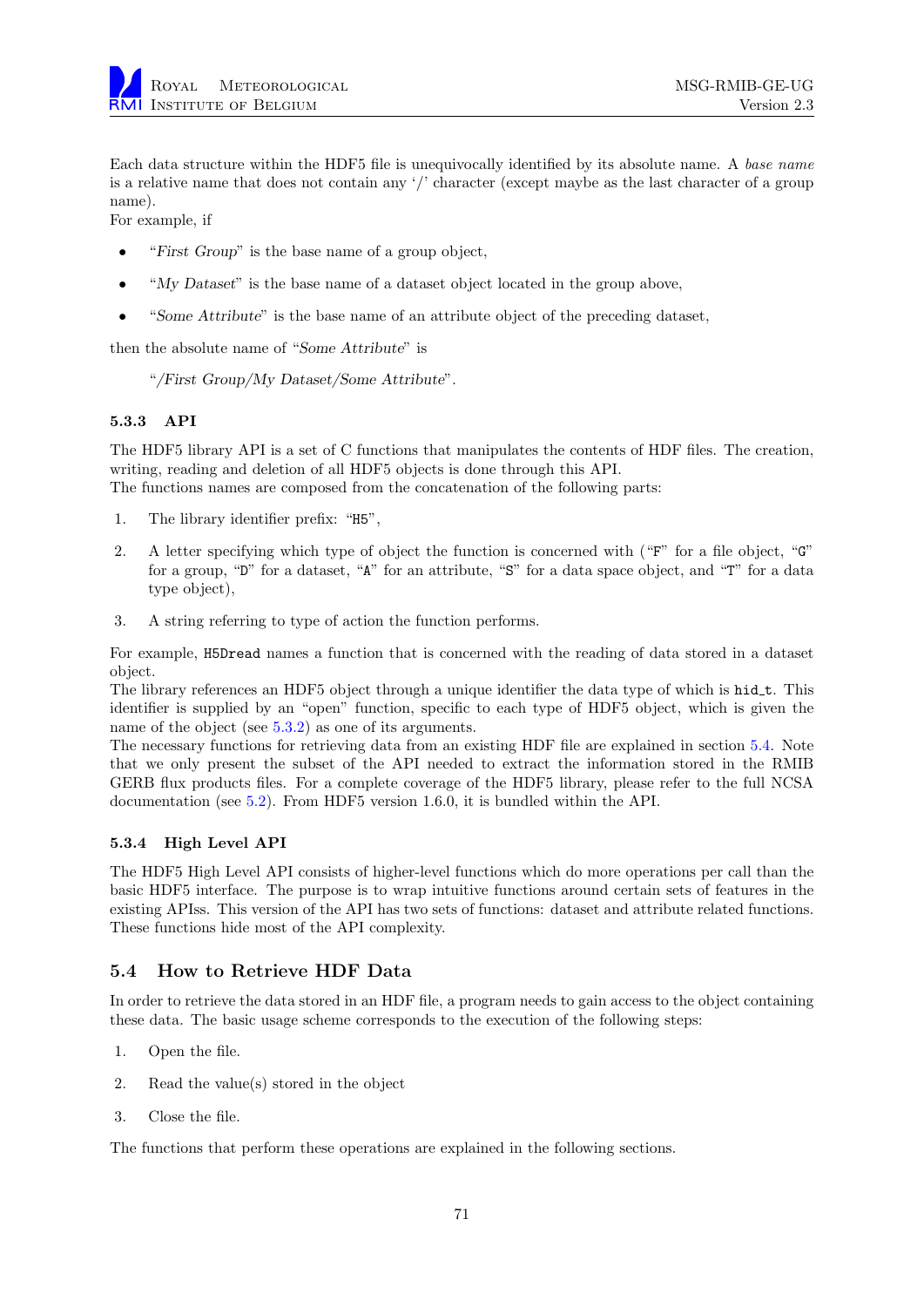#### 5.4.1 File Access

To access the content of an existing file, the file must first be opened with a call to the function H5Fopen():

hid\_t H5Fopen( const char \*name, unsigned flag, hid\_t access\_properties ) ;

where name is the name of the file to open and flag describes the type of access (H5F\_ACC\_RDONLY for read-only access). access properties can be set to H5P DEFAULT for the default access parameters. The return value is an object ID for the open file. A negative return value indicates failure. This ID should be closed when the file is no longer needed, by calling H5Fclose():

herr\_t H5Fclose( hid\_t file\_id ) ;

The return value of H5Fclose() is zero for success and negative for failure.

#### <span id="page-85-0"></span>5.4.2 Dataset Access

In order to retrieve the data, the contents of the dataset must be read into memory. This is achieved by a call to the function H5LTread dataset [type]().

```
herr_t H5LTread_dataset_[type] ( hid_t loc_id,
                                hid_t dset_name,
                                 [type] *buffer ) ;
```
where  $[type]$  can take one of the following values {char, short, int, long, float, double}, loc\_id is the file ID, dset name is the name of the dataset, buffer is the location in memory where the data values will be written to. A negative return value indicates failure.

When calling H5LTread dataset [type](), it is assumed that buffer is a memory location big enough to contain all the data to be read. Otherwise, a memory fault will likely result. To be safe, we have to query the dataset for the number of data it contains and afterwards dynamically allocate enough memory with the standard function malloc() (see  $5.4.5$ ).

Two functions are needed to determine the number of data points stored in a dataset,

H5LTget dataset ndims() and H5LTget dataset info() .

The first returns the dimensionality of a dataset.

```
herr_t H5LTget_dataset_ndims ( hid_t loc_id,
                           const char dset name,
                           int *rank );
```
where loc<sub>id</sub> is the file ID, dset name is the datset name, rank is filled with the dimensionality of the dataset. A negative return value indicates failure.

The second returns the size of each dimension, the data class and the data size.

```
herr_t H5LTget_dataset_info ( hid_t loc_id,
                              const char dset name,
                              hsize_t *dims,
                              H5T class t *class id,
                              size_t *type_size ) ;
```
where loc<sub>id</sub> is the file ID, dset name is the dataset name, dims is filled with the size of each dimension, class id is filled with the data class identifier, type size is filled with the size of the datatype in bytes. A negative return value indicates failure. dims must point to previously allocated memory of sufficient size (sizeof(size\_t)\*rank) where rank has been determined by a call to  $H5LTget\_dataset\_ndims()$ .

#### 5.4.3 Attribute Access

An attribute is primarily used to provide single-valued metadata information to another HDF5 object (group or dataset). The value of the attribute is retrieved by a call to the function H5LTget attribute [type]():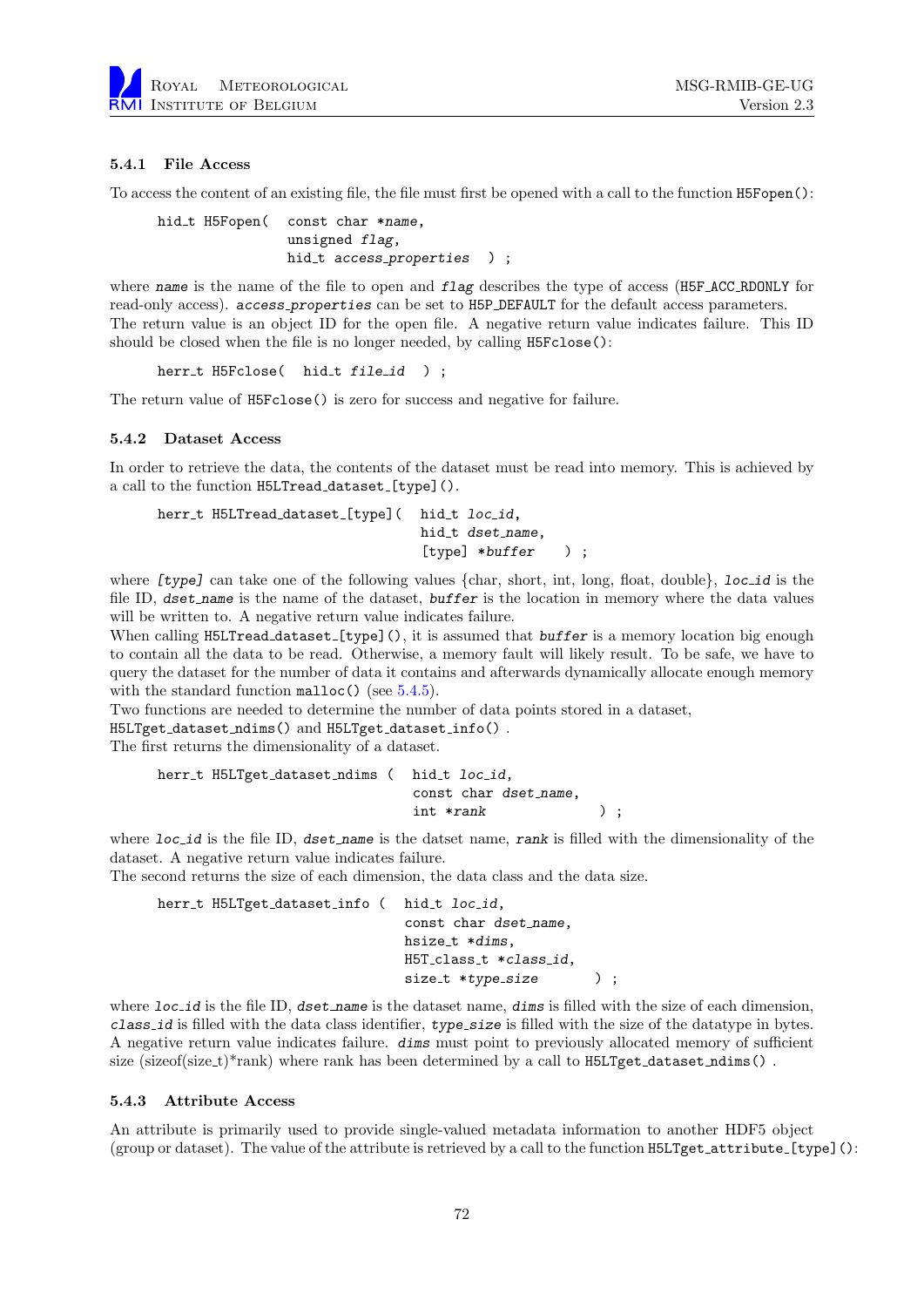```
herr_t H5LTget_attribute_[type]( hid_t loc_id,
                               const char *obj_name,
                               const char *attr_name,
                                [type] * data ) ;
```
where  $[type]$  can take one of the following values {string,char, short, int, long, float, double}, loc\_id is the file ID, obj\_name is the name of the object that the attribute is attached to, dset\_name is the name of the attribute, buffer is the location in memory where the attribute value will be written to. A negative return value indicates failure.

# 5.4.4 Data Types

One of the aims of HDF is portability, meaning that files can be created on one computer, and read on another. This is not obvious for binary files, if the memory layout of multi-byte data differ in the two machines (little-endian vs big-endian format). But the HDF library takes care of the conversion. Nevertheless, when reading values from an HDF file, the memory data type must be supplied as one of the arguments to H5Dread() or H5Aread(). This is so because the memory data type must be compatible with the data type stored in the HDF file for the library to be able to perform the conversion. For example, the library will automatically convert from signed big-endian two-byte integer (as stored in the HDF file) to a signed four-byte little-endian memory type; but, trying to retrieve float data (as stored in the HDF file) into an integer memory data type will generate an error.

Number Data The following table indicates memory data type ID (the value of argument mem type id in the "read" functions) compatible with the given stored data type; the third column indicates the corresponding C types (the type of argument buffer).

| Data Type Stored in HDF File | Memory Data Type  | C Type        |
|------------------------------|-------------------|---------------|
| H5T_IEEE_F64BE               | H5T_NATIVE_DOUBLE | double        |
| H5T_STD_I16BE                | H5T_NATIVE_SHORT  | short         |
| H5T_STD_U8BE                 | H5T_NATIVE_UCHAR  | unsigned char |
| H5T_STD_I8BE                 | H5T NATIVE CHAR   | char          |

Character String Attributes The C language uses the term char to represent one-byte numeric data and does not make character strings a first-class datatype. HDF5 makes a distinction between integer and character data and maps the C signed char (H5T NATIVE CHAR) and unsigned char (H5T NATIVE UCHAR) datatypes to the HDF5 integer type class.

When the value of an attribute is a character string, to be able to allocate memory to fit the whole string, we must know its length. Actually the string length is stored by the library as a part of the type information. The size of a string can be retrieve using the following function H5LTget\_attribute\_info():

```
herr_t H5LTget_attribute_info( hid_t loc_id,
                               const char *obj_name,
                               const char *attr_name,
                               hsize_t *dims,
                               H5T_class_t *type_class,
                               size_t *type_size ) ;
```
where loc-id is the file ID, obj-name is the name of the object that the attribute is attached to, attr name is the name of the attribute, dims is NULL, type\_class is the location in memory where the class identifier will be written to (should be H5T\_STRING for a string), type\_size is the location in memory where the size of the string will be written to.

Character String Dataset The character string dataset are not completely handled by the High Level API. This paragraph briefly introduces some concepts to understand how to retrieve these datasets. The information of a character string dataset can be retrieved using the same functions as for datasets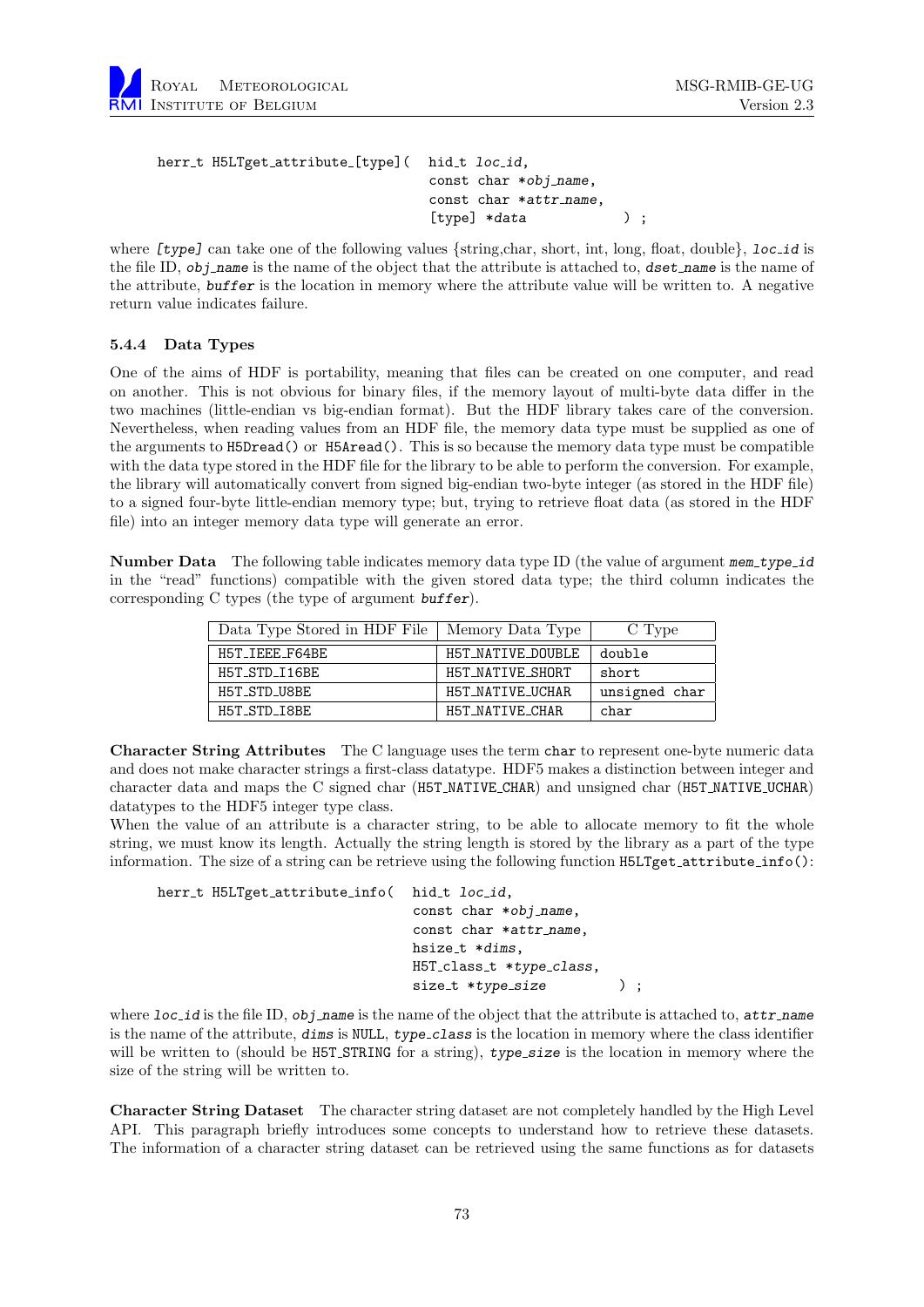<span id="page-87-1"></span>H5LTget dataset ndims() and H5LTget dataset info() (see [5.4.2\)](#page-85-0). The size of one data is the number of characters including the terminating "

 $0$ " of each string of the dataset. A dataset is just like a string array in C: the strings have the same length and are null terminated. To retrieve a character string dataset, the size of each string must be given as argument. This is done through the definition of a type. This type should belong to the class of null terminated strings (which is  $H5T_C_S1$ ) and have the adequate size. This is done through the follwing functions:

hid\_t H5Tcopy ( hid\_t type\_id ) ;

where type\_id is the datatype to copy (H5T\_C\_S1 for null terminated strings). A negative return value indicates failure.

herr\_t H5Tset\_size( hid\_t type\_id, size\_t size ) ;

where type id is the identifier of datatype to change size, size size in bytes to modify datatype. A negative return value indicates failure.

The datatype identifier returned should be released with H5Tclose or resource leaks will occur.

herr\_t H5Tclose( hid\_t type\_id ) ;

where  $type_id$  is the identifier of the datatype to release. A negative return value indicates failure.

#### <span id="page-87-0"></span>5.4.5 Example

This section presents the listing of an example C program that will read the HDF file "demo.hdf" provided with this guide. The code shows how to use the functions of the HDF5 API discussed in the preceding sections. Namely, it demonstrates how an application can open an HDF file, and access its groups, datasets and attributes.

The file "read\_demo\_file.c" contains the source code of the example. To compile it, you should have the HDF5 Library installed (see section [5.2\)](#page-83-1). Please refer also to appendix [A](#page-93-0) for additional examples. There are two versions of the same data extraction in this file: one using dynamic allocation of memory and the other using static arrays. Using only static arrays can lead to memory availability problems.

```
#include <stdio.h>
#include <stdlib.h>
#include <string.h>
/* HDF5 Library header files */*include <hdf5.h>
#include <H5LT.h>
\text{/*} The 'assert' macro is used to exit from the program in case
 * something went wrong. *\#include\; <\!\!assert.h\!\!>#define DIM<sub>-0</sub> 20
#define DIM<sub>-1</sub> 10
int
main(void)
{
    \frac{1}{2} Name of the HDF file. \frac{*}{2}char *file_name = "demo.hdf";
     /* IDs for accessing HDF5 objects. */
   hid_t f_id;
```
 $/*$  Will contain information about the dataset (number of dimensions,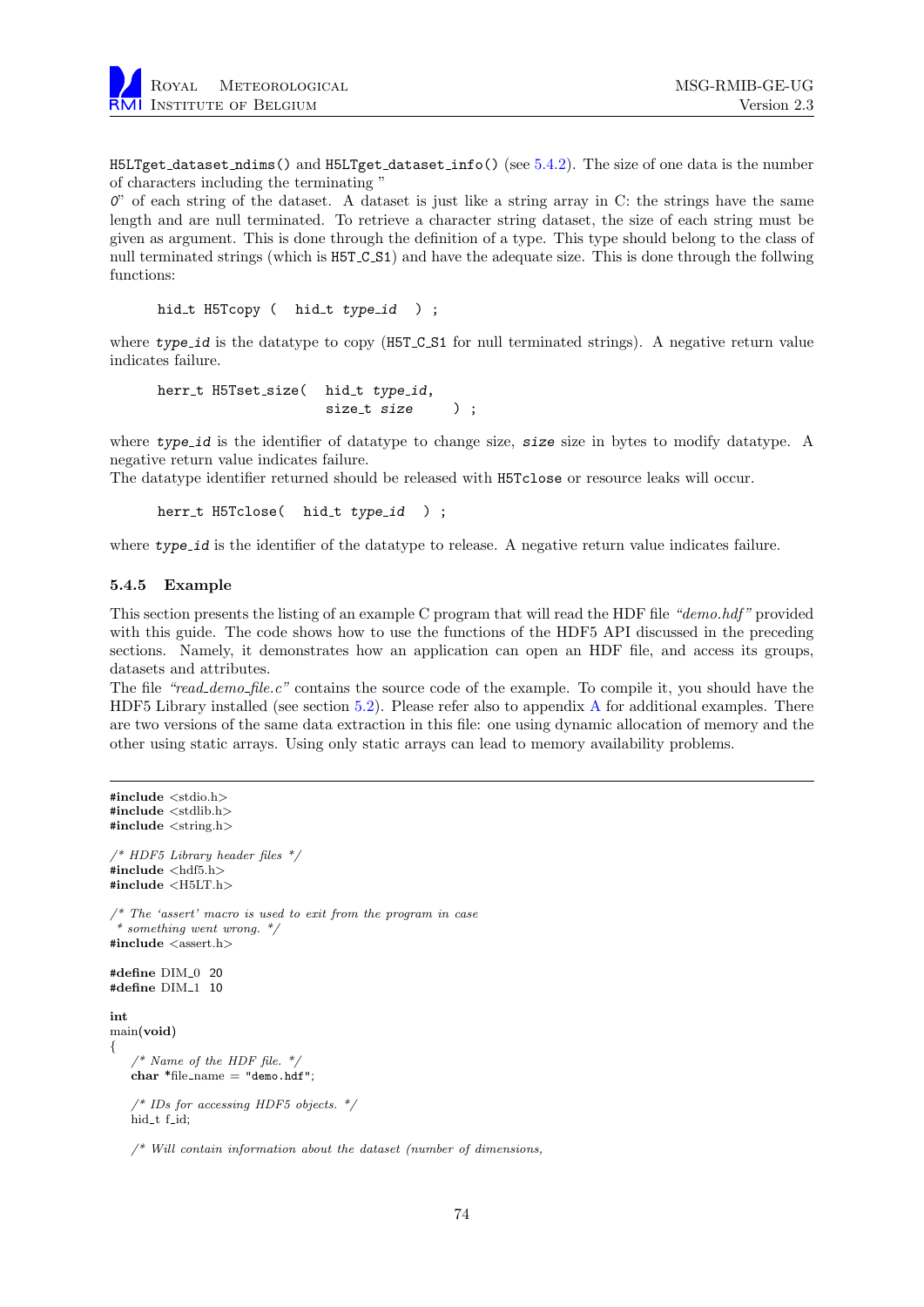

number of data points, dimensions sizes). \*/ int num\_dims; hsize\_t num\_points, \*dims;

 $/*$  Will contain the size in bytes of one datasat data  $*/$ size\_t type\_size;

 $/*$  Will contain the data from "/First Group/My Dataset".  $*/$  $int *data = NULL, data\_stat[DIM_0][DIM_1];$  $/*$  Will contain the class identifier of the dataset Outside the scope of this simple demo \*/ H5T\_class\_t class\_id;

 $/*$  Will contain the value of attribute ''/First Group/My Dataset/Some Attribute''. \*/ double attr\_double;

/\* Will contain number of characters in attribute ''/First Group/My Dataset/Some Other Attribute''. \*/ size\_t attr\_string\_size;

 $/*$  Will contain the value of attribute ''/First Group/My Dataset/Some Other Attribute''. \*/  $char * attr\_string\_dyn = NULL, attr\_string\_stat[256];$ 

 $/*$  Error reporting.  $*/$ herr\_t error;

 $/*$  Will contain the data type of attribute ''/First Group/My Dataset/Some Other Attribute''. \*/ H5T class t type class;

int n, i, j;

 $/*$  Open the file.  $*/$ f id = H5Fopen(file name, H5F ACC RDONLY, H5P DEFAULT);  $assert(f_id > 0);$ 

/\*\*\* Reading Dataset \*\*\*/  $\frac{1}{r^*}$  dynamic allocation \*/ /\*———————\*/

 $/*$  Retrieve the number of dimensions.  $*/$ error = H5LTget\_dataset\_ndims(f\_id, "/First Group/My Dataset", &num\_dims);

 $assert(l(error < 0));$  $assert(num\_dims == 2);$ 

 $\frac{1}{2}$  Allocate array to contain the size of each dimension.  $\frac{1}{2}$  $dims = (hsize_t * )$  malloc(num\_dims \* sizeof(hsize\_t));

 $/*$  Retrieve the dimension sizes.  $*/$ error = H5LTget\_dataset\_info(f\_id, "/First Group/My Dataset", dims, &class id, &type size);  $assert((error < 0));$ 

/\* Check that the dataset is of type integer 4 bytes.  $*/$  $assert$ (class\_id ==  $H5T$ \_INTEGER);  $assert(type_size == sizeof(int));$ 

 $\frac{1}{2}$  Compute number of data points stored in the dataset.  $\frac{1}{2}$  $num\_points = dims[0] * dims[1];$ 

 $\mathcal{N}^*$  Allocate enough memory to contain all the data in the dataset.  $\mathcal{N}$  $data = (int * )$  malloc(num\_points \* sizeof(int));

 $\frac{1}{2}$  Read the data from the dataset. \*/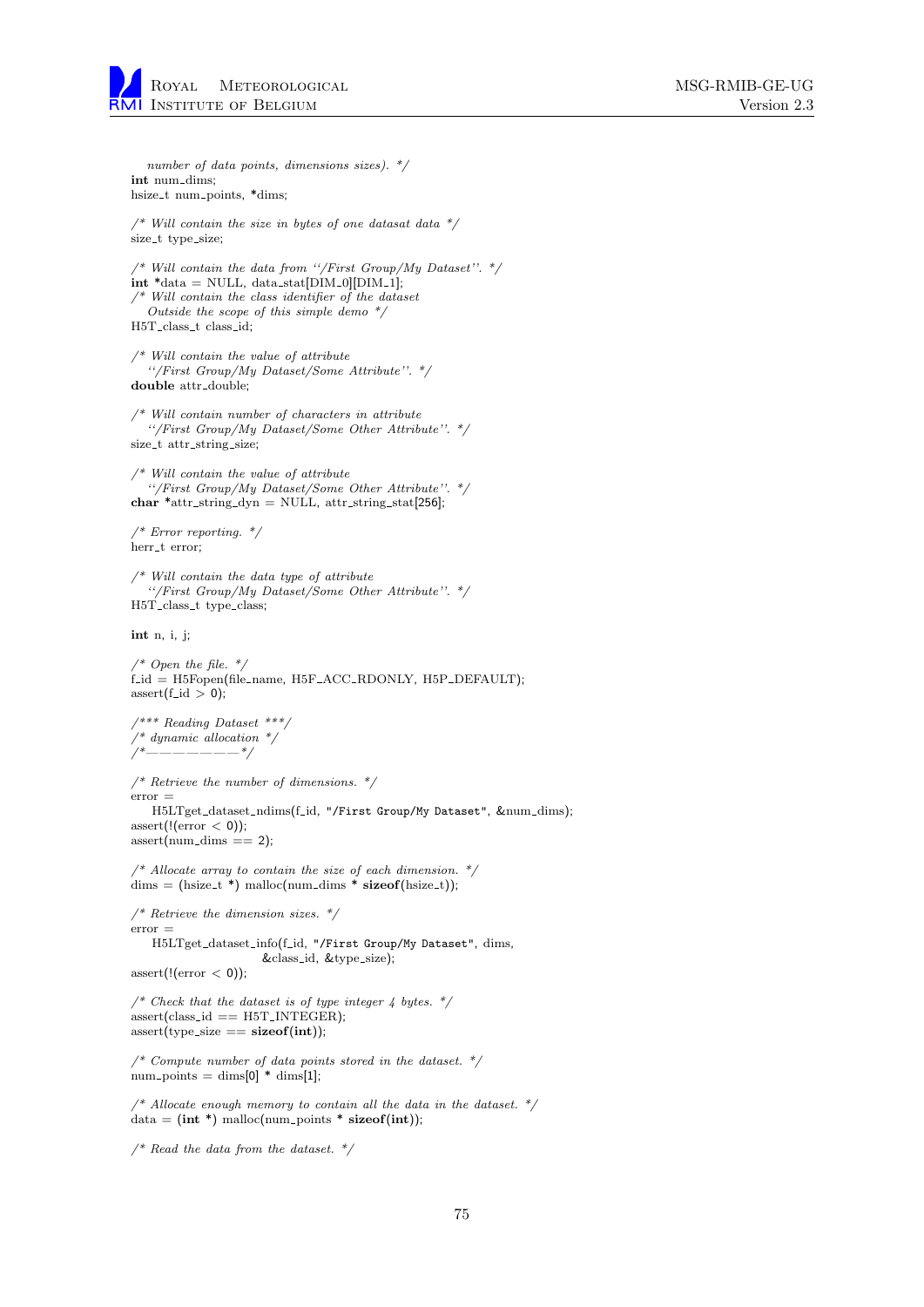$error = H5LTread\_dataset\_int(f_id, "/First Group/My Dataset", data);$  $assert((error < 0));$ 

/\*\*\* Reading Dataset \*\*\*/  $\frac{1}{r^*}$  static allocation \*/ /\*———————\*/

 $error =$ 

H5LTread\_dataset\_int(f\_id, "/First Group/My Dataset",  $\&(\text{data\_stat}[0][0]))$ ;  $assert(lerror < 0);$ /\*\*\* Reading Attribute "Some Attribute" \*\*\*/ /\*—————————————-\*/  $/*$  Read contents of the attribute "Some Attribute".  $*/$ 

error = H5LTget\_attribute\_double(f\_id, "/First Group/My Dataset", "Some Attribute", &attr\_double);

 $assert(l(error < 0));$ 

 $\text{\textit{++}}^* \times \text{Reading}$  Attribute "Some Other Attribute" \*\*\*/ $\text{\textit{++}} \times \text{dynamic}$  allocation  $\text{\textit{++}} \times \text{``}$ /\* dynamic allocation \*/ /\*———————————————-\*/

 $/*$  Check that it is a string and obtain the number of characters in the  $\hspace{0.1cm}^*$  attribute value.  $\hspace{0.1cm}^* /$ error =

H5LTget\_attribute\_info(f\_id, "/First Group/My Dataset", "Some Other Attribute", NULL, &type\_class, &attr string size);

assert(!(error < 0) && (type\_class == H5T\_STRING));

 $\frac{1}{2}$  Allocate enough memory to contain the string. \*/ attr\_string\_dyn =  $(char * )$  malloc $(attr\_string\_size * sizeof(char));$ 

 $/*$  Obtain the value of the "Some Other Attribute" attribute.  $*/$ error =

H5LTget attribute string(f id, "/First Group/My Dataset", "Some Other Attribute", attr\_string\_dyn);

 $assert(l(error < 0));$ 

/\*\*\* Reading Attribute "Some Other Attribute" \*\*\*/  $\frac{7}{4}$  static allocation \*/  $\frac{1}{2}$  /\* — –

 $/*$  Obtain the value of the "Some Other Attribute" attribute.  $*/$  $error =$ 

H5LTget\_attribute\_string(f\_id, "/First Group/My Dataset", "Some Other Attribute", attr\_string\_stat);

```
assert(l(error < 0));
```
 $/*$  Do whatever with the data retrieved from the HDF file ...  $*$  Here we just print it.  $*/$ printf("--- dynamic version ---\n");

for  $(n = 0; n < num\_dims; n++)$ printf("Size of dimension %d is %d\n", n, (int) dims[n]);

```
for (i = 0; i < dims[0]; i++) {
    for (j = 0; j < \text{dim}[1]; j++)printf("%d\t", data[i * dims[1] + j]);
    print(f("\n'\n}
```

```
printf("%.16f\n\pi", attr_double);
printf("%s\n", attr_string_dyn);
```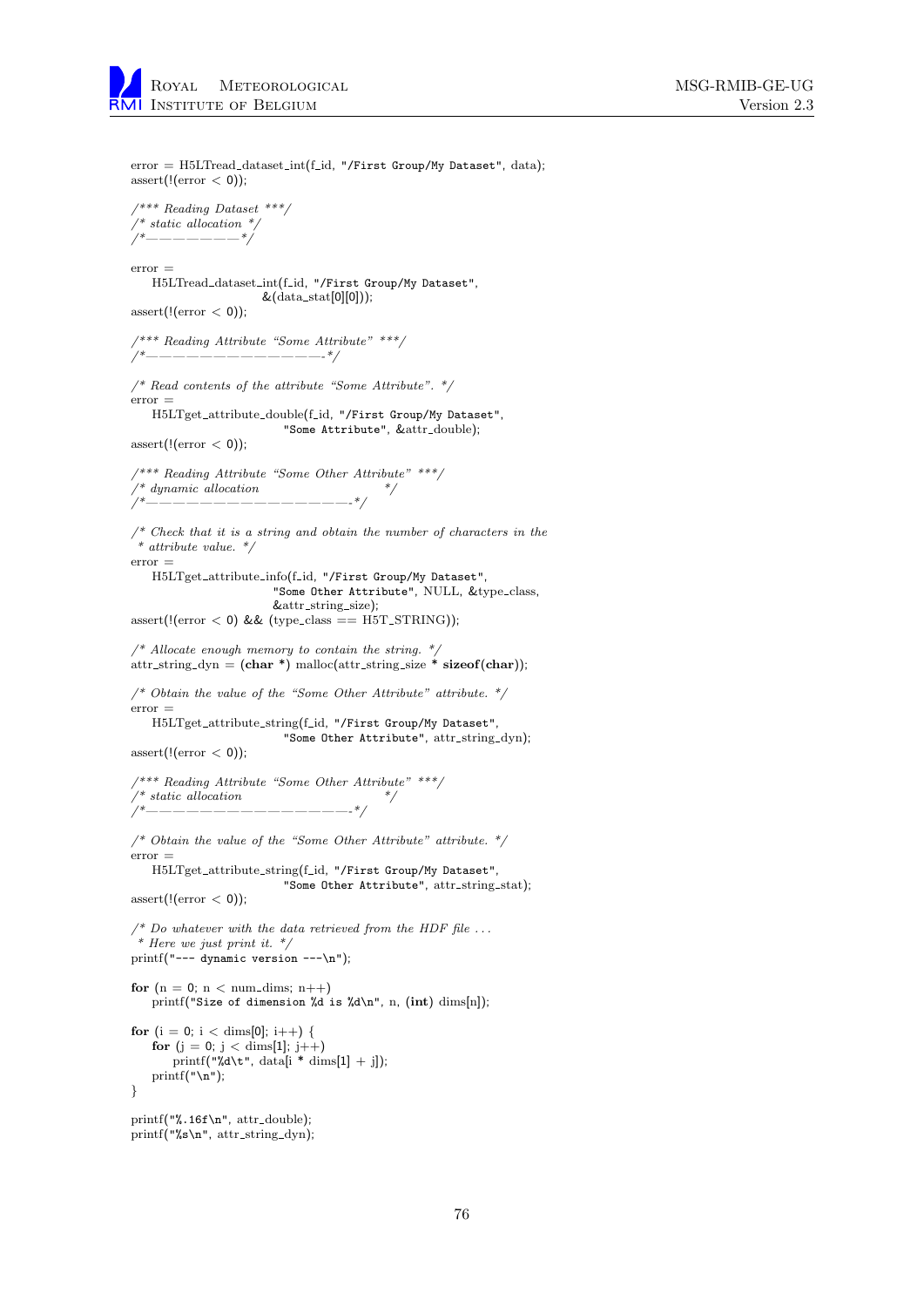

```
printf("--- static version ---\n");
for (i = 0; i < dims[0]; i++) {
     for (j = 0; j < \text{dim}[1]; j++)printf("%d\t", data stat[i][j]);
    printf("\n");
}
printf("%.16f\n", attr_double);
printf("%s\n", attr_string_stat);
\textcolor{black}{\mathcal{N}}^* Clean up. \textcolor{black}{\ast}\textcolor{black}{\mathcal{N}}free(data);free(dims);
free(attr_string_dyn);
return 0;
```
}

When this program has been compiled, it should produce the following output

|                | --- dynamic version --- |                                            |    |     |     |                |     |     |     |
|----------------|-------------------------|--------------------------------------------|----|-----|-----|----------------|-----|-----|-----|
|                |                         | Size of dimension 0 is 20                  |    |     |     |                |     |     |     |
|                |                         | Size of dimension 1 is 10                  |    |     |     |                |     |     |     |
| 1              | 2                       | 3                                          | 4  | 5   | 6   | $\overline{7}$ | 8   | 9   | 10  |
| $\overline{2}$ | 4                       | 6                                          | 8  | 10  | 12  | 14             | 16  | 18  | 20  |
| 3              | 6                       | 9                                          | 12 | 15  | 18  | 21             | 24  | 27  | 30  |
| 4              | 8                       | 12                                         | 16 | 20  | 24  | 28             | 32  | 36  | 40  |
| 5              | 10                      | 15                                         | 20 | 25  | 30  | 35             | 40  | 45  | 50  |
| 6              | 12                      | 18                                         | 24 | 30  | 36  | 42             | 48  | 54  | 60  |
| 7              | 14                      | 21                                         | 28 | 35  | 42  | 49             | 56  | 63  | 70  |
| 8              | 16                      | 24                                         | 32 | 40  | 48  | 56             | 64  | 72  | 80  |
| 9              | 18                      | 27                                         | 36 | 45  | 54  | 63             | 72  | 81  | 90  |
| 10             | 20                      | 30                                         | 40 | 50  | 60  | 70             | 80  | 90  | 100 |
| 11             | 22                      | 33                                         | 44 | 55  | 66  | 77             | 88  | 99  | 110 |
| 12             | 24                      | 36                                         | 48 | 60  | 72  | 84             | 96  | 108 | 120 |
| 13             | 26                      | 39                                         | 52 | 65  | 78  | 91             | 104 | 117 | 130 |
| 14             | 28                      | 42                                         | 56 | 70  | 84  | 98             | 112 | 126 | 140 |
| 15             | 30                      | 45                                         | 60 | 75  | 90  | 105            | 120 | 135 | 150 |
| 16             | 32                      | 48                                         | 64 | 80  | 96  | 112            | 128 | 144 | 160 |
| 17             | 34                      | 51                                         | 68 | 85  | 102 | 119            | 136 | 153 | 170 |
| 18             | 36                      | 54                                         | 72 | 90  | 108 | 126            | 144 | 162 | 180 |
| 19             | 38                      | 57                                         | 76 | 95  | 114 | 133            | 152 | 171 | 190 |
| 20             | 40                      | 60                                         | 80 | 100 | 120 | 140            | 160 | 180 | 200 |
|                | 3.1415926535897931      |                                            |    |     |     |                |     |     |     |
|                |                         | This string is the value of the attribute. |    |     |     |                |     |     |     |
|                | static version ---      |                                            |    |     |     |                |     |     |     |
| 1              | $\overline{2}$          | 3                                          | 4  | 5   | 6   | $\overline{7}$ | 8   | 9   | 10  |
| 2              | 4                       | 6                                          | 8  | 10  | 12  | 14             | 16  | 18  | 20  |
| 3              | 6                       | 9                                          | 12 | 15  | 18  | 21             | 24  | 27  | 30  |
| 4              | 8                       | 12                                         | 16 | 20  | 24  | 28             | 32  | 36  | 40  |
| 5              | 10                      | 15                                         | 20 | 25  | 30  | 35             | 40  | 45  | 50  |
| 6              | 12                      | 18                                         | 24 | 30  | 36  | 42             | 48  | 54  | 60  |
| 7              | 14                      | 21                                         | 28 | 35  | 42  | 49             | 56  | 63  | 70  |
| 8              | 16                      | 24                                         | 32 | 40  | 48  | 56             | 64  | 72  | 80  |
| 9              | 18                      | 27                                         | 36 | 45  | 54  | 63             | 72  | 81  | 90  |
| 10             | 20                      | 30                                         | 40 | 50  | 60  | 70             | 80  | 90  | 100 |
| 11             | 22                      | 33                                         | 44 | 55  | 66  | 77             | 88  | 99  | 110 |
| 12             | 24                      | 36                                         | 48 | 60  | 72  | 84             | 96  | 108 | 120 |
| 13             | 26                      | 39                                         | 52 | 65  | 78  | 91             | 104 | 117 | 130 |
| 14             | 28                      | 42                                         | 56 | 70  | 84  | 98             | 112 | 126 | 140 |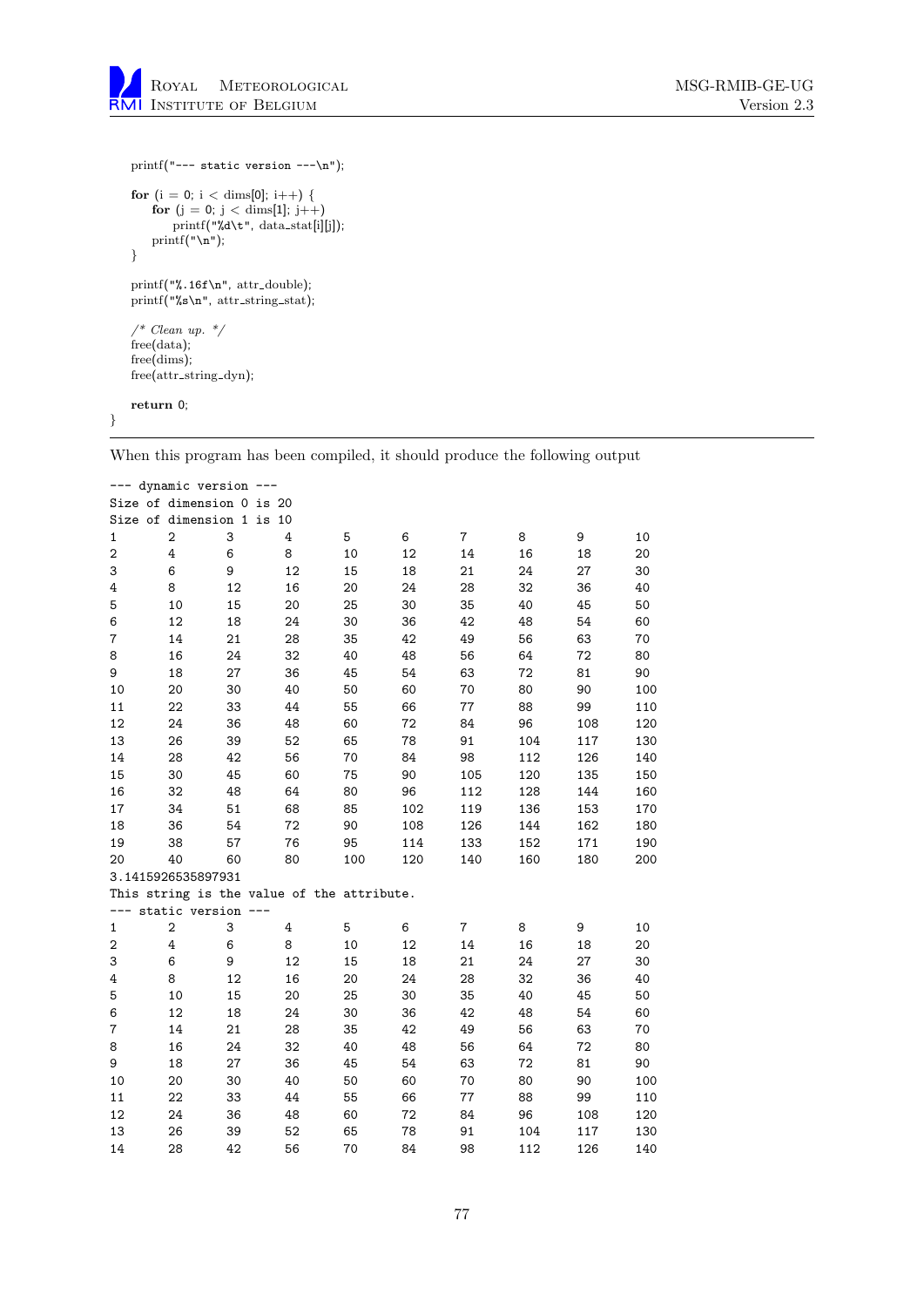

| 15 | 30 | 45 | 60 | 75  | 90  | 105 | 120 | 135 | 150 |
|----|----|----|----|-----|-----|-----|-----|-----|-----|
| 16 | 32 | 48 | 64 | 80  | 96  | 112 | 128 | 144 | 160 |
| 17 | 34 | 51 | 68 | 85  | 102 | 119 | 136 | 153 | 170 |
| 18 | 36 | 54 | 72 | 90  | 108 | 126 | 144 | 162 | 180 |
| 19 | 38 | 57 | 76 | 95  | 114 | 133 | 152 | 171 | 190 |
| 20 | 40 | 60 | 80 | 100 | 120 | 140 | 160 | 180 | 200 |

3.1415926535897931

This string is the value of the attribute.

# 5.5 HDF Tools Provided by NCSA

Several utility programs are bundled with the HDF5 library. Among them, "h5ls" and "h5dump" are particularly useful for examining the contents of an HDF5 file. The following shows the output of these two programs on the HDF file  $\emph{``demo.hdf''}$  provided with this document.

> h5ls -r demo.hdf should produce

```
/demo.hdf/First\ Group Group
/demo.hdf/First\ Group/My\ Dataset Dataset {20, 10}
```
> h5dump demo.hdf

should produce

```
HDF5 "../../demo.hdf" {
GROUP "/" {
   GROUP "First Group" {
      DATASET "My Dataset" {
         DATATYPE H5T_STD_I32BE
         DATASPACE SIMPLE { ( 20, 10 ) / ( 20, 10 ) }
         DATA {
         (0,0): 1, 2, 3, 4, 5, 6, 7, 8, 9, 10,
         (1,0): 2, 4, 6, 8, 10, 12, 14, 16, 18, 20,
         (2,0): 3, 6, 9, 12, 15, 18, 21, 24, 27, 30,
         (3,0): 4, 8, 12, 16, 20, 24, 28, 32, 36, 40,
         (4,0): 5, 10, 15, 20, 25, 30, 35, 40, 45, 50,
         (5,0): 6, 12, 18, 24, 30, 36, 42, 48, 54, 60,
         (6,0): 7, 14, 21, 28, 35, 42, 49, 56, 63, 70,
         (7,0): 8, 16, 24, 32, 40, 48, 56, 64, 72, 80,
         (8,0): 9, 18, 27, 36, 45, 54, 63, 72, 81, 90,
         (9,0): 10, 20, 30, 40, 50, 60, 70, 80, 90, 100,
         (10,0): 11, 22, 33, 44, 55, 66, 77, 88, 99, 110,
         (11,0): 12, 24, 36, 48, 60, 72, 84, 96, 108, 120,
         (12,0): 13, 26, 39, 52, 65, 78, 91, 104, 117, 130,
         (13,0): 14, 28, 42, 56, 70, 84, 98, 112, 126, 140,
         (14,0): 15, 30, 45, 60, 75, 90, 105, 120, 135, 150,
         (15,0): 16, 32, 48, 64, 80, 96, 112, 128, 144, 160,
         (16,0): 17, 34, 51, 68, 85, 102, 119, 136, 153, 170,
         (17,0): 18, 36, 54, 72, 90, 108, 126, 144, 162, 180,
         (18,0): 19, 38, 57, 76, 95, 114, 133, 152, 171, 190,
         (19,0): 20, 40, 60, 80, 100, 120, 140, 160, 180, 200
         }
         ATTRIBUTE "Some Attribute" {
            DATATYPE H5T_IEEE_F64BE
            DATASPACE SCALAR
            DATA {
            (0): 3.14159
            }
         }
         ATTRIBUTE "Some Other Attribute" {
            DATATYPE H5T_STRING {
                  STRSIZE 43;
```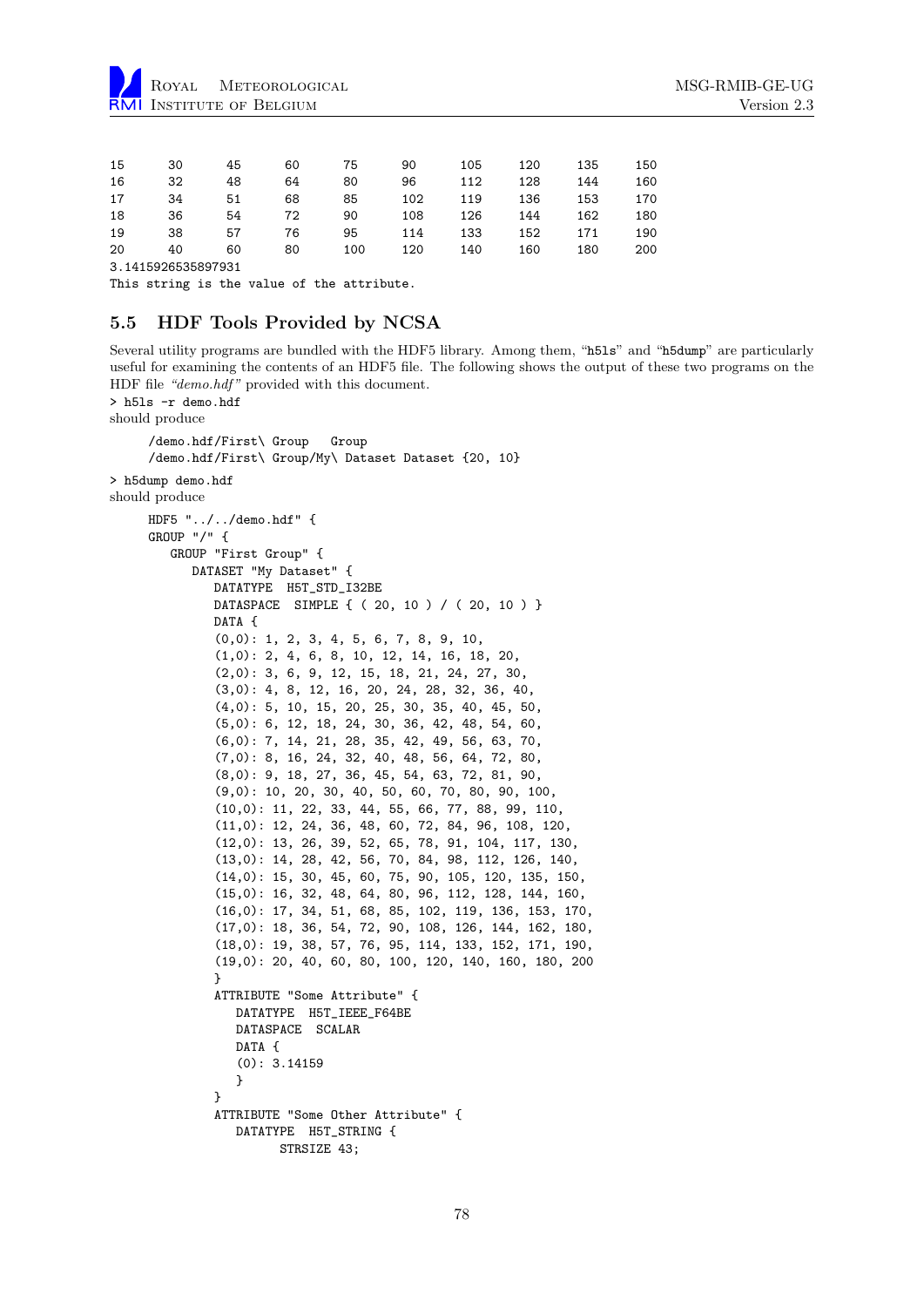

```
STRPAD H5T_STR_NULLTERM;
                 CSET H5T_CSET_ASCII;
                 CTYPE H5T_C_S1;
              }
           DATASPACE SCALAR
           DATA {
           (0): "This string is the value of the attribute."
           }
       }
     }
  }
}
}
```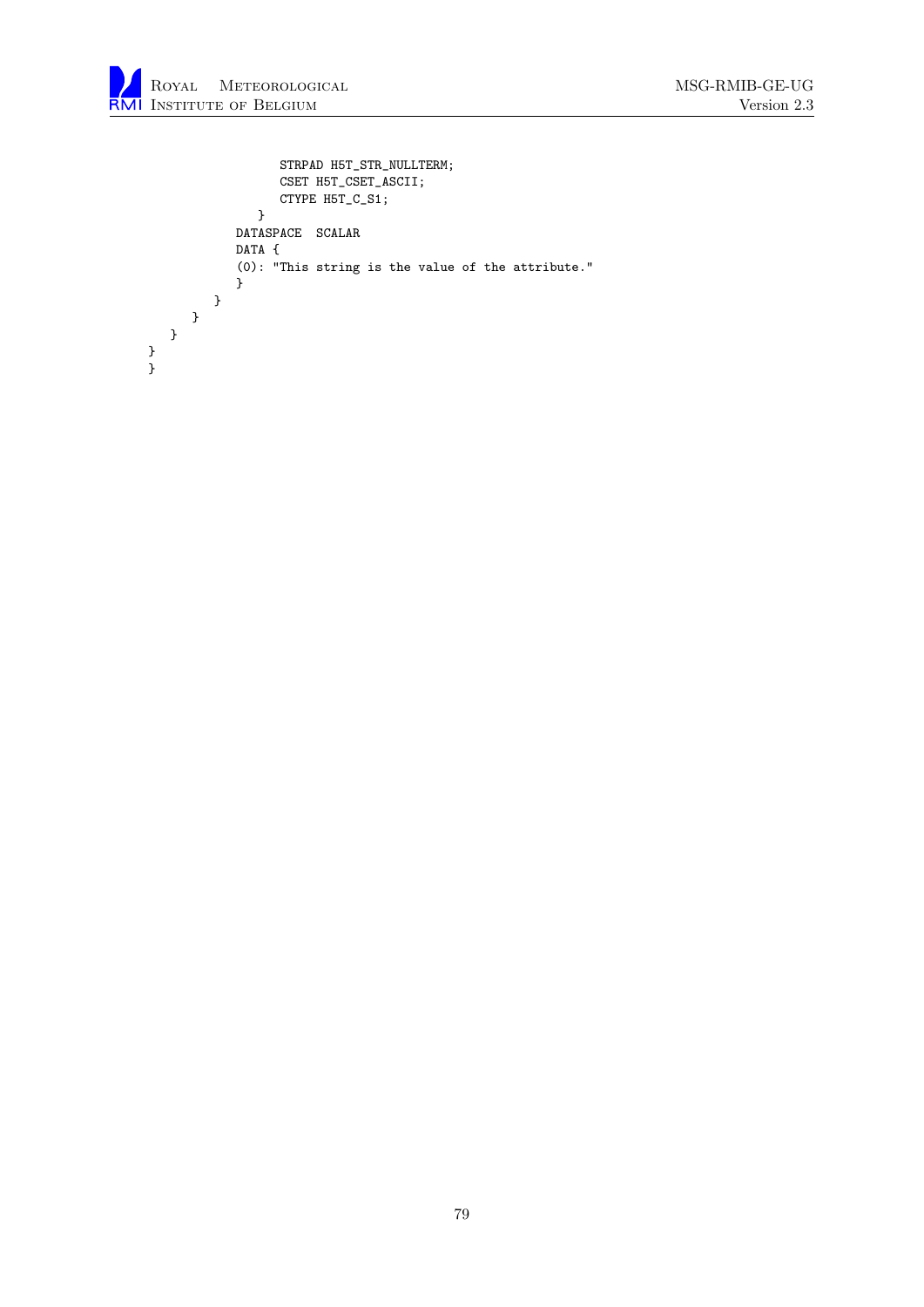# <span id="page-93-1"></span><span id="page-93-0"></span>A Sample Code

Before being able to use the scientific data produced at RMIB, users must retrieve them from the HDF file, and format them according to their needs. This appendix presents sample code to help users of the L2 RMIB GERB Products develop their own reading applications. Each example is self-contained (except for the HDF5 Library, which must be separately installed) and its compilation produces an executable program. Each code snippet is meant to illustrate a simple way to access a given HDF data structure and retrieve its data.

Note: The programs produced out of these source codes must be given a single command line argument which is the name of an L2 RMIB GERB Product HDF file. This file must obviously contain the HDF structure that the program wants to read (see comments embedded in the code) or an error will occur.

# A.1 Float Image

The following code illustrates how to extract a float image from quantised data stored in a 2-dimensional dataset. The quantisation factor is stored as a dataset attribute of type double. This is the factor by which each element from the dataset must be multiplied to obtain a meaningful value. In the example below, this means that, to obtain the physical value of the solar flux (in  $W \cdot m^{-2}$ ), one must multiply the dataset data (count value) by the value of the quantisation factor. The source code file name is "read\_rgp\_float\_dataset.c".

```
#include <stdio.h>
#include <stdlib.h>
/* HDF5 Library header files */*include <hdf5.h>
#include <H5LT.h>
/* The 'assert' macro is used to detect any error and exit from the program
 * in case something went wrong. */#include <assert.h>
#define XDIM 256
#define YDIM 256
int
main(int argc, char *argv[ ])
{
   char *file_name;
   hid_t file_id;
   herr_t error:
   int i, j;
   int solar_flux_int16[YDIM][XDIM];
   float solar_flux[YDIM][XDIM];
   double quantisation factor;
   /* The argument on the command line is the name of an HDF file. The file
    * must contain a "/Radiometry/Solar Flux" dataset of size 256 x 256. The
     ^\ast dataset values are integers. Each value results from the quantisation of
     * float values representing solar fluxes (in watts per meter square). The
     * quantisation factor is stored as an attribute of the dataset. */
   assert(\arg c == 2);file_name = argv[1];\frac{1}{2} Open the HDF file. \frac{*}{2}file_id = H5Fopen(file_name, H5F_ACC_RDONLY, H5P_DEFAULT);
   assert(l(\text{file_id} < 0));\frac{1}{2} Obtain the data stored in the "/Radiometry/Solar Flux" dataset. */
   error =H5LTread dataset int(file id, "/Radiometry/Solar Flux",
                          solar_fflux\_int16[0]);assert((error < 0));/* Obtain the value of the "Quantisation Factor" attribute inside the
    * dataset. */
```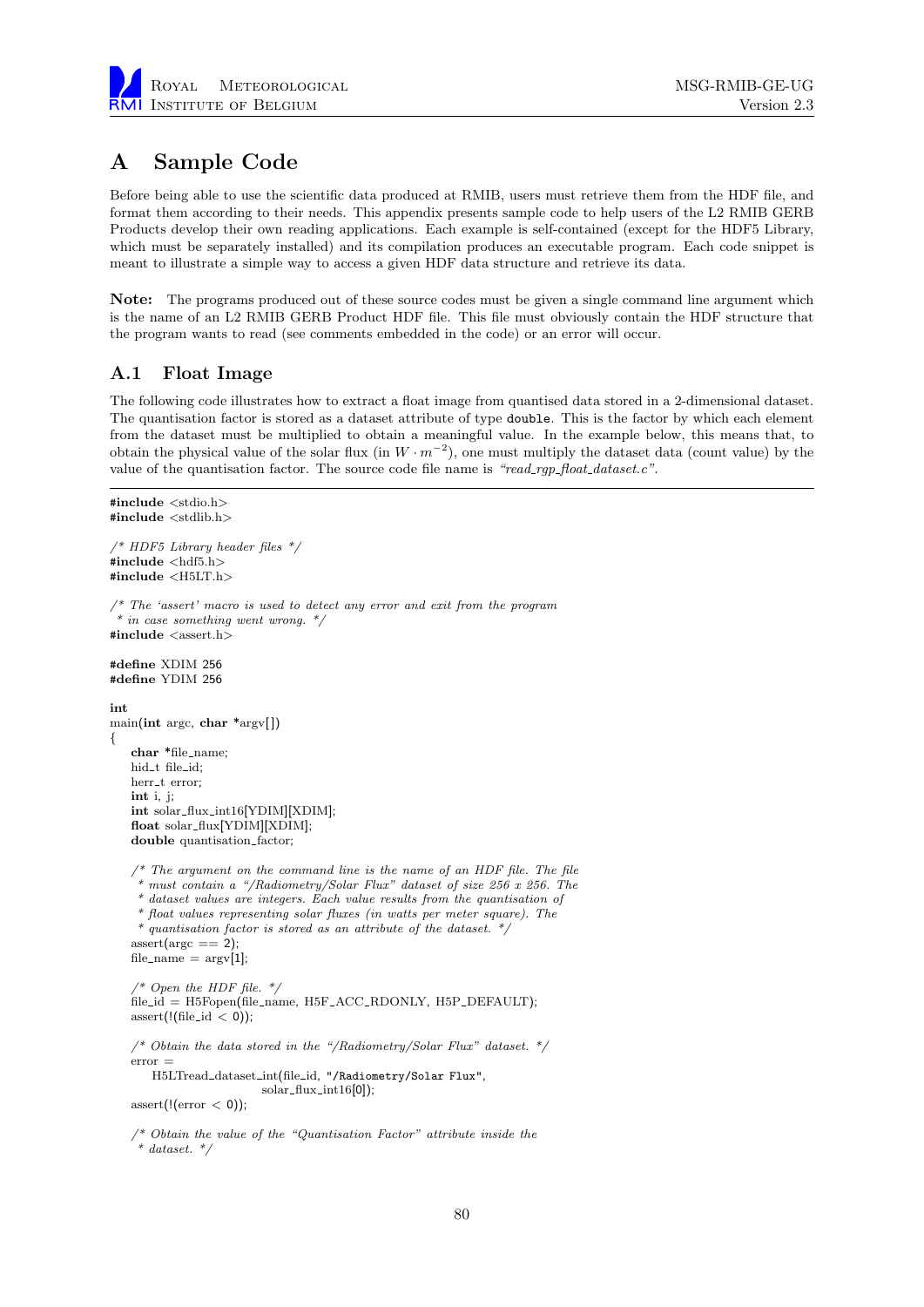```
error =
   H5LTget attribute double(file id, "/Radiometry/Solar Flux",
                          "Quantisation Factor",
                          &quantisation factor);
assert((error < 0));/* Close the HDF file. */error = H5Fclose(file_id);assert((error < 0));/* Compute the float values of the solar flux and print them to standard
* output. */for (i = 0; i < YDIM; i++) {
   for (j = 0; j < XDIM; j++) {
       solar_f, flux[i][j] =quantisation_factor * solar_flux_int16[i][j];
       printf("".2f", solar-flux[i][j]);}
   printf(''\n'');
}
return 0;
```
# A.2 Integer Image

This code also extracts an image but does not perform integer to float conversion. The source code file name is "read rgp integer dataset.c".

#include <stdio.h>  $\#include$ <br/> $<$ stdlib.h $>$ 

}

```
/* HDF5 Library header files */*include <hdf5.h>
#include <H5LT.h>
```
 $\frac{1}{\epsilon}$  The 'assert' macro is used to detect any error and exit from the program  $*$  in case something went wrong.  $*$  $#include <$  <assert.h>

#define XDIM 256 #define YDIM 256

herr\_t H5LTread\_dataset\_uchar(hid\_t loc\_id, const char \*dset\_name, char \*data);

```
int
main(int argc, char *argv[ ])
{
   char *file_name;
   hid_t file_id;
   herr_t error;
   int i, j;
   unsigned char surface_type[YDIM][XDIM];
```
 $/*$  The argument on the command line is the name of an HDF file which

- \* must contain a "/Scene Identification/Surface Type" dataset of size
- $*$  256 x 256. The dataset values are integers. Each value is an index
- \* representing a surface type  ${0=$ undefined, 1=ocean, 2=dark vegetation,
- \* 3=bright vegetation, 4=dark desert, 5=bright desert, 6=snow, 255=error}. \*/

 $assert(argc == 2);$  $file_name = argv[1];$ 

```
\frac{1}{2} Open the HDF file. \frac{*}{2}file id = H5Fopen(file name, H5F ACC RDONLY, H5P DEFAULT);
```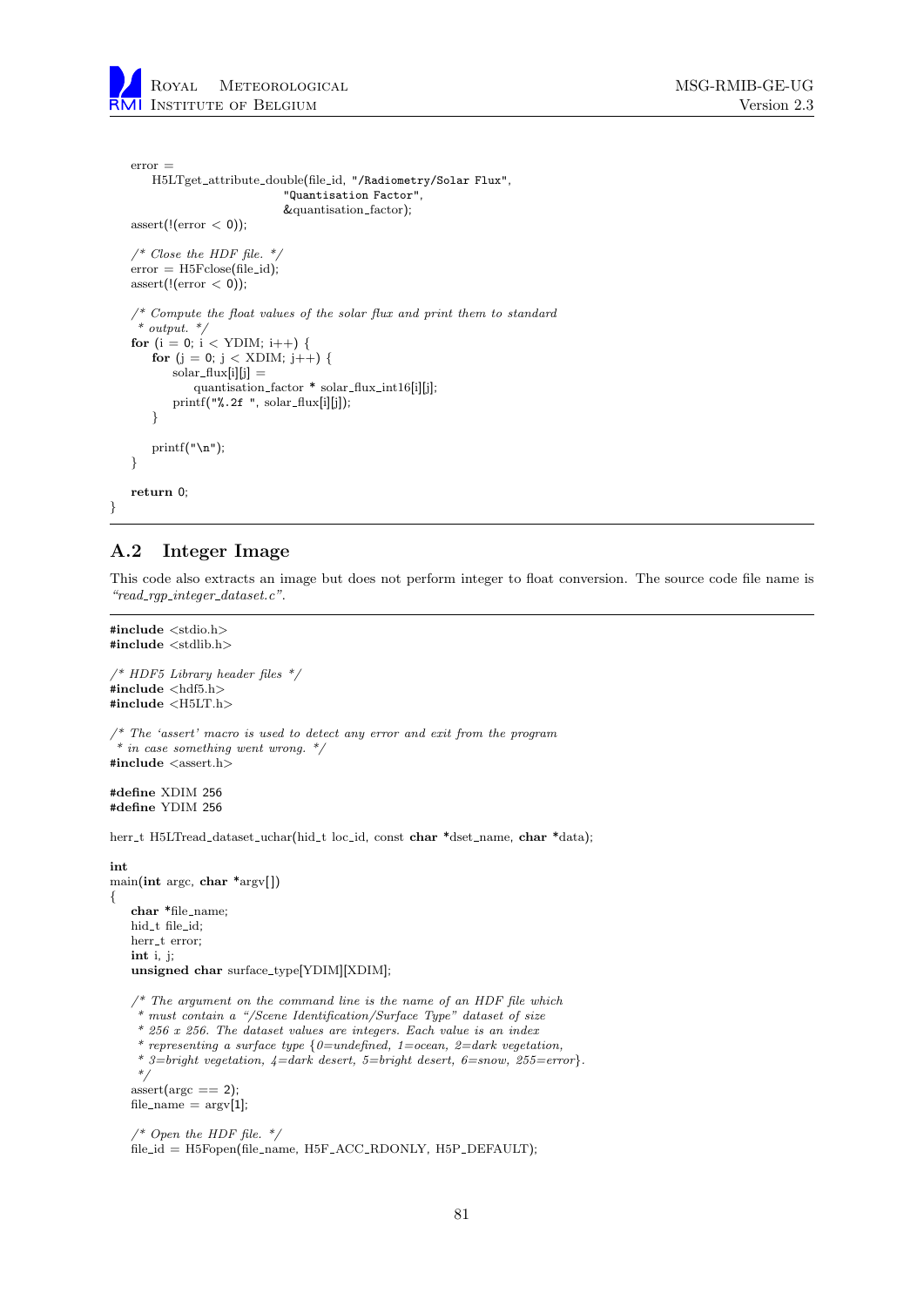```
assert(file_id > 0);/* Obtain the data stored in the "/Scene Identification/Surface Type"
     * dataset. */
   error =H5LTread dataset uchar(file id,
                            "/Scene Identification/Surface Type",
                            surface_type[0]);
   assert((error < 0));\frac{1}{2} Print the surface type indices to standard output. \frac{1}{2}for (i = 0; i < YDIM; i++) {
       for (j = 0; j < XDIM, j++)printf("%d ", surface_type[i][j]);
       printf(''\n'');
   }
   return 0;
}
herr_t
H5LTread_dataset_uchar(hid_t loc_id, const char *dset_name, char *data)
{
   hid_t dataset_id;
    /* Open the dataset. */if ((\text{dataset_id} = \text{H5Dopen}(\text{loc_id}, \text{dest_name})) < 0)return −1;
     4* Read *if (H5Dread(dataset id, H5T NATIVE UCHAR, H5S ALL, H5S ALL, H5P DEFAULT,
              data) < 0goto out;
    \frac{1}{2} End access to the dataset and release resources used by it. */
   if (H5Dclose(dataset_id))
       return −1;
   return 0;
out:
   H5Dclose(dataset id);
   return −1;
}
```
# A.3 String Data

The following code shows how to retrieve the value of a string attribute. The source code file name is "read\_rgp\_string.c".

```
#include <stdio.h>
#include <stdlib.h>
```

```
/* HDF5 Library header files */\#include<br/><hdf5.h>#include <H5LT.h>
```

```
/* The 'assert' macro is used to detect any error and exit from the program
 * in case something went wrong. *#include < <assert.h>
```
int main(int argc, char \*argv[ ]) { char \*file\_name; hid\_t file\_id: herr\_t error;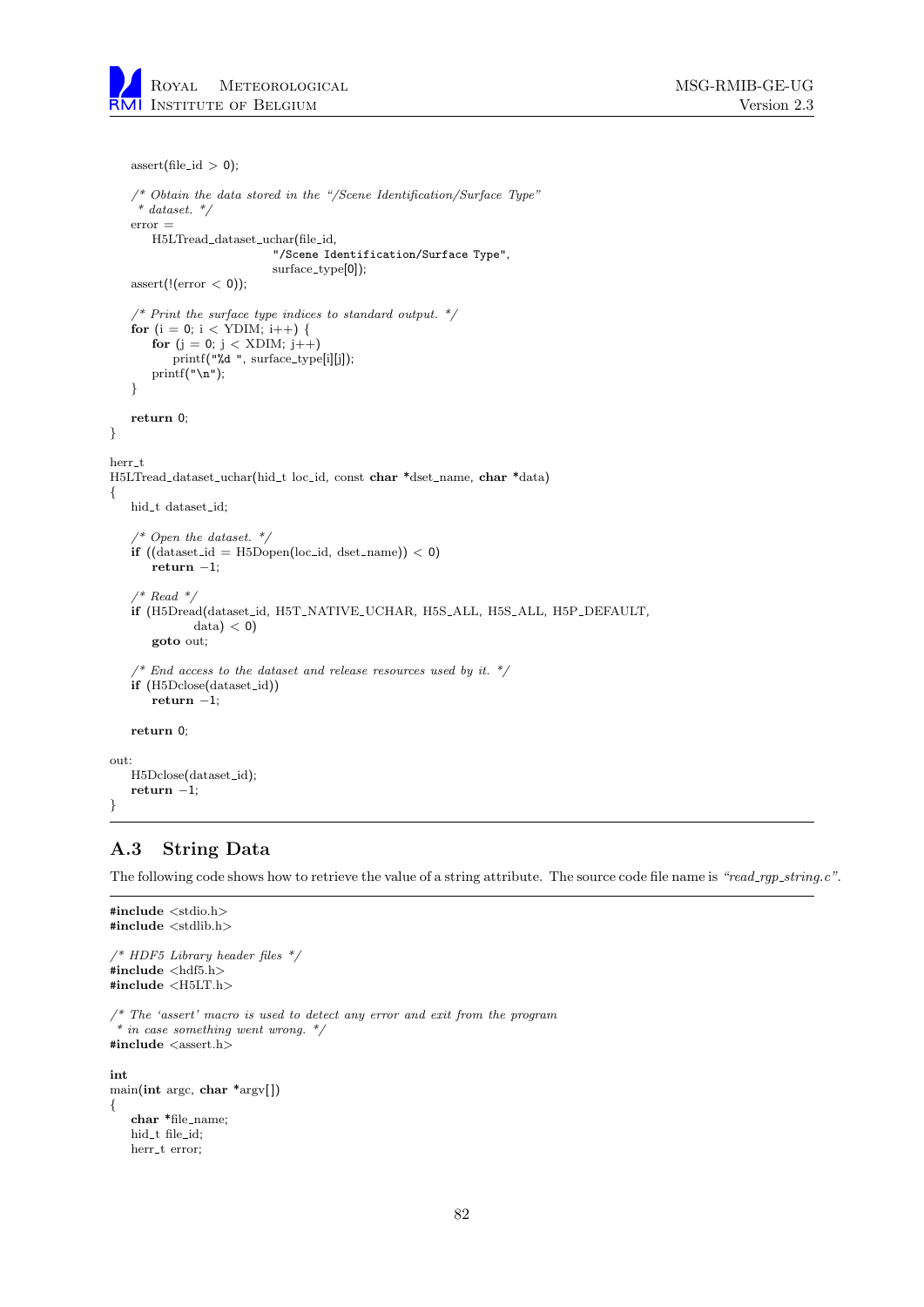<span id="page-96-0"></span>

```
char *_{\text{attr}\_\text{string}\_\text{value}} = \text{NULL};size_t attr_string_size;
H5T_class_t type_class;
\text{/}^* The argument on the command line is the name of an HDF file which must
 * contain a "/File Creation Time" string attribute. *assert(\arg c == 2);file_name = \arg[v[1]];
\frac{1}{2} Open the HDF file. \frac{*}{2}file id = H5Fopen(file name, H5F ACC RDONLY, H5P DEFAULT);
assert(file_id > 0);\frac{1}{2} Check that it is a string and obtain the number of characters in the
 * attribute value. */
error =H5LTget attribute info(file id, "/", "File Creation Time", NULL,
                           &type_class, &attr_string_size);
assert(!(error < 0) && (type_class == H5T\_STRING));
/* Allocate enough memory to contain the string. */
\text{attr}\_\text{string-value} = (\text{char}^*) \text{ malloc}(\text{attr}\_\text{string}\_\text{size}^* \cdot \text{sizeof}(\text{char}));/* Obtain the value of the "/File Creation Time" attribute. */error =
    H5LTget attribute string(file id, "/", "File Creation Time",
                             attr_string_value);
assert(l(error < 0));/* Close the HDF file. */error = H5Fclose(file_id);assert(error == 0);\frac{1}{2} Print the attribute string to standard output. \frac{1}{2}printf("The file '%s' was created on --%s-- UTC time.\n",
       \overleftarrow{\text{file_name}}, \overleftarrow{\text{attr}\_string\_value};
 /* Release memory. *free(attr_string_value);
return 0;
```
}

# A.4 String List

The following code retrieves a series of string attributes whose names are strings representing numbers. The source code file name is " $read\_rgp\_string\_list.c$ ".

```
#include <stdio.h>
#include <stdlib.h>
/* HDF5 Library header files */\#include <hdf5.h>
\#include<br/>< H5LT.h>/* The 'assert' macro is used to detect any error and exit from the program
 * in case something went wrong. *#include <assert.h>
#define NUMCOLUMNS 256
int
main(int argc, char *argv[ ])
{
   char *file_name:
   hid_t file_id;
```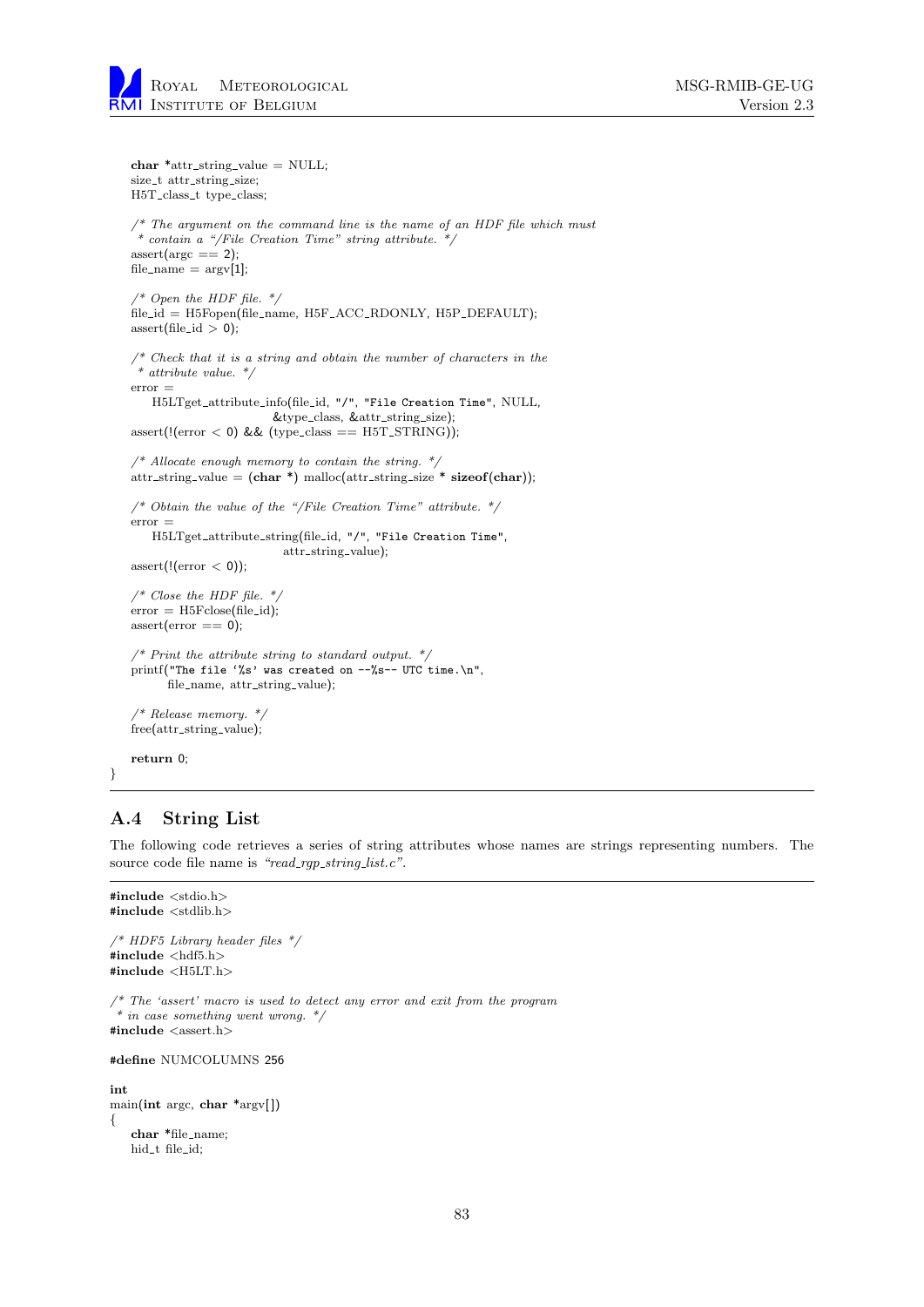

herr\_t error; hsize\_t dim. i: hid\_t atype; int rank; char  $*$ buffer = NULL; size\_t type\_size; H5T\_class\_t class\_id;  $\frac{1}{\epsilon}$  The argument on the command line is the name of an HDF file which must \* contain a "/Times/Start of Integration (per column)" group which itself  $*$  contains a list of 256 string attributes. The names of these attributes  $*$  are the string representation (in base 10) of the numbers between 0 and  $*$  255 inclusive.  $*$  $assert(argc == 2);$  $file_name = argv[1];$  $\frac{1}{2}$  open the HDF file  $\frac{*}{2}$ file id = H5Fopen(file name, H5F ACC RDONLY, H5P DEFAULT);  $assert(file_id > 0);$  $\mathcal{N}^*$  obtain the dimensions of the dataset  $\mathcal{N}$ error = H5LTget dataset ndims(file id, "/Times/Start of Integration (per column)", &rank); assert(!(error  $< 0$ ) && (rank == 1));  $\frac{1}{2}$  obtain information about the dataset  $\frac{1}{2}$  $error =$ H5LTget dataset info(file id, "/Times/Start of Integration (per column)", &dim, &class\_id, &type\_size); assert(!(error < 0) && (class\_id == H5T\_STRING));  $\frac{1}{2}$  allocate the buffer  $\frac{*}{2}$ buffer =  $(char * )$  malloc(sizeof(char) \* dim \* type\_size);  $\mathcal{O}^*$  create a data type according to the dataset type: strings (null \* terminated) of size type\_size  $*/$  $\text{atype} = \text{H5Teopy(H5T_C_S1)}$ ;  $assert(! (atype < 0));$  $error = H5Test_size(atype, type_size);$  $assert((error < 0));$  $\frac{1}{x}$  read the dataset  $\frac{x}{x}$ error = H5LTread dataset(file id, "/Times/Start of Integration (per column)", atype, buffer);  $assert((error < 0));$ printf("Start of Integration (UTC Time):\n"); for  $(i = 0; i < dim; i++)$  { printf("%d:\t--%s--\n", (int) i, buffer + (i \* type\_size)); } /\* Release memory. \*/ free(buffer); H5Tclose(atype); return 0;

}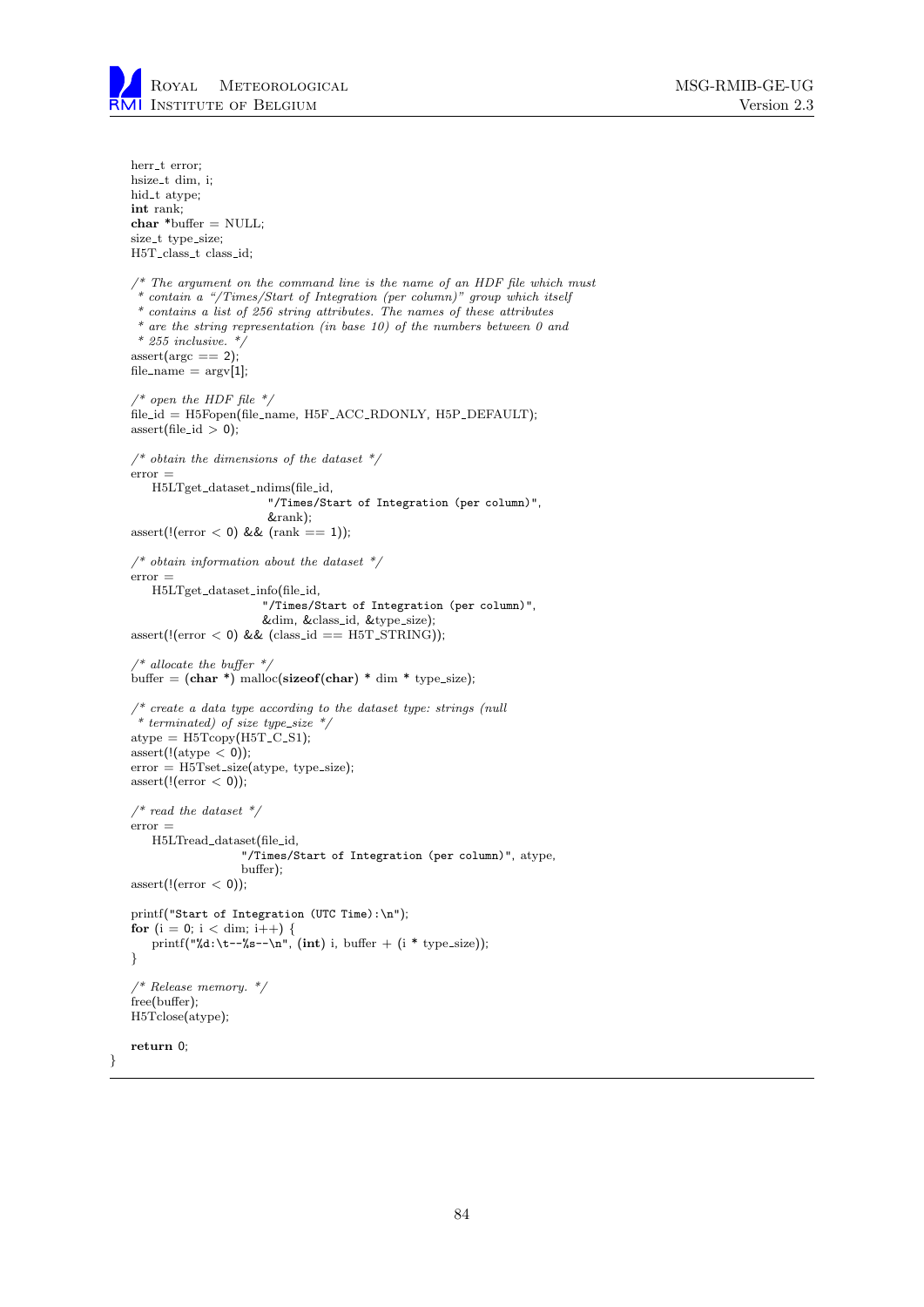

# References

- [1] M. Bates. GGSPS products user guide. Manual MSG-RAL-GE-MA-0006, RAL. Issue 2.
- <span id="page-98-2"></span>[2] Helen Brindley. Quantifying aerosol amount using SEVIRI : Infra-red dust detection strategy. Remote Sensing of Environment, submitted.
- <span id="page-98-0"></span>[3] N. Clerbaux and S. Dewitte. RMIB GERB processing - SEVIRI processing : Scene identification. Technical Note MSG-RMIB-GE-TN-0007, RMIB, 2002.
- [4] EUMETSAT. A planned change to the msg level 1.5 image product radiance definition. Technical Note EUM/OPS-MSG/TEN/06/0519, EUMETSAT, 2007.
- [5] L. Gonzalez and A. Hermans. RGP : GERB processing. Technical Note MSG-RMIB-GE-TN-0006, RMIB, 2000.
- <span id="page-98-1"></span>[6] Alexander Ignatov and Larry Stowe. Aerosol retrievals from individual AVHRR channels. part i: Retrieval algorithm and transition from Dave to 6s radiative transfer model. Journal of Atmospheric Sciences, 59:313– 334, 2002.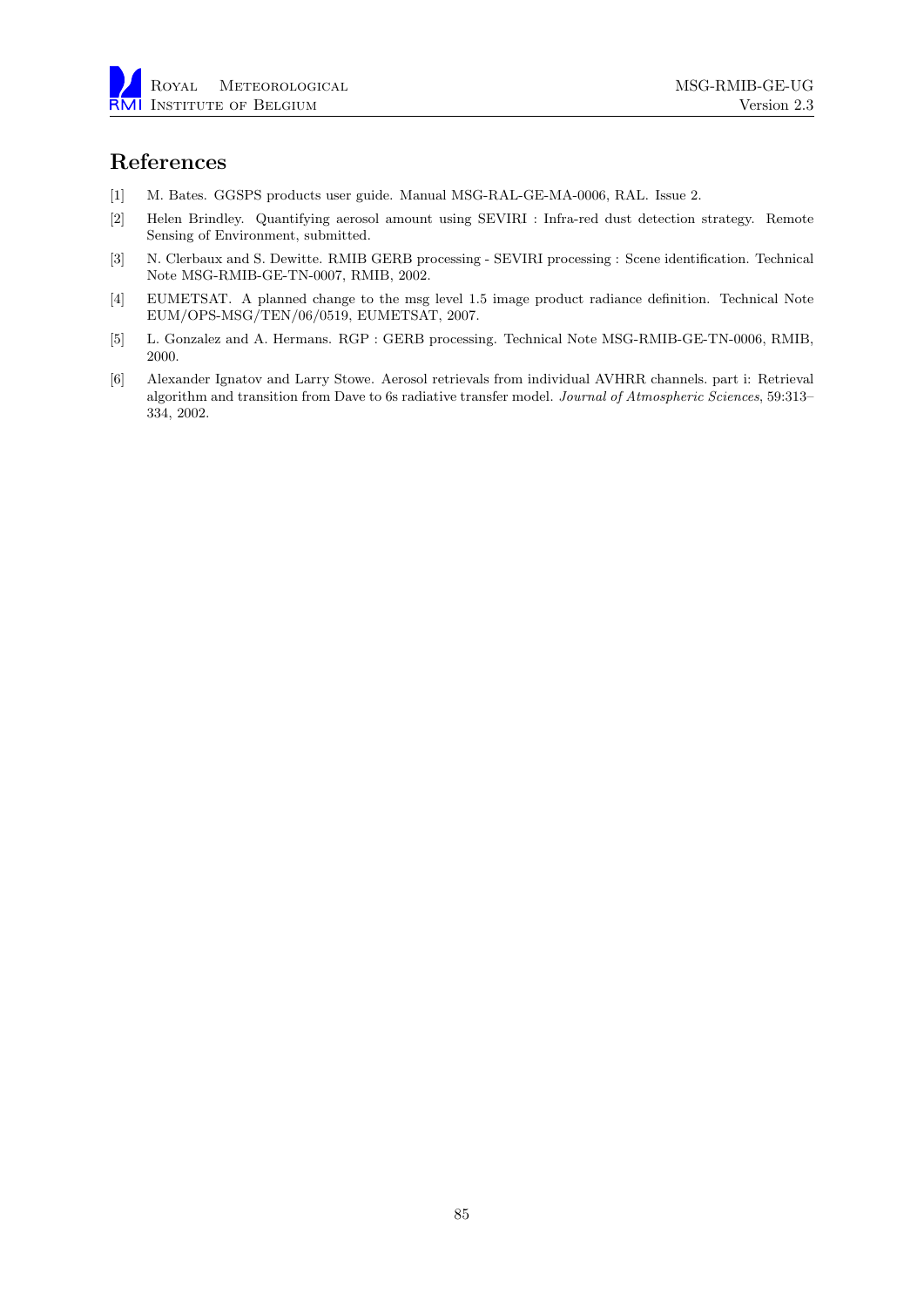# Index

| Aerosol Optical Depth                 |
|---------------------------------------|
|                                       |
|                                       |
|                                       |
|                                       |
|                                       |
|                                       |
|                                       |
|                                       |
|                                       |
| Angular Dependency Model              |
|                                       |
|                                       |
| Angular Dependency Models Set Version |
|                                       |
|                                       |
|                                       |

# C

| Cloud |  |
|-------|--|
|       |  |
|       |  |
|       |  |

# D

# E

| Extra Solar Product Confidence Information37   |  |
|------------------------------------------------|--|
| Extra Thermal Product Confidence Information37 |  |

# F

| File                                                                                              |
|---------------------------------------------------------------------------------------------------|
|                                                                                                   |
|                                                                                                   |
|                                                                                                   |
|                                                                                                   |
|                                                                                                   |
| Flux                                                                                              |
|                                                                                                   |
|                                                                                                   |
| Thermal $\ldots$ $\ldots$ $\ldots$ $\ldots$ $\ldots$ $\ldots$ $\ldots$ $\ldots$ $\ldots$ $\ldots$ |
|                                                                                                   |

# G

| Grid Resolution |
|-----------------|
|                 |
|                 |

# H

| Histogram of Line of Sight East-West Positions57 |  |
|--------------------------------------------------|--|

# I

| Instrument Identifier |  |
|-----------------------|--|
|                       |  |
|                       |  |
|                       |  |
|                       |  |

# L

| L1.5 NANRG |  |
|------------|--|
|            |  |
|            |  |
|            |  |
|            |  |
|            |  |
|            |  |
|            |  |
|            |  |
|            |  |
|            |  |
|            |  |
|            |  |
|            |  |
|            |  |

# M

| Maximum Correction Value43, 45 |  |
|--------------------------------|--|
|                                |  |

# N

| <b>NANRG</b>      |
|-------------------|
|                   |
|                   |
|                   |
| North-South Speed |
|                   |
|                   |
|                   |
|                   |
|                   |
|                   |